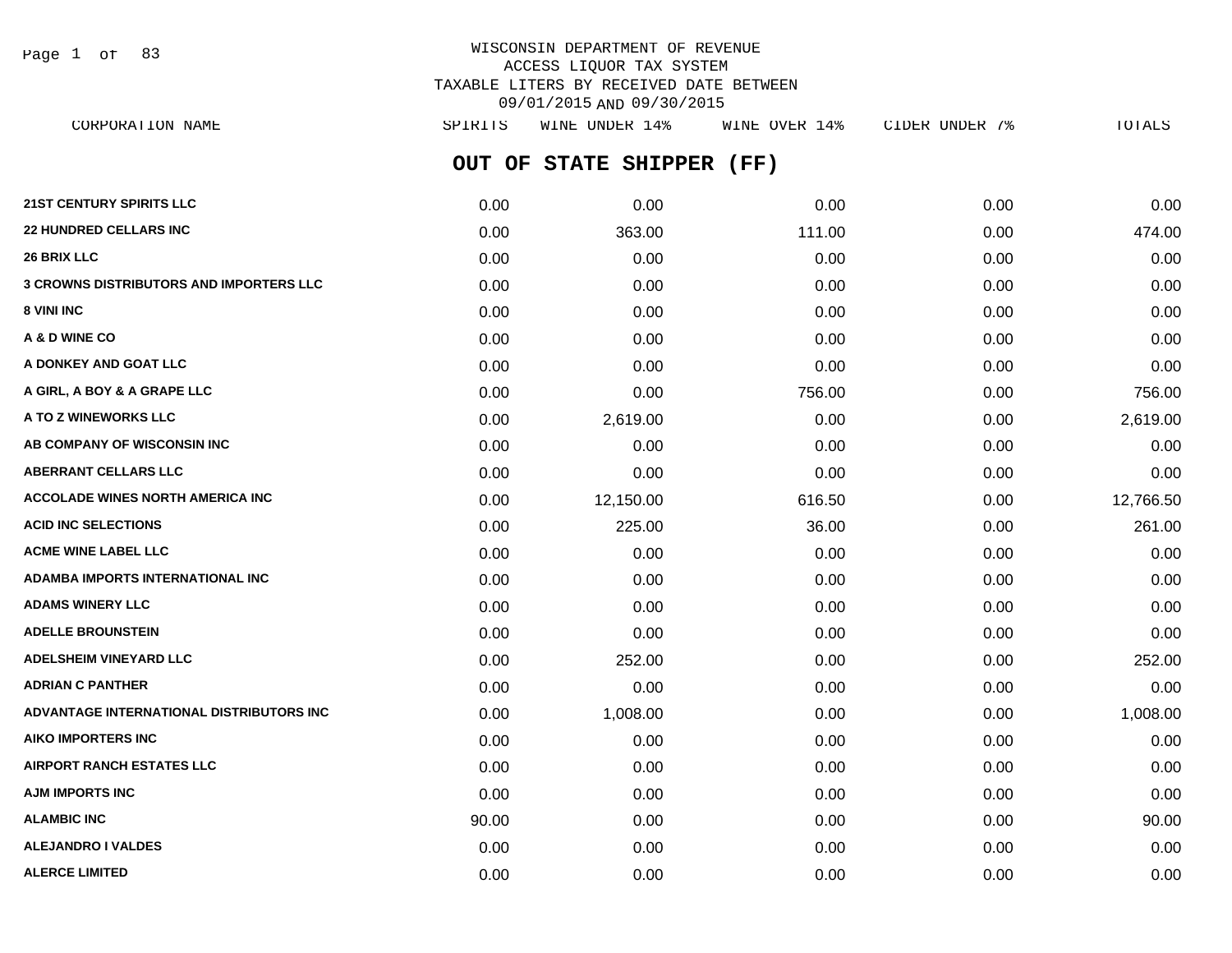Page 2 of 83

| SPIRITS  | WINE UNDER 14% | WINE OVER 14% | CIDER UNDER 7% | TOTALS    |
|----------|----------------|---------------|----------------|-----------|
| 0.00     | 0.00           | 0.00          | 0.00           | 0.00      |
| 0.00     | 0.00           | 0.00          | 0.00           | 0.00      |
| 0.00     | 0.00           | 0.00          | 0.00           | 0.00      |
| 0.00     | 0.00           | 0.00          | 0.00           | 0.00      |
| 0.00     | 0.00           | 0.00          | 0.00           | 0.00      |
| 0.00     | 0.00           | 0.00          | 0.00           | 0.00      |
| 0.00     | 0.00           | 0.00          | 0.00           | 0.00      |
| 0.00     | 0.00           | 588.00        | 0.00           | 588.00    |
| 96.00    | 0.00           | 0.00          | 0.00           | 96.00     |
| 0.00     | 0.00           | 0.00          | 0.00           | 0.00      |
| 0.00     | 0.00           | 0.00          | 0.00           | 0.00      |
| 0.00     | 0.00           | 0.00          | 0.00           | 0.00      |
| 0.00     | 7,467.00       | 0.00          | 0.00           | 7,467.00  |
| 0.00     | 0.00           | 0.00          | 0.00           | 0.00      |
| 0.00     | 0.00           | 0.00          | 0.00           | 0.00      |
| 5,669.57 | 0.00           | 0.00          | 0.00           | 5,669.57  |
| 0.00     | 1,080.00       | 0.00          | 0.00           | 1,080.00  |
| 0.00     | 0.00           | 0.00          | 0.00           | 0.00      |
| 0.00     | 0.00           | 0.00          | 0.00           | 0.00      |
| 0.00     | 0.00           | 0.00          | 0.00           | 0.00      |
| 1,785.38 | 0.00           | 0.00          | 0.00           | 1,785.38  |
| 0.00     | 0.00           | 234.00        | 0.00           | 234.00    |
| 0.00     | 0.00           | 0.00          | 0.00           | 0.00      |
| 0.00     | 0.00           | 0.00          | 0.00           | 0.00      |
| 0.00     | 0.00           | 0.00          | 0.00           | 0.00      |
| 0.00     | 0.00           | 0.00          | 0.00           | 0.00      |
| 0.00     | 0.00           | 0.00          | 0.00           | 0.00      |
| 0.00     | 0.00           | 0.00          | 29,769.54      | 29,769.54 |
|          |                |               |                |           |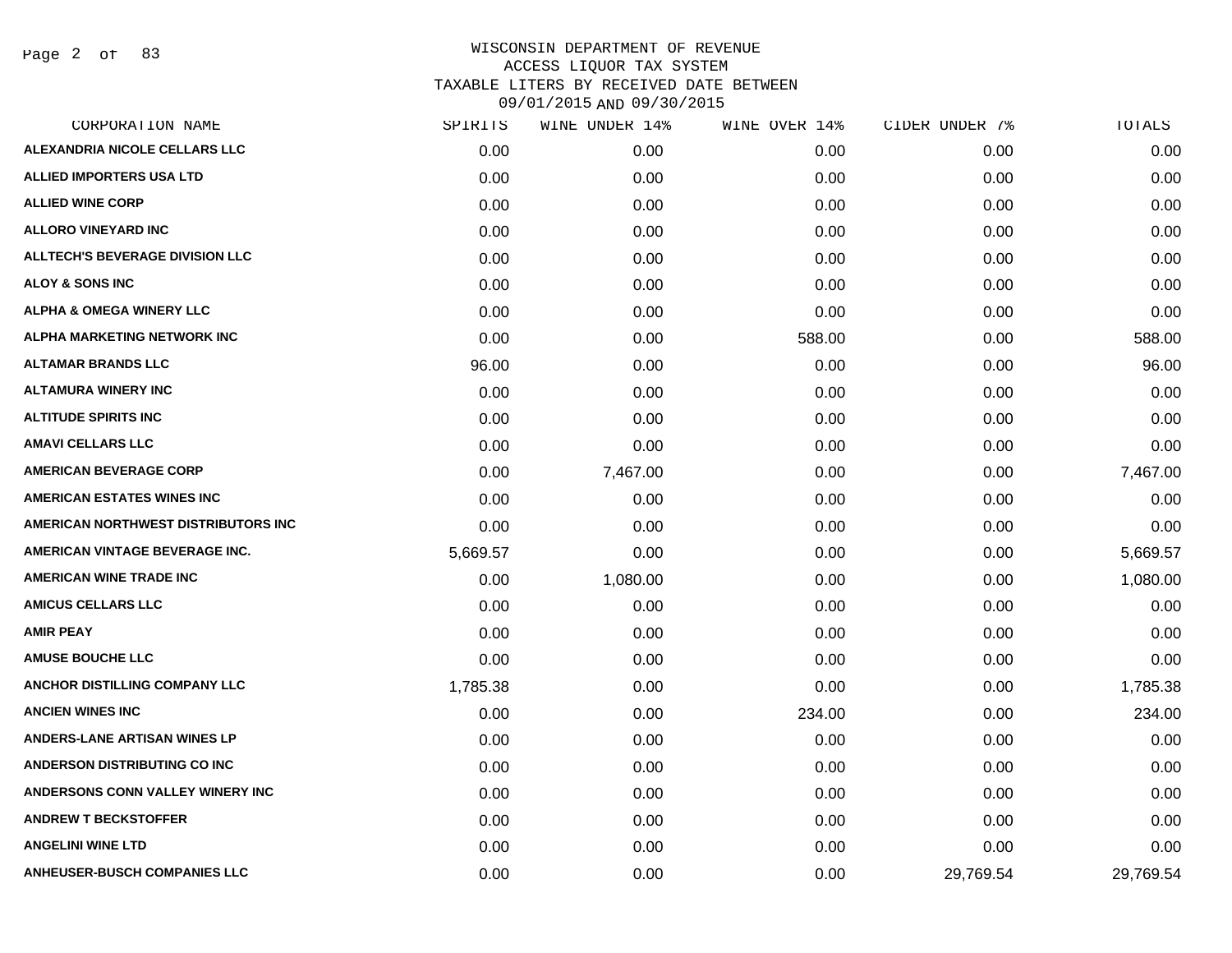Page 3 of 83

| CORPORATION NAME                      | SPIRITS | WINE UNDER 14% | WINE OVER 14% | CIDER UNDER 7% | TOTALS   |
|---------------------------------------|---------|----------------|---------------|----------------|----------|
| <b>ANNE HUBATCH</b>                   | 0.00    | 171.00         | 0.00          | 0.00           | 171.00   |
| <b>ANTHONY BOZZANO</b>                | 0.00    | 0.00           | 0.00          | 0.00           | 0.00     |
| <b>ANTHONY M TRUCHARD</b>             | 0.00    | 0.00           | 126.00        | 0.00           | 126.00   |
| <b>ANTHONY ROAD WINE CO INC</b>       | 0.00    | 12.00          | 0.00          | 0.00           | 12.00    |
| <b>APOSTROPHE BRANDS LLC</b>          | 504.00  | 0.00           | 0.00          | 0.00           | 504.00   |
| <b>AQUA PUMPKIN INC</b>               | 0.00    | 0.00           | 0.00          | 0.00           | 0.00     |
| <b>ARBOR VINEYARDS INC</b>            | 0.00    | 0.00           | 126.00        | 0.00           | 126.00   |
| <b>ARCHANA A DAVE</b>                 | 0.00    | 0.00           | 0.00          | 0.00           | 0.00     |
| ARCHANGEL INVESTMENTS LLC             | 0.00    | 0.00           | 0.00          | 0.00           | 0.00     |
| AREL GROUP WINE & SPIRITS INC         | 0.00    | 972.00         | 0.00          | 0.00           | 972.00   |
| <b>ARETE WINES LLC</b>                | 0.00    | 0.00           | 0.00          | 0.00           | 0.00     |
| <b>ARIETTA INC</b>                    | 0.00    | 0.00           | 135.00        | 0.00           | 135.00   |
| <b>ARMIDA WINERY INC</b>              | 0.00    | 0.00           | 1,764.00      | 0.00           | 1,764.00 |
| <b>ARNOT-ROBERTS LLC</b>              | 0.00    | 0.00           | 0.00          | 0.00           | 0.00     |
| <b>ARTISANAL IMPORTS INC</b>          | 0.00    | 66.00          | 0.00          | 54.00          | 120.00   |
| <b>ASCENT WINES INC</b>               | 0.00    | 0.00           | 0.00          | 0.00           | 0.00     |
| <b>ASV WINES INC</b>                  | 0.00    | 2,268.00       | 0.00          | 0.00           | 2,268.00 |
| ATHENEE IMPORTERS & DISTRIBUTORS LTD  | 0.00    | 0.00           | 0.00          | 0.00           | 0.00     |
| <b>AUGUST WINE GROUP LLC</b>          | 0.00    | 0.00           | 0.00          | 0.00           | 0.00     |
| <b>AUSTRAL WINES LLC</b>              | 0.00    | 0.00           | 0.00          | 0.00           | 0.00     |
| <b>AV BRANDS INC</b>                  | 198.90  | 1,372.50       | 2,079.00      | 0.00           | 3,650.40 |
| <b>AVV WINERY CO LLC</b>              | 0.00    | 126.00         | 2,272.50      | 0.00           | 2,398.50 |
| AW DIRECT INC                         | 0.00    | 804.00         | 0.00          | 0.00           | 804.00   |
| <b>AXIOS INC</b>                      | 0.00    | 0.00           | 0.00          | 0.00           | 0.00     |
| <b>B &amp; I OVERSEAS TRADING INC</b> | 0.00    | 0.00           | 0.00          | 0.00           | 0.00     |
| <b>B R COHN WINERY INC</b>            | 0.00    | 0.00           | 130.50        | 0.00           | 130.50   |
| <b>B UNITED INTERNATIONAL INC</b>     | 0.00    | 33.58          | 99.18         | 68.81          | 201.57   |
| <b>B. NEKTAR LLC</b>                  | 0.00    | 0.00           | 0.00          | 0.00           | 0.00     |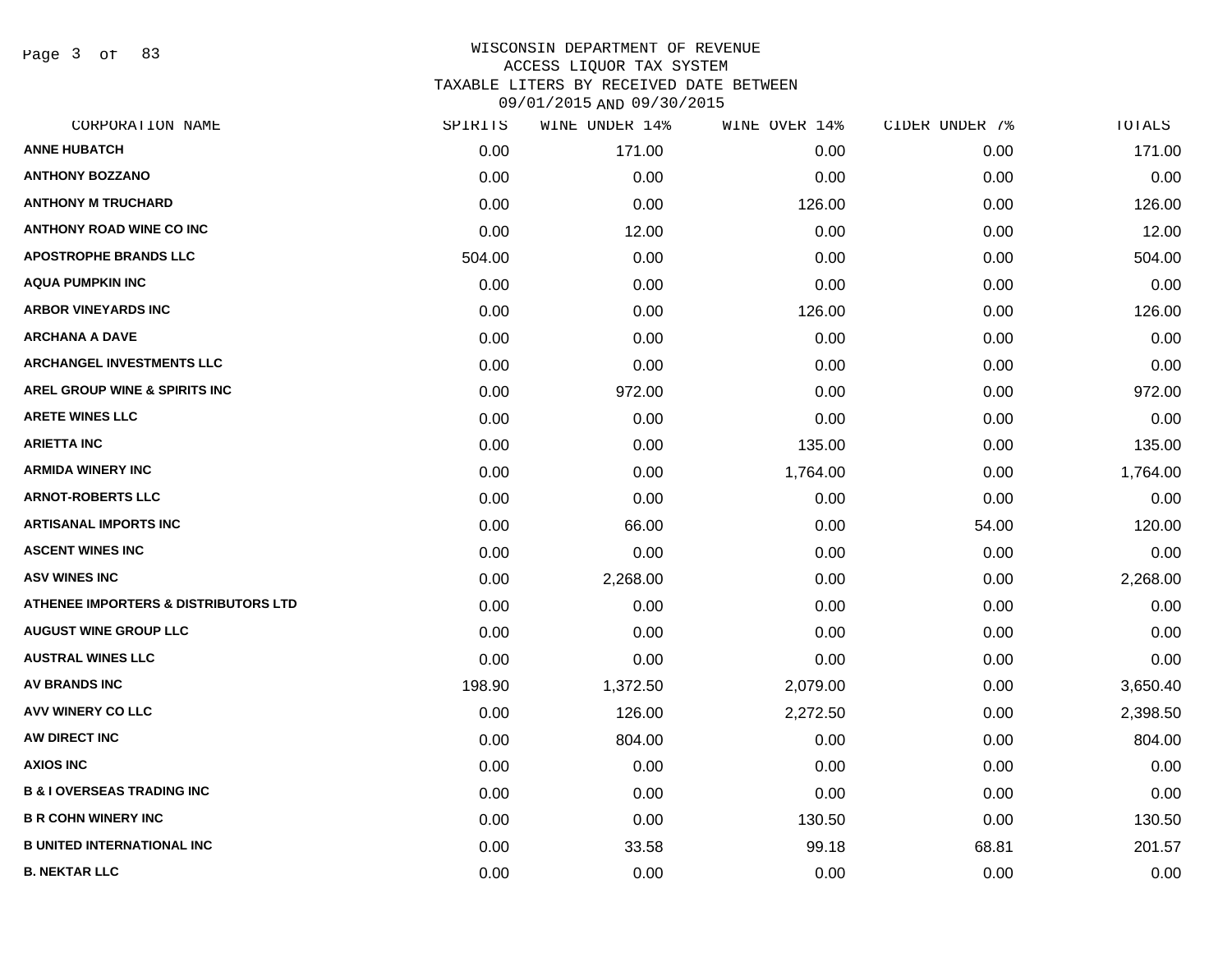Page 4 of 83

#### WISCONSIN DEPARTMENT OF REVENUE

#### ACCESS LIQUOR TAX SYSTEM

TAXABLE LITERS BY RECEIVED DATE BETWEEN

| CORPORATION NAME                           | SPIRITS    | WINE UNDER 14% | WINE OVER 14% | CIDER UNDER 7% | TOTALS     |
|--------------------------------------------|------------|----------------|---------------|----------------|------------|
| <b>BACARDI USA INC</b>                     | 155,803.09 | 1,326.74       | 885.00        | 0.00           | 158,014.83 |
| <b>BACCHUS TECHNOLOGIES LLC</b>            | 0.00       | 783.00         | 36.00         | 0.00           | 819.00     |
| <b>BACIO DIVINO CELLARS LLC</b>            | 0.00       | 0.00           | 0.00          | 0.00           | 0.00       |
| <b>BADGER MOUNTAIN INC</b>                 | 0.00       | 494.98         | 0.00          | 0.00           | 494.98     |
| <b>BAJA WINES LLC</b>                      | 0.00       | 0.00           | 0.00          | 0.00           | 0.00       |
| <b>BALCONES DISTILLING LLC</b>             | 0.00       | 0.00           | 0.00          | 0.00           | 0.00       |
| <b>BALIUS CELLARS LLC</b>                  | 0.00       | 0.00           | 0.00          | 0.00           | 0.00       |
| <b>BALLAST POINT SPIRITS LLC</b>           | 352.50     | 0.00           | 0.00          | 0.00           | 352.50     |
| <b>BANFI PRODUCTS CORPORATION</b>          | 13.50      | 1,890.00       | 63.00         | 0.00           | 1,966.50   |
| <b>BANSHEE WINES LLC</b>                   | 0.00       | 1,225.50       | 1,764.00      | 0.00           | 2,989.50   |
| <b>BANVILLE &amp; JONES WINE MERCHANTS</b> | 0.00       | 1,233.00       | 4.50          | 0.00           | 1,237.50   |
| <b>BANZAI BEVERAGE CORPORATION</b>         | 0.00       | 0.00           | 0.00          | 0.00           | 0.00       |
| <b>BARGETTOS SANTA CRUZ WINERY INC</b>     | 0.00       | 0.00           | 0.00          | 0.00           | 0.00       |
| <b>BARLOW VINEYARDS LLC</b>                | 0.00       | 0.00           | 252.00        | 0.00           | 252.00     |
| <b>BARNARD GRIFFIN INC</b>                 | 0.00       | 0.00           | 0.00          | 0.00           | 0.00       |
| <b>BARNETT VINEYARDS LP</b>                | 0.00       | 0.00           | 0.00          | 0.00           | 0.00       |
| <b>BATCH 206 DISTILLERY LLC</b>            | 0.00       | 0.00           | 0.00          | 0.00           | 0.00       |
| <b>BAUM WINE IMPORTS INC</b>               | 0.00       | 4,501.00       | 397.50        | 0.00           | 4,898.50   |
| <b>BAVARIAN LION WINERY LLC</b>            | 0.00       | 0.00           | 0.00          | 0.00           | 0.00       |
| <b>BAYWOOD CELLARS INC</b>                 | 0.00       | 0.00           | 0.00          | 0.00           | 0.00       |
| <b>BCTLD LLC</b>                           | 0.00       | 0.00           | 0.00          | 0.00           | 0.00       |
| <b>BEATBOX BEVERAGES LLC</b>               | 0.00       | 0.00           | 0.00          | 0.00           | 0.00       |
| <b>BEATBOX BEVERAGES LLC</b>               | 0.00       | 0.00           | 0.00          | 0.00           | 0.00       |
| <b>BEAUX FRERES LLC</b>                    | 0.00       | 0.00           | 0.00          | 0.00           | 0.00       |
| <b>BEDFORD BRANDS LTD</b>                  | 0.00       | 411.00         | 0.00          | 0.00           | 411.00     |
| <b>BENDISTILLERY INC</b>                   | 0.00       | 0.00           | 0.00          | 0.00           | 0.00       |
| <b>BENESSERE VINEYARDS LTD</b>             | 0.00       | 3.00           | 6.00          | 0.00           | 9.00       |
| <b>BENNETT LANE WINERY LLC</b>             | 0.00       | 0.00           | 0.00          | 0.00           | 0.00       |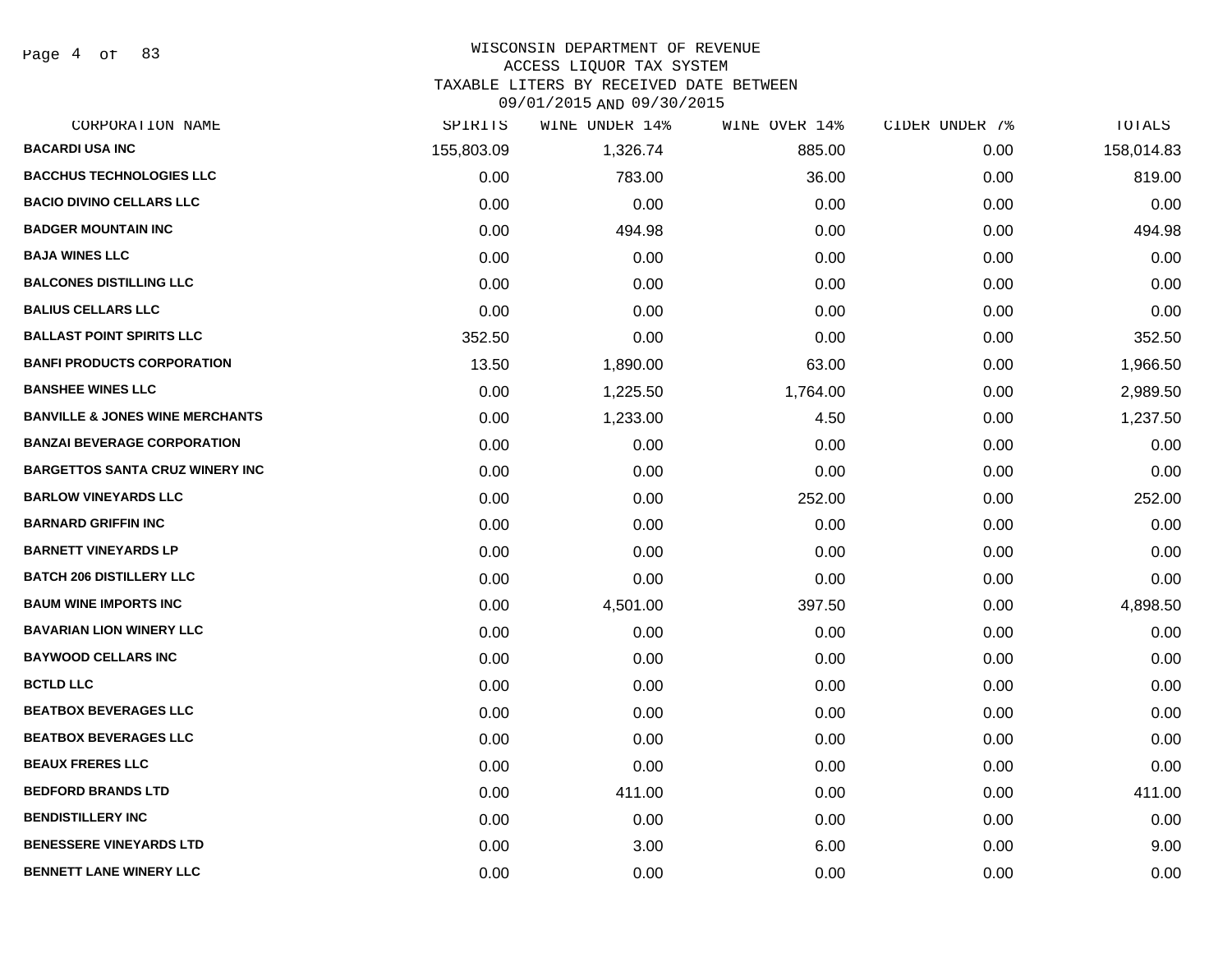Page 5 of 83

| CORPORATION NAME                                       | SPIRITS  | WINE UNDER 14% | WINE OVER 14% | CIDER UNDER 7% | TOTALS     |
|--------------------------------------------------------|----------|----------------|---------------|----------------|------------|
| <b>BENOVIA WINERY LLC</b>                              | 0.00     | 0.00           | 0.00          | 0.00           | 0.00       |
| <b>BENTON-LANE LLC</b>                                 | 0.00     | 0.00           | 0.00          | 0.00           | 0.00       |
| <b>BERGSTROM WINES LLC</b>                             | 0.00     | 0.00           | 0.00          | 0.00           | 0.00       |
| <b>BERNARDUS LLC</b>                                   | 0.00     | 0.00           | 63.00         | 0.00           | 63.00      |
| <b>BETHEL HEIGHTS VINEYARD INC</b>                     | 0.00     | 225.00         | 0.00          | 0.00           | 225.00     |
| BETTER BRANDS BEV CO LLC                               | 0.00     | 0.00           | 0.00          | 0.00           | 0.00       |
| BETTER BRANDS INTERNATIONAL                            | 0.00     | 504.00         | 252.00        | 0.00           | 756.00     |
| <b>BETZ CELLARS LLC</b>                                | 0.00     | 0.00           | 0.00          | 0.00           | 0.00       |
| <b>BF ACQUISITION LTD</b>                              | 0.00     | 0.00           | 0.00          | 0.00           | 0.00       |
| <b>BGA INTERNATIONAL USA INC</b>                       | 0.00     | 0.00           | 0.00          | 0.00           | 0.00       |
| <b>BIAGIO CRU &amp; ESTATE WINES LLC</b>               | 1,440.00 | 1,908.00       | 0.00          | 0.00           | 3,348.00   |
| BIEN NACIDO VINEYARDS OF RANCHO TEPUSQUET<br><b>LP</b> | 0.00     | 0.00           | 0.00          | 0.00           | 0.00       |
| <b>BILTMORE ESTATE WINE COMPANY</b>                    | 0.00     | 0.00           | 0.00          | 0.00           | 0.00       |
| <b>BLACK ROCK SPIRITS LLC</b>                          | 882.00   | 0.00           | 0.00          | 0.00           | 882.00     |
| <b>BLACKBIRD VINEYARDS LLC</b>                         | 0.00     | 0.00           | 159.00        | 0.00           | 159.00     |
| <b>BLACKBURN ENTERPRISES LLC</b>                       | 0.00     | 0.00           | 414.00        | 0.00           | 414.00     |
| <b>BLAUM BROS DISTILLING CO LLC</b>                    | 0.00     | 0.00           | 0.00          | 0.00           | 0.00       |
| <b>BLUE RIDGE DISTILLING CO INC</b>                    | 0.00     | 0.00           | 0.00          | 0.00           | 0.00       |
| <b>BLUE SKY VINTNERS LLC</b>                           | 0.00     | 0.00           | 0.00          | 0.00           | 0.00       |
| <b>BNA WINE GROUP LLC</b>                              | 0.00     | 252.00         | 0.00          | 0.00           | 252.00     |
| <b>BNP DISTRIBUTING CO INC</b>                         | 0.00     | 0.00           | 0.00          | 0.00           | 0.00       |
| <b>BOB C BEVERAGES LLC</b>                             | 0.00     | 0.00           | 0.00          | 0.00           | 0.00       |
| <b>BOEGER WINERY INC</b>                               | 0.00     | 0.00           | 441.00        | 0.00           | 441.00     |
| <b>BOGLE VINEYARDS INC</b>                             | 0.00     | 14,112.00      | 7,923.00      | 0.00           | 22,035.00  |
| <b>BONANNO VINTNERS LLC</b>                            | 0.00     | 0.00           | 0.00          | 0.00           | 0.00       |
| <b>BONNY DOON WINERY INC</b>                           | 0.00     | 162.00         | 0.00          | 0.00           | 162.00     |
| <b>BOSTON BEER CORPORATION</b>                         | 0.00     | 0.00           | 0.00          | 218,715.91     | 218,715.91 |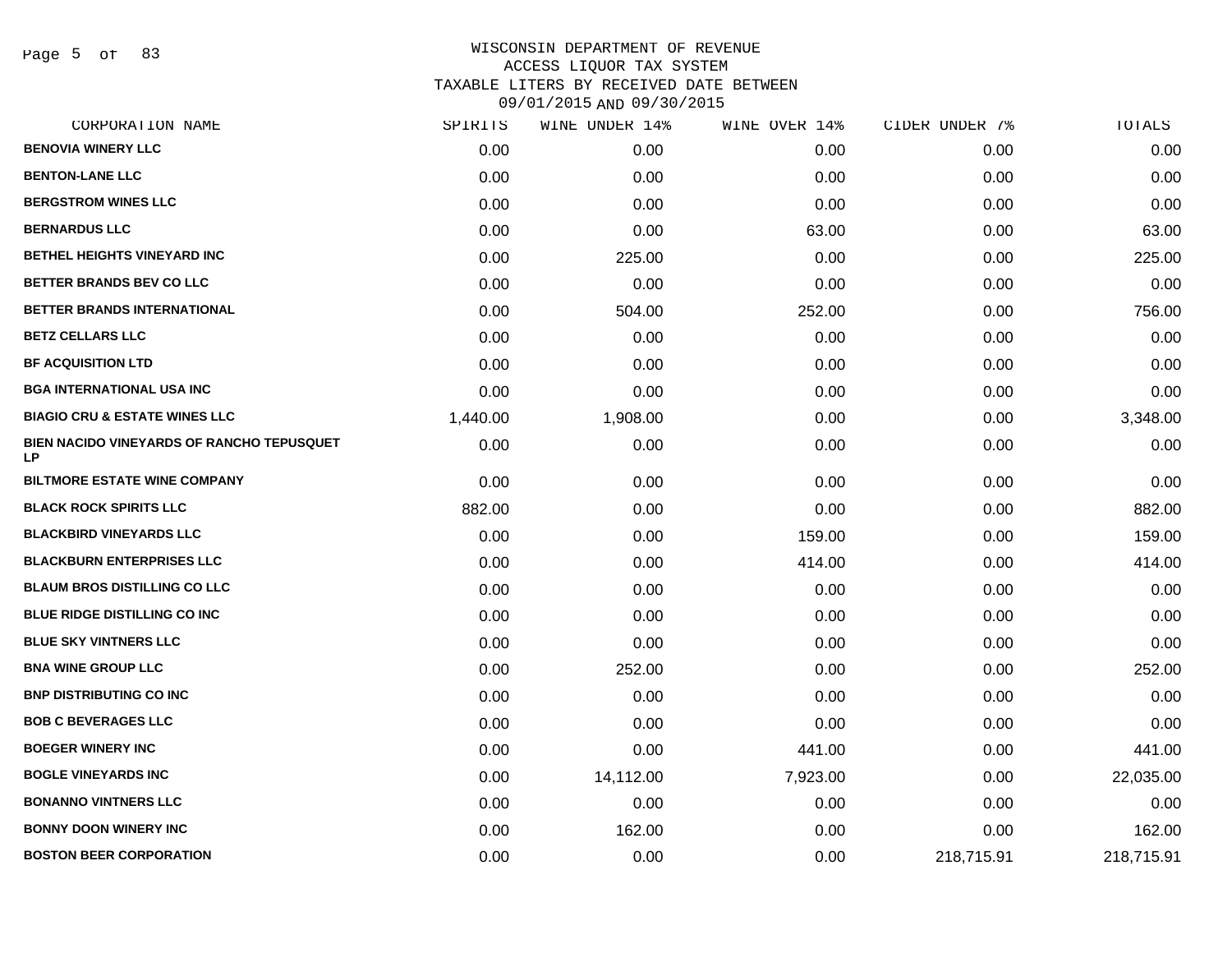Page 6 of 83

|            | WINE UNDER 14% |          |               | TOTALS         |
|------------|----------------|----------|---------------|----------------|
| 0.00       | 0.00           | 0.00     | 0.00          | 0.00           |
| 0.00       | 0.00           | 0.00     | 0.00          | 0.00           |
| 0.00       | 126.00         | 126.00   | 0.00          | 252.00         |
| 0.00       | 1,692.00       | 252.00   | 0.00          | 1,944.00       |
| 0.00       | 0.00           | 0.00     | 0.00          | 0.00           |
| 0.00       | 0.00           | 0.00     | 0.00          | 0.00           |
| 0.00       | 399.00         | 0.00     | 0.00          | 399.00         |
| 0.00       | 0.00           | 0.00     | 0.00          | 0.00           |
| 0.00       | 1,023.00       | 18.00    | 0.00          | 1,041.00       |
| 0.00       | 75,233.88      | 1,039.50 | 0.00          | 76,273.38      |
| 0.00       | 0.00           | 0.00     | 0.00          | 0.00           |
| 0.00       | 0.00           | 0.00     | 0.00          | 0.00           |
| 186,448.50 | 11,714.09      | 6,318.00 | 0.00          | 204,480.59     |
| 0.00       | 531.00         | 0.00     | 0.00          | 531.00         |
| 0.00       | 711.00         | 0.00     | 0.00          | 711.00         |
| 0.00       | 0.00           | 0.00     | 0.00          | 0.00           |
| 0.00       | 0.00           | 0.00     | 0.00          | 0.00           |
| 0.00       | 0.00           | 0.00     | 0.00          | 0.00           |
| 0.00       | 0.00           | 63.00    | 0.00          | 63.00          |
| 0.00       | 0.00           | 0.00     | 0.00          | 0.00           |
| 0.00       | 0.00           | 0.00     | 0.00          | 0.00           |
| 0.00       | 126.00         | 378.00   | 0.00          | 504.00         |
| 0.00       | 11,340.00      | 360.00   | 0.00          | 11,700.00      |
| 0.00       | 819.00         | 0.00     | 0.00          | 819.00         |
| 0.00       | 1,197.00       | 40.50    | 0.00          | 1,237.50       |
| 0.00       | 0.00           | 0.00     | 0.00          | 0.00           |
| 0.00       | 0.00           | 0.00     | 0.00          | 0.00           |
| 0.00       | 0.00           | 0.00     | 0.00          | 0.00           |
|            | SPIRITS        |          | WINE OVER 14% | CIDER UNDER 7% |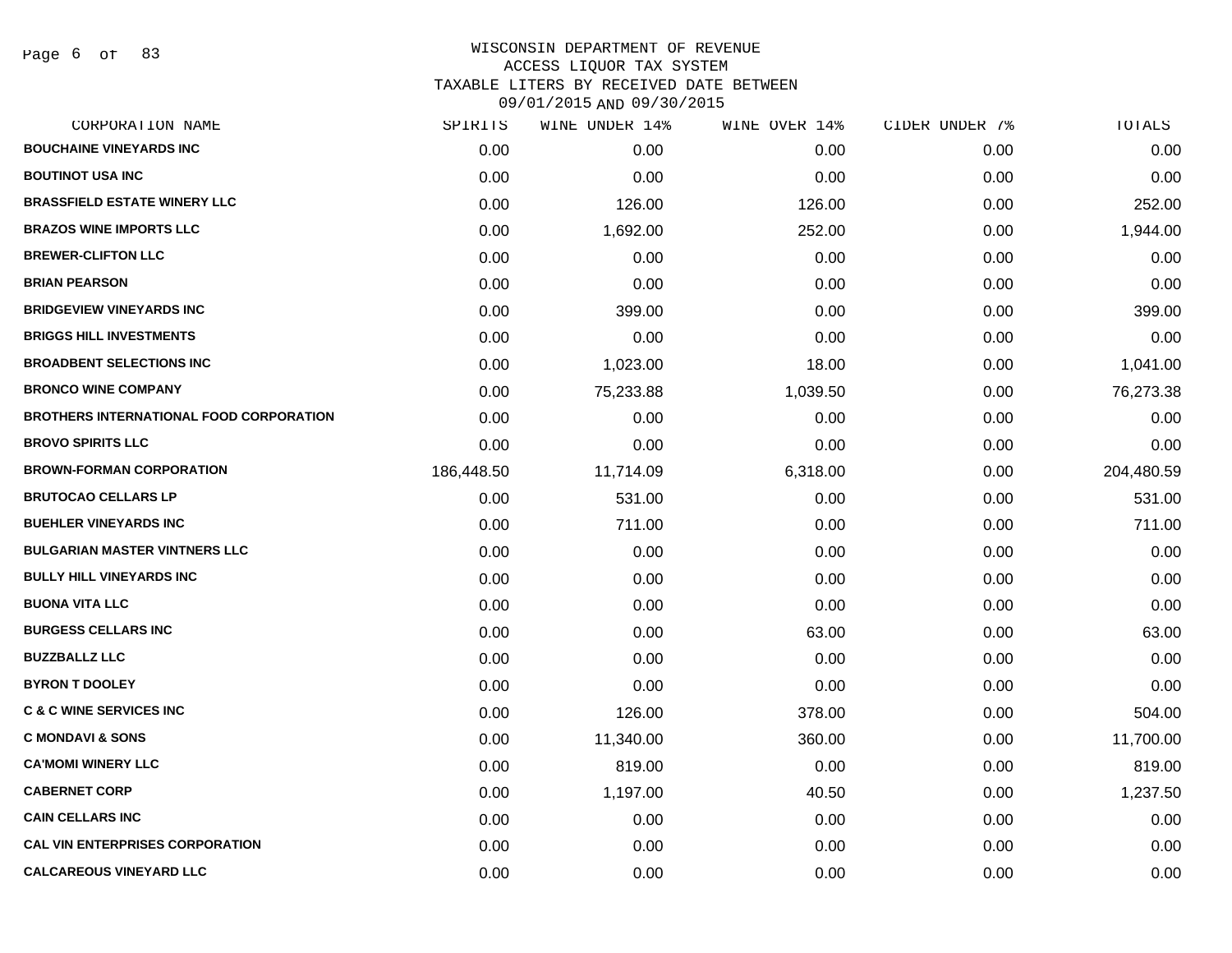Page 7 of 83

| CORPORATION NAME                            | SPIRITS     | WINE UNDER 14% | WINE OVER 14% | CIDER UNDER 7% | TOTALS      |
|---------------------------------------------|-------------|----------------|---------------|----------------|-------------|
| <b>CALERA WINE COMPANY LP</b>               | 0.00        | 0.00           | 33.28         | 0.00           | 33.28       |
| <b>CALIFORNIA CIDER COMPANY</b>             | 0.00        | 0.00           | 0.00          | 4,062.42       | 4,062.42    |
| <b>CALIFORNIA NATURAL PRODUCTS INC</b>      | 0.00        | 60.00          | 60.00         | 0.00           | 120.00      |
| <b>CALIFORNIA VINEYARDS INC</b>             | 0.00        | 0.00           | 0.00          | 0.00           | 0.00        |
| <b>CALISTOGA PARTNERS LP</b>                | 0.00        | 0.00           | 36.00         | 0.00           | 36.00       |
| <b>CALLUNA VINEYARDS LLC</b>                | 0.00        | 0.00           | 0.00          | 0.00           | 0.00        |
| <b>CAMARDA CORP</b>                         | 0.00        | 0.00           | 0.00          | 0.00           | 0.00        |
| <b>CANNON RIVER WINERY LLC</b>              | 0.00        | 0.00           | 0.00          | 0.00           | 0.00        |
| <b>CANNON WINES LIMITED</b>                 | 0.00        | 0.00           | 0.00          | 0.00           | 0.00        |
| <b>CAPE CLASSICS INC</b>                    | 0.00        | 1,827.00       | 387.00        | 0.00           | 2,214.00    |
| <b>CARDWELL HILL CELLARS LLC</b>            | 0.00        | 0.00           | 0.00          | 0.00           | 0.00        |
| <b>CARIBBEAN DISTILLERS LLC</b>             | $-1,457.38$ | 0.00           | 0.00          | 0.00           | $-1,457.38$ |
| <b>CARIBBEAN SPIRITS INC</b>                | 0.00        | 0.00           | 0.00          | 0.00           | 0.00        |
| <b>CARL JEPPSON COMPANY</b>                 | 216.00      | 0.00           | 0.00          | 0.00           | 216.00      |
| <b>CARL THOMA</b>                           | 0.00        | 126.00         | 252.00        | 0.00           | 378.00      |
| <b>CARLSON VINEYARDS INC</b>                | 0.00        | 1,323.00       | 189.00        | 0.00           | 1,512.00    |
| <b>CAROLE MINOGUE</b>                       | 0.00        | 0.00           | 0.00          | 0.00           | 0.00        |
| <b>CAROLINA DISTRIBUTION LLC</b>            | 0.00        | 0.00           | 0.00          | 0.00           | 0.00        |
| <b>CARRIAGE HOUSE IMPORTS, LTD.</b>         | 0.00        | 0.00           | 0.00          | 0.00           | 0.00        |
| <b>CASTLE BRANDS USA CORP</b>               | 7,734.00    | 0.00           | 0.00          | 0.00           | 7,734.00    |
| <b>CASTORO CELLARS</b>                      | 0.00        | 63.00          | 0.00          | 0.00           | 63.00       |
| <b>CEDAR KNOLL VINEYARDS INC</b>            | 0.00        | 0.00           | 0.00          | 0.00           | 0.00        |
| <b>CELEBRATION DISTILLATION CORPORATION</b> | 0.00        | 0.00           | 0.00          | 0.00           | 0.00        |
| <b>CELLAR DOOR SELECTIONS LLC</b>           | 0.00        | 0.00           | 0.00          | 0.00           | 0.00        |
| <b>CELLARS INTERNATIONAL INC</b>            | 0.00        | 439.64         | 0.00          | 0.00           | 439.64      |
| <b>CELLO VIA INC</b>                        | 0.00        | 0.00           | 0.00          | 0.00           | 0.00        |
| <b>CHAPPELLET WINERY INC</b>                | 0.00        | 0.00           | 252.00        | 0.00           | 252.00      |
| <b>CHAPTER 24 VINEYARDS LLC</b>             | 0.00        | 0.00           | 0.00          | 0.00           | 0.00        |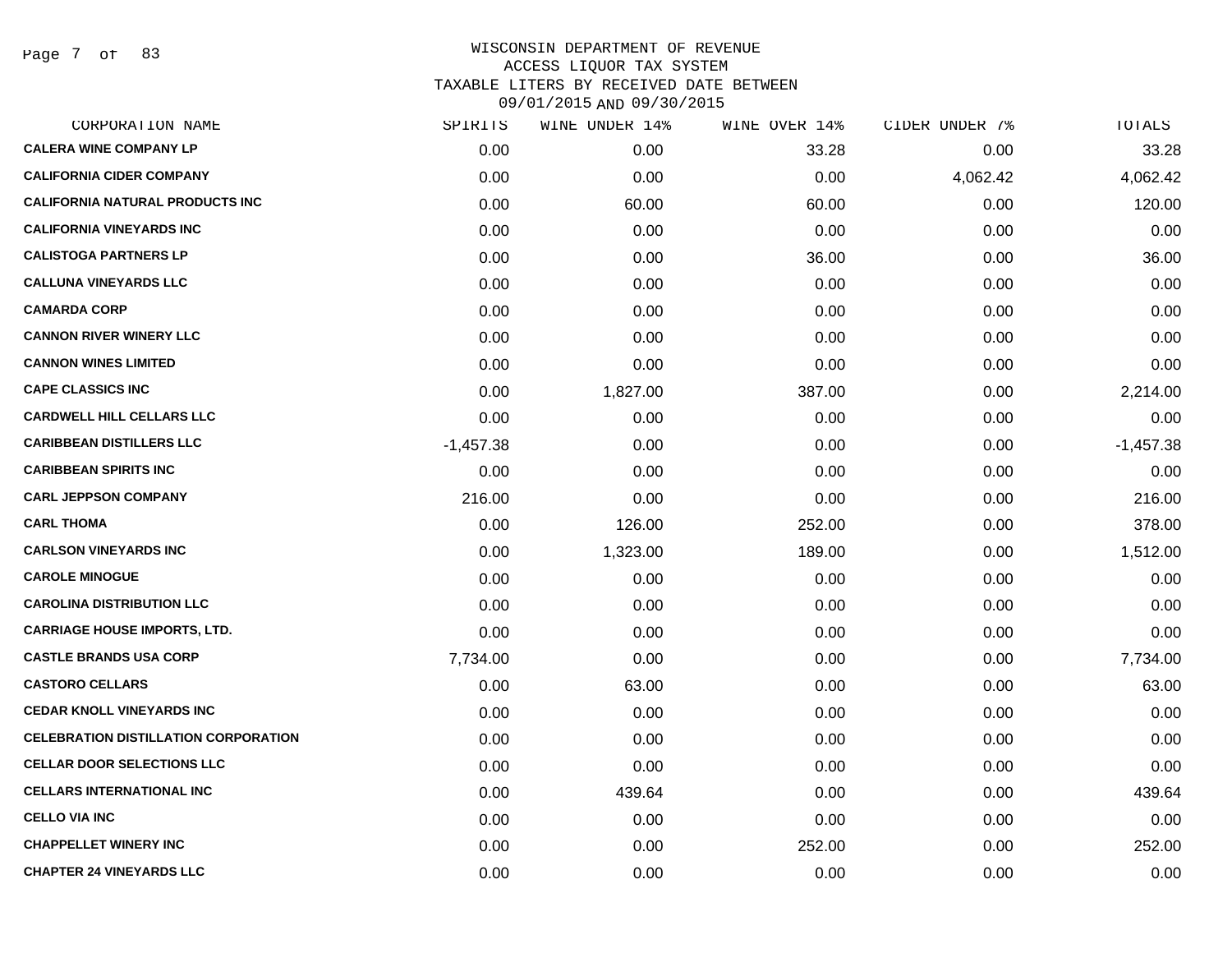Page 8 of 83

| CORPORATION NAME                      | SPIRITS   | WINE UNDER 14% | WINE OVER 14% | CIDER UNDER 7% | TOTALS    |
|---------------------------------------|-----------|----------------|---------------|----------------|-----------|
| <b>CHARBAUT AMERICA INC</b>           | 0.00      | 63.00          | 0.00          | 0.00           | 63.00     |
| <b>CHARLES &amp; MARTHA BARRA</b>     | 0.00      | 0.00           | 0.00          | 0.00           | 0.00      |
| <b>CHARLES JACQUIN ET CIE INC</b>     | 17,658.53 | 0.00           | 89.98         | 0.00           | 17,748.51 |
| <b>CHARLES NEAL SELECTIONS INC</b>    | 0.00      | 522.00         | 0.00          | 0.00           | 522.00    |
| <b>CHARLES REININGER LLC</b>          | 0.00      | 0.00           | 504.00        | 0.00           | 504.00    |
| <b>CHATEAU BARNABY LLC</b>            | 0.00      | 0.00           | 0.00          | 0.00           | 0.00      |
| <b>CHATEAU DIANA LLC</b>              | 0.00      | 0.00           | 396.00        | 0.00           | 396.00    |
| <b>CHATEAU JULIEN INC</b>             | 0.00      | 0.00           | 0.00          | 0.00           | 0.00      |
| <b>CHATHAM IMPORTS INC</b>            | 225.00    | 0.00           | 0.00          | 0.00           | 225.00    |
| <b>CHEHALEM INC</b>                   | 0.00      | 252.00         | 0.00          | 0.00           | 252.00    |
| <b>CHICAGO DISTILLING COMPANY LLC</b> | 0.00      | 0.00           | 0.00          | 0.00           | 0.00      |
| <b>CHOYA UMESHU USA INC</b>           | 0.00      | 0.00           | 9.00          | 0.00           | 9.00      |
| <b>CHRISTIAN P SCHAEFER</b>           | 0.00      | 972.00         | 0.00          | 0.00           | 972.00    |
| <b>CHRISTOPHER FIGGINS</b>            | 0.00      | 0.00           | 76.50         | 0.00           | 76.50     |
| <b>CHRISTOPHER J FLOOD</b>            | 0.00      | 0.00           | 0.00          | 0.00           | 0.00      |
| <b>CHRISTOPHER M JAMES</b>            | 0.00      | 63.00          | 0.00          | 0.00           | 63.00     |
| <b>CHRISTOPHER MICHAEL WINES LLC</b>  | 0.00      | 0.00           | 0.00          | 0.00           | 0.00      |
| <b>CLAAR CELLARS LLC</b>              | 0.00      | 639.00         | 0.00          | 0.00           | 639.00    |
| <b>CLARA STREET COMPANY</b>           | 0.00      | 0.00           | 0.00          | 0.00           | 0.00      |
| <b>CLASSIC WINE IMPORTS INC</b>       | 449.43    | 0.00           | 0.00          | 0.00           | 449.43    |
| <b>CLASSICAL WINES FROM SPAIN LTD</b> | 0.00      | 0.00           | 0.00          | 0.00           | 0.00      |
| <b>CLENDENENLINDQUIST VINTNERS</b>    | 0.00      | 330.00         | 0.00          | 0.00           | 330.00    |
| <b>CLINE CELLARS INC</b>              | 0.00      | 3,024.00       | 1,638.00      | 0.00           | 4,662.00  |
| <b>CLINE SISTERS IMPORTS LLC</b>      | 0.00      | 0.00           | 0.00          | 0.00           | 0.00      |
| <b>CLINT PROPERTIES INC</b>           | 0.00      | 810.00         | 0.00          | 0.00           | 810.00    |
| <b>CLOS DU VAL WINE CO LTD</b>        | 0.00      | 0.00           | 819.00        | 0.00           | 819.00    |
| <b>COCKTAIL CRAFTERS LLC</b>          | 0.00      | 0.00           | 0.00          | 0.00           | 0.00      |
| <b>CODY T WRIGHT</b>                  | 0.00      | 0.00           | 0.00          | 0.00           | 0.00      |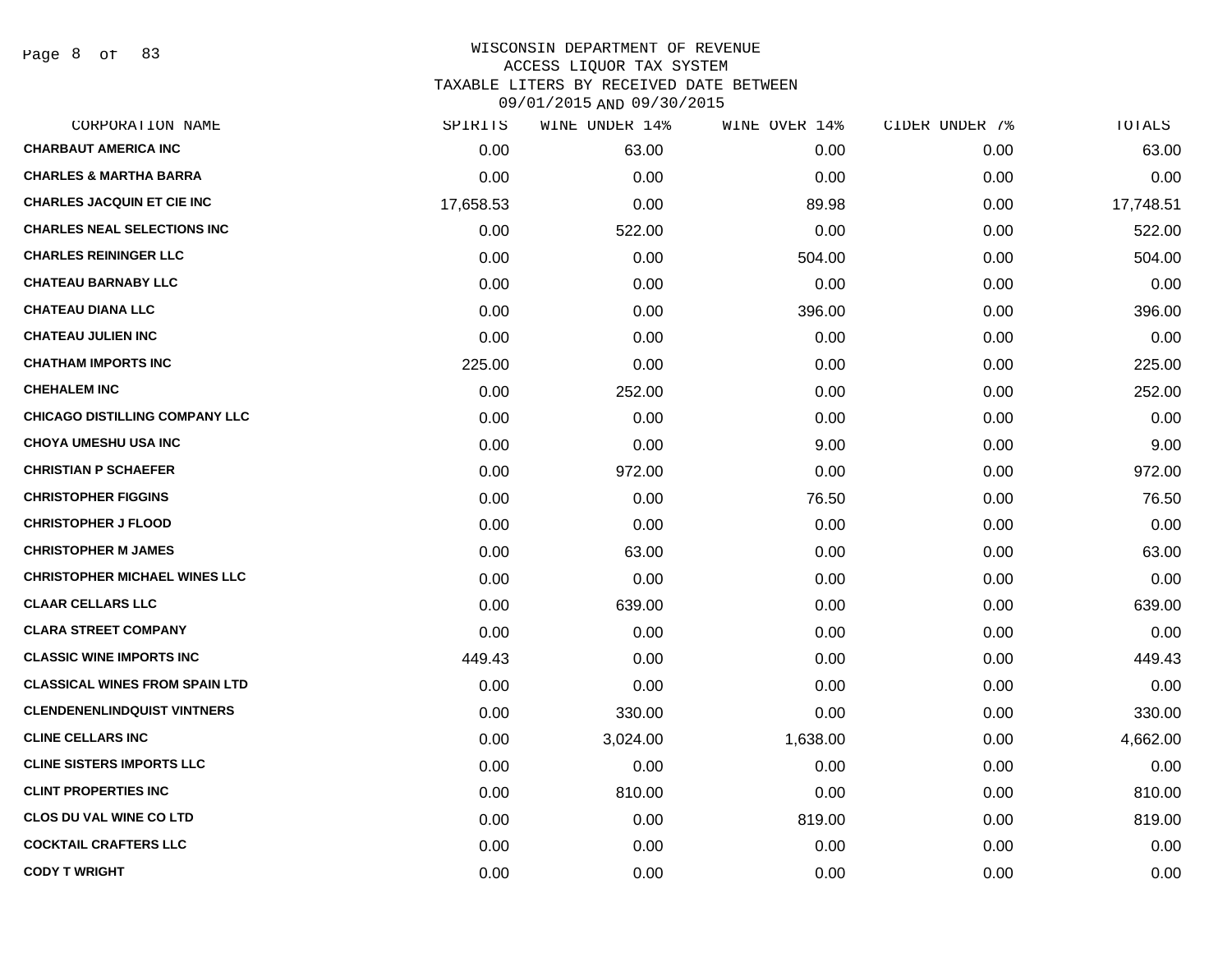Page 9 of 83

#### WISCONSIN DEPARTMENT OF REVENUE ACCESS LIQUOR TAX SYSTEM

TAXABLE LITERS BY RECEIVED DATE BETWEEN

| CORPORATION NAME                             | SPIRITS   | WINE UNDER 14% | WINE OVER 14% | CIDER UNDER 7% | TOTALS     |
|----------------------------------------------|-----------|----------------|---------------|----------------|------------|
| <b>COHO WINES LLC</b>                        | 0.00      | 0.00           | 0.00          | 0.00           | 0.00       |
| <b>COLORADO CIDER COMPANY LLC</b>            | 0.00      | 0.00           | 0.00          | 0.00           | 0.00       |
| <b>CONSTELLATION BRANDS INC</b>              | 83,990.10 | 362,797.15     | 13,314.00     | 0.00           | 460,101.25 |
| <b>CONWAY VINEYARDS INC</b>                  | 0.00      | 0.00           | 0.00          | 0.00           | 0.00       |
| <b>COPA CACHACA CORPORATION</b>              | 0.00      | 0.00           | 0.00          | 0.00           | 0.00       |
| <b>COPAIN WINE CELLARS LLC</b>               | 0.00      | 0.00           | 0.00          | 0.00           | 0.00       |
| <b>COPPER &amp; KINGS AMERICAN BRANDY CO</b> | 0.00      | 0.00           | 0.00          | 0.00           | 0.00       |
| <b>COPPER CANE LLC</b>                       | 0.00      | 1,008.00       | 0.00          | 0.00           | 1,008.00   |
| <b>CORA IMPORTS LTD</b>                      | 0.00      | 0.00           | 0.00          | 0.00           | 0.00       |
| <b>CORK ALLIANCE INC</b>                     | 0.00      | 0.00           | 0.00          | 0.00           | 0.00       |
| <b>CORNER CREEK DISTILLERY CO</b>            | 0.00      | 0.00           | 0.00          | 0.00           | 0.00       |
| <b>CORNERSTONE CELLARS INC</b>               | 0.00      | 7.50           | 1.50          | 0.00           | 9.00       |
| <b>COUP DE FOUDRE LLC</b>                    | 0.00      | 0.00           | 0.00          | 0.00           | 0.00       |
| <b>COURAGEOUS INC</b>                        | 0.00      | 126.00         | 0.00          | 0.00           | 126.00     |
| <b>CRACOVIA BRANDS INC</b>                   | 0.00      | 0.00           | 0.00          | 0.00           | 0.00       |
| <b>CRACOVIA INC</b>                          | 159.50    | 0.00           | 0.00          | 0.00           | 159.50     |
| <b>CRAIG JAFFURS</b>                         | 0.00      | 0.00           | 0.00          | 0.00           | 0.00       |
| <b>CREATIVE WINE CONCEPTS INC</b>            | 0.00      | 0.00           | 0.00          | 0.00           | 0.00       |
| <b>CREW WINE COMPANY LLC</b>                 | 0.00      | 1,075.50       | 130.50        | 0.00           | 1,206.00   |
| <b>CRIBARI VINEYARDS INC</b>                 | 0.00      | 576.00         | 0.00          | 0.00           | 576.00     |
| <b>CRIMSON WINE GROUP LTD</b>                | 0.00      | 0.00           | 0.00          | 0.00           | 0.00       |
| <b>CRISPIN CIDER COMPANY</b>                 | 0.00      | 0.00           | 0.00          | 0.00           | 0.00       |
| <b>CRISTOM VINEYARDS INC</b>                 | 0.00      | 531.00         | 0.00          | 0.00           | 531.00     |
| <b>CROWLEY WINES LLC</b>                     | 0.00      | 0.00           | 0.00          | 0.00           | 0.00       |
| <b>CROWN POINT WINERY LLC</b>                | 0.00      | 0.00           | 0.00          | 0.00           | 0.00       |
| <b>CROWN VALLEY WINERY INC</b>               | 0.00      | 0.00           | 0.00          | 0.00           | 0.00       |
| <b>CULT OF 8</b>                             | 0.00      | 2,268.00       | 0.00          | 0.00           | 2,268.00   |
| <b>CULTIVATE WINES LLC</b>                   | 0.00      | 252.00         | 0.00          | 0.00           | 252.00     |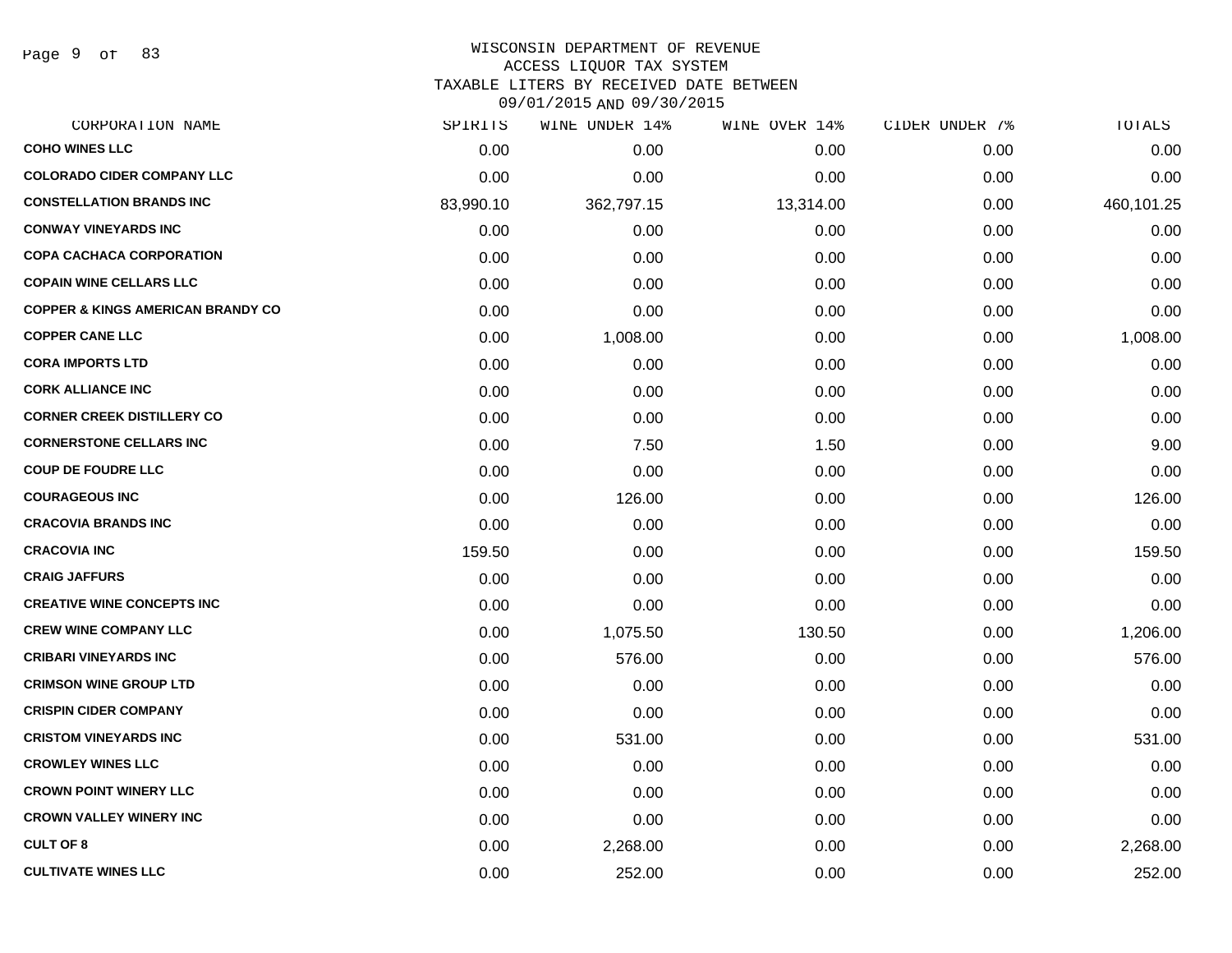Page 10 of 83

| SPIRITS | WINE UNDER 14% | WINE OVER 14% | CIDER UNDER 7% | TOTALS     |
|---------|----------------|---------------|----------------|------------|
| 0.00    | 0.00           | 0.00          | 0.00           | 0.00       |
| 0.00    | 0.00           | 0.00          | 0.00           | 0.00       |
| 108.00  | 0.00           | 0.00          | 0.00           | 108.00     |
| 0.00    | 630.00         | 0.00          | 0.00           | 630.00     |
| 0.00    | 0.00           | 0.00          | 0.00           | 0.00       |
| 0.00    | 0.00           | 0.00          | 0.00           | 0.00       |
| 0.00    | 58.50          | 0.00          | 0.00           | 58.50      |
| 0.00    | 0.00           | 0.00          | 0.00           | 0.00       |
| 0.00    | 0.00           | 0.00          | 0.00           | 0.00       |
| 0.00    | 0.00           | 0.00          | 0.00           | 0.00       |
| 0.00    | 0.00           | 0.00          | 0.00           | 0.00       |
| 0.00    | 0.00           | 0.00          | 0.00           | 0.00       |
| 0.00    | 0.00           | 0.00          | 0.00           | 0.00       |
| 0.00    | 0.00           | 31.50         | 0.00           | 31.50      |
| 0.00    | 0.00           | 0.00          | 0.00           | 0.00       |
| 0.00    | 0.00           | 0.00          | 0.00           | 0.00       |
| 126.00  | 6,349.83       | 108.00        | 0.00           | 6,583.83   |
| 0.00    | 0.00           | 0.00          | 0.00           | 0.00       |
| 0.00    | 9.00           | 9.75          | 0.00           | 18.75      |
| 0.00    | 0.00           | 0.00          | 0.00           | 0.00       |
| 0.00    | 0.00           | 0.00          | 0.00           | 0.00       |
| 0.00    | 0.00           | 0.00          | 0.00           | 0.00       |
| 7.50    | 351.00         | 85.50         | 13.50          | 457.50     |
| 0.00    | 3,024.00       | 0.00          | 0.00           | 3,024.00   |
| 0.00    | 91,095.00      | 17,370.00     | 0.00           | 108,465.00 |
| 0.00    | 0.00           | 0.00          | 0.00           | 0.00       |
| 0.00    | 0.00           | 0.00          | 0.00           | 0.00       |
| 0.00    | 18.00          | 0.00          | 0.00           | 18.00      |
|         |                |               |                |            |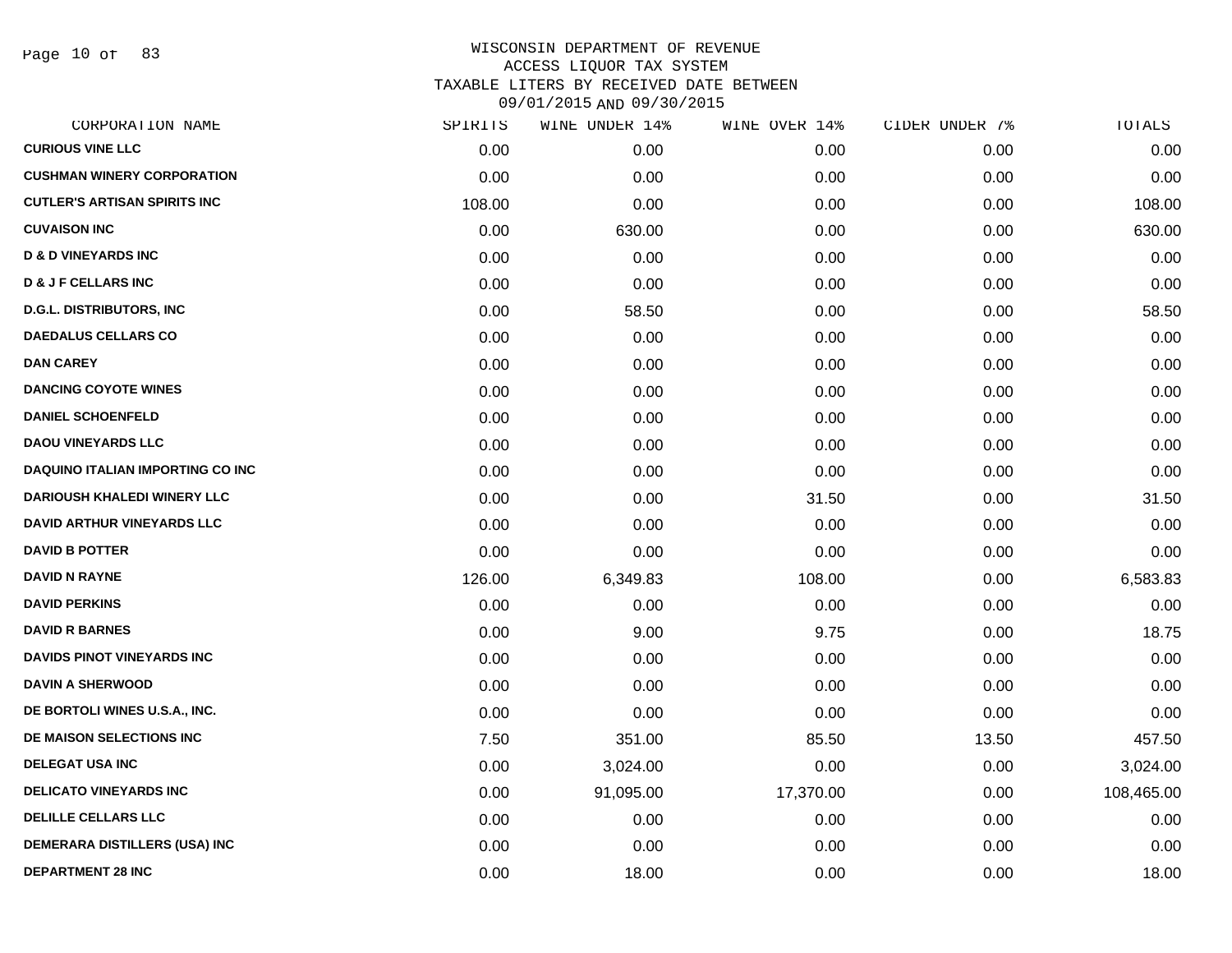| CORPORATION NAME                                                         | SPIRITS    | WINE UNDER 14% | WINE OVER 14% | CIDER UNDER 7% | TOTALS     |
|--------------------------------------------------------------------------|------------|----------------|---------------|----------------|------------|
| <b>DEROSE WINERY INC</b>                                                 | 0.00       | 0.00           | 0.00          | 0.00           | 0.00       |
| <b>DERRICK C MANCINI</b>                                                 | 0.00       | 0.00           | 0.00          | 0.00           | 0.00       |
| <b>DIAGEO AMERICAS INC</b>                                               | 292,160.95 | 0.00           | 0.00          | 0.00           | 292,160.95 |
| <b>DIAGEO CHATEAU &amp; ESTATE WINES COMPANY</b>                         | 0.00       | 0.00           | 504.00        | 0.00           | 504.00     |
| <b>DIAMOND IMPORTERS INC</b>                                             | 0.00       | 0.00           | 0.00          | 0.00           | 0.00       |
| <b>DISARONNO INTERNATIONAL LLC</b>                                       | 1,288.50   | 0.00           | 0.00          | 0.00           | 1,288.50   |
| DISTILLERY NO. 209 LTD NAPA CALIFORNIA                                   | 0.00       | 0.00           | 0.00          | 0.00           | 0.00       |
| <b>DIVOT ENTERPRISES LLC</b>                                             | 0.00       | 0.00           | 0.00          | 0.00           | 0.00       |
| <b>DOMAINE DE LA TERRE ROUGE LTD</b>                                     | 0.00       | 0.00           | 0.00          | 0.00           | 0.00       |
| <b>DOMAINE DE MARIA SOTER LLC</b>                                        | 0.00       | 72.00          | 0.00          | 0.00           | 72.00      |
| <b>DOMAINE SELECT WINE ESTATES LLC</b>                                   | 0.00       | 771.00         | 0.00          | 0.00           | 771.00     |
| <b>DOMAINE SERENE VINEYARDS &amp; WINERY INC</b>                         | 0.00       | 0.00           | 0.00          | 0.00           | 0.00       |
| <b>DOMAINE ST GEORGE</b>                                                 | 0.00       | 504.00         | 0.00          | 0.00           | 504.00     |
| <b>DOMENICO PETRALIA</b>                                                 | 0.00       | 0.00           | 0.00          | 0.00           | 0.00       |
| <b>DON SEBASTIANI &amp; SONS INTERNATIONAL WINE</b><br><b>NEGOCIANTS</b> | 0.00       | 12,723.00      | 310.50        | 0.00           | 13,033.50  |
| DOUBLE DIAMOND DISTILLERY LLC                                            | 0.00       | 0.00           | 0.00          | 0.00           | 0.00       |
| <b>DOUBLE DOWN SPIRITS LLC</b>                                           | 0.00       | 0.00           | 0.00          | 0.00           | 0.00       |
| <b>DOYNA LTD</b>                                                         | 0.00       | 0.00           | 0.00          | 0.00           | 0.00       |
| <b>DREYER WINE LLC</b>                                                   | 0.00       | 252.00         | 0.00          | 0.00           | 252.00     |
| <b>DREYFUS ASHBY INC</b>                                                 | 0.00       | 2,333.25       | 249.00        | 0.00           | 2,582.25   |
| <b>DRINKS AMERICAS INC</b>                                               | 0.00       | 0.00           | 0.00          | 0.00           | 0.00       |
| DRY CREEK VINEYARD INC                                                   | 0.00       | 1,872.00       | 0.00          | 0.00           | 1,872.00   |
| DRY FLY DISTILLING INC                                                   | 0.00       | 0.00           | 0.00          | 0.00           | 0.00       |
| <b>DUCKHORN WINE COMPANY</b>                                             | 0.00       | 2,898.00       | 1,569.00      | 0.00           | 4,467.00   |
| <b>DUGGANS DISTILLERS PRODUCTS CORPORATION</b>                           | 270.00     | 0.00           | 0.00          | 0.00           | 270.00     |
| <b>DUMOL INC</b>                                                         | 0.00       | 0.00           | 0.00          | 0.00           | 0.00       |
| <b>DUNHAM CELLARS LLC</b>                                                | 0.00       | 0.00           | 0.00          | 0.00           | 0.00       |
|                                                                          |            |                |               |                |            |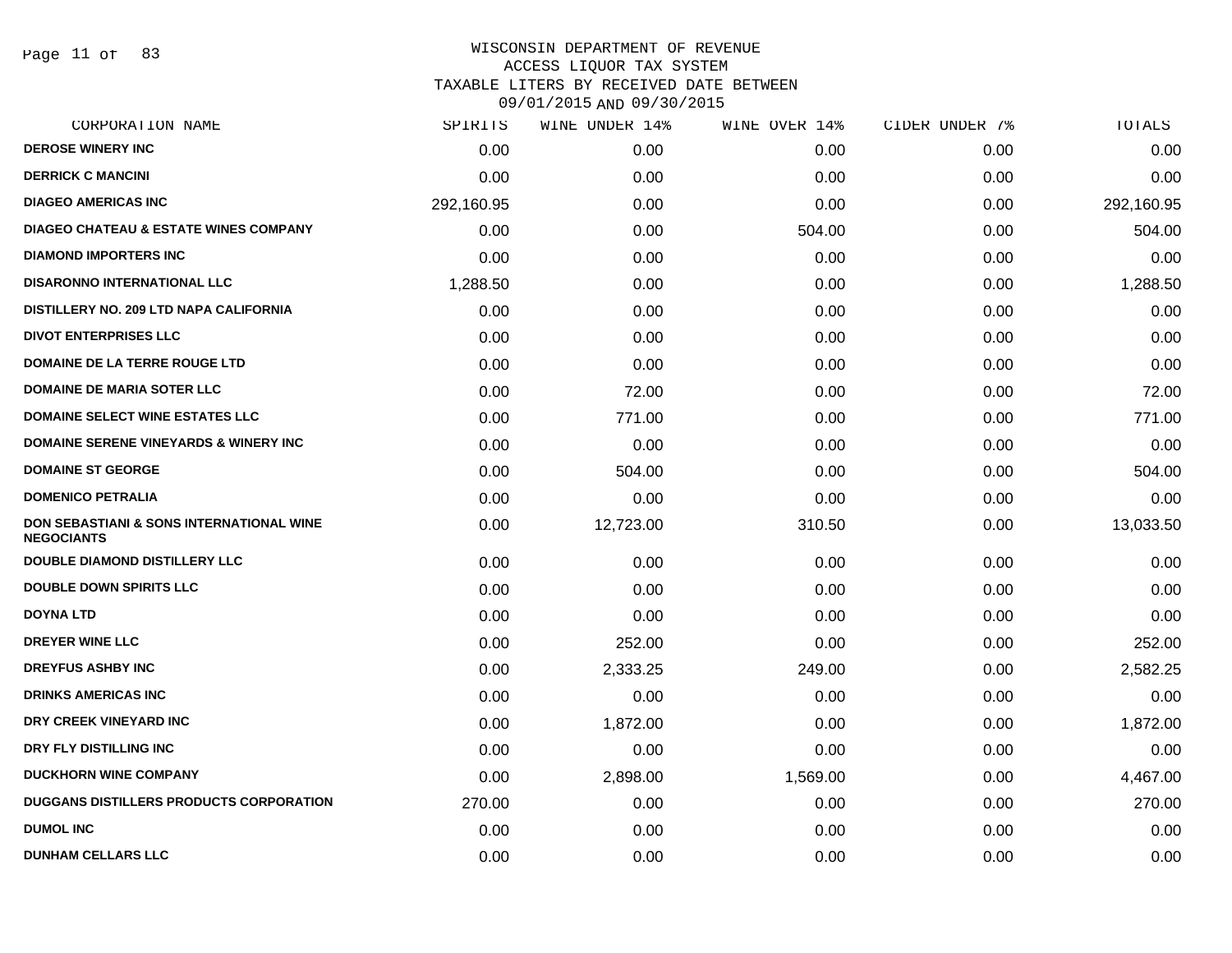Page 12 of 83

# WISCONSIN DEPARTMENT OF REVENUE

ACCESS LIQUOR TAX SYSTEM

TAXABLE LITERS BY RECEIVED DATE BETWEEN

| CORPORATION NAME                         | SPIRITS    | WINE UNDER 14% | WINE OVER 14% | CIDER UNDER 7% | TOTALS       |
|------------------------------------------|------------|----------------|---------------|----------------|--------------|
| <b>DUNN VINEYARDS LLC</b>                | 0.00       | 0.00           | 0.00          | 0.00           | 0.00         |
| DUTTON GOLDFIELD WINERY LLC              | 0.00       | 0.00           | 0.00          | 0.00           | 0.00         |
| <b>DV SPIRITS LLC</b>                    | 0.00       | 0.00           | 0.00          | 0.00           | 0.00         |
| <b>E &amp; J GALLO WINERY</b>            | 130,877.40 | 947,763.10     | 25,623.00     | 0.00           | 1,104,263.50 |
| <b>EAGLE EYE IMPORTS LLC</b>             | 0.00       | 396.00         | 0.00          | 0.00           | 396.00       |
| <b>EAGLES LANDING WINERY LLC</b>         | 0.00       | 479.25         | 0.00          | 0.00           | 479.25       |
| <b>EASTERN LIQUORS USA INC</b>           | 0.00       | 0.00           | 0.00          | 0.00           | 0.00         |
| <b>EBERLE WINERY LP</b>                  | 0.00       | 0.00           | 0.00          | 0.00           | 0.00         |
| <b>ECLIPSE ASSETS LLC</b>                | 0.00       | 0.00           | 243.00        | 0.00           | 243.00       |
| <b>ECOSUR GROUP LLC</b>                  | 0.00       | 378.00         | 0.00          | 0.00           | 378.00       |
| <b>EGELHOFF WINES INC</b>                | 0.00       | 0.00           | 0.00          | 0.00           | 0.00         |
| EHREN JORDAN WINE CELLARS LLC            | 0.00       | 135.00         | 0.00          | 0.00           | 135.00       |
| <b>EIGHT BOTTLES LLC</b>                 | 0.00       | 126.00         | 63.00         | 0.00           | 189.00       |
| ELK COVE VINEYARDS INC                   | 0.00       | 504.00         | 0.00          | 0.00           | 504.00       |
| <b>ELV HOLDINGS INC</b>                  | 0.00       | 0.00           | 0.00          | 0.00           | 0.00         |
| <b>ELYSE WINERY LLC</b>                  | 0.00       | 0.00           | 0.00          | 0.00           | 0.00         |
| <b>EMCO CHEMICAL DISTRIBUTORS, INC.</b>  | 0.00       | 0.00           | 0.00          | 0.00           | 0.00         |
| <b>EMILIO GUGLIELMO WINERY INC</b>       | 0.00       | 266.00         | 0.00          | 0.00           | 266.00       |
| <b>EMPSON USA INC</b>                    | 0.00       | 711.00         | 0.00          | 0.00           | 711.00       |
| <b>ENOS VINEYARDS INC</b>                | 0.00       | 0.00           | 63.00         | 0.00           | 63.00        |
| <b>ENOTEC IMPORTS INC</b>                | 0.00       | 1,339.92       | 8.97          | 0.00           | 1,348.89     |
| <b>ENOVATION BRANDS INC</b>              | 0.00       | 672.75         | 0.00          | 0.00           | 672.75       |
| <b>EPIC VENTURES INC</b>                 | 18.00      | 126.00         | 0.00          | 0.00           | 144.00       |
| <b>EPICUREAN WINES LLC</b>               | 0.00       | 972.00         | 697.50        | 0.00           | 1,669.50     |
| <b>ERIC TRUMP WINE MANUFACTURING LLC</b> | 0.00       | 0.00           | 0.00          | 0.00           | 0.00         |
| <b>ERNST A STORM</b>                     | 0.00       | 0.00           | 0.00          | 0.00           | 0.00         |
| <b>ESSER WINES LLC</b>                   | 0.00       | 0.00           | 0.00          | 0.00           | 0.00         |
| <b>EUGENE WINE CELLARS LLC</b>           | 0.00       | 0.00           | 0.00          | 0.00           | 0.00         |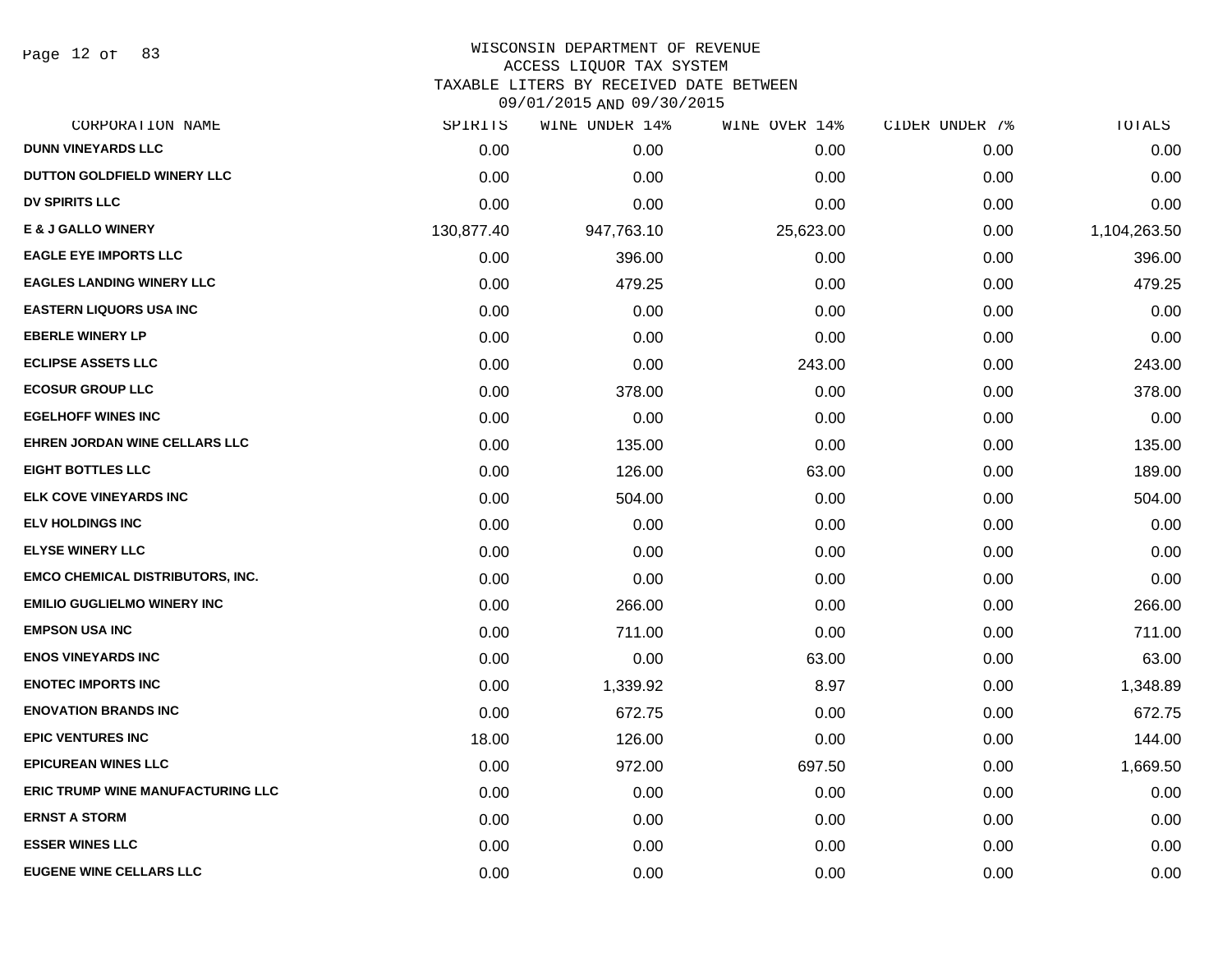Page 13 of 83

| CORPORATION NAME                                 | SPIRITS   | WINE UNDER 14% | WINE OVER 14% | CIDER UNDER 7% | TOTALS    |
|--------------------------------------------------|-----------|----------------|---------------|----------------|-----------|
| <b>EUROBREW INC</b>                              | 0.00      | 0.00           | 0.00          | 0.00           | 0.00      |
| <b>EUROPEAN IMPORTS &amp; EXPORTS LLC</b>        | 0.00      | 0.00           | 0.00          | 0.00           | 0.00      |
| <b>EUROPEAN WINE IMPORTS INC</b>                 | 0.00      | 0.00           | 0.00          | 0.00           | 0.00      |
| <b>EVAKI INC</b>                                 | 0.00      | 0.00           | 0.00          | 0.00           | 0.00      |
| EVESHAM WOOD VINEYARD AND WINERY LLC             | 0.00      | 0.00           | 0.00          | 0.00           | 0.00      |
| <b>EXCELSIOR WINE COMPANY LLC</b>                | 0.00      | 8,361.00       | 0.00          | 0.00           | 8,361.00  |
| <b>F KORBEL &amp; BROS INC</b>                   | 0.00      | 0.00           | 0.00          | 0.00           | 0.00      |
| <b>F&amp;F FINE WINES INTERNATIONAL INC</b>      | 0.00      | 0.00           | 0.00          | 0.00           | 0.00      |
| F.X. MAGNER SELECTIONS, INC.                     | 0.00      | 0.00           | 0.00          | 0.00           | 0.00      |
| <b>FANTIS IMPORTS INC</b>                        | 0.00      | 78.00          | 0.00          | 0.00           | 78.00     |
| <b>FASEL SHENSTONE LLC</b>                       | 0.00      | 0.00           | 0.00          | 0.00           | 0.00      |
| <b>FAT GAUCHO WINES LLC</b>                      | 0.00      | 0.00           | 0.00          | 0.00           | 0.00      |
| <b>FERRARI CARANO VINEYARDS &amp; WINERY LLC</b> | 0.00      | 972.00         | 265.50        | 0.00           | 1,237.50  |
| <b>FETZER VINEYARDS</b>                          | 0.00      | 21,192.60      | 1,575.00      | 0.00           | 22,767.60 |
| <b>FIDDLEHEAD CELLARS LP</b>                     | 0.00      | 0.00           | 0.00          | 0.00           | 0.00      |
| FIELD STONE WINERY & VINEYARD INC                | 0.00      | 0.00           | 0.00          | 0.00           | 0.00      |
| <b>FIESTA VINEYARD &amp; WINERY LLC</b>          | 0.00      | 0.00           | 0.00          | 0.00           | 0.00      |
| <b>FIFTH GENERATION INC</b>                      | 36,796.50 | 0.00           | 0.00          | 0.00           | 36,796.50 |
| FIJI WATER COMPANY HOLDINGS LLC                  | 0.00      | 0.00           | 1,030.50      | 0.00           | 1,030.50  |
| <b>FIRE HOUSE LLC</b>                            | 0.00      | 0.00           | 0.00          | 0.00           | 0.00      |
| <b>FIRESTEED CORPORATION</b>                     | 0.00      | 2,331.00       | 0.00          | 0.00           | 2,331.00  |
| <b>FISHER VINEYARDS</b>                          | 0.00      | 0.00           | 0.00          | 0.00           | 0.00      |
| <b>FJN FINE WINES LLC</b>                        | 0.00      | 837.00         | 0.00          | 0.00           | 837.00    |
| <b>FLAVOR SEEKERS LLC</b>                        | 0.00      | 0.00           | 0.00          | 0.00           | 0.00      |
| <b>FLORA SPRINGS WINE COMPANY</b>                | 0.00      | 0.00           | 0.00          | 0.00           | 0.00      |
| <b>FN CELLARS LLC</b>                            | 0.00      | 0.00           | 54.00         | 0.00           | 54.00     |
| <b>FOLEY FAMILY WINES INC</b>                    | 0.00      | 12,541.50      | 900.00        | 0.00           | 13,441.50 |
| <b>FOLIO WINE COMPANY LLC</b>                    | 0.00      | 3,363.00       | 207.00        | 0.00           | 3,570.00  |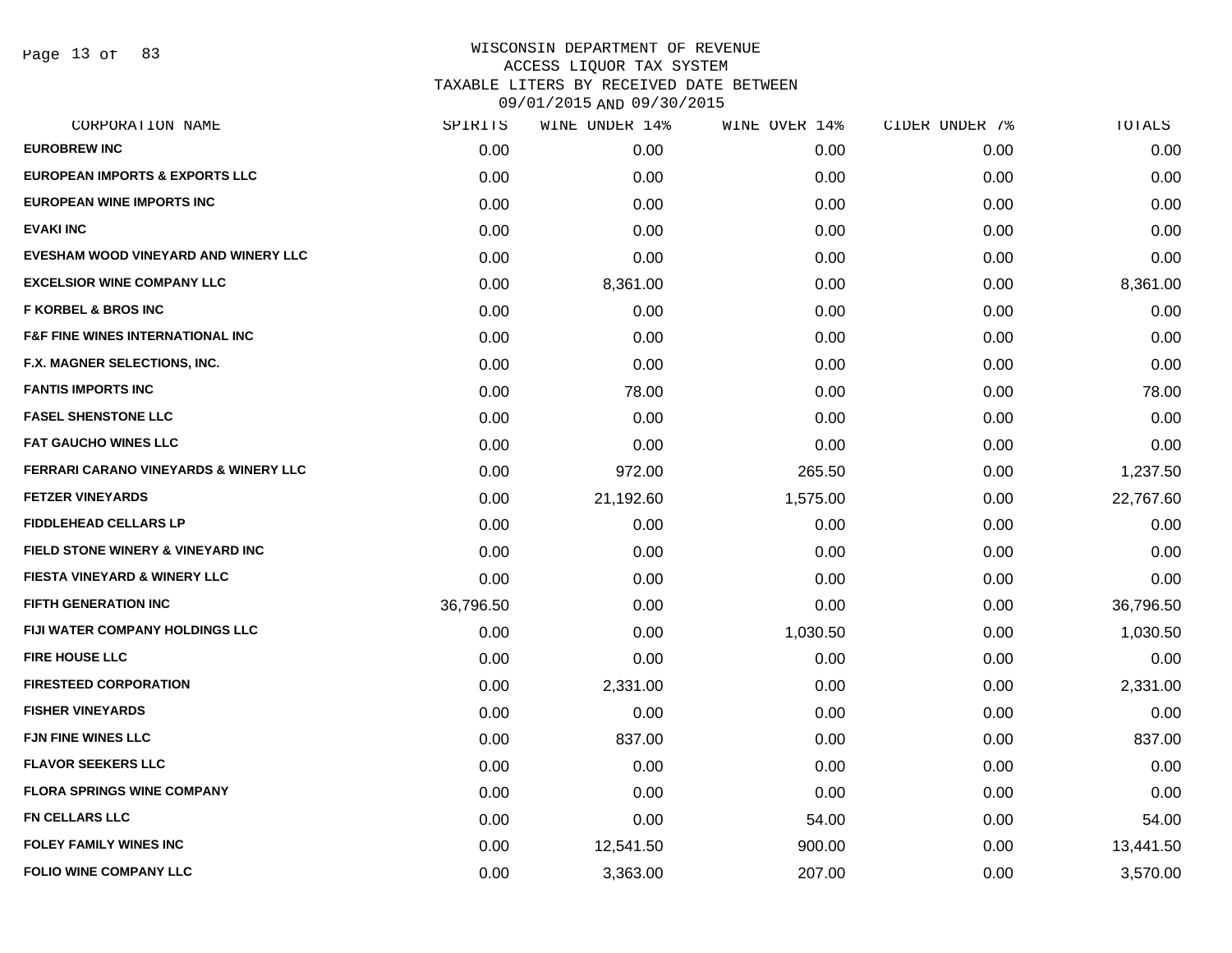Page 14 of 83

#### WISCONSIN DEPARTMENT OF REVENUE ACCESS LIQUOR TAX SYSTEM TAXABLE LITERS BY RECEIVED DATE BETWEEN

| CORPORATION NAME                                    | SPIRITS  | WINE UNDER 14% | WINE OVER 14% | CIDER UNDER 7% | TOTALS      |
|-----------------------------------------------------|----------|----------------|---------------|----------------|-------------|
| FORT ROSS VINEYARD & WINERY LLC                     | 0.00     | 0.00           | 0.00          | 0.00           | 0.00        |
| <b>FOUR BEARS WINERY LLC</b>                        | 0.00     | 594.00         | 0.00          | 0.00           | 594.00      |
| <b>FOUR ROSES DISTILLERY LLC</b>                    | 1,071.00 | 0.00           | 0.00          | 0.00           | 1,071.00    |
| <b>FOWLES WINE USA INC</b>                          | 0.00     | 63.00          | 0.00          | 0.00           | 63.00       |
| <b>FOXEN VINEYARD INC</b>                           | 0.00     | 126.00         | 0.00          | 0.00           | 126.00      |
| <b>FRANCIS COPPOLA WINERY LLC</b>                   | 0.00     | 12,343.14      | 90.00         | 0.00           | 12,433.14   |
| <b>FRANK FAMILY VINEYARDS LLC</b>                   | 0.00     | 0.00           | 522.00        | 0.00           | 522.00      |
| <b>FRANK LIN DISTILLERS PRODUCTS LTD</b>            | 2,776.50 | 0.00           | 0.00          | 0.00           | 2,776.50    |
| <b>FRED C SCHERRER</b>                              | 0.00     | 0.00           | 0.00          | 0.00           | 0.00        |
| <b>FREDERICK WILDMAN &amp; SONS LTD</b>             | 0.00     | $-9,972.00$    | 0.00          | 0.00           | $-9,972.00$ |
| <b>FREELANCE WINES LLC</b>                          | 0.00     | 0.00           | 0.00          | 0.00           | 0.00        |
| <b>FREIXENET USA INC</b>                            | 0.00     | 1,641.63       | 0.00          | 0.00           | 1,641.63    |
| <b>FREY VINEYARDS LTD</b>                           | 0.00     | 3,213.00       | 0.00          | 0.00           | 3,213.00    |
| <b>FRIEND WINE MARKETING</b>                        | 0.00     | 126.00         | 0.00          | 0.00           | 126.00      |
| <b>FRIENDS BEVERAGE GROUP LLC</b>                   | 0.00     | 0.00           | 0.00          | 0.00           | 0.00        |
| <b>FRITZ CELLARS INC</b>                            | 0.00     | 0.00           | 0.00          | 0.00           | 0.00        |
| <b>FROGS LEAP WINERY</b>                            | 0.00     | 189.00         | 0.00          | 0.00           | 189.00      |
| <b>FRONTIER CORPORATION</b>                         | 0.00     | 270.00         | 36.00         | 0.00           | 306.00      |
| <b>FRUIT OF THE VINES INC</b>                       | 0.00     | 378.04         | 0.00          | 0.00           | 378.04      |
| FULL THROTTLE SLOON SHINE LLC                       | 0.00     | 0.00           | 0.00          | 0.00           | 0.00        |
| <b>G K SKAGGS INC</b>                               | 0.00     | 1,008.00       | 0.00          | 0.00           | 1,008.00    |
| G.S.W.C. INC.                                       | 9.00     | 0.00           | 126.00        | 0.00           | 135.00      |
| <b>GAMBA VINEYARDS AND WINERY LLC</b>               | 0.00     | 0.00           | 63.00         | 0.00           | 63.00       |
| <b>GAMBLE FAMILY VINEYARDS LLC</b>                  | 0.00     | 0.00           | 0.00          | 0.00           | 0.00        |
| <b>GENERATIONS OF SONOMA LLC</b>                    | 0.00     | 0.00           | 0.00          | 0.00           | 0.00        |
| <b>GENESEO PARTNERS LP</b>                          | 0.00     | 0.00           | 0.00          | 0.00           | 0.00        |
| <b>GEORGE BOZIC JR</b>                              | 0.00     | 0.00           | 0.00          | 0.00           | 0.00        |
| <b>GERBER, GERBER &amp; GERBER DISCLAIMER TRUST</b> | 0.00     | 0.00           | 0.00          | 0.00           | 0.00        |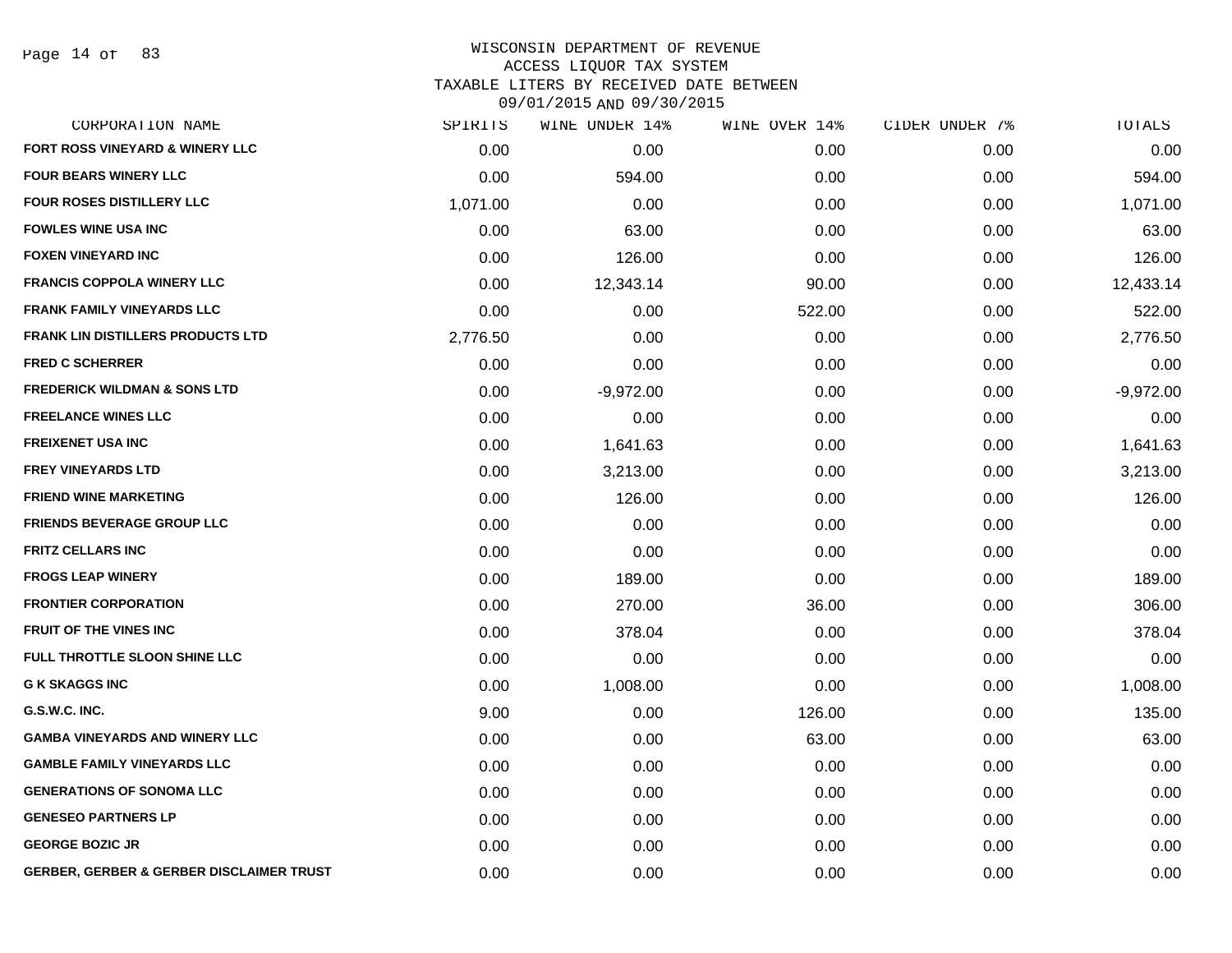Page 15 of 83

| SPIRITS | WINE UNDER 14% | WINE OVER 14% | CIDER UNDER 7% | TOTALS   |
|---------|----------------|---------------|----------------|----------|
| 0.00    | 0.00           | 0.00          | 0.00           | 0.00     |
| 0.00    | 0.00           | 1,674.00      | 0.00           | 1,674.00 |
| 0.00    | 0.00           | 0.00          | 0.00           | 0.00     |
| 0.00    | 409.50         | 0.00          | 0.00           | 409.50   |
| 0.00    | 3,552.00       | 0.00          | 0.00           | 3,552.00 |
| 0.00    | 252.00         | 0.00          | 0.00           | 252.00   |
| 0.00    | 0.00           | 0.00          | 0.00           | 0.00     |
| 990.00  | 0.00           | 0.00          | 0.00           | 990.00   |
| 0.00    | 252.00         | 756.00        | 0.00           | 1,008.00 |
| 0.00    | 0.00           | 0.00          | 0.00           | 0.00     |
| 0.00    | 216.00         | 0.00          | 0.00           | 216.00   |
| 0.00    | 0.00           | 0.00          | 0.00           | 0.00     |
| 0.00    | 0.00           | 0.00          | 0.00           | 0.00     |
| 0.00    | 0.00           | 0.00          | 0.00           | 0.00     |
| 0.00    | 0.00           | 0.00          | 0.00           | 0.00     |
| 0.00    | 693.00         | 630.00        | 0.00           | 1,323.00 |
| 0.00    | 0.00           | 0.00          | 0.00           | 0.00     |
| 0.00    | 0.00           | 0.00          | 0.00           | 0.00     |
| 0.00    | 225.00         | 225.00        | 0.00           | 450.00   |
| 0.00    | 450.00         | 684.00        | 0.00           | 1,134.00 |
| 0.00    | 0.00           | 0.00          | 0.00           | 0.00     |
| 0.00    | 3,636.00       | 2,421.00      | 0.00           | 6,057.00 |
| 0.00    | 0.00           | 0.00          | 0.00           | 0.00     |
| 0.00    | 450.00         | 0.00          | 0.00           | 450.00   |
| 0.00    | 0.00           | 0.00          | 0.00           | 0.00     |
| 0.00    | 0.00           | 1,998.00      | 0.00           | 1,998.00 |
| 0.00    | 1,239.75       | 0.00          | 0.00           | 1,239.75 |
| 0.00    | 0.00           | 126.00        | 0.00           | 126.00   |
|         |                |               |                |          |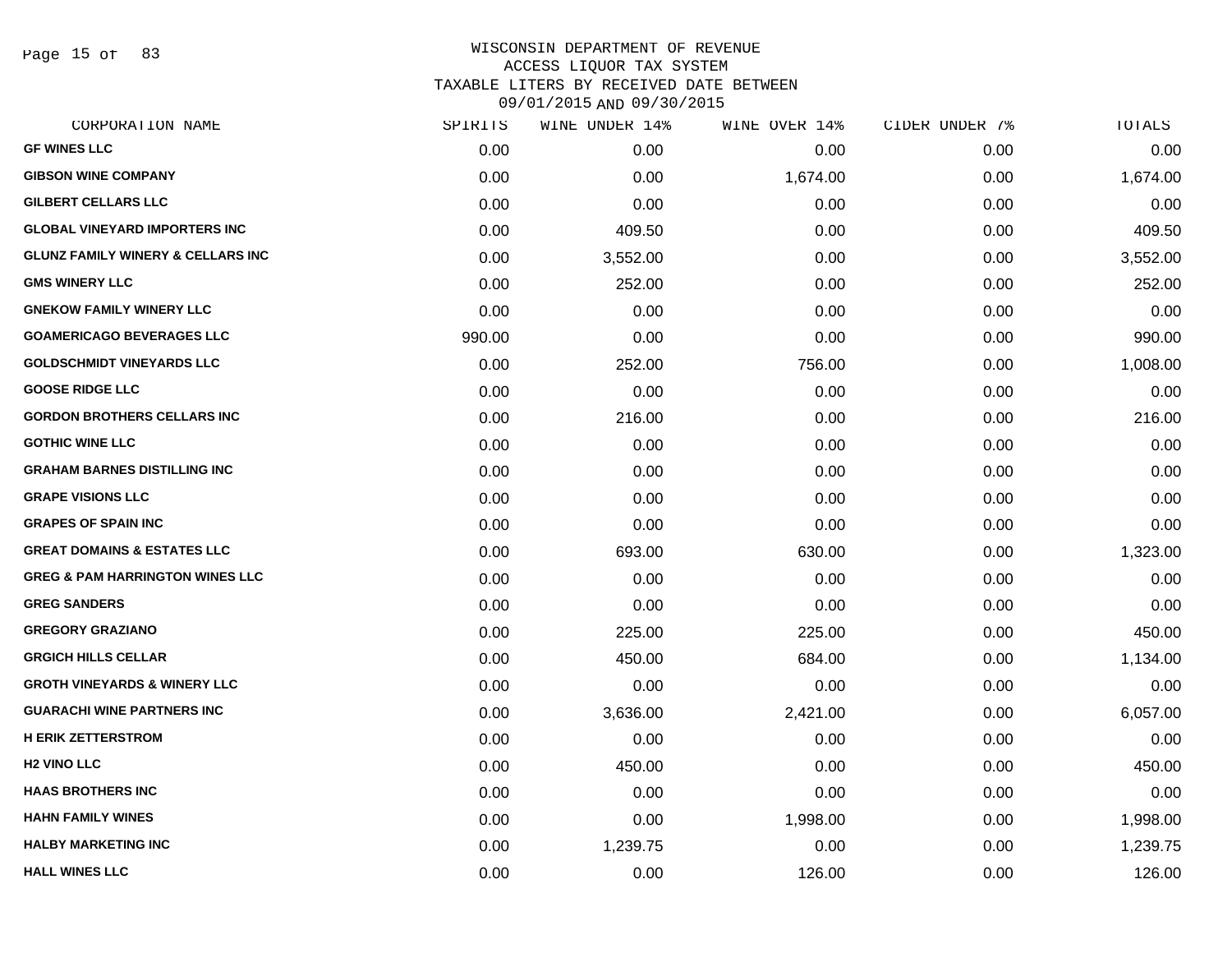Page 16 of 83

| 0.00<br>0.00<br>364.50<br>0.00<br>0.00<br>0.00<br>0.00 | 0.00<br>0.00<br>0.00<br>0.00<br>0.00<br>0.00 | 0.00<br>0.00<br>0.00<br>0.00<br>0.00 | 0.00<br>0.00<br>0.00<br>0.00<br>0.00 | 0.00<br>0.00<br>364.50<br>0.00<br>0.00 |
|--------------------------------------------------------|----------------------------------------------|--------------------------------------|--------------------------------------|----------------------------------------|
|                                                        |                                              |                                      |                                      |                                        |
|                                                        |                                              |                                      |                                      |                                        |
|                                                        |                                              |                                      |                                      |                                        |
|                                                        |                                              |                                      |                                      |                                        |
|                                                        |                                              |                                      |                                      |                                        |
|                                                        |                                              |                                      | 0.00                                 | 0.00                                   |
|                                                        |                                              | 0.00                                 | 0.00                                 | 0.00                                   |
|                                                        | 594.00                                       | 1,458.00                             | 0.00                                 | 198,966.60                             |
| 0.00                                                   | 0.00                                         | 0.00                                 | 35,510.49                            | 35,510.49                              |
| 0.00                                                   | 0.00                                         | 153.00                               | 0.00                                 | 153.00                                 |
| 0.00                                                   | 126.00                                       | 63.00                                | 0.00                                 | 189.00                                 |
| 0.00                                                   | 126.00                                       | 0.00                                 | 0.00                                 | 126.00                                 |
| 0.00                                                   | 720.00                                       | 0.00                                 | 0.00                                 | 720.00                                 |
| 0.00                                                   | 0.00                                         | 0.00                                 | 0.00                                 | 0.00                                   |
| 0.00                                                   | 0.00                                         | 0.00                                 | 0.00                                 | 0.00                                   |
| 0.00                                                   | 1,395.00                                     | 0.00                                 | 0.00                                 | 1,395.00                               |
| 0.00                                                   | 0.00                                         | 126.00                               | 0.00                                 | 126.00                                 |
| 0.00                                                   | 189.00                                       | 0.00                                 | 0.00                                 | 189.00                                 |
| 0.00                                                   | 0.00                                         | 0.00                                 | 0.00                                 | 0.00                                   |
| 0.00                                                   | 0.00                                         | 0.00                                 | 0.00                                 | 0.00                                   |
| 0.00                                                   | 0.00                                         | 0.00                                 | 0.00                                 | 0.00                                   |
| 0.00                                                   | 0.00                                         | 0.00                                 | 0.00                                 | 0.00                                   |
| 0.00                                                   | 540.00                                       | 126.00                               | 0.00                                 | 666.00                                 |
| 0.00                                                   | 0.00                                         | 0.00                                 | 0.00                                 | 0.00                                   |
| 4,215.00                                               | 0.00                                         | 0.00                                 | 0.00                                 | 4,215.00                               |
| 0.00                                                   | 2,107.50                                     | 0.00                                 | 0.00                                 | 2,107.50                               |
| 0.00                                                   | 0.00                                         | 0.00                                 | 0.00                                 | 0.00                                   |
| 0.00                                                   | 0.00                                         | 0.00                                 | 0.00                                 | 0.00                                   |
|                                                        | 196,914.60                                   | 0.00                                 | 0.00                                 |                                        |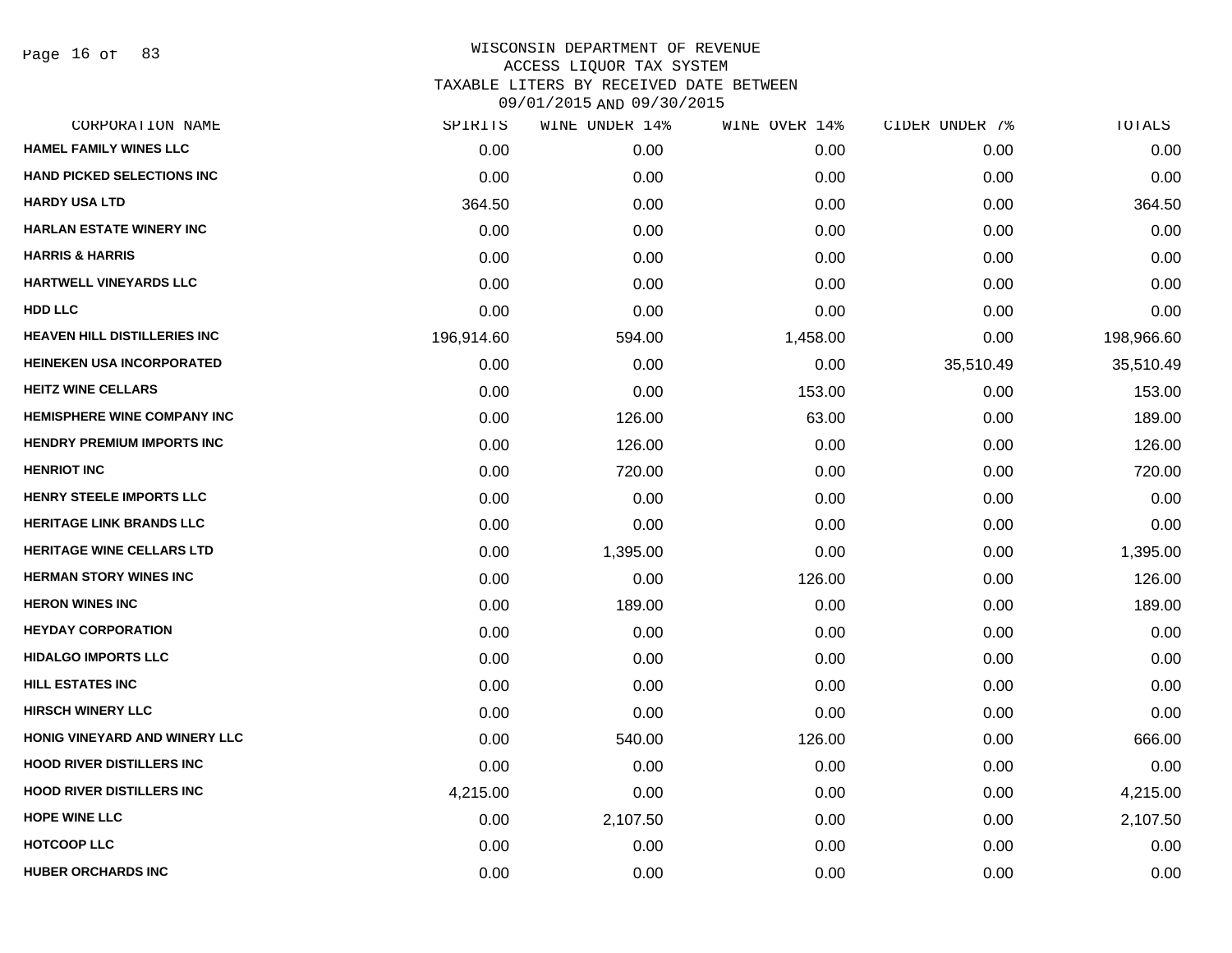Page 17 of 83

#### WISCONSIN DEPARTMENT OF REVENUE ACCESS LIQUOR TAX SYSTEM TAXABLE LITERS BY RECEIVED DATE BETWEEN

| CORPORATION NAME                           | SPIRITS  | WINE UNDER 14% | WINE OVER 14% | CIDER UNDER 7% | TOTALS    |
|--------------------------------------------|----------|----------------|---------------|----------------|-----------|
| <b>HUNEEUS VINTNERS LLC</b>                | 0.00     | 10,845.00      | 2,254.50      | 0.00           | 13,099.50 |
| <b>HUSCH VINEYARDS INC</b>                 | 0.00     | 90.00          | 0.00          | 0.00           | 90.00     |
| <b>HYATT FARM PARTNERSHIP</b>              | 0.00     | 0.00           | 0.00          | 0.00           | 0.00      |
| <b>IDEAL WINE &amp; SPIRITS CO INC</b>     | 0.00     | 0.00           | 0.00          | 0.00           | 0.00      |
| <b>ILLYRIAN IMPORT INC</b>                 | 90.00    | 18.00          | 0.00          | 0.00           | 108.00    |
| <b>IMPERIAL BRANDS INC</b>                 | 3,063.00 | 0.00           | 0.00          | 0.00           | 3,063.00  |
| <b>IMPEX BEVERAGES INC</b>                 | 81.00    | 0.00           | 0.00          | 0.00           | 81.00     |
| IN AGAVE WE TRUST LLC                      | 0.00     | 0.00           | 0.00          | 0.00           | 0.00      |
| <b>INDIGENOUS SELECTIONS LLC</b>           | 0.00     | 441.00         | 0.00          | 0.00           | 441.00    |
| <b>INDIGO WINE GROUP LLC</b>               | 0.00     | 855.00         | 0.00          | 0.00           | 855.00    |
| <b>INDIO SPIRITS INC</b>                   | 0.00     | 0.00           | 0.00          | 0.00           | 0.00      |
| <b>INTERNATIONAL BEVERAGE COMPANY INC</b>  | 0.00     | 0.00           | 0.00          | 0.00           | 0.00      |
| <b>INTERNATIONAL SPIRITS AND WINES LLC</b> | 0.00     | 0.00           | 0.00          | 0.00           | 0.00      |
| <b>INTERNATIONAL SPIRITS LLC</b>           | 0.00     | 0.00           | 0.00          | 0.00           | 0.00      |
| <b>INTERNATIONAL VINES INC</b>             | 0.00     | 0.00           | 0.00          | 0.00           | 0.00      |
| <b>INTERSECT BEVERAGE LLC</b>              | 0.00     | 0.00           | 0.00          | 0.00           | 0.00      |
| <b>INTERTRADE USA COMPANY</b>              | 170.60   | 45.00          | 0.00          | 0.00           | 215.60    |
| <b>INVESTOR'S OF AMERICA LP</b>            | 0.00     | 0.00           | 0.00          | 0.00           | 0.00      |
| <b>IRON HORSE VINEYARDS LP</b>             | 0.00     | 0.00           | 0.00          | 0.00           | 0.00      |
| <b>J &amp; J IMPORTERS LLC</b>             | 0.00     | 0.00           | 0.00          | 0.00           | 0.00      |
| <b>J K WILLIAMS DISTILLING LLC</b>         | 0.00     | 0.00           | 0.00          | 0.00           | 0.00      |
| <b>J LOHR WINERY CORP</b>                  | 0.00     | 6,147.00       | 81.00         | 0.00           | 6,228.00  |
| <b>J PEDRONCELLI WINERY</b>                | 0.00     | 360.00         | 225.00        | 0.00           | 585.00    |
| <b>J-NH WINE GROUP LLC</b>                 | 0.00     | 0.00           | 0.00          | 0.00           | 0.00      |
| <b>J3 WINE PARTNERS LLC</b>                | 0.00     | 0.00           | 126.00        | 0.00           | 126.00    |
| <b>JACK POUST &amp; COMPANY INC</b>        | 0.00     | 0.00           | 22.50         | 0.00           | 22.50     |
| <b>JACKSON FAMILY ENTERPRISES INC</b>      | 0.00     | 23,937.00      | 2,958.00      | 0.00           | 26,895.00 |
| <b>JACUZZI FAMILY VINEYARDS LLC</b>        | 0.00     | 0.00           | 0.00          | 0.00           | 0.00      |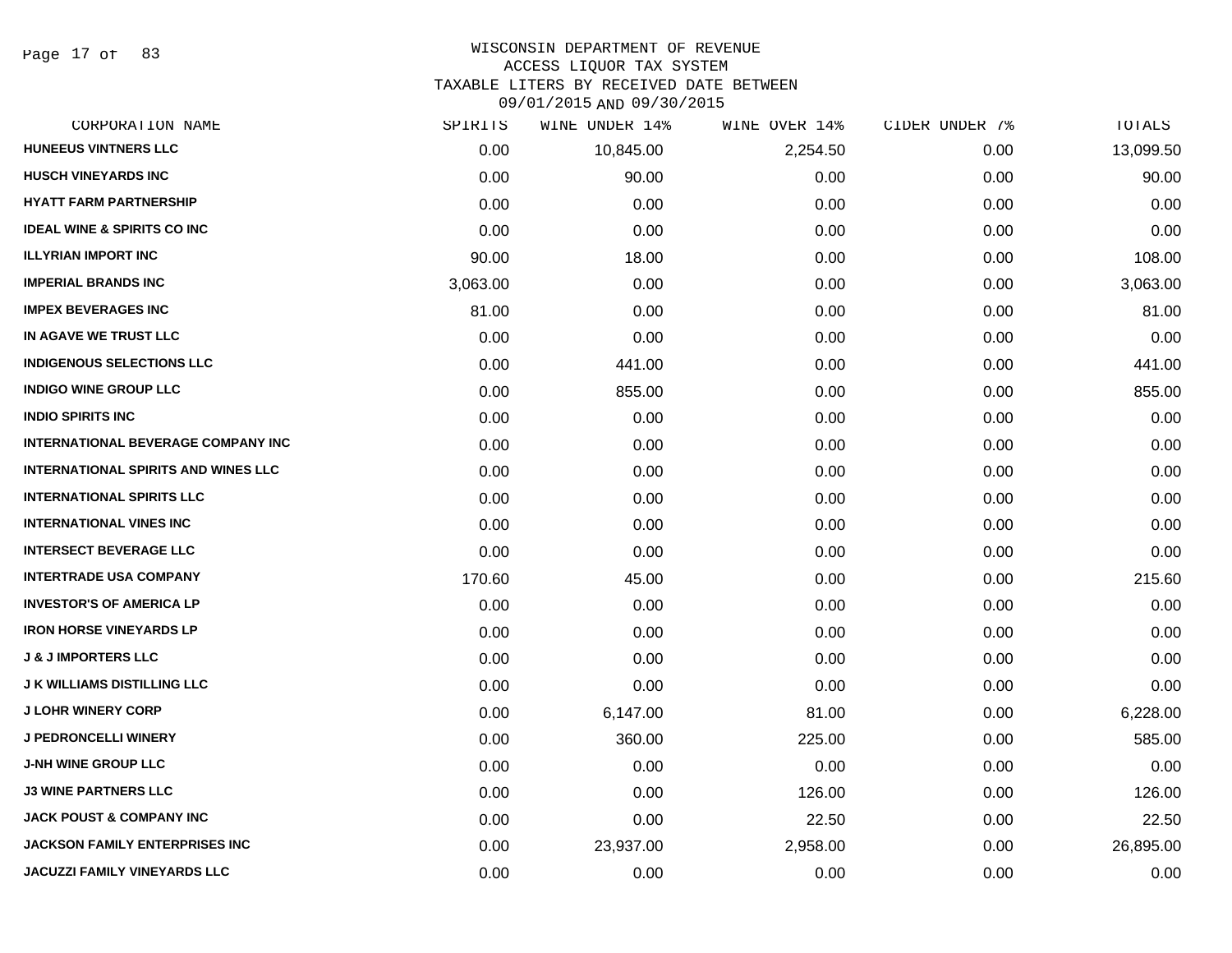Page 18 of 83

#### WISCONSIN DEPARTMENT OF REVENUE ACCESS LIQUOR TAX SYSTEM

TAXABLE LITERS BY RECEIVED DATE BETWEEN

| CORPORATION NAME                      | SPIRITS    | WINE UNDER 14% | WINE OVER 14% | CIDER UNDER 7% | TOTALS     |
|---------------------------------------|------------|----------------|---------------|----------------|------------|
| <b>JAM CELLARS INC</b>                | 0.00       | 0.00           | 0.00          | 0.00           | 0.00       |
| <b>JAMES CLARK</b>                    | 0.00       | 0.00           | 0.00          | 0.00           | 0.00       |
| <b>JAMES E COSMA</b>                  | 0.00       | 6,057.00       | 0.00          | 0.00           | 6,057.00   |
| <b>JAMES J MOORE</b>                  | 0.00       | 0.00           | 0.00          | 0.00           | 0.00       |
| <b>JAMES L LAMBERT</b>                | 0.00       | 0.00           | 0.00          | 0.00           | 0.00       |
| <b>JAMES MORONEY INC</b>              | 0.00       | 0.00           | 0.00          | 0.00           | 0.00       |
| <b>JAMES RICKER</b>                   | 0.00       | 10,969.50      | 27.00         | 0.00           | 10,996.50  |
| JAPAN PRESTIGE SAKE INTERNATIONAL INC | 0.00       | 0.00           | 0.00          | 0.00           | 0.00       |
| <b>JARED BURNS</b>                    | 0.00       | 133.12         | 0.00          | 0.00           | 133.12     |
| <b>JARVIS</b>                         | 0.00       | 0.00           | 0.00          | 0.00           | 0.00       |
| <b>JASON J AND MOLLY N DREW</b>       | 0.00       | 0.00           | 0.00          | 0.00           | 0.00       |
| <b>JAX VINEYARDS LLC</b>              | 0.00       | 0.00           | 33.29         | 0.00           | 33.29      |
| <b>JAY J HEMINWAY</b>                 | 0.00       | 0.00           | 0.00          | 0.00           | 0.00       |
| <b>JAY MIDWEST INC</b>                | 0.00       | 0.00           | 0.00          | 0.00           | 0.00       |
| <b>JB GEORGE LLC</b>                  | 0.00       | 0.00           | 0.00          | 0.00           | 0.00       |
| <b>JC CELLARS INC</b>                 | 0.00       | 0.00           | 0.00          | 0.00           | 0.00       |
| JEAN CLAUDE BOISSET WINES USA INC     | 0.00       | 2,880.00       | 540.00        | 0.00           | 3,420.00   |
| <b>JEFF QUINT</b>                     | 0.00       | 0.00           | 0.00          | 0.00           | 0.00       |
| <b>JEREMY O SHAPLEY</b>               | 0.00       | 432.00         | 0.00          | 0.00           | 432.00     |
| <b>JESSIES GROVE WINERY INC</b>       | 0.00       | 0.00           | 0.00          | 0.00           | 0.00       |
| <b>JFC INTERNATIONAL INC</b>          | 0.00       | 614.55         | 1,870.76      | 0.00           | 2,485.31   |
| <b>JIM BEAM BRANDS CO</b>             | 513,669.90 | 945.00         | 567.00        | 0.00           | 515,181.90 |
| JNJ INTERNATIONAL INC                 | 0.00       | 0.00           | 0.00          | 0.00           | 0.00       |
| <b>JOHAN VINEYARDS LLC</b>            | 0.00       | 0.00           | 0.00          | 0.00           | 0.00       |
| JOHN ANTHONY VINEYARDS LLC            | 0.00       | 0.00           | 0.00          | 0.00           | 0.00       |
| <b>JOHN K GLEASON</b>                 | 0.00       | 0.00           | 0.00          | 0.00           | 0.00       |
| <b>JON A GERSTENSCHLAGER</b>          | 0.00       | 0.00           | 0.00          | 0.00           | 0.00       |
| <b>JONATHAN S GRANT</b>               | 0.00       | 0.00           | 0.00          | 0.00           | 0.00       |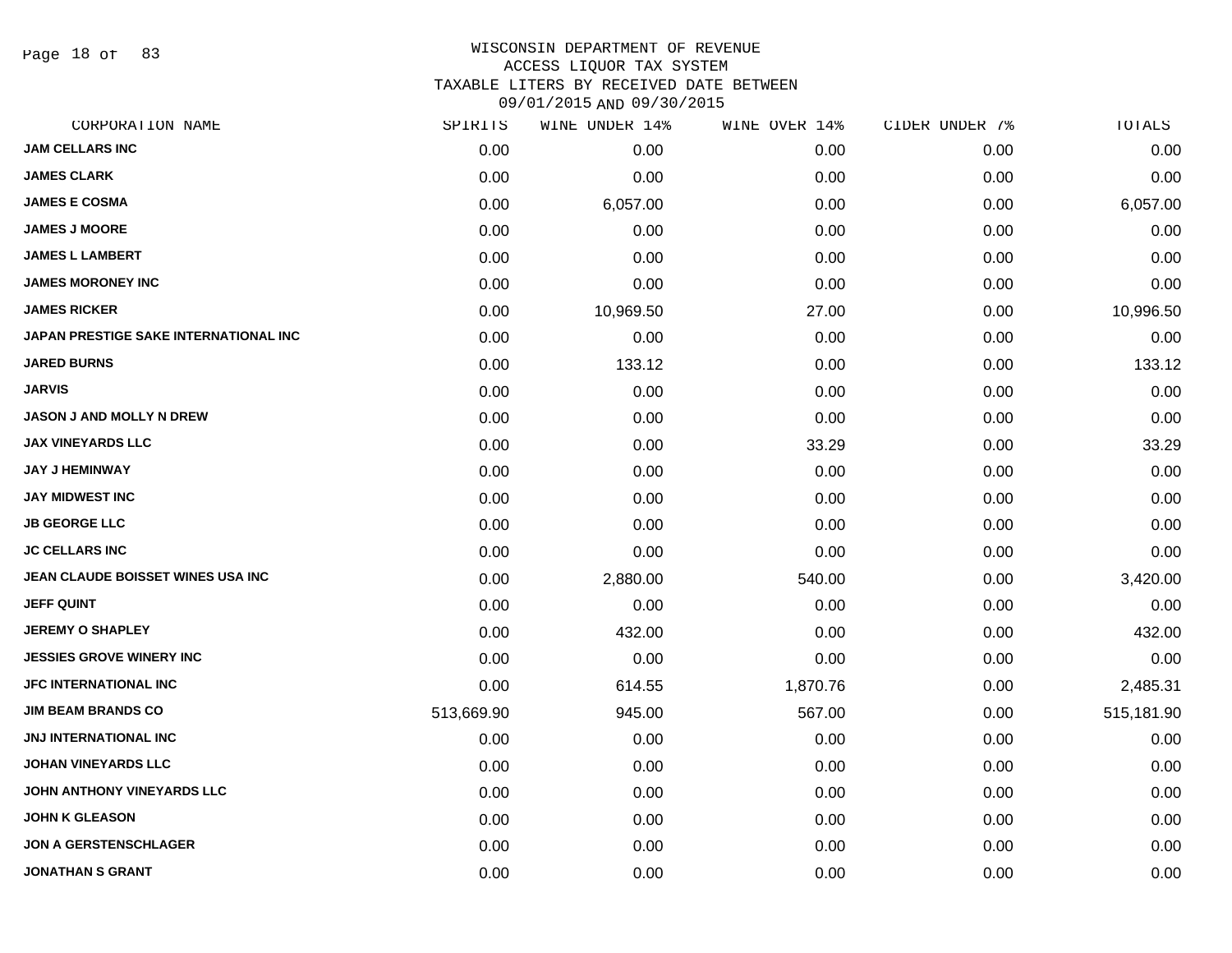Page 19 of 83

| CORPORATION NAME                          | SPIRITS | WINE UNDER 14% | WINE OVER 14% | CIDER UNDER 7% | TOTALS    |
|-------------------------------------------|---------|----------------|---------------|----------------|-----------|
| <b>JOSEPH KENT WINES LLC</b>              | 0.00    | 0.00           | 0.00          | 0.00           | 0.00      |
| JOSEPH PHELPS VINEYARDS LLC               | 0.00    | 346.50         | 126.00        | 0.00           | 472.50    |
| JOSEPH VICTORI WINES, INC.                | 0.00    | 945.00         | 0.00          | 0.00           | 945.00    |
| <b>JOSU GALDOS</b>                        | 0.00    | 153.00         | 324.00        | 0.00           | 477.00    |
| <b>JOTO SAKE LLC</b>                      | 0.00    | 18.00          | 105.84        | 0.00           | 123.84    |
| <b>JOURNEYMAN DISTILLERY LLC</b>          | 0.00    | 0.00           | 0.00          | 0.00           | 0.00      |
| JPPZ INC                                  | 0.00    | 0.00           | 126.00        | 0.00           | 126.00    |
| JUDD FAMILY VINEYARDS LP                  | 0.00    | 0.00           | 0.00          | 0.00           | 0.00      |
| <b>JVW CORPORATION</b>                    | 0.00    | 378.00         | 0.00          | 0.00           | 378.00    |
| <b>JZ WINE COMPANY</b>                    | 0.00    | 63.00          | 0.00          | 0.00           | 63.00     |
| <b>K VINTNERS LLC</b>                     | 0.00    | 0.00           | 0.00          | 0.00           | 0.00      |
| <b>KALIN CELLARS INC</b>                  | 0.00    | 0.00           | 0.00          | 0.00           | 0.00      |
| <b>KB WINES LLC</b>                       | 0.00    | 0.00           | 0.00          | 0.00           | 0.00      |
| <b>KELLER ESTATE LTD</b>                  | 0.00    | 0.00           | 0.00          | 0.00           | 0.00      |
| <b>KEN WRIGHT CELLARS CO</b>              | 0.00    | 0.00           | 0.00          | 0.00           | 0.00      |
| <b>KENNETH S LIKITPRAKONG</b>             | 0.00    | 963.00         | 0.00          | 0.00           | 963.00    |
| <b>KENT HUMPHREY</b>                      | 0.00    | 0.00           | 0.00          | 0.00           | 0.00      |
| <b>KENT RASMUSSEN WINERY</b>              | 0.00    | 0.00           | 0.00          | 0.00           | 0.00      |
| <b>KENTUCKY BOURBON DISTILLERS LTD</b>    | 471.00  | 0.00           | 0.00          | 0.00           | 471.00    |
| <b>KERMIT LYNCH WINE MERCHANTS</b>        | 0.00    | 0.00           | 0.00          | 0.00           | 0.00      |
| <b>KERN IMPORTERS &amp; MARKETING INC</b> | 0.00    | 0.00           | 0.00          | 0.00           | 0.00      |
| KINDRED SPIRITS NORTH AMERICA INC         | 0.00    | 0.00           | 0.00          | 0.00           | 0.00      |
| <b>KING ESTATE WINERY LP</b>              | 0.00    | 1,543.50       | 0.00          | 0.00           | 1,543.50  |
| <b>KIONA VINEYARDS LLC</b>                | 0.00    | 0.00           | 0.00          | 0.00           | 0.00      |
| KISTLER VINEYARDS, LLC                    | 0.00    | 0.00           | 0.00          | 0.00           | 0.00      |
| <b>KITFOX VINEYARDS LLC</b>               | 0.00    | 153.00         | 27.00         | 0.00           | 180.00    |
| <b>KLEIN FOODS INC</b>                    | 0.00    | 11,934.00      | 1,764.00      | 0.00           | 13,698.00 |
| <b>KLIN SPIRITS LLC</b>                   | 0.00    | 0.00           | 0.00          | 0.00           | 0.00      |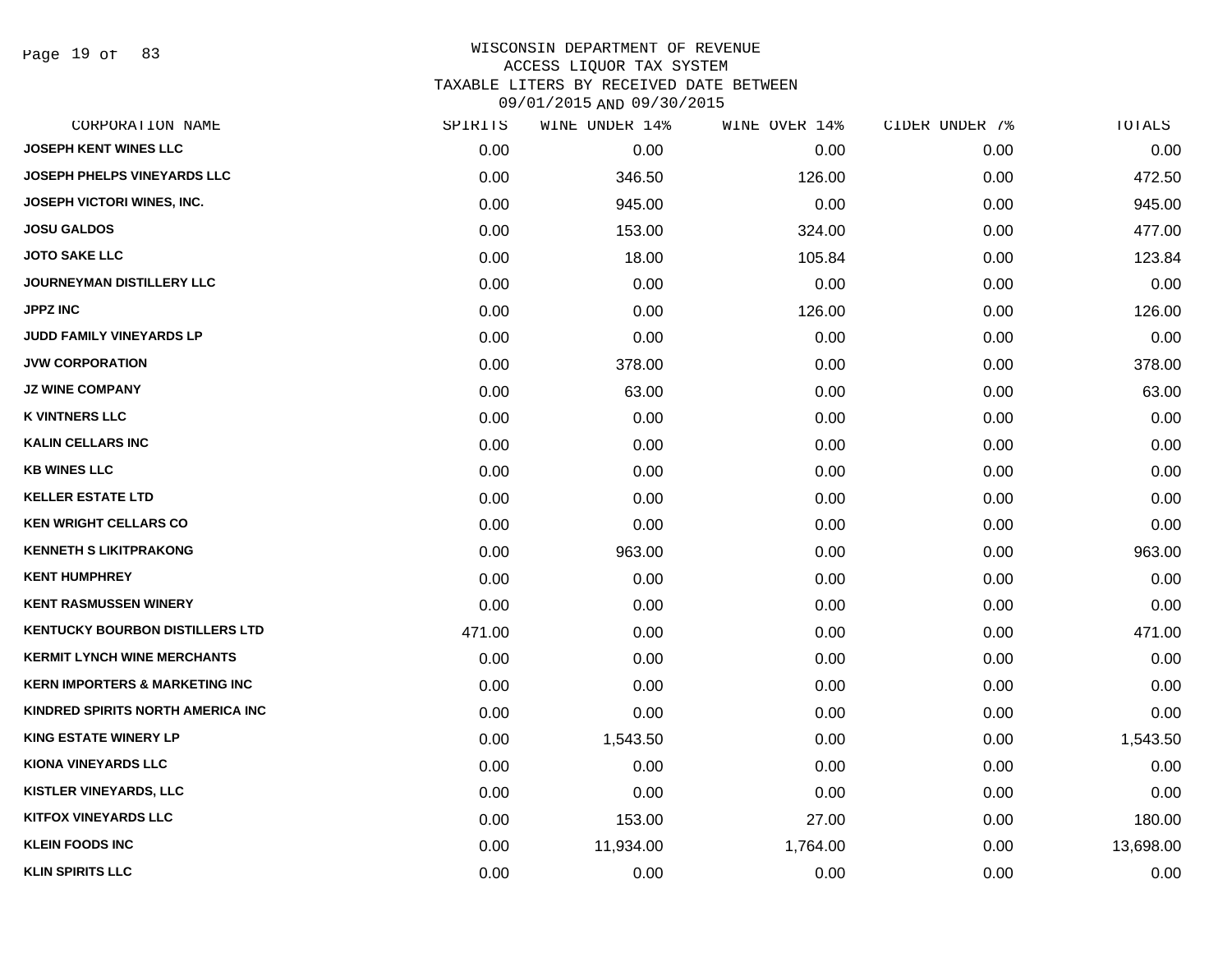# WISCONSIN DEPARTMENT OF REVENUE ACCESS LIQUOR TAX SYSTEM TAXABLE LITERS BY RECEIVED DATE BETWEEN

| CORPORATION NAME                           | SPIRITS | WINE UNDER 14% | WINE OVER 14% | CIDER UNDER 7% | TOTALS    |
|--------------------------------------------|---------|----------------|---------------|----------------|-----------|
| <b>KLINKER BRICK WINERY INC</b>            | 0.00    | 0.00           | 0.00          | 0.00           | 0.00      |
| <b>KOBRAND CORPORATION</b>                 | 768.00  | 8,937.00       | 6,304.50      | 0.00           | 16,009.50 |
| KOJIMA & INTERNATIONAL ASSOCIATES INC      | 0.00    | 0.00           | 0.00          | 0.00           | 0.00      |
| <b>KONGSGAARD WINE LLC</b>                 | 0.00    | 0.00           | 0.00          | 0.00           | 0.00      |
| <b>KONSTANTIN D FRANK &amp; SONS</b>       | 0.00    | 0.00           | 0.00          | 0.00           | 0.00      |
| <b>KOPRI INC</b>                           | 0.00    | 90.00          | 0.00          | 0.00           | 90.00     |
| <b>KOVAL INC</b>                           | 17.24   | 0.00           | 0.00          | 0.00           | 17.24     |
| <b>KRETEK INTERNATIONAL INC</b>            | 0.00    | 0.00           | 0.00          | 0.00           | 0.00      |
| <b>KRISTINE ASHE</b>                       | 0.00    | 0.00           | 0.00          | 0.00           | 0.00      |
| <b>KRUPP BROTHERS LLC</b>                  | 0.00    | 0.00           | 0.00          | 0.00           | 0.00      |
| <b>KYSELA PERE ET FILS LTD</b>             | 2.25    | 2,992.50       | 9.00          | 0.00           | 3,003.75  |
| <b>L &amp; L IMPORTS LLC</b>               | 0.00    | 0.00           | 0.00          | 0.00           | 0.00      |
| <b>LC WINE</b>                             | 0.00    | 0.00           | 0.00          | 0.00           | 0.00      |
| L FOPPIANO WINE CO INC                     | 0.00    | 0.00           | 0.00          | 0.00           | 0.00      |
| <b>L&amp;C WINE COUNTRY OPERATIONS LLC</b> | 0.00    | 0.00           | 0.00          | 0.00           | 0.00      |
| <b>LADERA WINERY LLC</b>                   | 0.00    | 0.00           | 0.00          | 0.00           | 0.00      |
| <b>LAETITIA VINEYARD &amp; WINERY INC</b>  | 0.00    | 0.00           | 0.00          | 0.00           | 0.00      |
| <b>LAIRD &amp; COMPANY</b>                 | 0.00    | 0.00           | 0.00          | 0.00           | 0.00      |
| <b>LANCE C RANDOLPH</b>                    | 0.00    | 378.00         | 0.00          | 0.00           | 378.00    |
| <b>LANGDON SHIVERICK INC</b>               | 0.00    | 0.00           | 0.00          | 0.00           | 0.00      |
| <b>LANGE WINERY LLC</b>                    | 0.00    | 0.00           | 0.00          | 0.00           | 0.00      |
| <b>LAPHAM SALES &amp; MARKETING INC</b>    | 0.00    | 0.00           | 0.00          | 0.00           | 0.00      |
| <b>LAURENT-PERRIER US INC</b>              | 0.00    | 31.50          | 0.00          | 0.00           | 31.50     |
| <b>LAVA SPRINGS INC</b>                    | 0.00    | 0.00           | 431.50        | 0.00           | 431.50    |
| <b>LCF WINE COMPANY LLC</b>                | 0.00    | 0.00           | 0.00          | 0.00           | 0.00      |
| LE CEP II INC                              | 0.00    | 0.00           | 0.00          | 0.00           | 0.00      |
| LE GRAND COURTAGE LLC                      | 0.00    | 0.00           | 0.00          | 0.00           | 0.00      |
| <b>LEAH M SULLBERG</b>                     | 0.00    | 270.00         | 0.00          | 0.00           | 270.00    |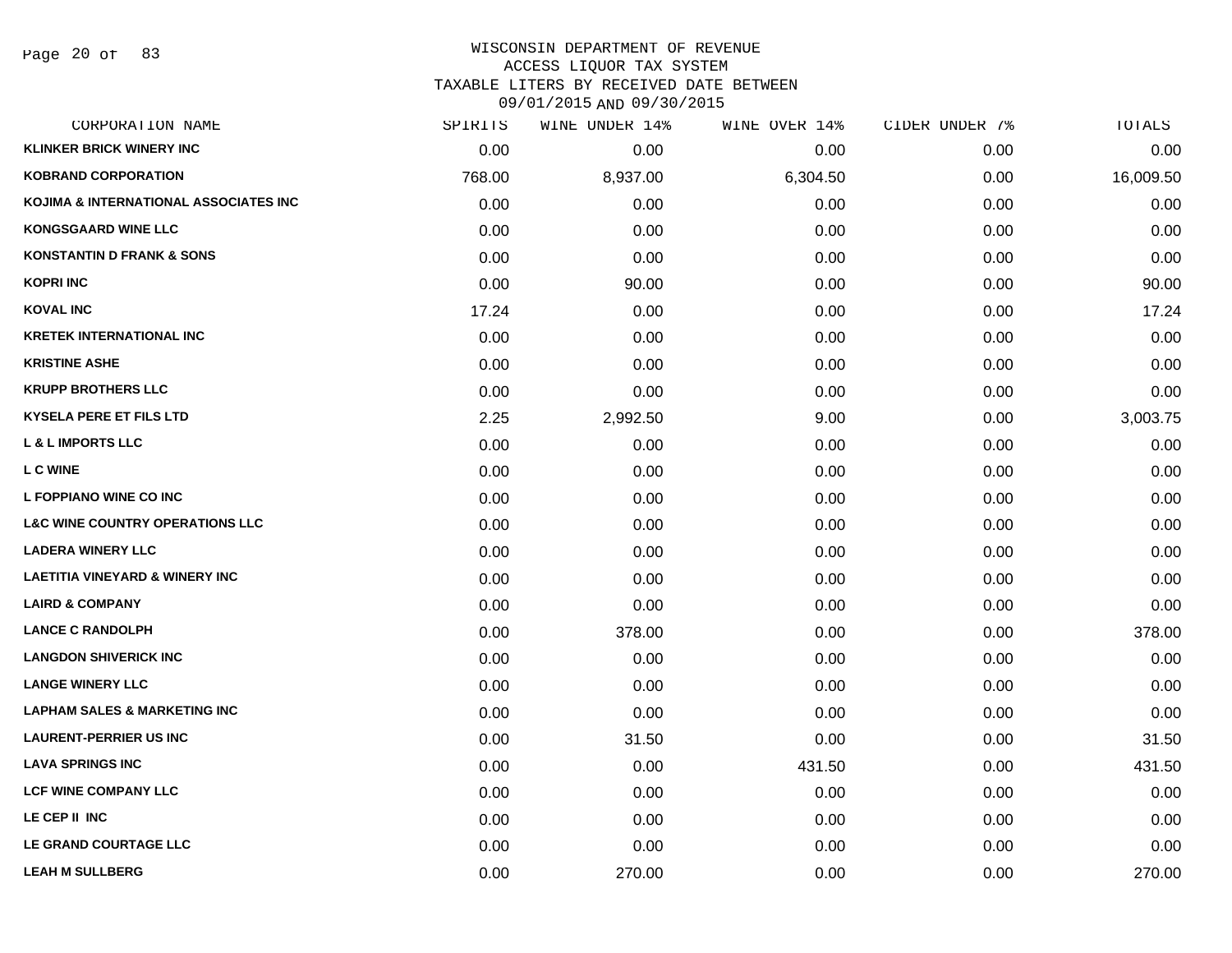Page 21 of 83

# WISCONSIN DEPARTMENT OF REVENUE ACCESS LIQUOR TAX SYSTEM TAXABLE LITERS BY RECEIVED DATE BETWEEN

| CORPORATION NAME                    | SPIRITS   | WINE UNDER 14% | WINE OVER 14% | CIDER UNDER 7% | TOTALS    |
|-------------------------------------|-----------|----------------|---------------|----------------|-----------|
| LEFT COAST CELLARS LLC              | 0.00      | 126.00         | 63.00         | 0.00           | 189.00    |
| <b>LEMELSON WINERY LLC</b>          | 0.00      | 0.00           | 0.00          | 0.00           | 0.00      |
| <b>LEONARD KREUSCH INC</b>          | 0.00      | 6,669.14       | 0.00          | 0.00           | 6,669.14  |
| <b>LEONARDINI FAMILY WINERY LLC</b> | 0.00      | 66.57          | 133.14        | 0.00           | 199.71    |
| <b>LEONETTI CELLAR LLC</b>          | 0.00      | 0.00           | 103.50        | 0.00           | 103.50    |
| <b>LEVECKE CORPORATION</b>          | 69,577.50 | 0.00           | 0.00          | 0.00           | 69,577.50 |
| <b>LEVIATHAN WINE COMPANY LLC</b>   | 0.00      | 0.00           | 0.00          | 0.00           | 0.00      |
| <b>LIOCO WINE COMPANY LLC</b>       | 0.00      | 0.00           | 0.00          | 0.00           | 0.00      |
| <b>LION NATHAN USA INC</b>          | 0.00      | 540.00         | 0.00          | 0.00           | 540.00    |
| <b>LIQUID BRANDS LLC</b>            | 0.00      | 252.00         | 0.00          | 0.00           | 252.00    |
| <b>LISA LISA INCORPORATED</b>       | 0.00      | 0.00           | 0.00          | 0.00           | 0.00      |
| <b>LOCAL WINE AND SPIRITS LLC</b>   | 0.00      | 0.00           | 0.00          | 0.00           | 0.00      |
| <b>LOEST &amp; MCNAMEE INC</b>      | 0.00      | 126.00         | 0.00          | 0.00           | 126.00    |
| <b>LOMPIAN WINES LLC</b>            | 0.00      | 3,474.00       | 174.00        | 0.00           | 3,648.00  |
| <b>LONG MEADOW RANCH WINERY INC</b> | 0.00      | 321.00         | 504.00        | 0.00           | 825.00    |
| <b>LONG SHADOWS VINTNERS LLC</b>    | 0.00      | 0.00           | 0.00          | 0.00           | 0.00      |
| <b>LOOSEN BROS USA LTD</b>          | 0.00      | 0.00           | 0.00          | 0.00           | 0.00      |
| <b>LORING WINE COMPANY LLC</b>      | 0.00      | 0.00           | 0.00          | 0.00           | 0.00      |
| <b>LOUIDAR LLC</b>                  | 0.00      | 0.00           | 0.00          | 0.00           | 0.00      |
| <b>LOUIS GLUNZ BEER INC</b>         | 0.00      | 0.00           | 0.00          | 0.00           | 0.00      |
| <b>LOUIS GLUNZ WINE INC</b>         | 0.00      | 0.00           | 0.00          | 0.00           | 0.00      |
| <b>LOUIS LATOUR INC</b>             | 0.00      | 630.00         | 0.00          | 0.00           | 630.00    |
| LOUISVILLE DISTILLING COMPANY LLC   | 243.00    | 0.00           | 0.00          | 0.00           | 243.00    |
| LOWDEN SCHOOLHOUSE CORPORATION      | 0.00      | 252.00         | 126.00        | 0.00           | 378.00    |
| <b>LUNA VINEYARDS INC</b>           | 0.00      | 78.00          | 567.00        | 0.00           | 645.00    |
| <b>LUNEAU USA INC</b>               | 0.00      | 4,551.00       | 0.00          | 0.00           | 4,551.00  |
| <b>LUXCO INC</b>                    | 0.00      | 0.00           | 0.00          | 0.00           | 0.00      |
| <b>M.A.C. WINES, LLC</b>            | 0.00      | 0.00           | 0.00          | 0.00           | 0.00      |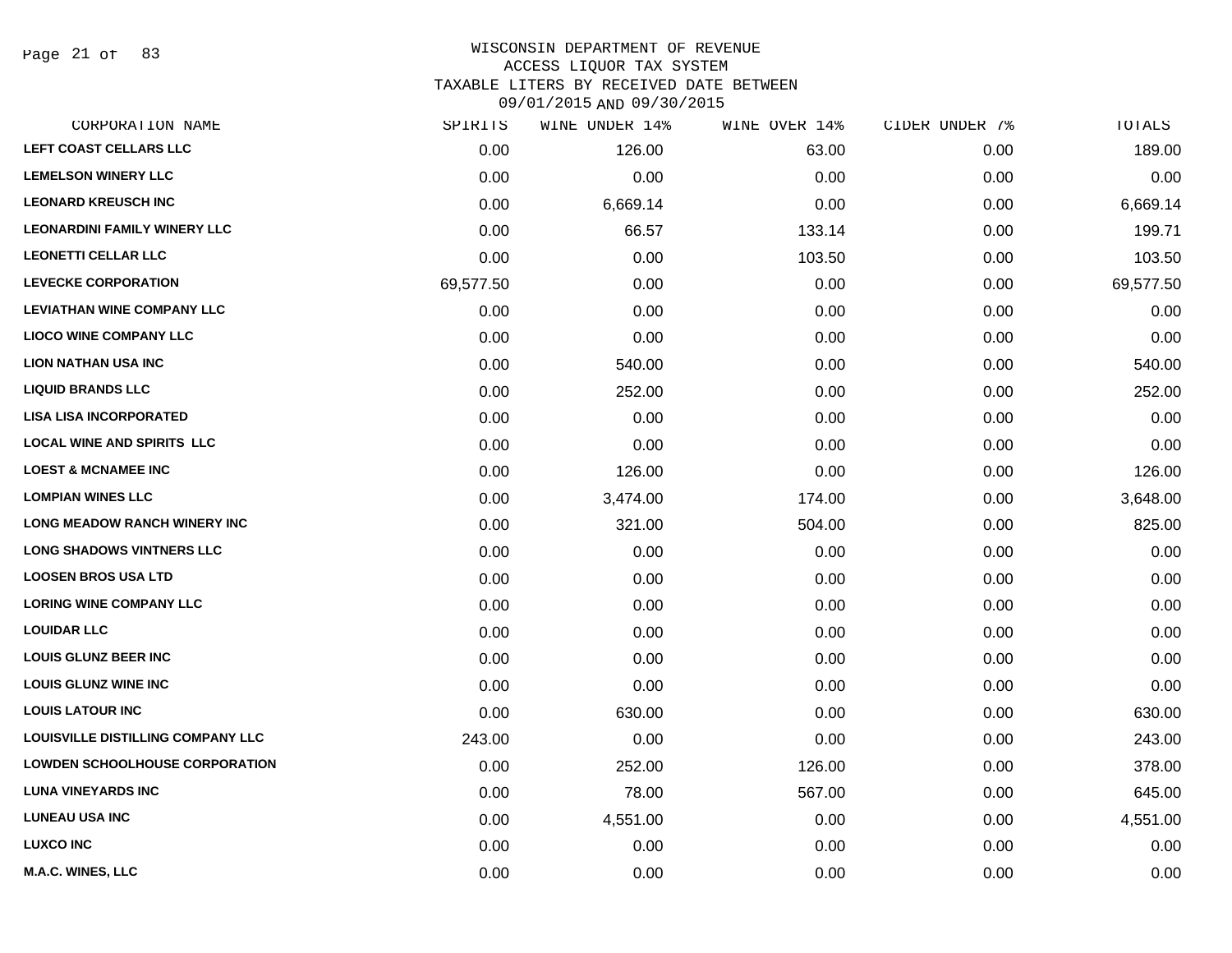Page 22 of 83

# WISCONSIN DEPARTMENT OF REVENUE

ACCESS LIQUOR TAX SYSTEM

TAXABLE LITERS BY RECEIVED DATE BETWEEN

| CORPORATION NAME                              | SPIRITS   | WINE UNDER 14% | WINE OVER 14% | CIDER UNDER 7% | TOTALS    |
|-----------------------------------------------|-----------|----------------|---------------|----------------|-----------|
| <b>MACH FLYNT INC</b>                         | 504.00    | 15,606.00      | 702.00        | 0.00           | 16,812.00 |
| <b>MAD CAR WINE CO LLC</b>                    | 0.00      | 0.00           | 0.00          | 0.00           | 0.00      |
| <b>MADISON VINEYARD HOLDINGS LLC</b>          | 0.00      | 0.00           | 0.00          | 0.00           | 0.00      |
| <b>MADRIGAL FAMILY WINERY LLC</b>             | 0.00      | 0.00           | 0.00          | 0.00           | 0.00      |
| <b>MAGAVE TEQUILA INC</b>                     | 0.00      | 0.00           | 0.00          | 0.00           | 0.00      |
| <b>MAGICAL SPIRITS INC</b>                    | 0.00      | 0.00           | 0.00          | 0.00           | 0.00      |
| <b>MAISONS MARQUES &amp; DOMAINES USA INC</b> | 0.00      | 1,534.50       | 121.50        | 0.00           | 1,656.00  |
| <b>MANUEL PULIDO</b>                          | 0.00      | 0.00           | 0.00          | 0.00           | 0.00      |
| <b>MARIETTA CELLARS INC</b>                   | 0.00      | 504.00         | 0.00          | 0.00           | 504.00    |
| <b>MARIPOSA WINE COMPANY LLC</b>              | 0.00      | 0.00           | 0.00          | 0.00           | 0.00      |
| <b>MARK ADAMS &amp; CIERA ADAMS</b>           | 0.00      | 0.00           | 0.00          | 0.00           | 0.00      |
| <b>MARK ANTHONY BRANDS INC</b>                | 0.00      | 0.00           | 0.00          | 0.00           | 0.00      |
| <b>MARKETING GLOBAL BRANDS CORP</b>           | 0.00      | 0.00           | 0.00          | 0.00           | 0.00      |
| <b>MARTIN RAY WINERY INC</b>                  | 0.00      | 1,314.00       | 544.50        | 0.00           | 1,858.50  |
| <b>MARTINELLI WINERY INC</b>                  | 0.00      | 0.00           | 0.00          | 0.00           | 0.00      |
| <b>MASON &amp; MASON</b>                      | 0.00      | 0.00           | 0.00          | 0.00           | 0.00      |
| <b>MASSANOIS LLC</b>                          | 0.00      | 927.00         | 0.00          | 0.00           | 927.00    |
| <b>MATHY WINERY LLC</b>                       | 0.00      | 0.00           | 0.00          | 0.00           | 0.00      |
| <b>MATRICK HOLDINGS CORPORATION</b>           | 0.00      | 0.00           | 0.00          | 0.00           | 0.00      |
| <b>MAURICE KANBAR</b>                         | 0.00      | 0.00           | 0.00          | 0.00           | 0.00      |
| <b>MAURITSON FAMILY WINERY</b>                | 0.00      | 0.00           | 0.00          | 0.00           | 0.00      |
| <b>MAZZARRINI INC</b>                         | 0.00      | 0.00           | 0.00          | 0.00           | 0.00      |
| <b>MC CORMICK DISTILLING CO INC</b>           | 35,302.50 | 0.00           | 0.00          | 0.00           | 35,302.50 |
| <b>MCKENZIE'S BEVERAGES INC</b>               | 0.00      | 0.00           | 0.00          | 1,413.00       | 1,413.00  |
| <b>MCMANIS FAMILY VINEYARDS INC</b>           | 0.00      | 3,528.00       | 0.00          | 0.00           | 3,528.00  |
| <b>MCNAB RIDGE WINERY LLC</b>                 | 0.00      | 0.00           | 378.00        | 0.00           | 378.00    |
| <b>MEANDER LLC</b>                            | 0.00      | 0.00           | 0.00          | 0.00           | 0.00      |
| <b>MEDCO ATLANTIC INC</b>                     | 0.00      | 0.00           | 0.00          | 0.00           | 0.00      |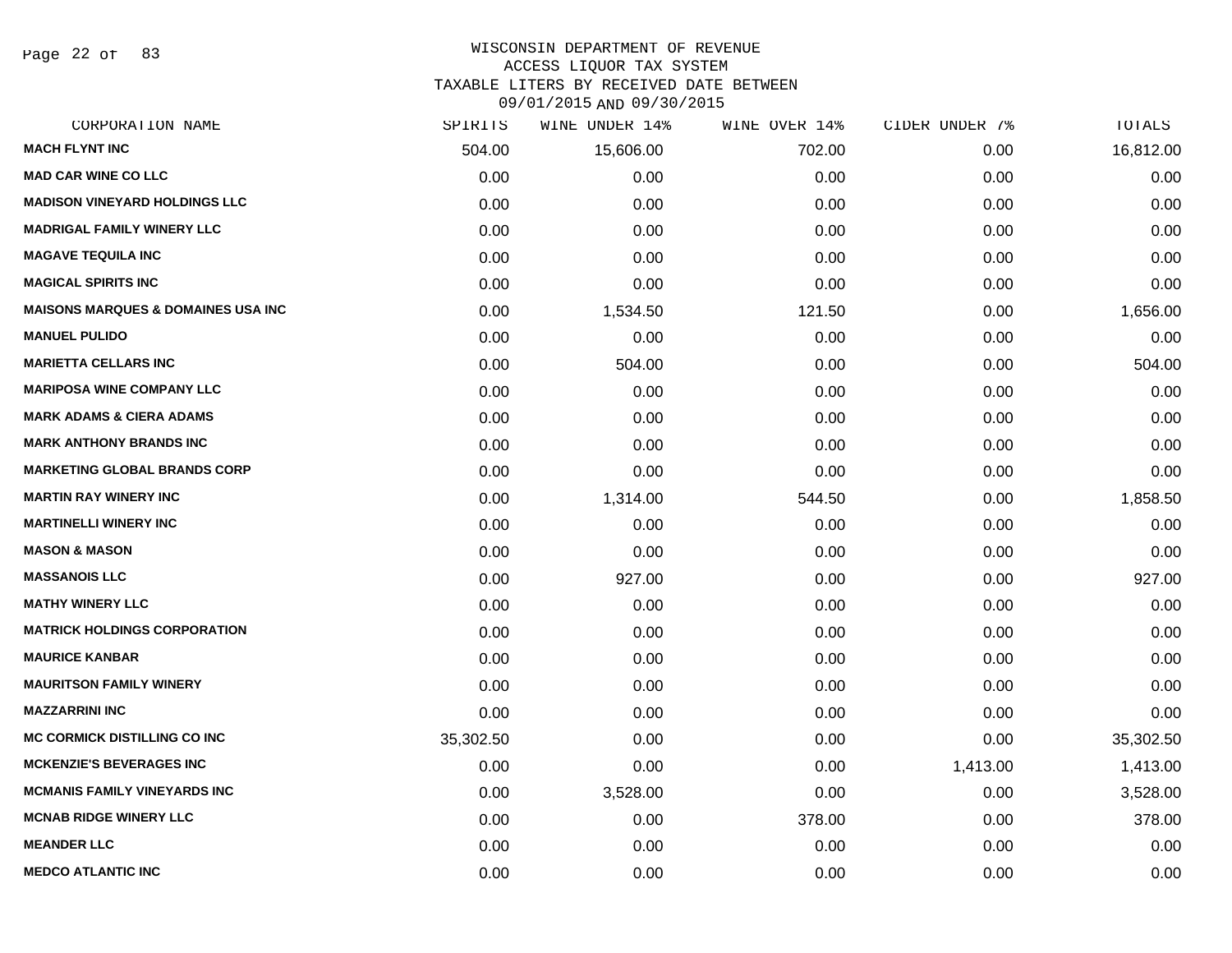Page 23 of 83

# WISCONSIN DEPARTMENT OF REVENUE ACCESS LIQUOR TAX SYSTEM TAXABLE LITERS BY RECEIVED DATE BETWEEN

| CORPORATION NAME                                  | SPIRITS   | WINE UNDER 14% | WINE OVER 14% | CIDER UNDER 7% | TOTALS    |
|---------------------------------------------------|-----------|----------------|---------------|----------------|-----------|
| <b>MEGAWINE INC</b>                               | 0.00      | 0.00           | 0.00          | 0.00           | 0.00      |
| <b>MEIERS WINE CELLARS INC</b>                    | 283.50    | 981.00         | 225.00        | 0.00           | 1,489.50  |
| <b>MENDOCINO WINE GROUP LLC</b>                   | 0.00      | 3,456.00       | 567.00        | 0.00           | 4,023.00  |
| <b>MERCER WINE ESTATES LLC / MERCER HOGUE LLC</b> | 0.00      | 1,638.00       | 1,152.00      | 0.00           | 2,790.00  |
| <b>MERCHANT DU VIN CORPORATION</b>                | 0.00      | 0.00           | 0.00          | 335.96         | 335.96    |
| <b>MEREDITH VINEYARD ESTATE INC</b>               | 0.00      | 0.00           | 198.00        | 0.00           | 198.00    |
| <b>MERRYVALE VINEYARDS LLC</b>                    | 0.00      | 378.00         | 90.00         | 0.00           | 468.00    |
| <b>METEOR VINEYARD LLC</b>                        | 0.00      | 0.00           | 0.00          | 0.00           | 0.00      |
| <b>METROWINE DISTRIBUTION CO INC</b>              | 0.00      | 0.00           | 0.00          | 0.00           | 0.00      |
| <b>MEV CORPORATION</b>                            | 0.00      | 126.00         | 0.00          | 0.00           | 126.00    |
| <b>MEXCOR INC</b>                                 | 0.00      | 0.00           | 0.00          | 0.00           | 0.00      |
| <b>MEYER CELLARS LLC</b>                          | 0.00      | 0.00           | 0.00          | 0.00           | 0.00      |
| <b>MHW LTD</b>                                    | 12,907.20 | 6,678.00       | 1,057.50      | 0.00           | 20,642.70 |
| <b>MICHAEL C HOWARD</b>                           | 180.00    | 0.00           | 0.00          | 0.00           | 180.00    |
| <b>MICHAEL HOUGH</b>                              | 0.00      | 3,267.00       | 441.00        | 0.00           | 3,708.00  |
| MICHAEL L & YVONNE LANDT LLC                      | 0.00      | 0.00           | 0.00          | 0.00           | 0.00      |
| <b>MICHAEL SKURNIK WINES INC</b>                  | 0.00      | 1,008.00       | 0.00          | 0.00           | 1,008.00  |
| <b>MICHEAL DASHE</b>                              | 0.00      | 0.00           | 0.00          | 0.00           | 0.00      |
| <b>MID-OAK DISTILLERY INC</b>                     | 0.00      | 0.00           | 0.00          | 0.00           | 0.00      |
| <b>MIDDLETON FAMILY WINES LLC</b>                 | 0.00      | 999.00         | 273.00        | 0.00           | 1,272.00  |
| <b>MILE HIGH SPIRITS LLC</b>                      | 0.00      | 0.00           | 0.00          | 0.00           | 0.00      |
| <b>MILL CREEK VINEYARDS</b>                       | 0.00      | 0.00           | 0.00          | 0.00           | 0.00      |
| <b>MILLER SQUARED INC</b>                         | 0.00      | 432.00         | 0.00          | 0.00           | 432.00    |
| <b>MILLERCOORS LLC</b>                            | 0.00      | 0.00           | 0.00          | 0.00           | 0.00      |
| <b>MILORAD &amp; SUSAN J KARAKASEVIC</b>          | 504.00    | 0.00           | 0.00          | 0.00           | 504.00    |
| <b>MILTONS DISTRIBUTING CO INC</b>                | 0.00      | 611.98         | 18.00         | 0.00           | 629.98    |
| <b>MINER FAMILY WINERY LLC</b>                    | 0.00      | 0.00           | 130.50        | 0.00           | 130.50    |
| <b>MINNESOTA WINEGROWERS COOPERATIVE</b>          | 0.00      | 0.00           | 0.00          | 0.00           | 0.00      |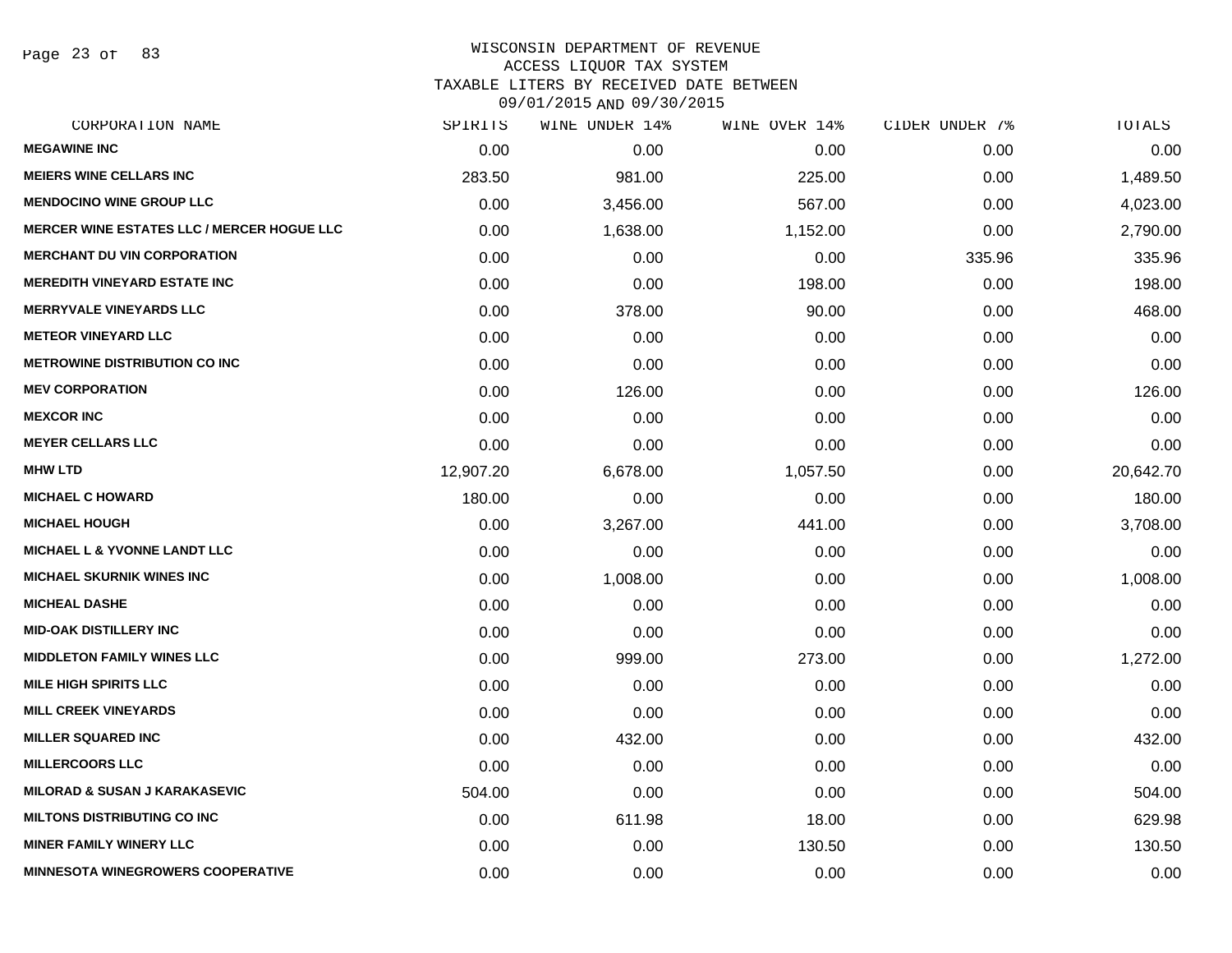Page 24 of 83

#### WISCONSIN DEPARTMENT OF REVENUE ACCESS LIQUOR TAX SYSTEM

TAXABLE LITERS BY RECEIVED DATE BETWEEN

| CORPORATION NAME                            | SPIRITS   | WINE UNDER 14% | WINE OVER 14% | CIDER UNDER 7% | TOTALS    |
|---------------------------------------------|-----------|----------------|---------------|----------------|-----------|
| <b>MINU IMPORT INC</b>                      | 0.00      | 0.00           | 0.00          | 0.00           | 0.00      |
| <b>MIONETTO USA INC</b>                     | 0.00      | 436.46         | 0.00          | 0.00           | 436.46    |
| <b>MIRA WINERY LLC</b>                      | 0.00      | 0.00           | 0.00          | 0.00           | 0.00      |
| <b>MIRASOL WINE LLC</b>                     | 0.00      | 0.00           | 0.00          | 0.00           | 0.00      |
| <b>MISA IMPORTS INC</b>                     | 26,154.00 | 7,308.00       | 0.00          | 0.00           | 33,462.00 |
| <b>MISSISSIPPI RIVER DISTILLING COMPANY</b> | 180.00    | 0.00           | 0.00          | 0.00           | 180.00    |
| <b>MISTARR WINE IMPORTERS</b>               | 0.00      | 0.00           | 0.00          | 0.00           | 0.00      |
| <b>MIURA VINEYARDS LLC</b>                  | 0.00      | 0.00           | 0.00          | 0.00           | 0.00      |
| <b>MMX IMPORTS LLC</b>                      | 0.00      | 0.00           | 0.00          | 0.00           | 0.00      |
| <b>MODERN DEVELOPMENT COMPANY</b>           | 0.00      | 1,089.00       | 0.00          | 0.00           | 1,089.00  |
| <b>MODERN SPIRITS LLC</b>                   | 0.00      | 0.00           | 180.00        | 0.00           | 180.00    |
| <b>MODUS OPERANDI CELLARS LLC</b>           | 0.00      | 0.00           | 0.00          | 0.00           | 0.00      |
| MOET HENNESSY USA, INC.                     | 3,950.40  | 1,408.50       | 1,372.50      | 0.00           | 6,731.40  |
| <b>MOLLYDOOKER INTERNATIONAL LLC</b>        | 0.00      | 0.00           | 0.00          | 0.00           | 0.00      |
| <b>MONICA NOGUES</b>                        | 0.00      | 567.00         | 0.00          | 0.00           | 567.00    |
| <b>MONTAGNA LLC</b>                         | 0.00      | 0.00           | 0.00          | 0.00           | 0.00      |
| <b>MONTEREY WINE COMPANY LLC</b>            | 0.00      | 1,512.00       | 0.00          | 0.00           | 1,512.00  |
| <b>MONTICELLO CELLARS INC</b>               | 0.00      | 0.00           | 189.00        | 0.00           | 189.00    |
| <b>MONTINORE VINEYARDS LIMITED</b>          | 0.00      | 0.00           | 0.00          | 0.00           | 0.00      |
| <b>MORGAN CLENDENEN</b>                     | 0.00      | 0.00           | 0.00          | 0.00           | 0.00      |
| <b>MORGAN WINERY INC</b>                    | 0.00      | 0.00           | 63.00         | 0.00           | 63.00     |
| <b>MOUNT VEEDER FARMS LLC</b>               | 0.00      | 0.00           | 0.00          | 0.00           | 0.00      |
| <b>MOUNTAIN VIEW VINTNERS LLC</b>           | 0.00      | 0.00           | 0.00          | 0.00           | 0.00      |
| <b>MS WALKER INC</b>                        | 4,440.00  | 0.00           | 0.00          | 0.00           | 4,440.00  |
| <b>MUSTACHE MENTORS LLC</b>                 | 0.00      | 504.00         | 0.00          | 0.00           | 504.00    |
| <b>MUTUAL WHOLESALE LIQUOR INC</b>          | 0.00      | 63.00          | 0.00          | 0.00           | 63.00     |
| <b>NAKED WINES LLC</b>                      | 0.00      | 0.00           | 0.00          | 0.00           | 0.00      |
| <b>NAPA VALLEY SPECIALTY WINES INC</b>      | 0.00      | 2,898.00       | 414.00        | 0.00           | 3,312.00  |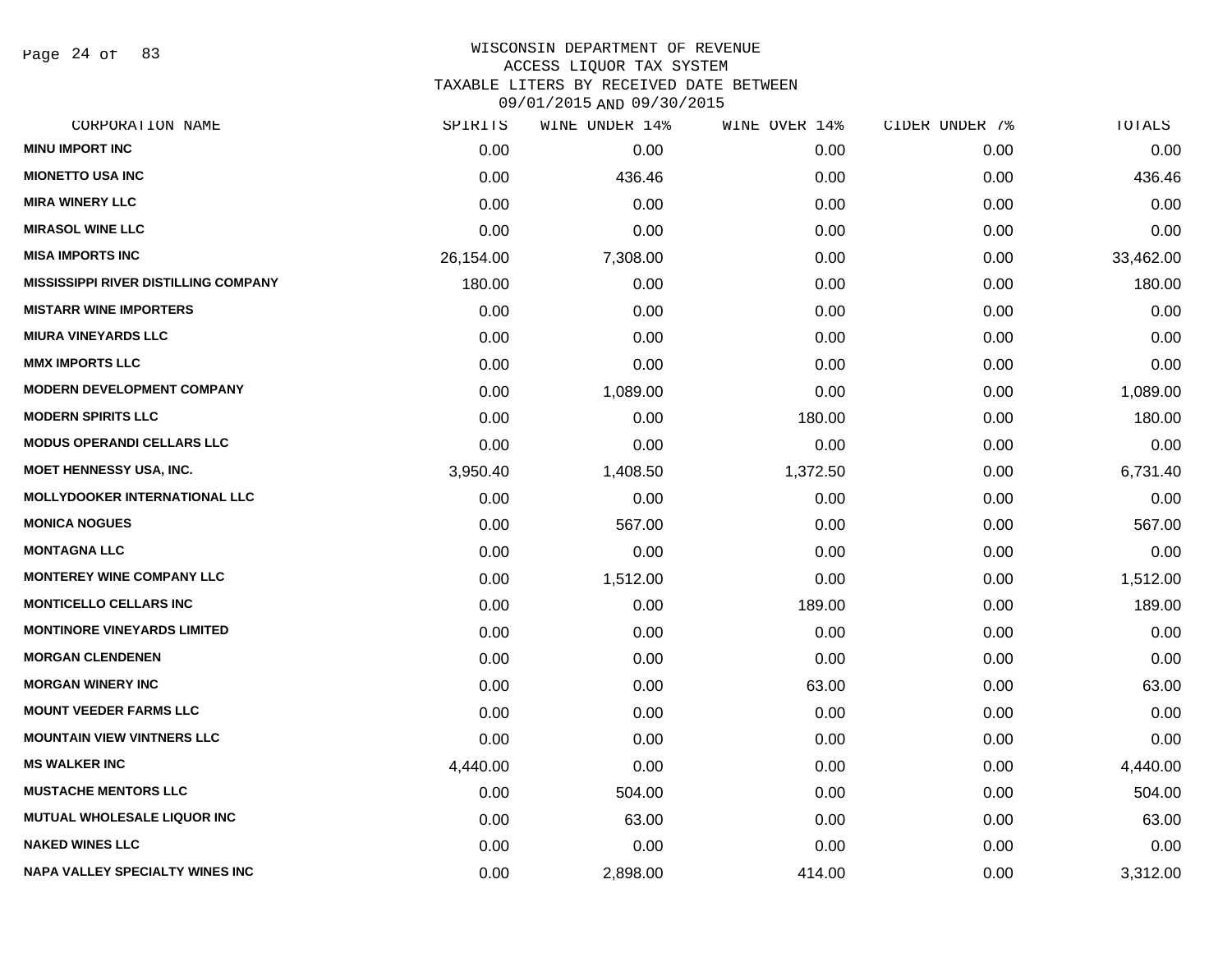Page 25 of 83

| CORPORATION NAME                                                            | SPIRITS  | WINE UNDER 14% | WINE OVER 14% | CIDER UNDER 7% | TOTALS    |
|-----------------------------------------------------------------------------|----------|----------------|---------------|----------------|-----------|
| NATIONAL CONSUMER CREDIT GUARANTEE<br><b>ASSOCIATION OF CONNECTICUT INC</b> | 0.00     | 0.00           | 0.00          | 0.00           | 0.00      |
| <b>NATURAL MERCHANTS INC</b>                                                | 0.00     | 675.00         | 0.00          | 0.00           | 675.00    |
| <b>NATUREL WEST CORP</b>                                                    | 0.00     | 0.00           | 0.00          | 0.00           | 0.00      |
| <b>NAVARRO VINEYARDS, LLC</b>                                               | 0.00     | 0.00           | 0.00          | 0.00           | 0.00      |
| <b>NBI ACQUISITION LLC</b>                                                  | 0.00     | 0.00           | 0.00          | 0.00           | 0.00      |
| <b>NDC SYSTEMS LP</b>                                                       | 2,695.50 | 73,233.00      | 1,630.50      | 0.00           | 77,559.00 |
| <b>NEGOCIANTS USA INC</b>                                                   | 0.00     | 940.50         | 315.00        | 0.00           | 1,255.50  |
| <b>NESTOR IMPORTS INC</b>                                                   | 45.00    | 18.00          | 36.00         | 0.00           | 99.00     |
| <b>NEW HOLLAND BREWING CO LLC</b>                                           | 742.50   | 0.00           | 0.00          | 0.00           | 742.50    |
| <b>NEW MEXICO WINERIES INC</b>                                              | 0.00     | 66.57          | 0.00          | 0.00           | 66.57     |
| <b>NEW PARROTT &amp; CO</b>                                                 | 0.00     | 5,733.00       | 0.00          | 0.00           | 5,733.00  |
| <b>NEW VAVIN INC</b>                                                        | 0.00     | 0.00           | 94.50         | 0.00           | 94.50     |
| <b>NEW YORK MUTUAL TRADING CO INC</b>                                       | 0.00     | 0.00           | 0.00          | 0.00           | 0.00      |
| <b>NICHE IMPORT CO</b>                                                      | 180.00   | 0.00           | 0.00          | 0.00           | 180.00    |
| NIEBAUM-COPPOLA ESTATE WINERY LP                                            | 0.00     | 0.00           | 0.00          | 0.00           | 0.00      |
| <b>NOLET SPIRITS USA INC</b>                                                | 0.00     | 0.00           | 0.00          | 0.00           | 0.00      |
| <b>NORTH SHORE DISTILLERY LLC</b>                                           | 0.00     | 0.00           | 0.00          | 0.00           | 0.00      |
| <b>NOVA WINES, INC.</b>                                                     | 0.00     | 0.00           | 0.00          | 0.00           | 0.00      |
| <b>NUCCIO &amp; WISE</b>                                                    | 0.00     | 0.00           | 0.00          | 0.00           | 0.00      |
| <b>NV AWG LTD</b>                                                           | 0.00     | 18.75          | 13.13         | 0.00           | 31.88     |
| O'NEILL BEVERAGES CO LLC                                                    | 0.00     | 5,985.00       | 945.00        | 0.00           | 6,930.00  |
| <b>O'SHAUGHNESSY DEL OSO LLC</b>                                            | 0.00     | 0.00           | 0.00          | 0.00           | 0.00      |
| OAK RIDGE WINERY LLC                                                        | 0.00     | 0.00           | 0.00          | 0.00           | 0.00      |
| <b>OLD BRIDGE CELLARS</b>                                                   | 0.00     | 3,357.00       | 796.50        | 0.00           | 4,153.50  |
| <b>OLDE WORLD IMPORTS INC</b>                                               | 0.00     | 319.50         | 63.00         | 0.00           | 382.50    |
| OLE SMOKY DISTILLERY LLC                                                    | 2,920.50 | 0.00           | 0.00          | 0.00           | 2,920.50  |
| <b>OLIVER WINE COMPANY INC</b>                                              | 0.00     | 0.00           | 0.00          | 0.00           | 0.00      |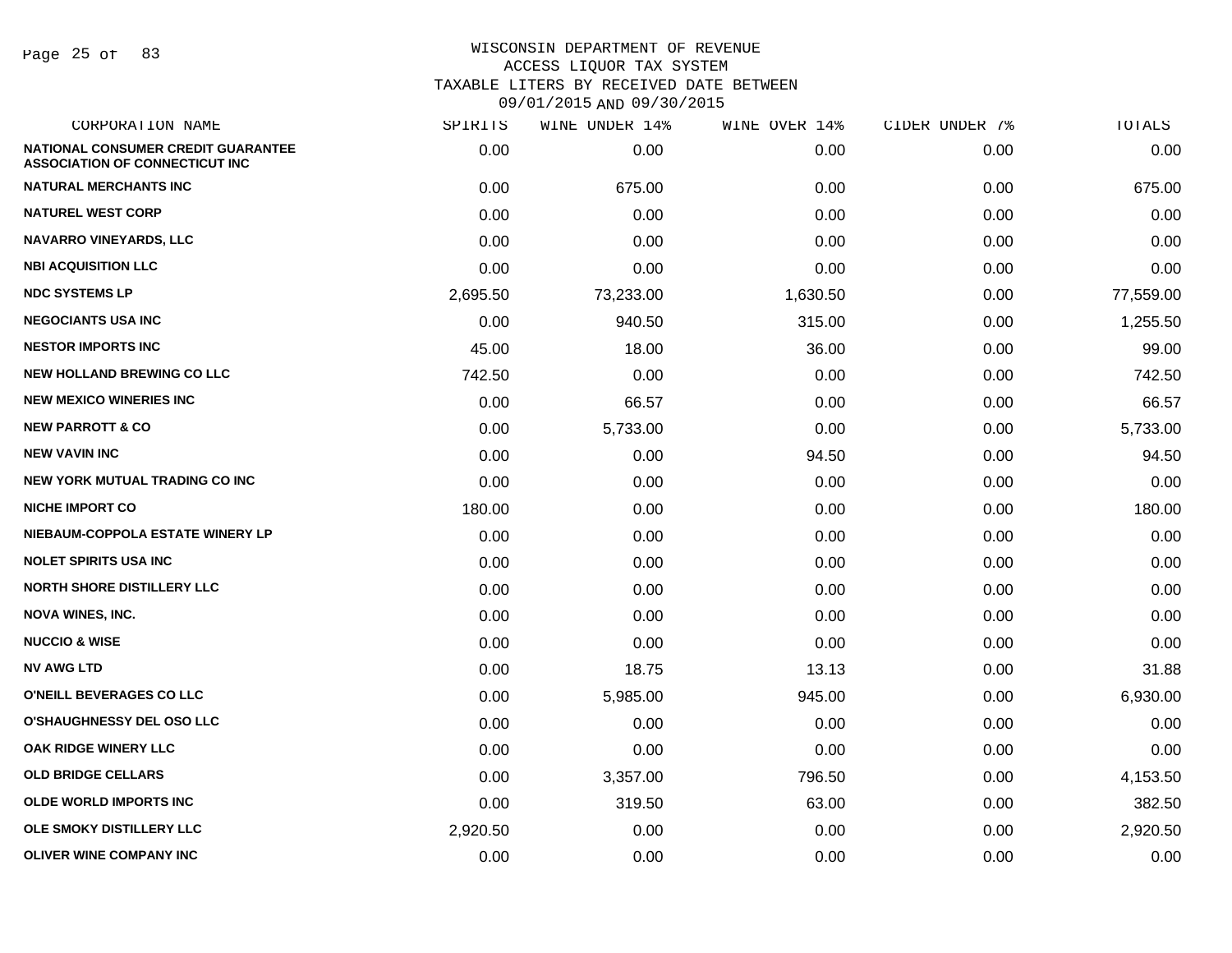Page 26 of 83

# WISCONSIN DEPARTMENT OF REVENUE ACCESS LIQUOR TAX SYSTEM

TAXABLE LITERS BY RECEIVED DATE BETWEEN

| CORPORATION NAME                        | SPIRITS | WINE UNDER 14% | WINE OVER 14% | CIDER UNDER 7% | TOTALS    |
|-----------------------------------------|---------|----------------|---------------|----------------|-----------|
| ONE TRUE VINE LLC                       | 0.00    | 63.00          | 567.00        | 0.00           | 630.00    |
| <b>OPICI IMPORT COMPANY</b>             | 9.00    | 1,152.00       | 63.00         | 0.00           | 1,224.00  |
| <b>OPOLO WINES LP</b>                   | 0.00    | 0.00           | 0.00          | 0.00           | 0.00      |
| <b>OPUS ONE WINERY LLC</b>              | 0.00    | 0.00           | 0.00          | 0.00           | 0.00      |
| ORCA PROPERTIES LLC                     | 0.00    | 0.00           | 0.00          | 0.00           | 0.00      |
| OREGON BREWING COMPANY INC              | 0.00    | 0.00           | 0.00          | 0.00           | 0.00      |
| <b>ORGANIC VINTNERS INC</b>             | 0.00    | 0.00           | 0.00          | 0.00           | 0.00      |
| <b>ORIGINAL SIN CORPORATION</b>         | 0.00    | 0.00           | 0.00          | 648.00         | 648.00    |
| ORIN SWIFT CELLARS LLC                  | 0.00    | 0.00           | 0.00          | 0.00           | 0.00      |
| <b>OUTPOST WINES LLC</b>                | 0.00    | 0.00           | 0.00          | 0.00           | 0.00      |
| <b>OWEN ROE LLC</b>                     | 0.00    | 504.00         | 0.00          | 0.00           | 504.00    |
| P R GRISLEY CO INC                      | 0.00    | 0.00           | 0.00          | 0.00           | 0.00      |
| <b>PACIFIC EDGE MARKETING GROUP INC</b> | 692.88  | 0.00           | 0.00          | 0.00           | 692.88    |
| <b>PACIFIC INTERNATIONAL LIQUOR INC</b> | 0.00    | 32.40          | 144.00        | 0.00           | 176.40    |
| <b>PACIFIC PRIME WINES LLC</b>          | 0.00    | 0.00           | 0.00          | 0.00           | 0.00      |
| <b>PAHLMEYER LLC</b>                    | 0.00    | 0.00           | 0.00          | 0.00           | 0.00      |
| PALI WINE COMPANY LP                    | 0.00    | 68.00          | 387.00        | 0.00           | 455.00    |
| <b>PALM BAY INTERNATIONAL INC</b>       | 349.50  | 19,484.55      | 436.50        | 0.00           | 20,270.55 |
| <b>PAMELA FRYE</b>                      | 0.00    | 504.00         | 0.00          | 0.00           | 504.00    |
| <b>PAMPA BEVERAGES LLC</b>              | 0.00    | 0.00           | 0.00          | 0.00           | 0.00      |
| <b>PANTHER CREEK CELLARS LLC</b>        | 0.00    | 0.00           | 0.00          | 0.00           | 0.00      |
| PARAGON VINEYARD CO INC                 | 0.00    | 807.00         | 441.00        | 0.00           | 1,248.00  |
| <b>PARK STREET IMPORTS, LLC</b>         | 405.00  | 4,255.50       | 0.00          | 0.00           | 4,660.50  |
| PARK WINE COMPANY INC                   | 0.00    | 252.00         | 126.00        | 0.00           | 378.00    |
| <b>PARKER STATION INC</b>               | 0.00    | 252.00         | 850.50        | 0.00           | 1,102.50  |
| <b>PASTERNAK WINE IMPORTS LLC</b>       | 0.00    | 2,061.00       | 0.00          | 0.00           | 2,061.00  |
| <b>PAT WINES LLC</b>                    | 0.00    | 0.00           | 0.00          | 0.00           | 0.00      |
| <b>PATERNO IMPORTS LTD</b>              | 0.00    | 6,509.25       | 1,815.00      | 0.00           | 8,324.25  |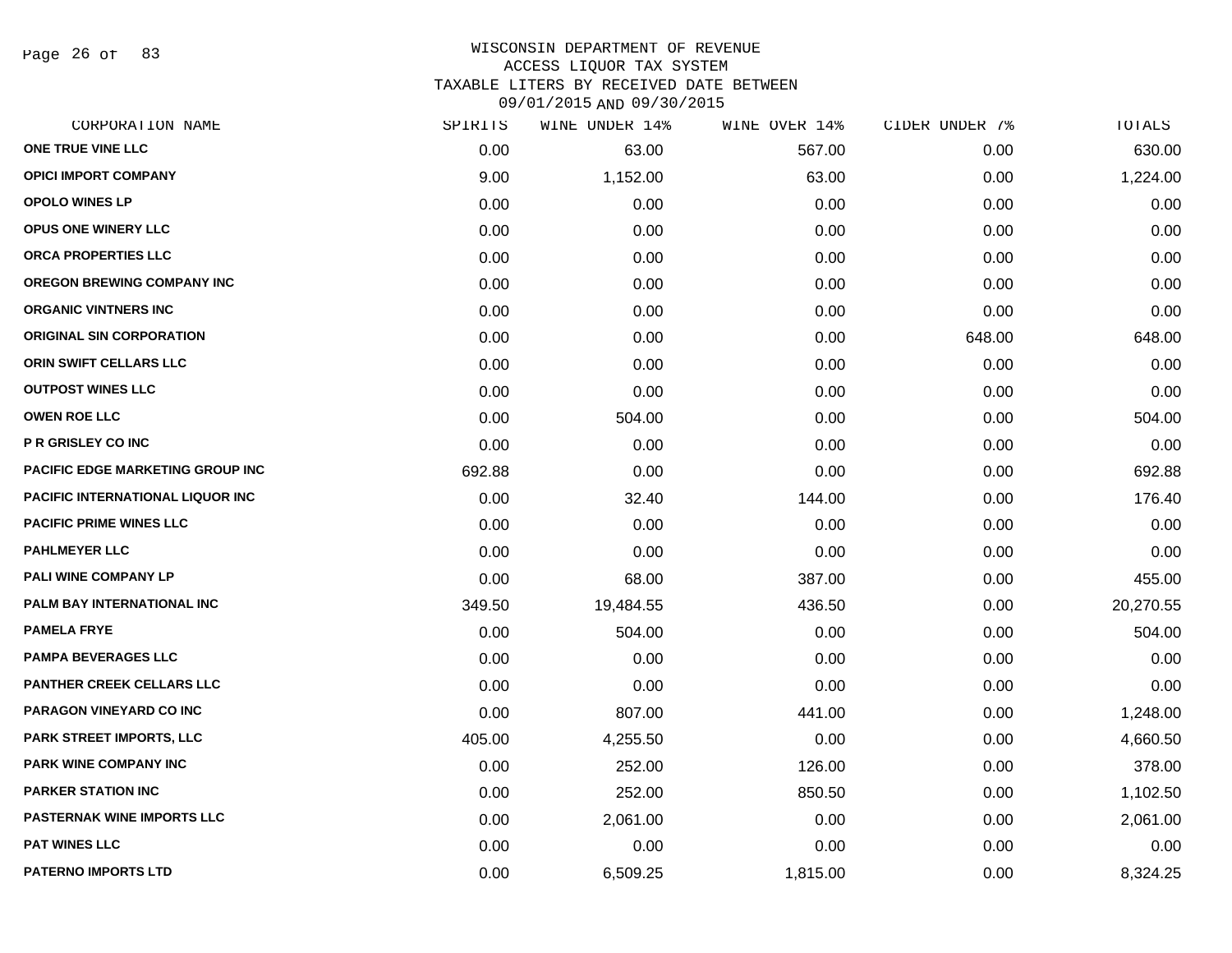Page 27 of 83

| <b>PATRICIO C MATA</b><br>0.00<br>126.00<br>99.00<br>0.00<br><b>PATRICK A RONEY</b><br>0.00<br>8,316.00<br>315.00<br>0.00<br><b>PATRON SPIRITS COMPANY</b><br>0.00<br>19,187.55<br>0.00<br>0.00<br><b>PATZ &amp; HALL WINE COMPANY INC</b><br>0.00<br>0.00<br>63.00<br>0.00<br>PAUL HOBBS IMPORTS INC<br>0.00<br>0.00<br>0.00<br>0.00<br>PAUL HOBBS WINERY LP<br>0.00<br>0.00<br>0.00<br>0.00<br><b>PAUL W QUACKENBUSH</b><br>0.00<br>0.00<br>0.00<br>0.00<br><b>PAVI WINES LLC</b><br>0.00<br>0.00<br>0.00<br>0.00<br><b>PAWEL LATO</b><br>0.00<br>0.00<br>0.00<br>0.00<br><b>PAX MAHLE WINES LLC</b><br>0.00<br>0.00<br>0.00<br>0.00<br>PEACH SYSTEMS INC<br>0.00<br>0.00<br>0.00<br>0.00<br>PEACHY CANYON WINERY<br>0.00<br>0.00<br>0.00<br>0.00<br>PEJU FAMILY OPERATING PARTNERSHIP LP<br>0.00<br>252.00<br>0.00<br>0.00<br>PELU PARTNERS LLC<br>0.00<br>0.00<br>0.00<br>0.00<br><b>PENNER-ASH LLC</b><br>0.00<br>5.94<br>0.00<br>0.00<br>PEPPER BRIDGE WINERY LLC<br>0.00<br>0.00<br>0.00<br>0.00<br>PERFECTA CAMERA CORP<br>0.00<br>621.00<br>0.00<br>0.00<br>PERNOD RICARD USA LLC<br>70,820.55<br>9,265.17<br>652.50<br>0.00<br>PETER ANDREW LLC<br>0.00<br>0.00<br>0.00<br>0.00<br>PETER M MESROBIAN<br>0.00<br>12.00<br>0.00<br>0.00<br><b>PETER ROSBACK</b><br>0.00<br>0.00<br>0.00<br>0.00<br>PETERSON WINERY LLC<br>0.00<br>153.00<br>792.00<br>0.00<br>PHENIX BRANDS LLC<br>0.00<br>0.00<br>0.00<br>0.00<br><b>PHILIP LAROCCA</b><br>0.00<br>0.00<br>0.00<br>0.00<br>PHILIP TOGNI VINEYARD LP<br>0.00<br>0.00<br>0.00<br>0.00<br>PHILLIP STEINSCHREIBER<br>0.00<br>0.00<br>0.00<br>0.00<br>PHILLIPS FARMS LLC<br>0.00<br>126.00<br>40,732.50<br>0.00<br>PHUSION PROJECTS LLC<br>0.00<br>0.00<br>0.00<br>0.00 | CORPORATION NAME | SPIRITS | WINE UNDER 14% | WINE OVER 14% | CIDER UNDER 7% | TOTALS    |
|-----------------------------------------------------------------------------------------------------------------------------------------------------------------------------------------------------------------------------------------------------------------------------------------------------------------------------------------------------------------------------------------------------------------------------------------------------------------------------------------------------------------------------------------------------------------------------------------------------------------------------------------------------------------------------------------------------------------------------------------------------------------------------------------------------------------------------------------------------------------------------------------------------------------------------------------------------------------------------------------------------------------------------------------------------------------------------------------------------------------------------------------------------------------------------------------------------------------------------------------------------------------------------------------------------------------------------------------------------------------------------------------------------------------------------------------------------------------------------------------------------------------------------------------------------------------------------------------------------------------------------------------------------------------------------------------------------------------------------|------------------|---------|----------------|---------------|----------------|-----------|
|                                                                                                                                                                                                                                                                                                                                                                                                                                                                                                                                                                                                                                                                                                                                                                                                                                                                                                                                                                                                                                                                                                                                                                                                                                                                                                                                                                                                                                                                                                                                                                                                                                                                                                                             |                  |         |                |               |                | 225.00    |
|                                                                                                                                                                                                                                                                                                                                                                                                                                                                                                                                                                                                                                                                                                                                                                                                                                                                                                                                                                                                                                                                                                                                                                                                                                                                                                                                                                                                                                                                                                                                                                                                                                                                                                                             |                  |         |                |               |                | 8,631.00  |
|                                                                                                                                                                                                                                                                                                                                                                                                                                                                                                                                                                                                                                                                                                                                                                                                                                                                                                                                                                                                                                                                                                                                                                                                                                                                                                                                                                                                                                                                                                                                                                                                                                                                                                                             |                  |         |                |               |                | 19,187.55 |
|                                                                                                                                                                                                                                                                                                                                                                                                                                                                                                                                                                                                                                                                                                                                                                                                                                                                                                                                                                                                                                                                                                                                                                                                                                                                                                                                                                                                                                                                                                                                                                                                                                                                                                                             |                  |         |                |               |                | 63.00     |
|                                                                                                                                                                                                                                                                                                                                                                                                                                                                                                                                                                                                                                                                                                                                                                                                                                                                                                                                                                                                                                                                                                                                                                                                                                                                                                                                                                                                                                                                                                                                                                                                                                                                                                                             |                  |         |                |               |                | 0.00      |
|                                                                                                                                                                                                                                                                                                                                                                                                                                                                                                                                                                                                                                                                                                                                                                                                                                                                                                                                                                                                                                                                                                                                                                                                                                                                                                                                                                                                                                                                                                                                                                                                                                                                                                                             |                  |         |                |               |                | 0.00      |
|                                                                                                                                                                                                                                                                                                                                                                                                                                                                                                                                                                                                                                                                                                                                                                                                                                                                                                                                                                                                                                                                                                                                                                                                                                                                                                                                                                                                                                                                                                                                                                                                                                                                                                                             |                  |         |                |               |                | 0.00      |
|                                                                                                                                                                                                                                                                                                                                                                                                                                                                                                                                                                                                                                                                                                                                                                                                                                                                                                                                                                                                                                                                                                                                                                                                                                                                                                                                                                                                                                                                                                                                                                                                                                                                                                                             |                  |         |                |               |                | 0.00      |
|                                                                                                                                                                                                                                                                                                                                                                                                                                                                                                                                                                                                                                                                                                                                                                                                                                                                                                                                                                                                                                                                                                                                                                                                                                                                                                                                                                                                                                                                                                                                                                                                                                                                                                                             |                  |         |                |               |                | 0.00      |
|                                                                                                                                                                                                                                                                                                                                                                                                                                                                                                                                                                                                                                                                                                                                                                                                                                                                                                                                                                                                                                                                                                                                                                                                                                                                                                                                                                                                                                                                                                                                                                                                                                                                                                                             |                  |         |                |               |                | 0.00      |
|                                                                                                                                                                                                                                                                                                                                                                                                                                                                                                                                                                                                                                                                                                                                                                                                                                                                                                                                                                                                                                                                                                                                                                                                                                                                                                                                                                                                                                                                                                                                                                                                                                                                                                                             |                  |         |                |               |                | 0.00      |
|                                                                                                                                                                                                                                                                                                                                                                                                                                                                                                                                                                                                                                                                                                                                                                                                                                                                                                                                                                                                                                                                                                                                                                                                                                                                                                                                                                                                                                                                                                                                                                                                                                                                                                                             |                  |         |                |               |                | 0.00      |
|                                                                                                                                                                                                                                                                                                                                                                                                                                                                                                                                                                                                                                                                                                                                                                                                                                                                                                                                                                                                                                                                                                                                                                                                                                                                                                                                                                                                                                                                                                                                                                                                                                                                                                                             |                  |         |                |               |                | 252.00    |
|                                                                                                                                                                                                                                                                                                                                                                                                                                                                                                                                                                                                                                                                                                                                                                                                                                                                                                                                                                                                                                                                                                                                                                                                                                                                                                                                                                                                                                                                                                                                                                                                                                                                                                                             |                  |         |                |               |                | 0.00      |
|                                                                                                                                                                                                                                                                                                                                                                                                                                                                                                                                                                                                                                                                                                                                                                                                                                                                                                                                                                                                                                                                                                                                                                                                                                                                                                                                                                                                                                                                                                                                                                                                                                                                                                                             |                  |         |                |               |                | 5.94      |
|                                                                                                                                                                                                                                                                                                                                                                                                                                                                                                                                                                                                                                                                                                                                                                                                                                                                                                                                                                                                                                                                                                                                                                                                                                                                                                                                                                                                                                                                                                                                                                                                                                                                                                                             |                  |         |                |               |                | 0.00      |
|                                                                                                                                                                                                                                                                                                                                                                                                                                                                                                                                                                                                                                                                                                                                                                                                                                                                                                                                                                                                                                                                                                                                                                                                                                                                                                                                                                                                                                                                                                                                                                                                                                                                                                                             |                  |         |                |               |                | 621.00    |
|                                                                                                                                                                                                                                                                                                                                                                                                                                                                                                                                                                                                                                                                                                                                                                                                                                                                                                                                                                                                                                                                                                                                                                                                                                                                                                                                                                                                                                                                                                                                                                                                                                                                                                                             |                  |         |                |               |                | 80,738.22 |
|                                                                                                                                                                                                                                                                                                                                                                                                                                                                                                                                                                                                                                                                                                                                                                                                                                                                                                                                                                                                                                                                                                                                                                                                                                                                                                                                                                                                                                                                                                                                                                                                                                                                                                                             |                  |         |                |               |                | 0.00      |
|                                                                                                                                                                                                                                                                                                                                                                                                                                                                                                                                                                                                                                                                                                                                                                                                                                                                                                                                                                                                                                                                                                                                                                                                                                                                                                                                                                                                                                                                                                                                                                                                                                                                                                                             |                  |         |                |               |                | 12.00     |
|                                                                                                                                                                                                                                                                                                                                                                                                                                                                                                                                                                                                                                                                                                                                                                                                                                                                                                                                                                                                                                                                                                                                                                                                                                                                                                                                                                                                                                                                                                                                                                                                                                                                                                                             |                  |         |                |               |                | 0.00      |
|                                                                                                                                                                                                                                                                                                                                                                                                                                                                                                                                                                                                                                                                                                                                                                                                                                                                                                                                                                                                                                                                                                                                                                                                                                                                                                                                                                                                                                                                                                                                                                                                                                                                                                                             |                  |         |                |               |                | 945.00    |
|                                                                                                                                                                                                                                                                                                                                                                                                                                                                                                                                                                                                                                                                                                                                                                                                                                                                                                                                                                                                                                                                                                                                                                                                                                                                                                                                                                                                                                                                                                                                                                                                                                                                                                                             |                  |         |                |               |                | 0.00      |
|                                                                                                                                                                                                                                                                                                                                                                                                                                                                                                                                                                                                                                                                                                                                                                                                                                                                                                                                                                                                                                                                                                                                                                                                                                                                                                                                                                                                                                                                                                                                                                                                                                                                                                                             |                  |         |                |               |                | 0.00      |
|                                                                                                                                                                                                                                                                                                                                                                                                                                                                                                                                                                                                                                                                                                                                                                                                                                                                                                                                                                                                                                                                                                                                                                                                                                                                                                                                                                                                                                                                                                                                                                                                                                                                                                                             |                  |         |                |               |                | 0.00      |
|                                                                                                                                                                                                                                                                                                                                                                                                                                                                                                                                                                                                                                                                                                                                                                                                                                                                                                                                                                                                                                                                                                                                                                                                                                                                                                                                                                                                                                                                                                                                                                                                                                                                                                                             |                  |         |                |               |                | 0.00      |
|                                                                                                                                                                                                                                                                                                                                                                                                                                                                                                                                                                                                                                                                                                                                                                                                                                                                                                                                                                                                                                                                                                                                                                                                                                                                                                                                                                                                                                                                                                                                                                                                                                                                                                                             |                  |         |                |               |                | 40,858.50 |
|                                                                                                                                                                                                                                                                                                                                                                                                                                                                                                                                                                                                                                                                                                                                                                                                                                                                                                                                                                                                                                                                                                                                                                                                                                                                                                                                                                                                                                                                                                                                                                                                                                                                                                                             |                  |         |                |               |                | 0.00      |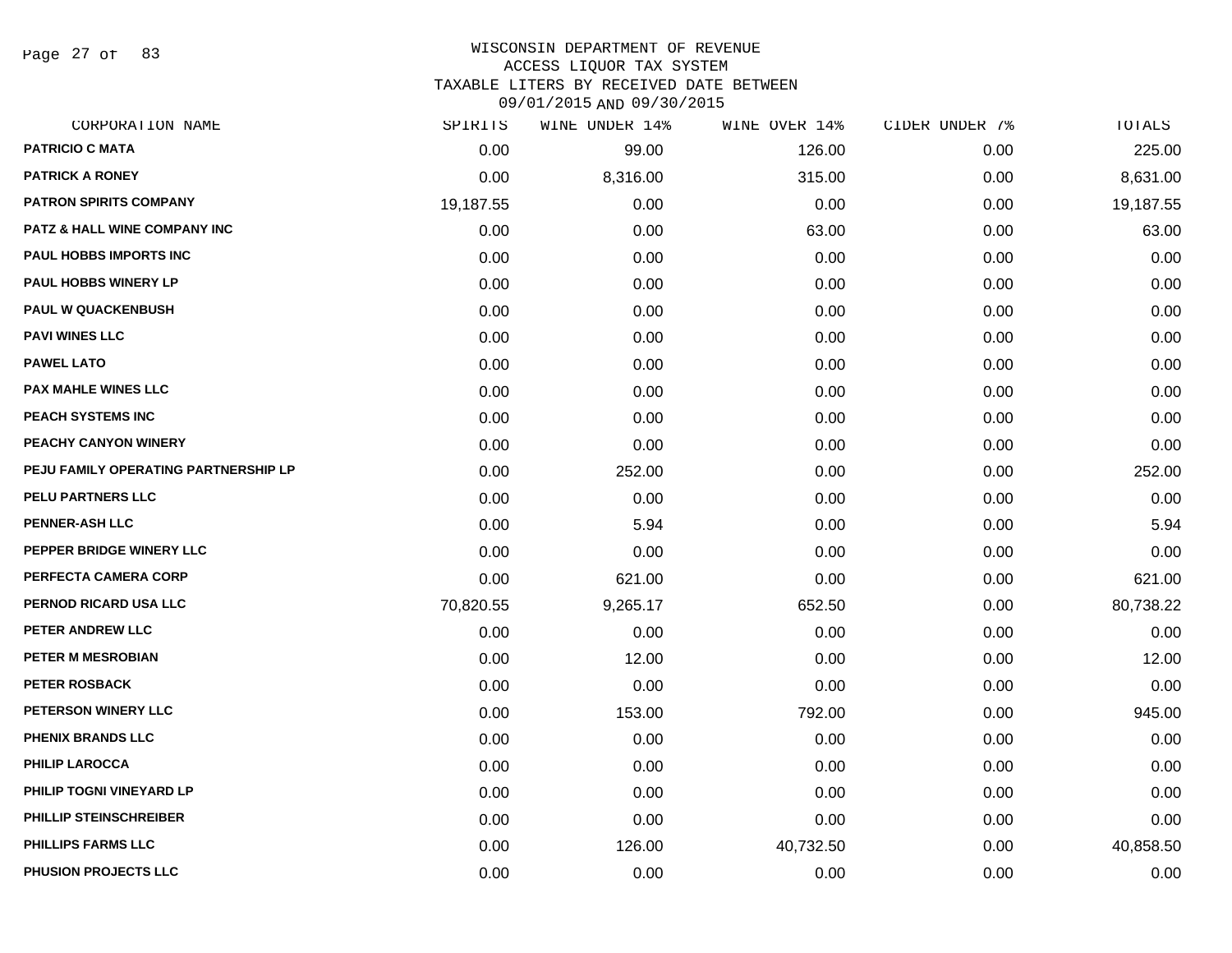Page 28 of 83

| CORPORATION NAME                            | SPIRITS    | WINE UNDER 14% | WINE OVER 14% | CIDER UNDER 7% | TOTALS     |
|---------------------------------------------|------------|----------------|---------------|----------------|------------|
| PIEDMONT DISTILLERS INC                     | 3,411.00   | 0.00           | 0.00          | 0.00           | 3,411.00   |
| PINE RIDGE WINERY LLC                       | 0.00       | 126.00         | 2,092.50      | 0.00           | 2,218.50   |
| <b>PL BRANDS INC</b>                        | 0.00       | 0.00           | 0.00          | 0.00           | 0.00       |
| PLATA WINE PARTNERS LLC                     | 0.00       | 0.00           | 0.00          | 0.00           | 0.00       |
| PLUME RIDGE IRREVOCABLE TRUST               | 0.00       | 0.00           | 0.00          | 0.00           | 0.00       |
| POPCORN SUTTON DISTILLING LLC               | 0.00       | 0.00           | 0.00          | 0.00           | 0.00       |
| <b>POST WINERY INC</b>                      | 0.00       | 0.00           | 0.00          | 0.00           | 0.00       |
| <b>PRAGER WINERY &amp; PORT WORKS, INC.</b> | 0.00       | 0.00           | 0.00          | 0.00           | 0.00       |
| <b>PRECEPT BRANDS LLC</b>                   | 0.00       | 10,647.00      | 351.00        | 0.00           | 10,998.00  |
| PREMIERE DISTILLERY LLC                     | 0.00       | 0.00           | 0.00          | 0.00           | 0.00       |
| PREMIUM PORT WINES INC                      | 0.00       | 0.00           | 270.00        | 0.00           | 270.00     |
| PRESTIGE IMPORTS LLC                        | 0.00       | 0.00           | 0.00          | 0.00           | 0.00       |
| PRESTIGE WINE IMPORTS CORP                  | 0.00       | 12,041.86      | 27.00         | 0.00           | 12,068.86  |
| PRICHARDS DISTILLERY INC                    | 0.00       | 0.00           | 0.00          | 0.00           | 0.00       |
| PRIDE MOUNTAIN VINEYARDS LLC                | 0.00       | 0.00           | 0.00          | 0.00           | 0.00       |
| <b>PRINCE MICHEL LLC</b>                    | 0.00       | 27.00          | 0.00          | 0.00           | 27.00      |
| <b>PRO-LIQUITECH LLC</b>                    | 0.00       | 0.00           | 0.00          | 0.00           | 0.00       |
| PROST BEVERAGE COMPANY LLC                  | 0.00       | 0.00           | 0.00          | 0.00           | 0.00       |
| <b>PROXIMO SPIRITS INC</b>                  | 111,028.80 | 0.00           | 0.00          | 0.00           | 111,028.80 |
| <b>PRWL PARTNERS LLC</b>                    | 0.00       | 0.00           | 0.00          | 0.00           | 0.00       |
| PURPLE WINE COMPANY LLC                     | 0.00       | 3,573.00       | 126.00        | 0.00           | 3,699.00   |
| <b>QUADY SOUTH WINERY LLC</b>               | 0.00       | 0.00           | 0.00          | 0.00           | 0.00       |
| <b>QUANTUM WINES LLC</b>                    | 0.00       | 0.00           | 0.00          | 0.00           | 0.00       |
| QUILCEDA CREEK VINTNERS INC                 | 0.00       | 0.00           | 0.00          | 0.00           | 0.00       |
| <b>QUINTESSENTIAL LLC</b>                   | 0.00       | 345.00         | 18.00         | 0.00           | 363.00     |
| QUO VINO LLC                                | 0.00       | 0.00           | 0.00          | 0.00           | 0.00       |
| <b>R &amp; B CELLARS INC</b>                | 0.00       | 0.00           | 0.00          | 0.00           | 0.00       |
| <b>R &amp; G SCHATZ FARMS INC</b>           | 0.00       | 567.00         | 63.00         | 0.00           | 630.00     |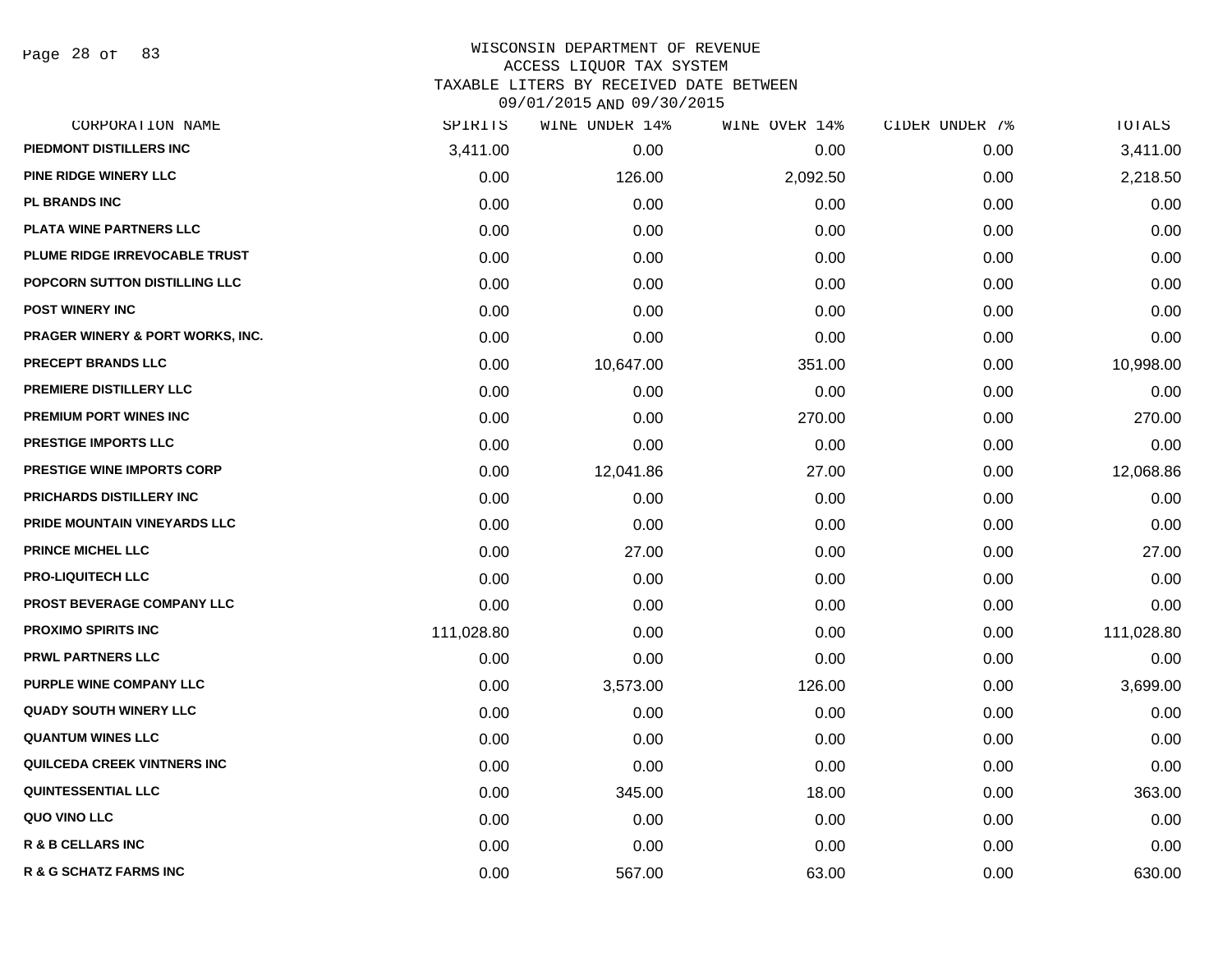Page 29 of 83

| CORPORATION NAME                                 | SPIRITS   | WINE UNDER 14% | WINE OVER 14% | CIDER UNDER 7% | TOTALS    |
|--------------------------------------------------|-----------|----------------|---------------|----------------|-----------|
| <b>R &amp; M BRANDS INC</b>                      | 1,722.00  | 531.00         | 0.00          | 0.00           | 2,253.00  |
| <b>R H KEENAN CO</b>                             | 0.00      | 0.00           | 0.00          | 0.00           | 0.00      |
| <b>R LAWSON ENTERPRISES LLC</b>                  | 0.00      | 0.00           | 0.00          | 0.00           | 0.00      |
| <b>RACINE WINE CO LLC</b>                        | 0.00      | 0.00           | 0.00          | 0.00           | 0.00      |
| <b>RAINIER WINE LLC</b>                          | 0.00      | 0.00           | 0.00          | 0.00           | 0.00      |
| <b>RAMEY WINE CELLARS INC</b>                    | 0.00      | 0.00           | 135.00        | 0.00           | 135.00    |
| <b>RANSOM SPIRITS LLC</b>                        | 0.00      | 0.00           | 0.00          | 0.00           | 0.00      |
| <b>RB WINE ASSOCIATES LLC</b>                    | 0.00      | 0.00           | 0.00          | 0.00           | 0.00      |
| <b>RBZ VINEYARDS LLC</b>                         | 0.00      | 0.00           | 0.00          | 0.00           | 0.00      |
| <b>RED CAR WINE COMPANY LLC</b>                  | 0.00      | 0.00           | 0.00          | 0.00           | 0.00      |
| <b>REDEMPTION SPIRITS LLC</b>                    | 214.50    | 0.00           | 126.00        | 0.00           | 340.50    |
| <b>REGAL WINE IMPORTS INC</b>                    | 0.00      | 1,854.00       | 0.00          | 0.00           | 1,854.00  |
| <b>REGUSCI WINERY INC</b>                        | 0.00      | 0.00           | 252.00        | 0.00           | 252.00    |
| <b>REMY COINTREAU AMERIQUE USA</b>               | 11,375.85 | 450.00         | 0.00          | 0.00           | 11,825.85 |
| <b>REN ACQUISITION INC</b>                       | 0.00      | 0.00           | 0.00          | 0.00           | 0.00      |
| <b>RENO G FARINELLI &amp; JOSEF H SHEBL</b>      | 0.00      | 0.00           | 0.00          | 0.00           | 0.00      |
| <b>RENT A BBQ</b>                                | 0.00      | 0.00           | 0.00          | 0.00           | 0.00      |
| <b>RESERVA WINES LLC</b>                         | 0.00      | 630.00         | 0.00          | 0.00           | 630.00    |
| <b>REYNOLDS CREATIVE PRODUCTS INC</b>            | 0.00      | 0.00           | 0.00          | 0.00           | 0.00      |
| <b>RGI BRANDS LLC</b>                            | 148.50    | 0.00           | 0.00          | 0.00           | 148.50    |
| <b>RICHARD C POE II</b>                          | 0.00      | 0.00           | 0.00          | 0.00           | 0.00      |
| <b>RICHARD STELTZNER</b>                         | 0.00      | 0.00           | 0.00          | 0.00           | 0.00      |
| <b>RIDGE VINEYARDS INC</b>                       | 0.00      | 134.25         | 920.25        | 0.00           | 1,054.50  |
| <b>RIONDO USA LLC</b>                            | 0.00      | 2,690.21       | 4.50          | 0.00           | 2,694.71  |
| <b>RIVER VIEW WINERY LLC</b>                     | 0.00      | 0.00           | 0.00          | 0.00           | 0.00      |
| <b>RO SALES &amp; DISTRIBUTION SERVICES INC.</b> | 0.00      | 0.00           | 0.00          | 0.00           | 0.00      |
| <b>ROADSEND FARM LLC</b>                         | 0.00      | 0.00           | 0.00          | 0.00           | 0.00      |
| <b>ROBERT A CUTTER</b>                           | 0.00      | 189.00         | 63.00         | 0.00           | 252.00    |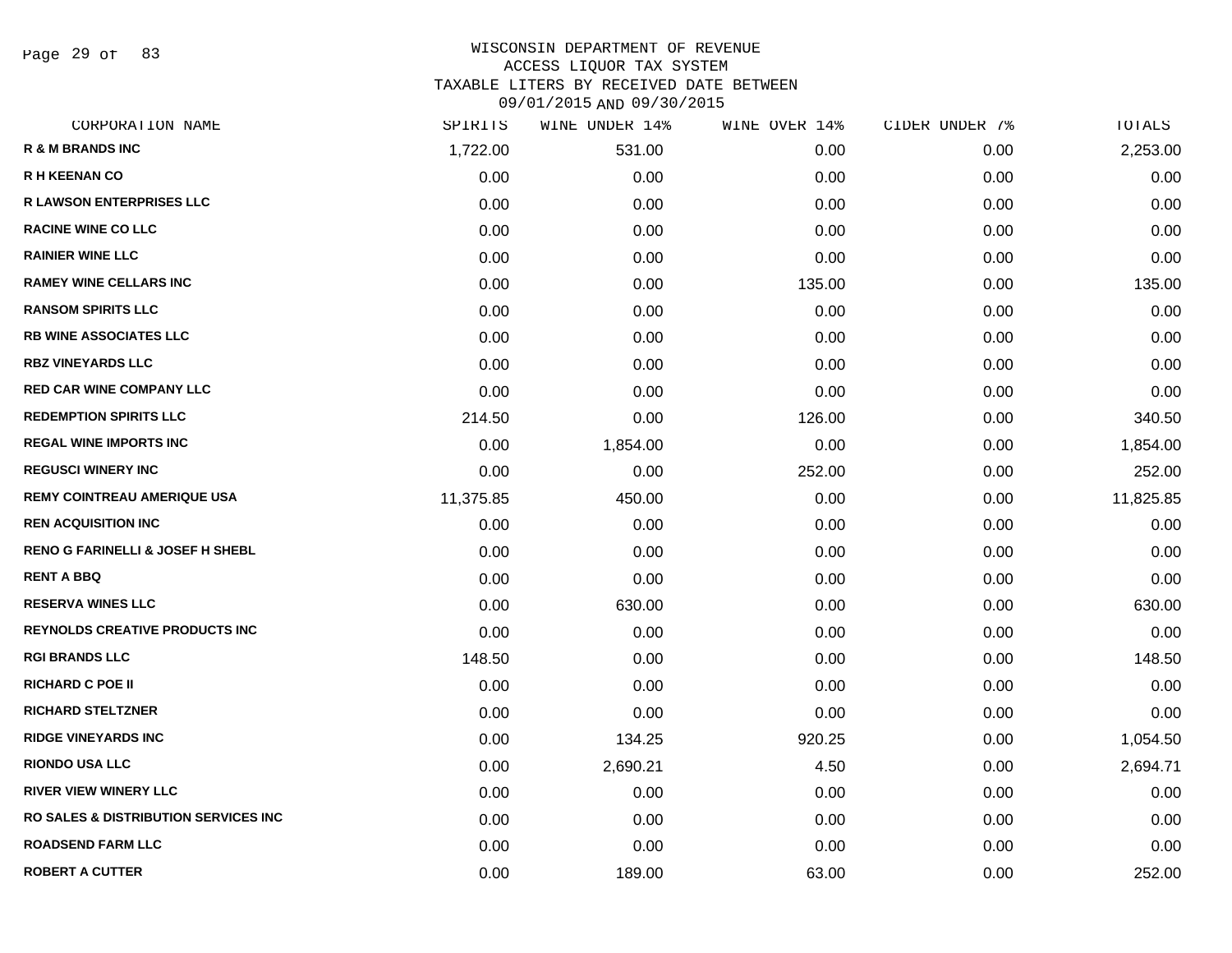| CORPORATION NAME                             | SPIRITS | WINE UNDER 14% | WINE OVER 14% | CIDER UNDER 7% | TOTALS    |
|----------------------------------------------|---------|----------------|---------------|----------------|-----------|
| <b>ROBERT CRAIG WINERY LP</b>                | 0.00    | 0.00           | 0.00          | 0.00           | 0.00      |
| <b>ROBERT J COOPER</b>                       | 0.00    | 0.00           | 0.00          | 0.00           | 0.00      |
| <b>ROBERT J GROSS</b>                        | 0.00    | 0.00           | 0.00          | 0.00           | 0.00      |
| <b>ROBERT KACHER SELECTIONS LLC</b>          | 0.00    | 0.00           | 360.00        | 0.00           | 360.00    |
| <b>ROBERT L HUDSON</b>                       | 0.00    | 0.00           | 0.00          | 0.00           | 0.00      |
| ROBERT YOUNG ESTATE WINERY LLC               | 0.00    | 0.00           | 0.00          | 0.00           | 0.00      |
| <b>ROCK SAKE LLC</b>                         | 0.00    | 0.00           | 0.00          | 0.00           | 0.00      |
| <b>ROCK WALL WINE COMPANY INC</b>            | 0.00    | 0.00           | 0.00          | 0.00           | 0.00      |
| <b>ROCLAND WINE IMPORTS</b>                  | 0.00    | 0.00           | 0.00          | 0.00           | 0.00      |
| <b>ROMBAUER VINEYARDS INC</b>                | 0.00    | 0.00           | 0.00          | 0.00           | 0.00      |
| <b>RONALD J WICKER</b>                       | 0.00    | 0.00           | 0.00          | 0.00           | 0.00      |
| <b>ROOTS RUN DEEP LLC</b>                    | 0.00    | 0.00           | 369.00        | 0.00           | 369.00    |
| <b>ROSE IMPORTING &amp; DISTRIBUTING LLC</b> | 0.00    | 738.00         | 0.00          | 0.00           | 738.00    |
| <b>ROSENTHAL WINE MERCHANT NY LTD</b>        | 0.00    | 137.91         | 0.00          | 0.00           | 137.91    |
| <b>ROTTA WINERY LLC</b>                      | 0.00    | 0.00           | 0.00          | 0.00           | 0.00      |
| <b>ROUND HILL CELLARS</b>                    | 0.00    | 0.00           | 0.00          | 0.00           | 0.00      |
| <b>ROUND POND ESTATE LLC</b>                 | 0.00    | 0.00           | 234.00        | 0.00           | 234.00    |
| <b>ROW ELEVEN WINE CO LLC</b>                | 0.00    | 0.00           | 0.00          | 0.00           | 0.00      |
| <b>ROYAL WINE CORPORATION</b>                | 18.00   | 4,388.70       | 4.50          | 0.00           | 4,411.20  |
| <b>RUBISSOW FAMILY WINES LLC</b>             | 0.00    | 0.00           | 0.00          | 0.00           | 0.00      |
| <b>RUED WINERY INC</b>                       | 0.00    | 0.00           | 0.00          | 0.00           | 0.00      |
| RUSSIAN STANDARD VODKA (USA) INC             | 202.09  | 0.00           | 0.00          | 0.00           | 202.09    |
| <b>SLJ GROUP INC</b>                         | 0.00    | 17,533.49      | 9,331.50      | 0.00           | 26,864.99 |
| <b>SABEMOS BEVERAGES LLC</b>                 | 954.00  | 0.00           | 0.00          | 0.00           | 954.00    |
| <b>SAINTSBURY LLC</b>                        | 0.00    | 0.00           | 0.00          | 0.00           | 0.00      |
| <b>SAKEONE CORPORATION</b>                   | 0.00    | 39.60          | 277.20        | 0.00           | 316.80    |
| <b>SALT OF THE EARTH LP</b>                  | 0.00    | 0.00           | 0.00          | 0.00           | 0.00      |
| <b>SAN ANTONIO WINERY INC</b>                | 0.00    | 693.00         | 48.00         | 0.00           | 741.00    |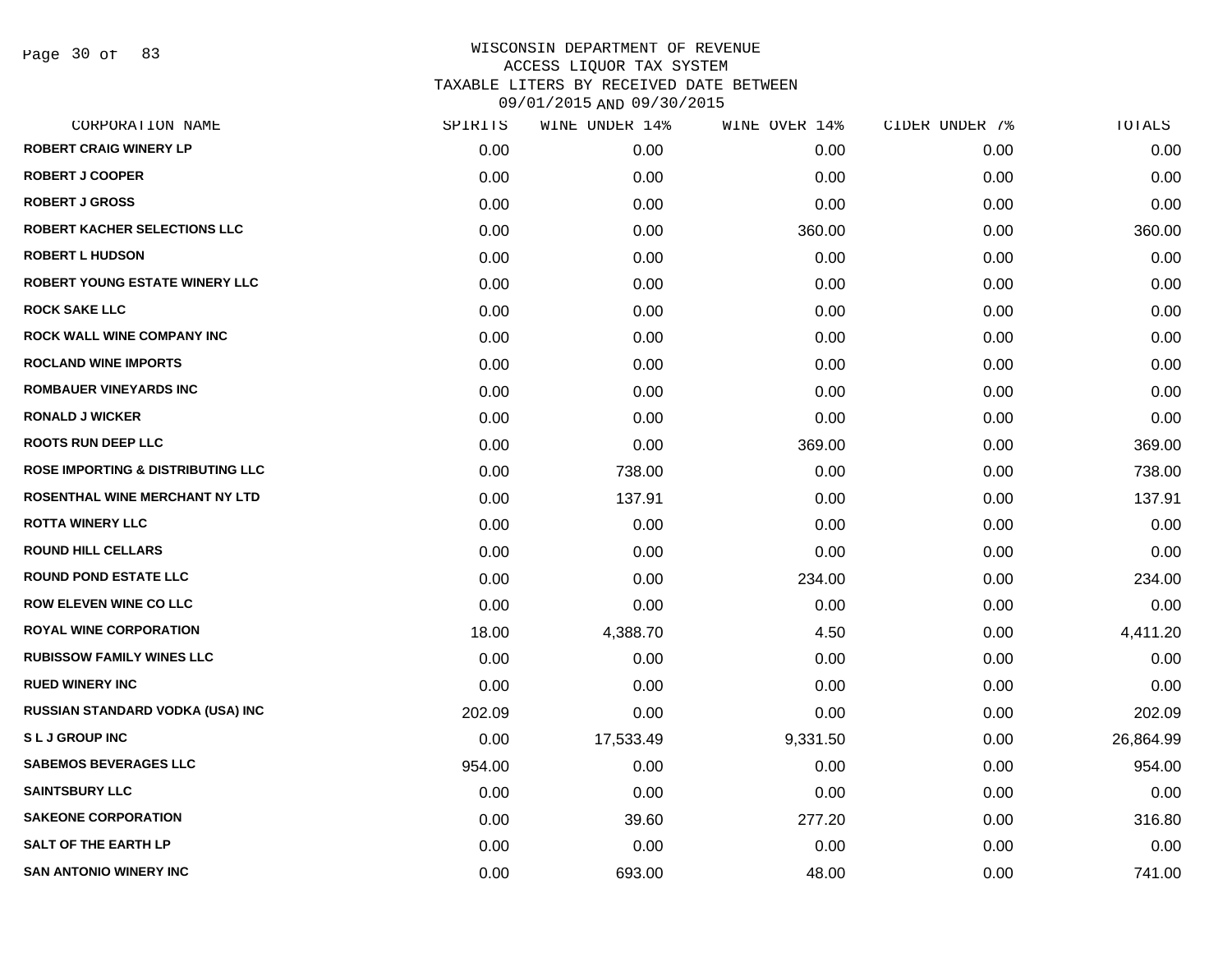# WISCONSIN DEPARTMENT OF REVENUE ACCESS LIQUOR TAX SYSTEM TAXABLE LITERS BY RECEIVED DATE BETWEEN

| CORPORATION NAME                                      | SPIRITS    | WINE UNDER 14% | WINE OVER 14% | CIDER UNDER 7% | TOTALS     |
|-------------------------------------------------------|------------|----------------|---------------|----------------|------------|
| <b>SAN FRANCISCO WINE EXCHANGE INC</b>                | 0.00       | 594.75         | 126.00        | 0.00           | 720.75     |
| <b>SAN GABRIEL VALLEY WAREHOUSE &amp; STORAGE INC</b> | 0.00       | 0.00           | 0.00          | 0.00           | 0.00       |
| <b>SAN JOAQUIN WINE COMPANY INC</b>                   | 0.00       | 594.00         | 0.00          | 0.00           | 594.00     |
| <b>SAN LUIS SPIRITS INC</b>                           | 0.00       | 0.00           | 0.00          | 0.00           | 0.00       |
| <b>SAN MARTINO IMPORTS INC</b>                        | 0.00       | 0.00           | 0.00          | 0.00           | 0.00       |
| <b>SANGLIER CELLARS LLC</b>                           | 0.00       | 0.00           | 0.00          | 0.00           | 0.00       |
| <b>SANGLIER SELECTIONS LLC</b>                        | 0.00       | 0.00           | 0.00          | 0.00           | 0.00       |
| <b>SANS LIEGE INC</b>                                 | 0.00       | 36.00          | 153.00        | 0.00           | 189.00     |
| <b>SANS WINE &amp; SPIRITS CO</b>                     | 0.00       | 0.00           | 0.00          | 0.00           | 0.00       |
| <b>SANTA MARGHERITA USA INC</b>                       | 0.00       | 414.00         | 0.00          | 0.00           | 414.00     |
| <b>SARACINA VINEYARDS LLC</b>                         | 0.00       | 0.00           | 0.00          | 0.00           | 0.00       |
| <b>SARMENTO'S IMPORTS &amp; EXPORTS INC</b>           | 0.00       | 702.00         | 0.00          | 0.00           | 702.00     |
| <b>SAVIAH ROSE WINERY LLC</b>                         | 0.00       | 0.00           | 0.00          | 0.00           | 0.00       |
| <b>SAVIO SOARES SELECTIONS CORP</b>                   | 0.00       | 0.00           | 0.00          | 0.00           | 0.00       |
| <b>SAVVY DISTILLERS LP</b>                            | 4,310.76   | 0.00           | 0.00          | 0.00           | 4,310.76   |
| <b>SAZERAC COMPANY INC</b>                            | 248,639.05 | 233.98         | 644.96        | 0.00           | 249,517.99 |
| <b>SAZERAC NORTH AMERICA INC</b>                      | 904,316.40 | 0.00           | 0.00          | 0.00           | 904,316.40 |
| <b>SBRAGIA FAMILY VINEYARDS LLC</b>                   | 0.00       | 0.00           | 0.00          | 0.00           | 0.00       |
| <b>SCENIC ROOT WINEGROWERS LLC</b>                    | 0.00       | 0.00           | 0.00          | 0.00           | 0.00       |
| <b>SCHEID VINEYARDS CALIFORNIA INC</b>                | 0.00       | 5,121.00       | 0.00          | 0.00           | 5,121.00   |
| <b>SCHMITT SOHNE INC</b>                              | 0.00       | 0.00           | 0.00          | 0.00           | 0.00       |
| <b>SCHUG WINERY LLC</b>                               | 0.00       | 189.00         | 0.00          | 0.00           | 189.00     |
| <b>SCHUMACHER IMPORTS INC</b>                         | 0.00       | 0.00           | 0.00          | 0.00           | 0.00       |
| <b>SCOPERTA IMPORTING CO INC</b>                      | 0.00       | 1,827.00       | 0.00          | 0.00           | 1,827.00   |
| <b>SCOTT PAUL WINES OREGON LLC</b>                    | 0.00       | 0.00           | 0.00          | 0.00           | 0.00       |
| <b>SEATTLE CIDER COMPANY LLC</b>                      | 0.00       | 0.00           | 0.00          | 0.00           | 0.00       |
| <b>SEAVEY VINEYARD LP</b>                             | 0.00       | 0.00           | 0.00          | 0.00           | 0.00       |
| <b>SELBY ENTERPRISES INC</b>                          | 0.00       | 0.00           | 0.00          | 0.00           | 0.00       |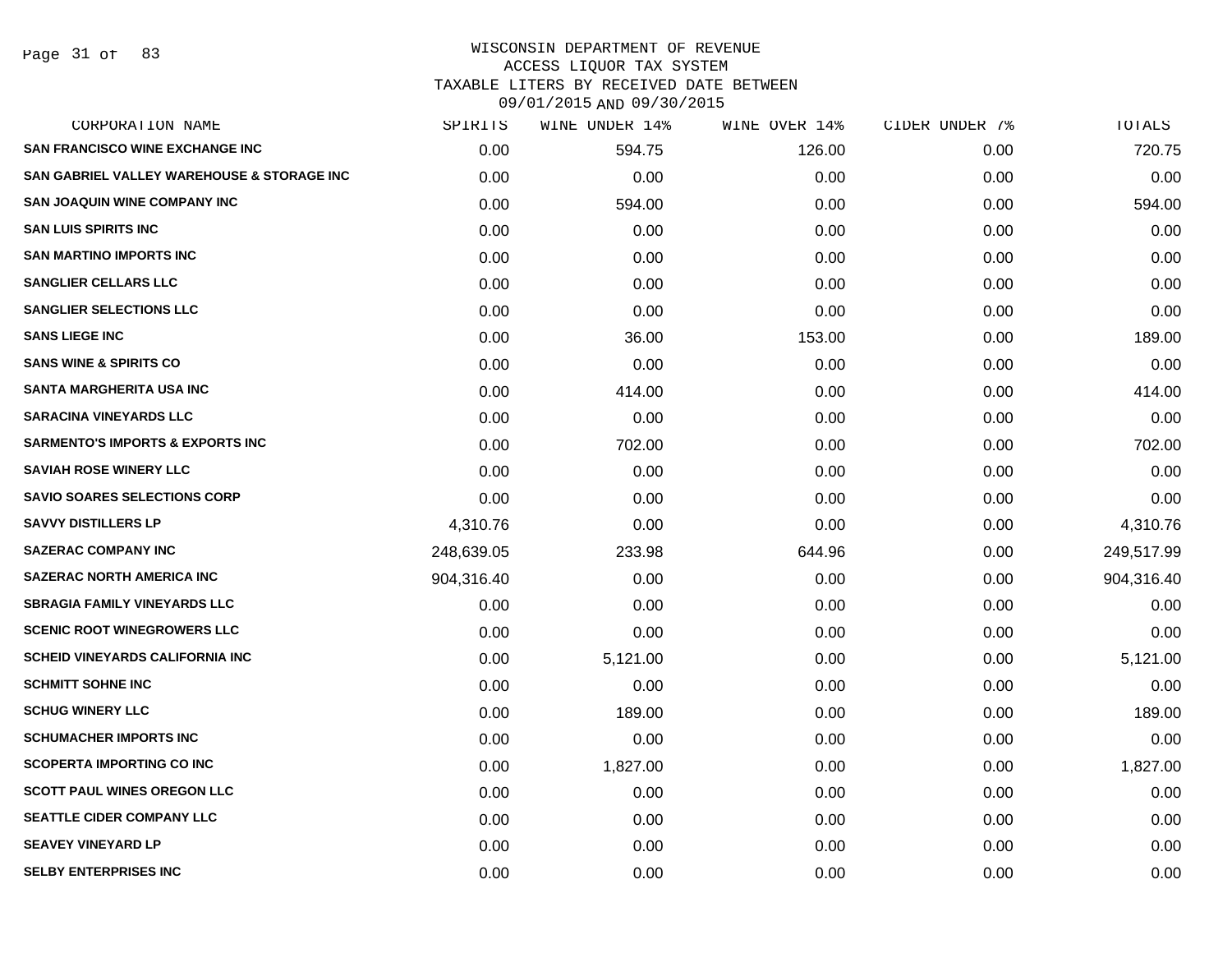Page 32 of 83

| CORPORATION NAME                   | SPIRITS   | WINE UNDER 14% | WINE OVER 14% | CIDER UNDER 7% | TOTALS    |
|------------------------------------|-----------|----------------|---------------|----------------|-----------|
| SELECTIVE WINE ESTATES INC         | 0.00      | 0.00           | 0.00          | 0.00           | 0.00      |
| <b>SERGEY CHISTOV</b>              | 0.00      | 0.00           | 0.00          | 0.00           | 0.00      |
| <b>SERRALLES USA LLC</b>           | 3,052.50  | 0.00           | 0.00          | 0.00           | 3,052.50  |
| <b>SEVEN HILLS WINERY LLC</b>      | 0.00      | 504.00         | 0.00          | 0.00           | 504.00    |
| <b>SHAFER VINEYARDS INC</b>        | 0.00      | 0.00           | 315.00        | 0.00           | 315.00    |
| <b>SHANE WINE CELLARS LLC</b>      | 0.00      | 0.00           | 198.00        | 0.00           | 198.00    |
| <b>SHANNON RIDGE INC</b>           | 0.00      | 1,881.00       | 0.00          | 0.00           | 1,881.00  |
| <b>SHAW-ROSS HOLDING CO LLC</b>    | 1,054.50  | 5,028.24       | 450.00        | 0.00           | 6,532.74  |
| <b>SHEA WINE CELLARS LLC</b>       | 0.00      | 0.00           | 0.00          | 0.00           | 0.00      |
| SHELTON-MACKENZIE WINE COMPANY     | 0.00      | 0.00           | 0.00          | 0.00           | 0.00      |
| SIDNEY FRANK IMPORTING CO INC      | 1,086.00  | 567.00         | 2,895.30      | 0.00           | 4,548.30  |
| SILVER OAK WINE CELLARS LP         | 0.00      | 378.00         | 0.00          | 0.00           | 378.00    |
| <b>SIMIONI IMPORTS LLC</b>         | 0.00      | 0.00           | 0.00          | 0.00           | 0.00      |
| <b>SINSKEY VINEYARDS INC</b>       | 0.00      | 126.00         | 0.00          | 0.00           | 126.00    |
| <b>SIX SIGMA WINERY LLC</b>        | 0.00      | 0.00           | 0.00          | 0.00           | 0.00      |
| <b>SKALLI CORPORATION</b>          | 0.00      | 756.00         | 126.00        | 0.00           | 882.00    |
| <b>SKINNER-DAVENA LLC</b>          | 0.00      | 0.00           | 0.00          | 0.00           | 0.00      |
| <b>SKYY SPIRITS LLC</b>            | 68,554.50 | 0.00           | 0.00          | 0.00           | 68,554.50 |
| <b>SLO DOWN WINES LLC</b>          | 0.00      | 0.00           | 0.00          | 0.00           | 0.00      |
| <b>SMALL VINES WINES INC</b>       | 0.00      | 2.25           | 0.00          | 0.00           | 2.25      |
| <b>SMITH &amp; SMITH</b>           | 0.00      | 0.00           | 63.00         | 0.00           | 63.00     |
| SOGEVINUS FINE WINES USA INC       | 0.00      | 0.00           | 0.00          | 0.00           | 0.00      |
| <b>SOKOL BLOSSER LTD</b>           | 0.00      | 504.00         | 63.00         | 0.00           | 567.00    |
| <b>SOLENA CELLARS LLC</b>          | 0.00      | 504.00         | 0.00          | 0.00           | 504.00    |
| <b>SOMERSTON WINE COMPANY, LLC</b> | 0.00      | 0.00           | 0.00          | 0.00           | 0.00      |
| SONOMA BEVERAGE WORKS INC          | 0.00      | 76.59          | 0.00          | 306.36         | 382.95    |
| <b>SONOMA ESTATE VINTNERS LLC</b>  | 0.00      | 468.00         | 0.00          | 0.00           | 468.00    |
| <b>SONOMA WINE COMPANY LLC</b>     | 0.00      | 504.00         | 0.00          | 0.00           | 504.00    |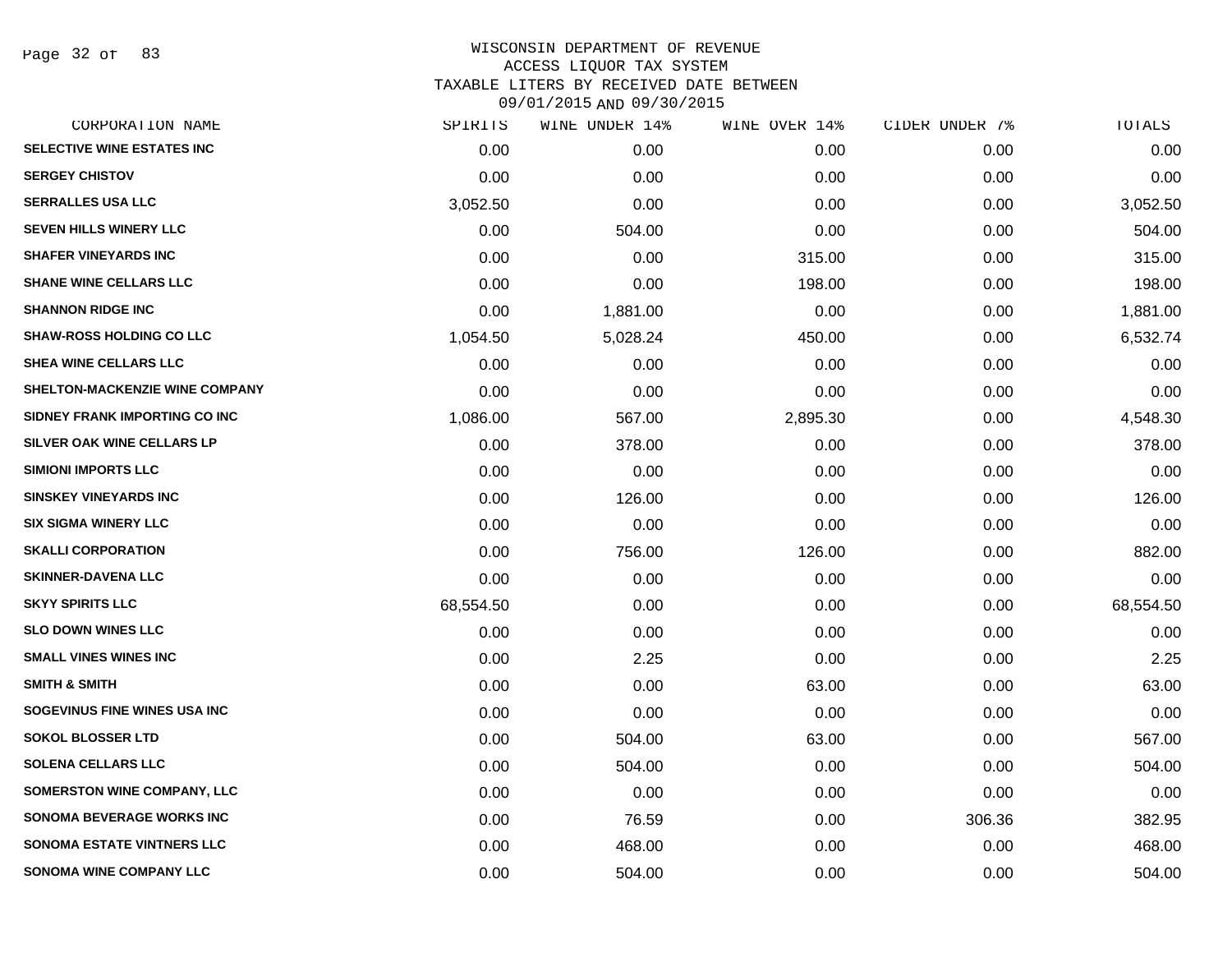Page 33 of 83

| 0.00<br>0.00<br>0.00 | 0.00<br>126.00 | 0.00<br>0.00 | 0.00<br>0.00 | 0.00       |
|----------------------|----------------|--------------|--------------|------------|
|                      |                |              |              |            |
|                      |                |              |              | 126.00     |
|                      |                | 0.00         | 0.00         | 2,457.00   |
|                      | 297.00         | 900.00       | 0.00         | 1,197.00   |
| 0.00                 | 1,017.00       | 117.00       | 0.00         | 1,134.00   |
| 0.00                 | 1,015.50       | 0.00         | 0.00         | 1,015.50   |
| 0.00                 | 0.00           | 0.00         | 0.00         | 0.00       |
| 501.00               | 0.00           | 0.00         | 0.00         | 501.00     |
| 0.00                 | 0.00           | 0.00         | 0.00         | 0.00       |
| 0.00                 | 0.00           | 0.00         | 0.00         | 0.00       |
| 360.00               | 0.00           | 0.00         | 0.00         | 360.00     |
| 0.00                 | 0.00           | 0.00         | 0.00         | 0.00       |
| 0.00                 | 0.00           | 0.00         | 0.00         | 0.00       |
| 0.00                 | 0.00           | 0.00         | 0.00         | 0.00       |
| 0.00                 | 0.00           | 0.00         | 0.00         | 0.00       |
| 123.33               | 0.00           | 0.00         | 0.00         | 123.33     |
| 0.00                 | 0.00           | 0.00         | 0.00         | 0.00       |
| 0.00                 | 0.00           | 0.00         | 0.00         | 0.00       |
| 0.00                 | 423.00         | 0.00         | 0.00         | 423.00     |
| 0.00                 | 0.00           | 0.00         | 0.00         | 0.00       |
| 0.00                 | 2,160.00       | 0.00         | 0.00         | 2,160.00   |
| 0.00                 | 0.00           | 0.00         | 0.00         | 0.00       |
| 0.00                 | 0.00           | 9.00         | 0.00         | 9.00       |
| 63.00                | 0.00           | 0.00         | 0.00         | 63.00      |
| 0.00                 | 0.00           | 0.00         | 0.00         | 0.00       |
| 0.00                 | 0.00           | 0.00         | 0.00         | 0.00       |
| 153.00               | 109,314.00     | 14,011.50    | 0.00         | 123,478.50 |
| 0.00                 | 0.00           | 351.00       | 0.00         | 351.00     |
|                      | 0.00           | 2,457.00     |              |            |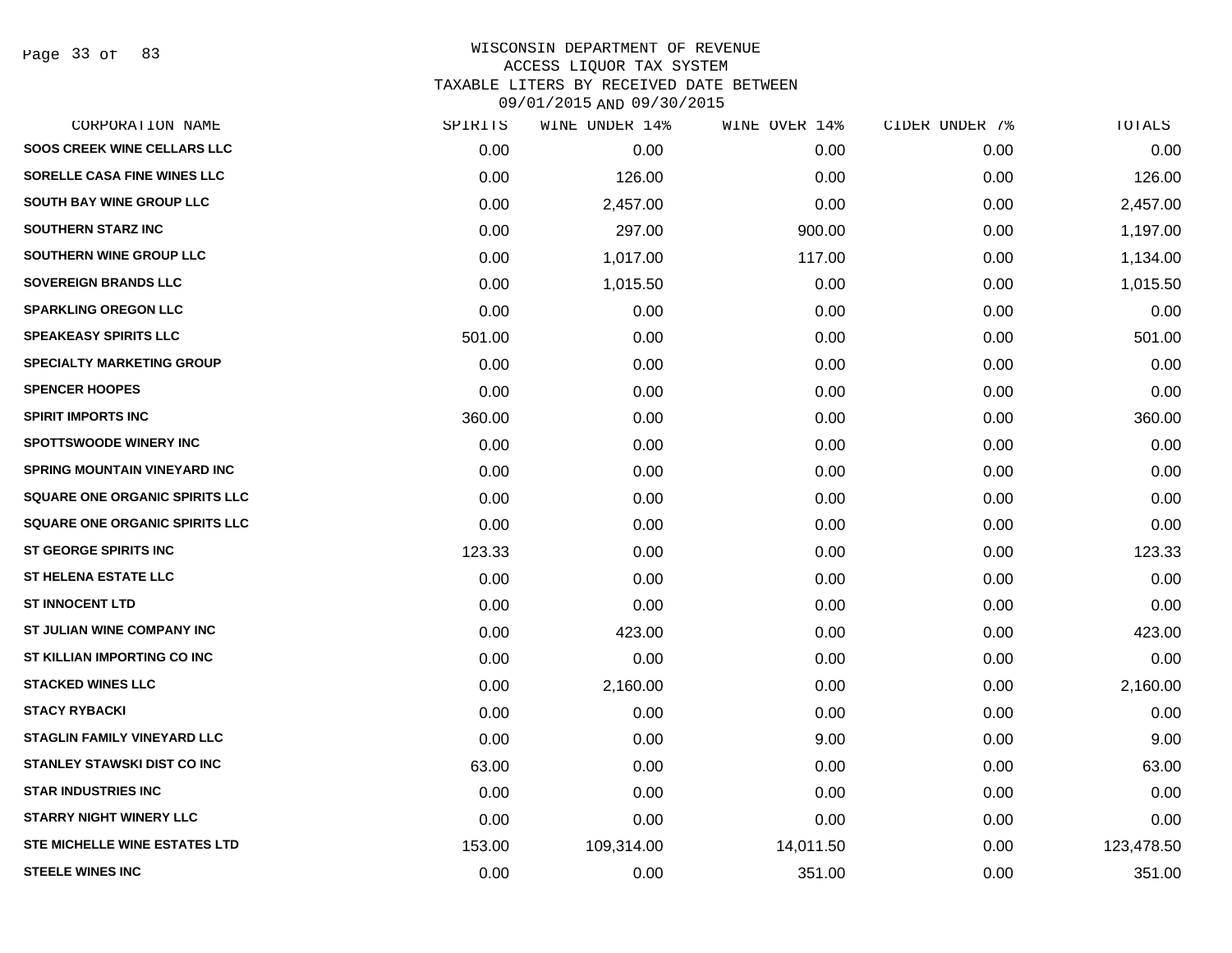Page 34 of 83

| CORPORATION NAME                             | SPIRITS   | WINE UNDER 14% | WINE OVER 14% | CIDER UNDER 7% | TOTALS     |
|----------------------------------------------|-----------|----------------|---------------|----------------|------------|
| STELLAR IMPORTING COMPANY LLC                | 0.00      | 0.00           | 0.00          | 0.00           | 0.00       |
| <b>STEM CIDERS LLC</b>                       | 0.00      | 0.00           | 0.00          | 0.00           | 0.00       |
| <b>STEPHAN VINEYARD INC</b>                  | 0.00      | 0.00           | 0.00          | 0.00           | 0.00       |
| STEPHEN DOOLEY WINE CO INC                   | 0.00      | 0.00           | 0.00          | 0.00           | 0.00       |
| <b>STEVE MILES SELECTIONS INC</b>            | 0.00      | 0.00           | 0.00          | 0.00           | 0.00       |
| <b>STEVEN EDMUNDS &amp; CORNELIA ST JOHN</b> | 0.00      | 126.00         | 0.00          | 0.00           | 126.00     |
| <b>STEZ &amp; BOWER</b>                      | 0.00      | 0.00           | 0.00          | 0.00           | 0.00       |
| <b>STOLI GROUP (USA) LLC</b>                 | 16,972.50 | 0.00           | 0.00          | 0.00           | 16,972.50  |
| <b>STOLLER VINEYARDS INC</b>                 | 0.00      | 0.00           | 0.00          | 0.00           | 0.00       |
| STOLLER WHOLESALE WINE & SPIRITS INC         | 462.00    | 0.00           | 21.00         | 0.00           | 483.00     |
| <b>STOLPMAN VINEYARDS LLC</b>                | 0.00      | 0.00           | 0.00          | 0.00           | 0.00       |
| <b>STONEBRAKER-SOLES INC</b>                 | 0.00      | 0.00           | 0.00          | 0.00           | 0.00       |
| <b>STONECUSHION INC</b>                      | 0.00      | 0.00           | 0.00          | 0.00           | 0.00       |
| SUPREX INTERNATIONAL LTD                     | 0.00      | 0.00           | 0.00          | 0.00           | 0.00       |
| <b>SURVILLE ENTERPRISES CORP</b>             | 0.00      | 3,051.00       | 63.00         | 0.00           | 3,114.00   |
| <b>SUTTER HOME WINERY INC</b>                | 310.50    | 254,774.78     | 3,105.00      | 0.00           | 258,190.28 |
| <b>SVENSKA FOOD &amp; BEVERAGE LLC</b>       | 0.00      | 0.00           | 0.00          | 0.00           | 0.00       |
| <b>SVP WINERY LLC</b>                        | 0.00      | 0.00           | 0.00          | 0.00           | 0.00       |
| <b>SWANSON VINEYARDS &amp; WINERY</b>        | 0.00      | 0.00           | 0.00          | 0.00           | 0.00       |
| <b>SYLVESTER WINERY INC</b>                  | 0.00      | 495.00         | 513.00        | 0.00           | 1,008.00   |
| <b>T ELENTENY HOLDINGS LLC</b>               | 0.00      | 603.00         | 0.00          | 0.00           | 603.00     |
| <b>TAFT STREET INC</b>                       | 0.00      | 0.00           | 0.00          | 0.00           | 0.00       |
| <b>TAKARA SAKE USA INC</b>                   | 0.00      | 99.00          | 173.70        | 0.00           | 272.70     |
| <b>TALLEY VINEYARDS INC</b>                  | 0.00      | 27.00          | 63.00         | 0.00           | 90.00      |
| <b>TAMBER BEY VINEYARDS LLC</b>              | 0.00      | 0.00           | 0.00          | 0.00           | 0.00       |
| <b>TASTEVINO SELECTIONS LLC</b>              | 0.00      | 0.00           | 0.00          | 0.00           | 0.00       |
| <b>TATOOSH DISTILLERY LLC</b>                | 0.00      | 0.00           | 0.00          | 0.00           | 0.00       |
| TC VINEYARDS INC                             | 0.00      | 0.00           | 0.00          | 0.00           | 0.00       |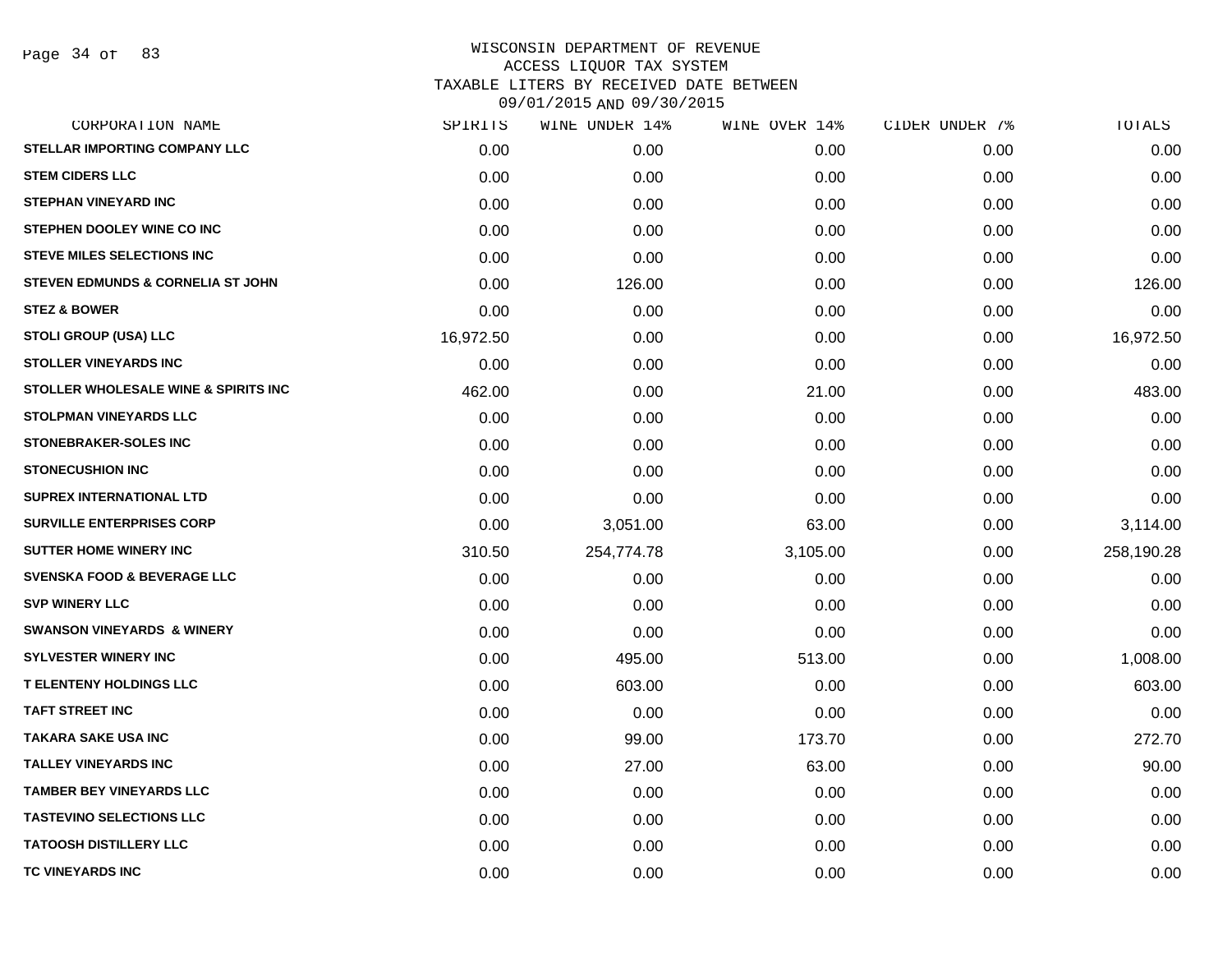Page 35 of 83

| CORPORATION NAME                     | SPIRITS | WINE UNDER 14% | WINE OVER 14% | CIDER UNDER 7% | TOTALS     |
|--------------------------------------|---------|----------------|---------------|----------------|------------|
| <b>TEMPERANCE DISTILLING COMPANY</b> | 0.00    | 0.00           | 0.00          | 0.00           | 0.00       |
| <b>TEQUILA PARTIDA LLC</b>           | 0.00    | 0.00           | 0.00          | 0.00           | 0.00       |
| <b>TERRA VINUM LLC</b>               | 0.00    | 0.00           | 0.00          | 0.00           | 0.00       |
| <b>TERRAVANT WINE COMPANY LLC</b>    | 0.00    | 972.00         | 144.00        | 0.00           | 1,116.00   |
| <b>TERRESSENTIA CORPORATION</b>      | 0.00    | 0.00           | 0.00          | 0.00           | 0.00       |
| <b>TERRIZZI VINO INC</b>             | 0.00    | 195.00         | 0.00          | 0.00           | 195.00     |
| <b>TESTA WINES OF THE WORLD LTD</b>  | 0.00    | 630.00         | 0.00          | 0.00           | 630.00     |
| <b>TGE LLC</b>                       | 0.00    | 0.00           | 0.00          | 0.00           | 0.00       |
| THE AUSTRALIAN WINE CONNECTION INC   | 0.00    | 36.00          | 0.00          | 0.00           | 36.00      |
| THE BIALE ESTATE                     | 0.00    | 0.00           | 0.00          | 0.00           | 0.00       |
| THE BLACK PRINCE DISTILLERY INC      | 0.00    | 0.00           | 0.00          | 0.00           | 0.00       |
| THE BRANDER VINEYARD                 | 0.00    | 0.00           | 0.00          | 0.00           | 0.00       |
| THE BUSINESS CHAIN INC               | 0.00    | 0.00           | 0.00          | 0.00           | 0.00       |
| THE HESS COLLECTION WINERY           | 0.00    | 1,506.21       | 469.98        | 0.00           | 1,976.19   |
| THE HOUSE OF BURGUNDY INC            | 0.00    | 0.00           | 0.00          | 0.00           | 0.00       |
| THE INFINITE MONKEY THEOREM INC      | 0.00    | 0.00           | 0.00          | 0.00           | 0.00       |
| THE MAUNEY GROUP LLC                 | 0.00    | 0.00           | 0.00          | 0.00           | 0.00       |
| THE MEEKER VINEYARD                  | 0.00    | 0.00           | 0.00          | 0.00           | 0.00       |
| THE MORLET SELECTION INC             | 0.00    | 0.00           | 0.00          | 0.00           | 0.00       |
| THE MORNE WINE COMPANY               | 0.00    | 0.00           | 0.00          | 0.00           | 0.00       |
| THE OTHER GUYS INC                   | 810.00  | 7,812.00       | 252.00        | 0.00           | 8,874.00   |
| THE R.S. LIPMAN COMPANY              | 0.00    | 0.00           | 0.00          | 0.00           | 0.00       |
| THE SILVERADO VINEYARDS              | 0.00    | 720.00         | 261.00        | 0.00           | 981.00     |
| THE SORTING TABLE LLC                | 0.00    | 531.00         | 117.00        | 0.00           | 648.00     |
| THE WINE GROUP INC                   | 0.00    | 824,100.00     | 21,918.00     | 0.00           | 846,018.00 |
| THE WINE SOURCE INC                  | 0.00    | 0.00           | 0.00          | 0.00           | 0.00       |
| THE WOODMAR GROUP LLC                | 0.00    | 1,512.00       | 0.00          | 0.00           | 1,512.00   |
| THIENOT USA INC                      | 0.00    | 171.00         | 0.00          | 0.00           | 171.00     |
|                                      |         |                |               |                |            |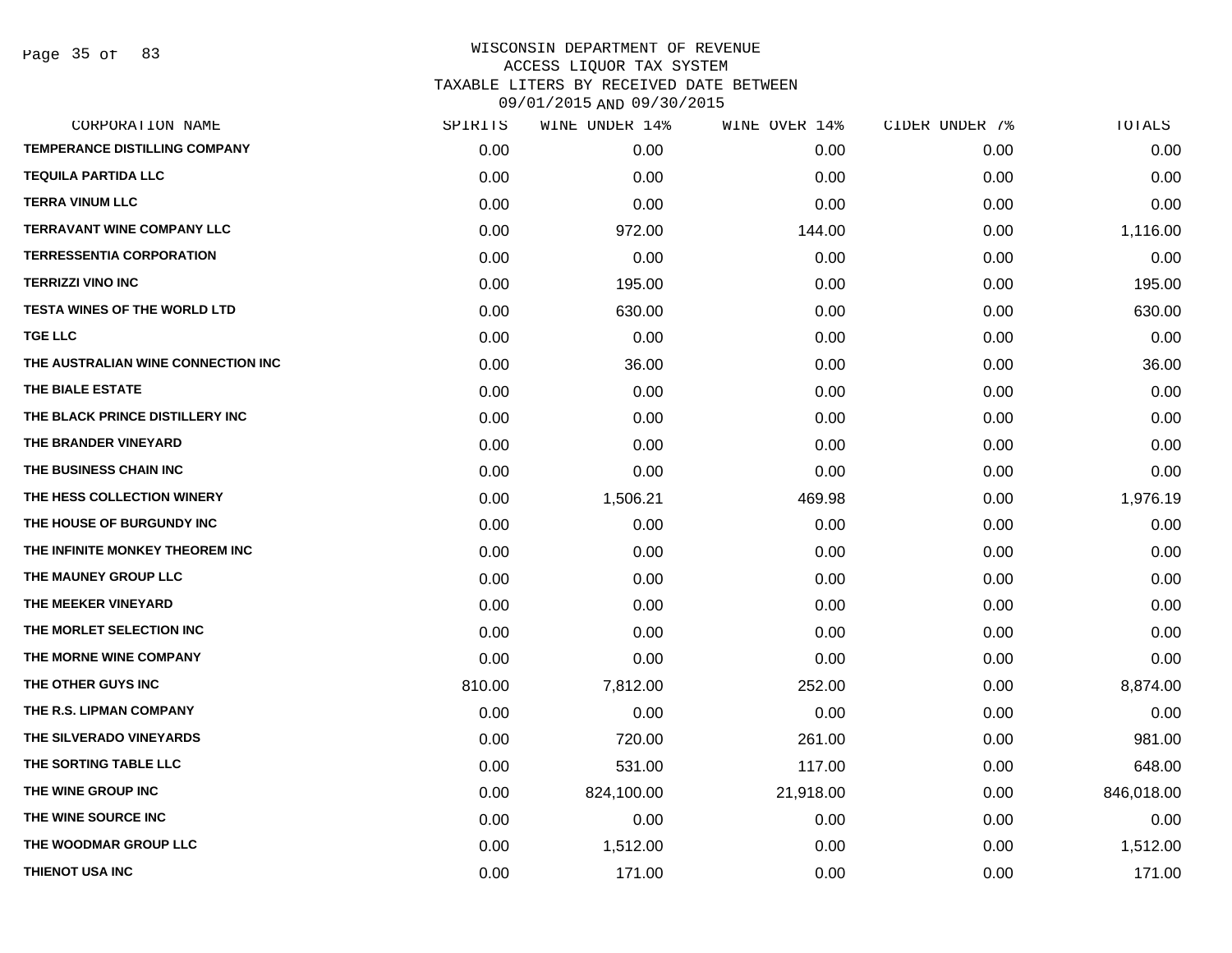Page 36 of 83

| CORPORATION NAME                        | SPIRITS | WINE UNDER 14% | WINE OVER 14% | CIDER UNDER 7% | TOTALS    |
|-----------------------------------------|---------|----------------|---------------|----------------|-----------|
| <b>THOMAS D MORTIMER</b>                | 0.00    | 0.00           | 0.00          | 0.00           | 0.00      |
| THREE FAT GUYS WINE LLC                 | 0.00    | 0.00           | 0.00          | 0.00           | 0.00      |
| THREE RING PRODUCTIONS LLC              | 0.00    | 0.00           | 0.00          | 0.00           | 0.00      |
| TI BEVERAGE GROUP LTD                   | 0.00    | 0.00           | 0.00          | 0.00           | 0.00      |
| TIERRA DIVINA VINEYARD LLC              | 0.00    | 0.00           | 189.00        | 0.00           | 189.00    |
| <b>TITUS &amp; TITUS</b>                | 0.00    | 0.00           | 126.00        | 0.00           | 126.00    |
| TMR WINE COMPANY LLC                    | 0.00    | 0.00           | 0.00          | 0.00           | 0.00      |
| <b>TOAD HOLLOW VINEYARDS INC</b>        | 0.00    | 126.00         | 378.00        | 0.00           | 504.00    |
| <b>TOBIN JAMES CELLARS</b>              | 0.00    | 0.00           | 252.00        | 0.00           | 252.00    |
| <b>TOBY BEALL</b>                       | 0.00    | 0.00           | 0.00          | 0.00           | 0.00      |
| <b>TOLLIVER RANCH BRANDS LLC</b>        | 0.00    | 0.00           | 0.00          | 0.00           | 0.00      |
| <b>TOM MEADOWCROFT</b>                  | 0.00    | 0.00           | 0.00          | 0.00           | 0.00      |
| <b>TORII MOR WINERY LLC</b>             | 0.00    | 0.00           | 0.00          | 0.00           | 0.00      |
| <b>TRADEWINDS SPECIALTY IMPORTS LLC</b> | 0.00    | 0.00           | 0.00          | 0.00           | 0.00      |
| <b>TREANA WINERY LLC</b>                | 0.00    | 0.00           | 0.00          | 0.00           | 0.00      |
| TREASURY WINE ESTATES AMERICAS COMPANY  | 0.00    | 45,255.48      | 1,174.50      | 0.00           | 46,429.98 |
| TREFETHEN VINEYARDS WINERY INC          | 0.00    | 0.00           | 0.00          | 0.00           | 0.00      |
| <b>TREFETHEN VINEYARDS WINERY INC</b>   | 0.00    | 0.00           | 369.00        | 0.00           | 369.00    |
| <b>TRENTADUE WINERY LLC</b>             | 0.00    | 882.00         | 0.00          | 0.00           | 882.00    |
| TRI VIN IMPORTS INC                     | 0.00    | 3,663.00       | 0.00          | 0.00           | 3,663.00  |
| <b>TRI-STAR MARKETING INC</b>           | 0.00    | 5,310.00       | 189.00        | 0.00           | 5,499.00  |
| TRINITAS CELLARS LLC                    | 0.00    | 1.50           | 0.00          | 0.00           | 1.50      |
| <b>TRIONE VINEYARDS LLC</b>             | 0.00    | 0.00           | 63.00         | 0.00           | 63.00     |
| TRIPLE EIGHT DISTILLERY LLC             | 0.00    | 0.00           | 0.00          | 0.00           | 0.00      |
| <b>TURLEY WINE CELLARS INC</b>          | 0.00    | 0.00           | 0.00          | 0.00           | 0.00      |
| <b>TURN KEY WINE BRANDS LLC</b>         | 0.00    | 63.00          | 0.00          | 0.00           | 63.00     |
| <b>TURNBULL WINE CELLARS</b>            | 0.00    | 0.00           | 0.00          | 0.00           | 0.00      |
| <b>TWIN PEAKS WINERY INC</b>            | 0.00    | 0.00           | 0.00          | 0.00           | 0.00      |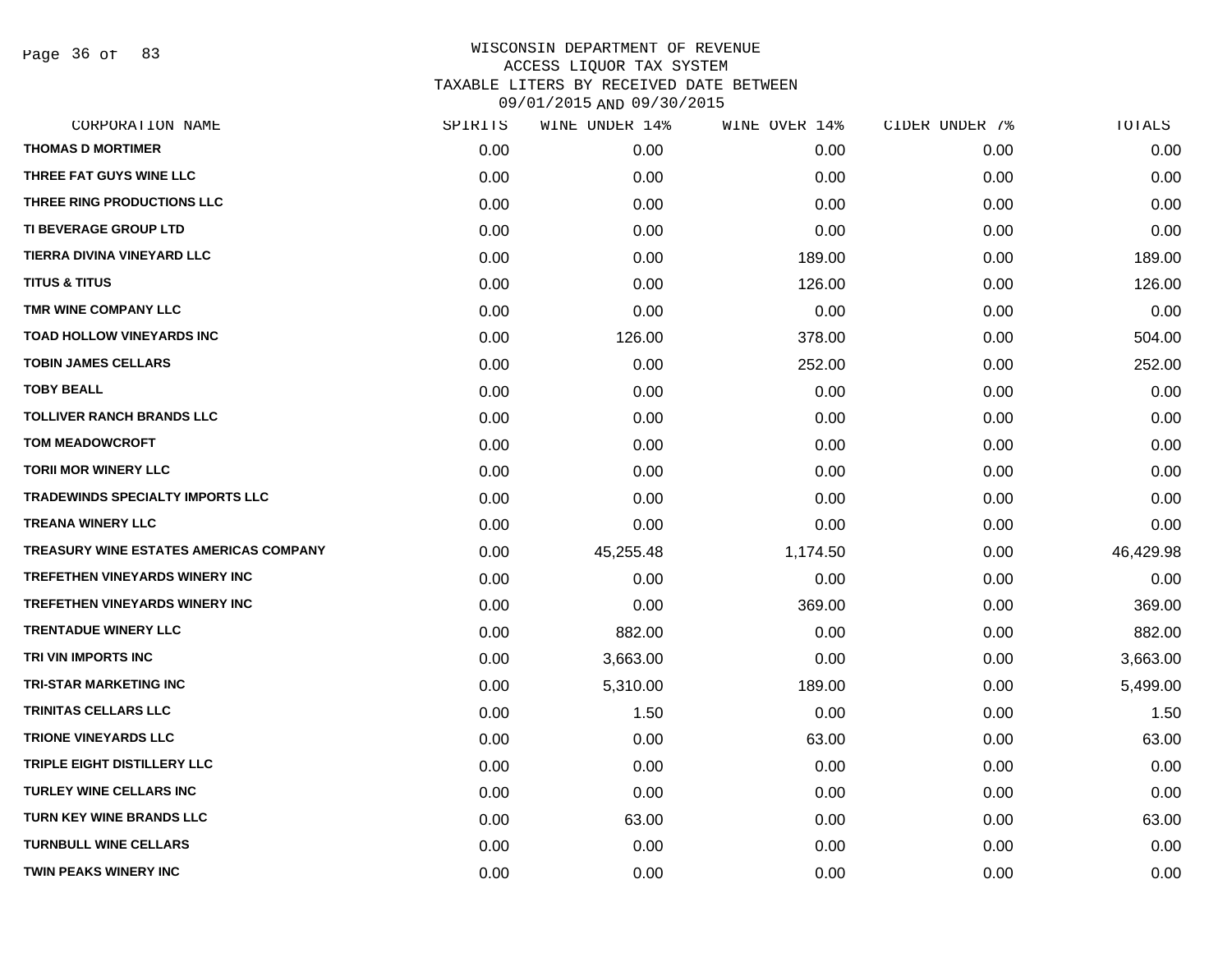Page 37 of 83

# WISCONSIN DEPARTMENT OF REVENUE

#### ACCESS LIQUOR TAX SYSTEM

TAXABLE LITERS BY RECEIVED DATE BETWEEN

09/01/2015 AND 09/30/2015

| CORPORATION NAME                                     | SPIRITS    | WINE UNDER 14% | WINE OVER 14% | CIDER UNDER 7% | TOTALS     |
|------------------------------------------------------|------------|----------------|---------------|----------------|------------|
| TY KU, LLC                                           | 76.50      | 31.68          | 129.96        | 0.00           | 238.14     |
| <b>UN SOGNO LLC</b>                                  | 0.00       | 0.00           | 0.00          | 0.00           | 0.00       |
| <b>UNION WINE COMPANY</b>                            | 0.00       | 0.00           | 0.00          | 0.00           | 0.00       |
| UNITED SPIRITS INC                                   | 0.00       | 0.00           | 0.00          | 0.00           | 0.00       |
| UNITED STATES DISTILLED PRODUCTS CO.                 | 214,162.50 | 61,289.46      | 1,170.00      | 0.00           | 276,621.96 |
| UNTI WINE CO LLC                                     | 0.00       | 0.00           | 0.00          | 0.00           | 0.00       |
| <b>USA WINE IMPORTS INC</b>                          | 0.00       | 306.00         | 0.00          | 0.00           | 306.00     |
| <b>USA WINE WEST LLC</b>                             | 0.00       | 6,098.41       | 4,063.50      | 468.00         | 10,629.91  |
| <b>UVE ENTERPRISES INC</b>                           | 4.50       | 535.50         | 45.00         | 0.00           | 585.00     |
| V & C LLC                                            | 0.00       | 252.00         | 0.00          | 0.00           | 252.00     |
| <b>V2 WINE GROUP LLC</b>                             | 0.00       | 252.00         | 27.00         | 0.00           | 279.00     |
| <b>VALCKENBERG INTERNATIONAL INC</b>                 | 0.00       | 0.00           | 0.00          | 0.00           | 0.00       |
| <b>VALOR WINE CO LLC</b>                             | 0.00       | 0.00           | 0.00          | 0.00           | 0.00       |
| VAN RUITEN FAMILY WINERY LLC                         | 0.00       | 288.00         | 216.00        | 0.00           | 504.00     |
| <b>VANDER MILL LLC</b>                               | 0.00       | 0.00           | 0.00          | 0.00           | 0.00       |
| <b>VEEV SPIRITS LLC</b>                              | 0.00       | 0.00           | 0.00          | 0.00           | 0.00       |
| <b>VELVET ANTLER WINE LLC</b>                        | 0.00       | 0.00           | 0.00          | 0.00           | 0.00       |
| <b>VEN CAL RANCHES LLC</b>                           | 0.00       | 0.00           | 0.00          | 0.00           | 0.00       |
| <b>VENGE VINEYARDS INC</b>                           | 0.00       | 0.00           | 0.00          | 0.00           | 0.00       |
| <b>VERMEIL WINE GROUP LLC</b>                        | 0.00       | 0.00           | 0.00          | 0.00           | 0.00       |
| <b>VERMONT HARD CIDER COMPANY LLC</b>                | 0.00       | 0.00           | 0.00          | 12,696.00      | 12,696.00  |
| <b>VERO WINE GROUP LLC &amp; WESTSIDE GRAPES LLC</b> | 0.00       | 0.00           | 0.00          | 0.00           | 0.00       |
| VI. SCO. INC                                         | 0.00       | 0.00           | 0.00          | 0.00           | 0.00       |
| <b>VIAS IMPORTS LTD</b>                              | 0.00       | 63.00          | 0.00          | 0.00           | 63.00      |
| <b>VIATUS</b>                                        | 0.00       | 1,116.00       | 0.00          | 0.00           | 1,116.00   |
| <b>VICTOIRE FRENCH AMERCN WINE &amp; SPIRITS INC</b> | 0.00       | 0.00           | 0.00          | 0.00           | 0.00       |
| <b>VIEUX VINS INC</b>                                | 0.00       | 0.00           | 0.00          | 0.00           | 0.00       |
| <b>VIKRE DISTILLERY LLC</b>                          | 0.00       | 0.00           | 0.00          | 0.00           | 0.00       |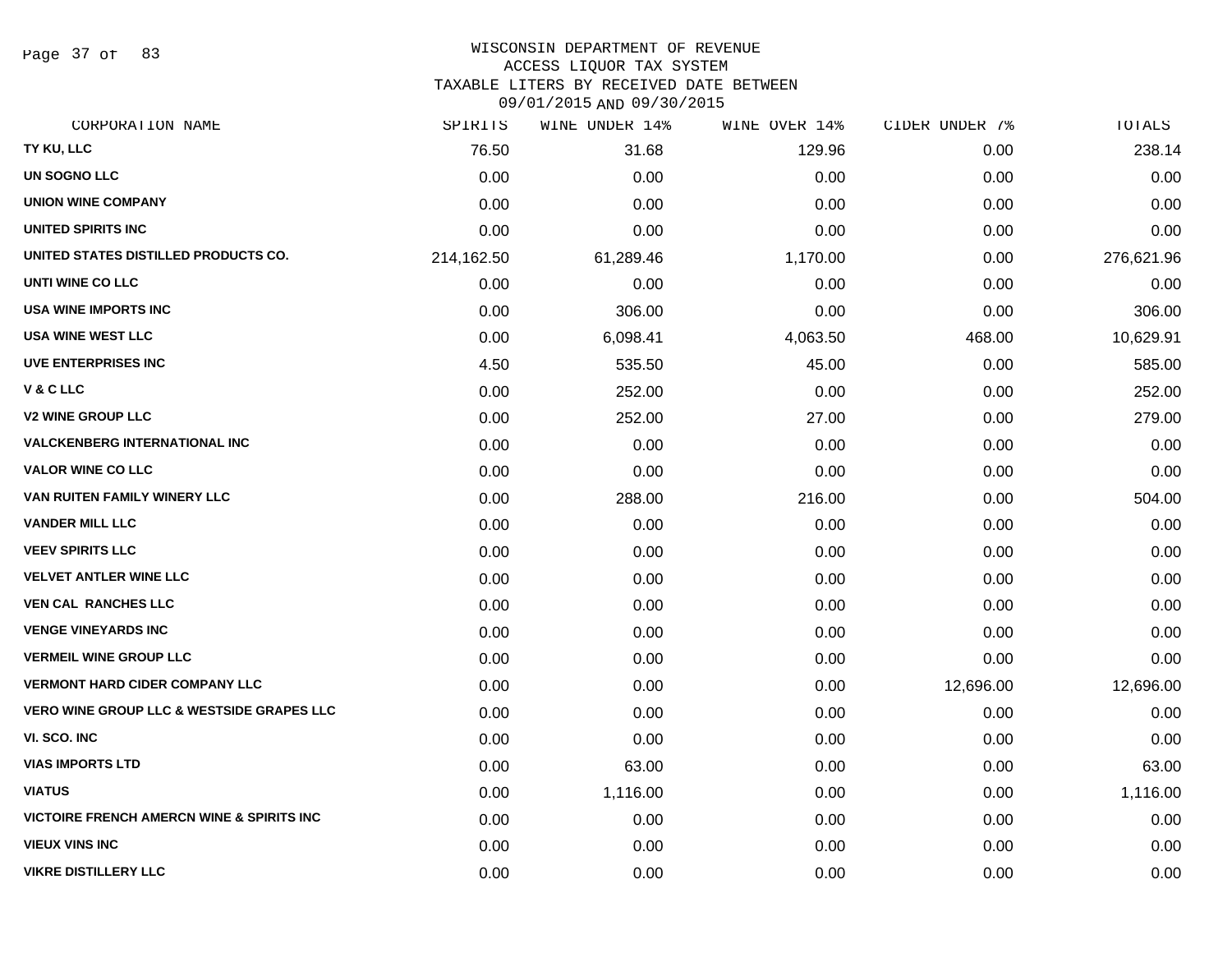Page 38 of 83

| CORPORATION NAME                                | SPIRITS | WINE UNDER 14% | WINE OVER 14% | CIDER UNDER 7% | TOTALS   |
|-------------------------------------------------|---------|----------------|---------------|----------------|----------|
| <b>VILLA CREEK INC</b>                          | 0.00    | 0.00           | 0.00          | 0.00           | 0.00     |
| <b>VILLA ENCINAL PARTNERS LP</b>                | 0.00    | 0.00           | 189.00        | 0.00           | 189.00   |
| <b>VILLA ITALIA GOURMET FOOD &amp; WINE INC</b> | 0.00    | 0.00           | 0.00          | 0.00           | 0.00     |
| <b>VILLA SAN JULIETTE INC</b>                   | 0.00    | 0.00           | 0.00          | 0.00           | 0.00     |
| VIN DE ZO LLC                                   | 0.00    | 198.00         | 0.00          | 0.00           | 198.00   |
| <b>VIN DIVINO LTD</b>                           | 0.00    | 0.00           | 0.00          | 0.00           | 0.00     |
| <b>VINA ROBLES INC</b>                          | 0.00    | 142.66         | 57.07         | 0.00           | 199.73   |
| <b>VINAMERICAS INC</b>                          | 0.00    | 0.00           | 0.00          | 0.00           | 0.00     |
| <b>VINCENZO PADULA</b>                          | 0.00    | 0.00           | 0.00          | 0.00           | 0.00     |
| <b>VINE CLIFF WINERY INC</b>                    | 0.00    | 0.00           | 0.00          | 0.00           | 0.00     |
| <b>VINE CONNECTIONS LLC</b>                     | 0.00    | 657.00         | 249.84        | 0.00           | 906.84   |
| <b>VINEBURG LLC</b>                             | 0.00    | 0.00           | 63.00         | 0.00           | 63.00    |
| <b>VINEDREA WINES LLC</b>                       | 0.00    | 0.00           | 0.00          | 0.00           | 0.00     |
| <b>VINEYARD 29 LLC</b>                          | 0.00    | 0.00           | 0.00          | 0.00           | 0.00     |
| <b>VINEYARD BRANDS LLC</b>                      | 0.00    | 5,004.00       | 453.00        | 0.00           | 5,457.00 |
| <b>VINEYARD VARIETIES INC</b>                   | 0.00    | 0.00           | 0.00          | 0.00           | 0.00     |
| <b>VINIFERA IMPORTS LTD</b>                     | 0.00    | 0.00           | 0.00          | 0.00           | 0.00     |
| <b>VINIFERA WINE COMPANY LLC</b>                | 0.00    | 126.00         | 0.00          | 0.00           | 126.00   |
| VINO DEL SOL INC                                | 0.00    | 585.00         | 22.50         | 0.00           | 607.50   |
| <b>VINO ET SPIRITUS LLC</b>                     | 0.00    | 0.00           | 0.00          | 0.00           | 0.00     |
| <b>VINO.COM LLC</b>                             | 0.00    | 2,241.00       | 540.00        | 0.00           | 2,781.00 |
| <b>VINOVIA WINE GROUP INC</b>                   | 0.00    | 0.00           | 0.00          | 0.00           | 0.00     |
| <b>VINTAGE '59 IMPORTS LLC</b>                  | 0.00    | 0.00           | 0.00          | 0.00           | 0.00     |
| <b>VINTAGE POINT LLC</b>                        | 0.00    | 504.00         | 0.00          | 0.00           | 504.00   |
| <b>VINTURE WINE COMPANY LLC</b>                 | 0.00    | 0.00           | 0.00          | 0.00           | 0.00     |
| <b>VINTUS LLC</b>                               | 0.00    | 4,738.50       | 189.00        | 0.00           | 4,927.50 |
| <b>VIRTUE HOLDINGS LLC</b>                      | 0.00    | 0.00           | 0.00          | 0.00           | 0.00     |
| <b>VISION WINE &amp; SPIRITS LLC</b>            | 553.95  | 0.00           | 0.00          | 0.00           | 553.95   |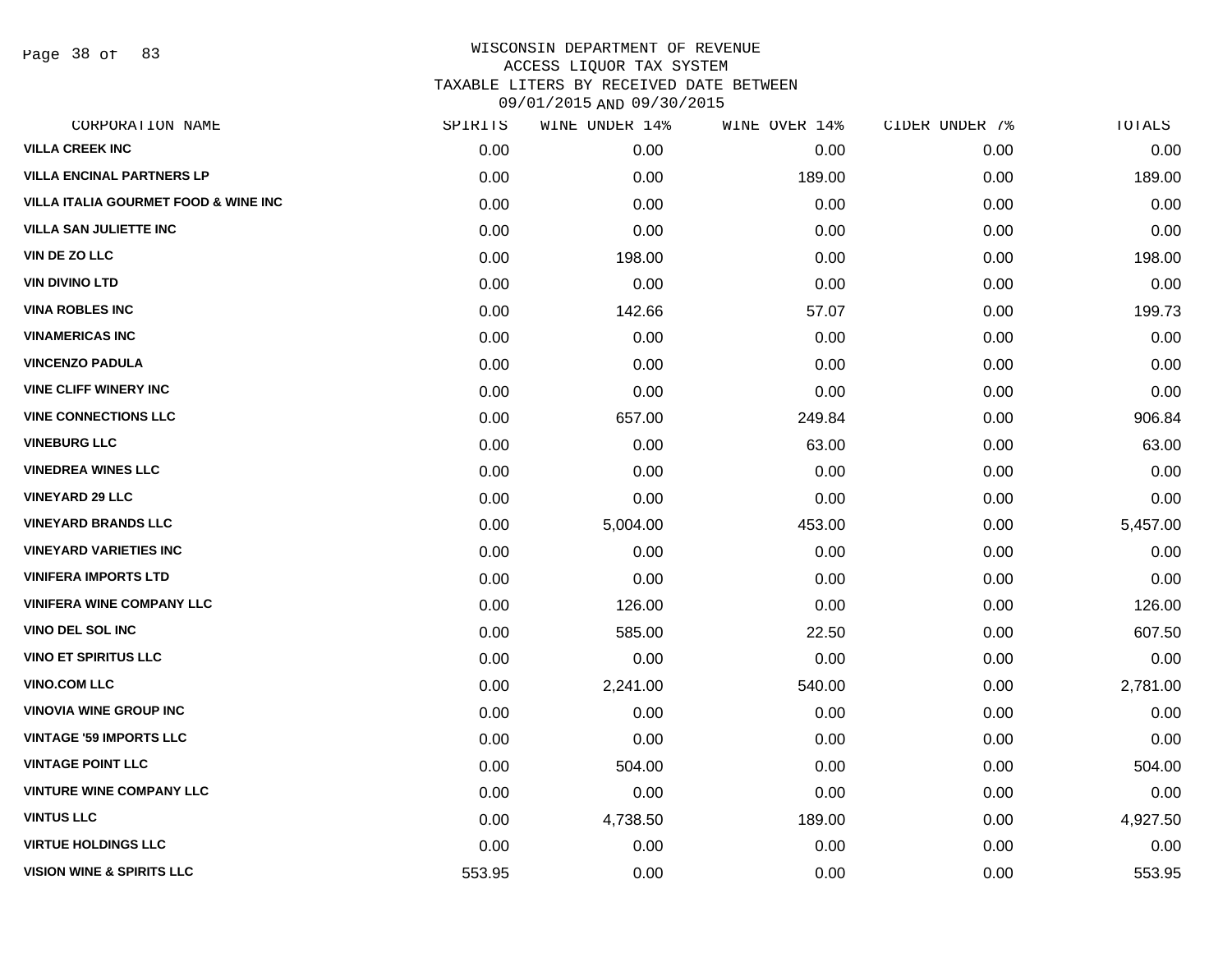Page 39 of 83

#### WISCONSIN DEPARTMENT OF REVENUE ACCESS LIQUOR TAX SYSTEM

TAXABLE LITERS BY RECEIVED DATE BETWEEN

09/01/2015 AND 09/30/2015

| CORPORATION NAME                               | SPIRITS   | WINE UNDER 14% | WINE OVER 14% | CIDER UNDER 7% | TOTALS    |
|------------------------------------------------|-----------|----------------|---------------|----------------|-----------|
| <b>VOTTO VINES IMPORTING INC</b>               | 0.00      | 0.00           | 0.00          | 0.00           | 0.00      |
| <b>W J DEUTSCH &amp; SONS LTD</b>              | 1,701.00  | 15,120.00      | 1,053.00      | 0.00           | 17,874.00 |
| <b>WAGNER WINE COMPANY LLC</b>                 | 0.00      | 4,176.00       | 3,231.00      | 0.00           | 7,407.00  |
| <b>WALLA WALLA VINTNERS LLC</b>                | 0.00      | 0.00           | 0.00          | 0.00           | 0.00      |
| <b>WALTER HANSEL WINERY &amp; VINEYARD LLC</b> | 0.00      | 0.00           | 0.00          | 0.00           | 0.00      |
| <b>WARWICK VALLEY WINE CO INC</b>              | 0.00      | 0.00           | 0.00          | 0.00           | 0.00      |
| <b>WEIBEL INCORPORATED</b>                     | 0.00      | 0.00           | 0.00          | 0.00           | 0.00      |
| <b>WEIN BAUER INC</b>                          | 0.00      | 5,635.37       | 0.00          | 0.00           | 5,635.37  |
| <b>WEST COAST WINE PARTNERS LLC</b>            | 0.00      | 126.00         | 126.00        | 0.00           | 252.00    |
| <b>WESTERN SPIRITS BEVERAGE LLC</b>            | 6,900.60  | 0.00           | 0.00          | 0.00           | 6,900.60  |
| <b>WEYGANDT-METZLER IMPORTING LTD</b>          | 0.00      | 0.00           | 0.00          | 0.00           | 0.00      |
| WHITE OAK VINEYARDS & WINERY LLC               | 0.00      | 0.00           | 0.00          | 0.00           | 0.00      |
| WHYTE AND MACKAY (AMERICAS) LIMITED LLC        | 180.00    | 0.00           | 0.00          | 0.00           | 180.00    |
| <b>WI INC</b>                                  | 0.00      | 0.00           | 0.00          | 0.00           | 0.00      |
| <b>WILD WOOD VINEYARD &amp; WINERY</b>         | 0.00      | 0.00           | 0.00          | 0.00           | 0.00      |
| <b>WILLAKENZIE ESTATE INC</b>                  | 0.00      | 0.00           | 13.50         | 0.00           | 13.50     |
| <b>WILLAMETTE VALLEY VINEYARDS INC</b>         | 0.00      | 0.00           | 0.00          | 0.00           | 0.00      |
| <b>WILLIAM GRANT &amp; SONS INC</b>            | 0.00      | 0.00           | 0.00          | 0.00           | 0.00      |
| <b>WILLIAM P KNUTTEL</b>                       | 0.00      | 0.00           | 0.00          | 0.00           | 0.00      |
| <b>WILLIAM STAVOLA</b>                         | 0.00      | 0.00           | 0.00          | 0.00           | 0.00      |
| <b>WILLIAM WOODRUFF</b>                        | 0.00      | 0.00           | 0.00          | 0.00           | 0.00      |
| <b>WILLIAM-HARRISON IMPORTS INC</b>            | 0.00      | 0.00           | 0.00          | 0.00           | 0.00      |
| <b>WILSON CREEK WINERY &amp; VINEYARDS INC</b> | 0.00      | 0.00           | 0.00          | 0.00           | 0.00      |
| <b>WILSON DANIELS LLC</b>                      | 0.00      | 4,000.50       | 715.50        | 0.00           | 4,716.00  |
| <b>WILSON DANIELS LTD</b>                      | 12,670.20 | 0.00           | 483.00        | 0.00           | 13,153.20 |
| <b>WINDY HILL SPIRITS INC</b>                  | 0.00      | 0.00           | 0.00          | 0.00           | 0.00      |
| <b>WINE CREEK LLC</b>                          | 0.00      | 0.00           | 0.00          | 0.00           | 0.00      |
| <b>WINE HOOLIGANS LLC</b>                      | 0.00      | 693.00         | 162.00        | 0.00           | 855.00    |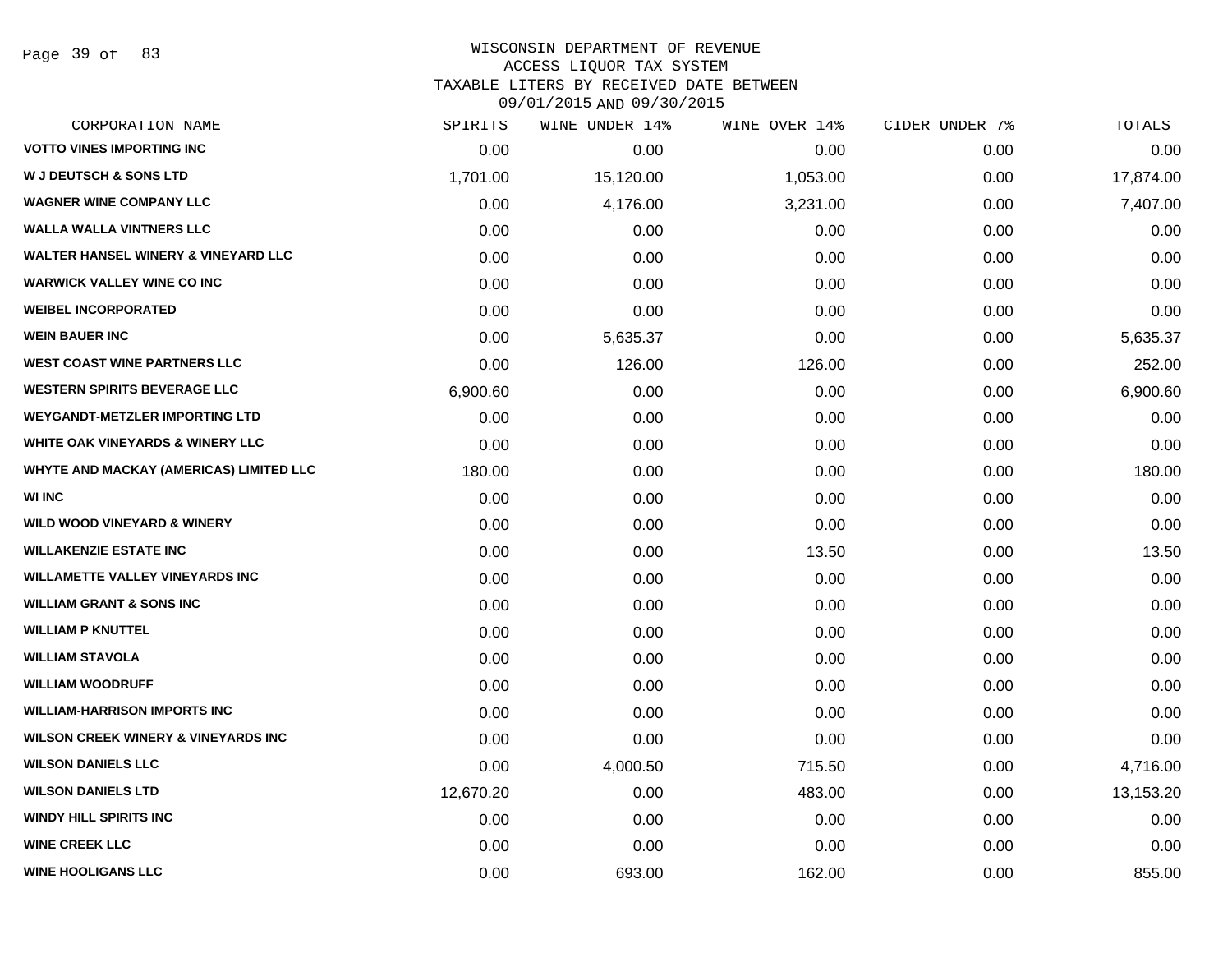Page 40 of 83

| CORPORATION NAME                          | SPIRITS      | WINE UNDER 14% | WINE OVER 14% | CIDER UNDER 7% | TOTALS       |
|-------------------------------------------|--------------|----------------|---------------|----------------|--------------|
| <b>WINE IN-MOTION LLC</b>                 | 0.00         | 0.00           | 0.00          | 0.00           | 0.00         |
| <b>WINE WINE SITUATION LLC</b>            | 0.00         | 0.00           | 0.00          | 0.00           | 0.00         |
| <b>WINEPLAYGROUND.COM INC</b>             | 0.00         | 0.00           | 0.00          | 0.00           | 0.00         |
| <b>WINERIES &amp; SELECT PRODUCTS LLC</b> | 0.00         | 864.00         | 666.00        | 0.00           | 1,530.00     |
| <b>WINERY AT BLACK STAR FARMS LLC</b>     | 0.00         | 0.00           | 0.00          | 0.00           | 0.00         |
| <b>WINERY EXCHANGE, INC.</b>              | 0.00         | 1,656.00       | 0.00          | 0.00           | 1,656.00     |
| <b>WINES OF FRANCE INC</b>                | 0.00         | 0.00           | 0.00          | 0.00           | 0.00         |
| <b>WINES UNLIMITED INC</b>                | 0.00         | 0.00           | 0.00          | 0.00           | 0.00         |
| <b>WINESELLERS LTD</b>                    | 0.00         | 6,418.97       | 12.00         | 0.00           | 6,430.97     |
| <b>WIRTZ BEVERAGE ILLINOIS LLC</b>        | 0.00         | 459.00         | 0.00          | 0.00           | 459.00       |
| <b>WOODSHED BEVERAGE LLC</b>              | 0.00         | 0.00           | 0.00          | 0.00           | 0.00         |
| <b>WOODSON WINES LLC</b>                  | 0.00         | 63.00          | 40.50         | 0.00           | 103.50       |
| <b>WORLD TRAVELER IMPORTS LLC</b>         | 0.00         | 0.00           | 0.00          | 0.00           | 0.00         |
| <b>WYOMING WHISKEY INC</b>                | 0.00         | 0.00           | 0.00          | 0.00           | 0.00         |
| YAEGAKI CORPORATION OF USA                | 0.00         | 594.00         | 195.12        | 0.00           | 789.12       |
| <b>ZD WINES LLC</b>                       | 0.00         | 0.00           | 0.00          | 0.00           | 0.00         |
| <b>ZEILER SPIRITS LLC</b>                 | 0.00         | 0.00           | 0.00          | 0.00           | 0.00         |
| <b>ZEPALTAS WINES LLC</b>                 | 0.00         | 90.00          | 0.00          | 0.00           | 90.00        |
| <b>ZONIN USA INC</b>                      | 0.00         | 1,332.00       | 0.00          | 0.00           | 1,332.00     |
| TOTAL LITERS FOR 9/30/2015                | 3,516,952.17 | 3,486,186.12   | 269,324.70    | 304,061.99     | 7,576,524.98 |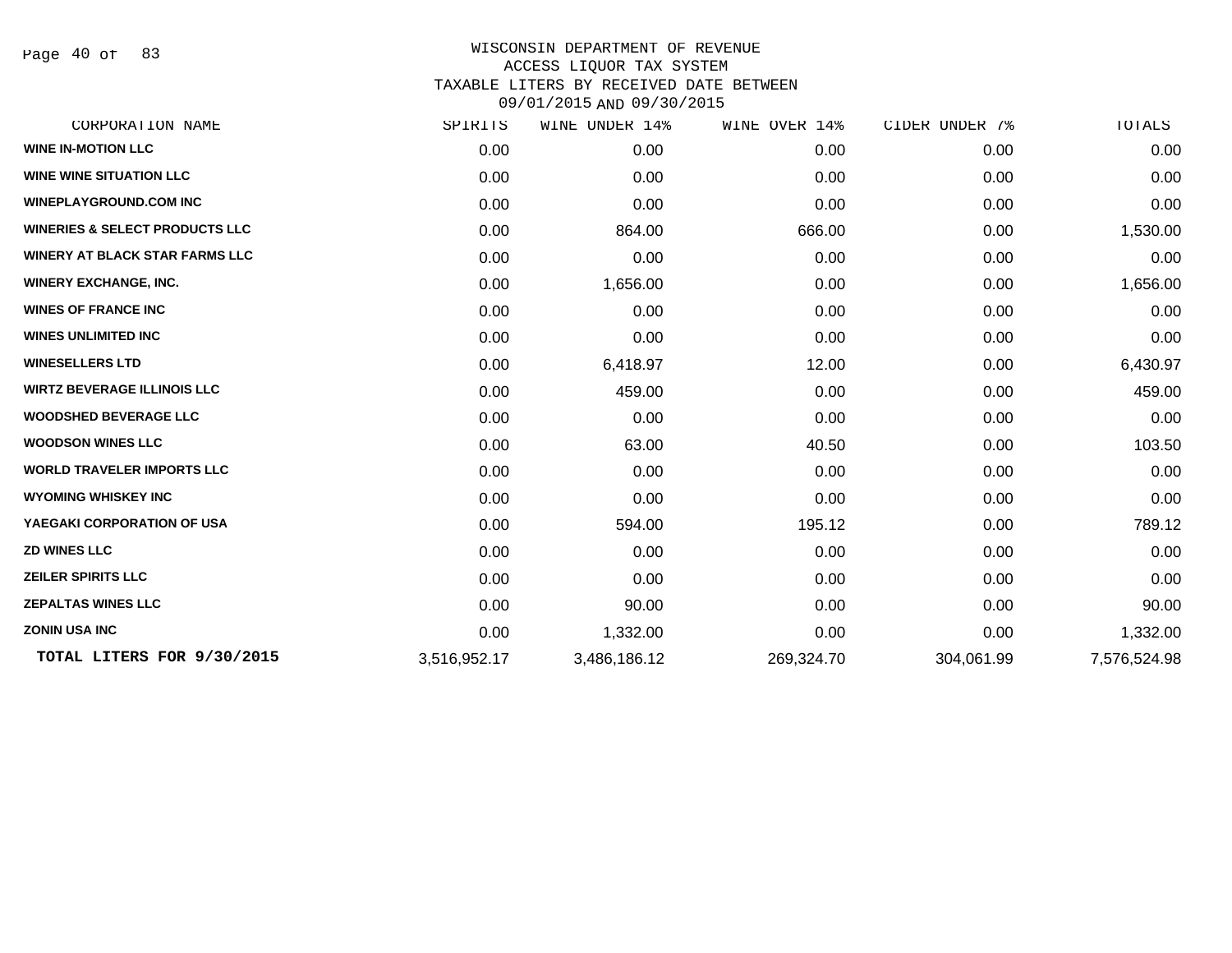Page 41 of 83

# WISCONSIN DEPARTMENT OF REVENUE ACCESS LIQUOR TAX SYSTEM TAXABLE LITERS BY RECEIVED DATE BETWEEN 09/01/2015 AND 09/30/2015

**IN STATE WHOLESALER (W) ALLSTATE LIQUOR & WINE COMPANY, INC.**  $0.00$   $0.00$   $0.00$   $0.00$   $0.00$   $0.00$   $0.00$   $0.00$   $0.00$   $0.00$   $0.00$   $0.00$   $0.00$   $0.00$   $0.00$   $0.00$   $0.00$   $0.00$   $0.00$   $0.00$   $0.00$   $0.00$   $0.00$   $0.00$   $0.00$   $0.00$  **AMPHORAE, LLC** 0.00 0.00 0.00 0.00 0.00 **ARCADIA BEVERAGE COMPANY** 0.00 0.00 0.00 0.00 0.00 **AVA WINE & SPIRITS LLC** 0.00 2,933.97 0.00 0.00 2,933.97 **BACKDOOR BRANDS LLC** 3,195.00 0.00 0.00 0.00 3,195.00 **BADGER DISTRIBUTING OF MILWAUKEE LLC** 0.00 0.00 0.00 0.00 0.00 **BADGER LIQUOR CO INC** 0.00 0.00 0.00 0.00 0.00 **BADGER STATE WINERY COOPERATIVE** 0.00 0.00 0.00 0.00 0.00 **BADGER WINE & SPIRITS LLC**  $\begin{array}{ccc} 0.00 & 0.00 & 0.00 \\ 0.00 & 0.00 & 0.00 \end{array}$ **BEECHWOOD DISTRIBUTORS, INC.** 0.00 0.00 0.00 0.00 0.00 **BEER CAPITOL DISTRIBUTING, INC.** 0.00 0.00 0.00 0.00 0.00 **BILL'S DISTRIBUTING, LTD.** 0.00 0.00 0.00 0.00 0.00 **BRANT T NEHMER** 0.00 0.00 0.00 0.00 0.00 **C.J.W., INC.** 6.00 **0.00 0.00 0.00 0.00 0.00 0.00 0.00 0.00 0.00 0.00 0.00 0.00 0.00 0.00 CAPITOL-HUSTING COMPANY, INC.** 10,554.00 19,152.00 0.00 0.00 29,706.00 **CARMAN MARKETING & SALES LLC** 0.00 0.00 0.00 0.00 0.00 **CATHRINE BENNETT** 0.00 0.00 0.00 0.00 0.00 **CENTRAL BEER DISTRIBUTORS, INC.** 0.00 0.00 0.00 0.00 0.00 **DE PERE LIQUOR CO LLC** 0.00 0.00 0.00 0.00 0.00 **DEAN DISTRIBUTING, INC.** 0.00 0.00 0.00 0.00 0.00 **DEAN DISTRIBUTING, INC.** 0.00 0.00 0.00 0.00 0.00 **DEWITT'S CHURCH GOODS INC**  $0.00$   $0.00$   $0.00$   $0.00$   $0.00$   $0.00$   $0.00$   $0.00$   $0.00$   $0.00$   $0.00$   $0.00$   $0.00$   $0.00$   $0.00$   $0.00$   $0.00$   $0.00$   $0.00$   $0.00$   $0.00$   $0.00$   $0.00$   $0.00$   $0.00$   $0.00$   $0.00$   $0.00$ **DRUNK DADDY DISTRIBUTION LLC** 0.00 0.00 0.00 0.00 0.00 **ELIZABETH G KARANDANIS** 0.00 0.00 0.00 0.00 0.00 **FABIANO BROTHERS - WISCONSIN LLC** 0.00 0.00 0.00 0.00 0.00 CORPORATION NAME SPIRITS WINE UNDER 14% WINE OVER 14% CIDER UNDER 7% TOTALS

**FAUSTO FIORAVANTI** 0.00 0.00 0.00 0.00 0.00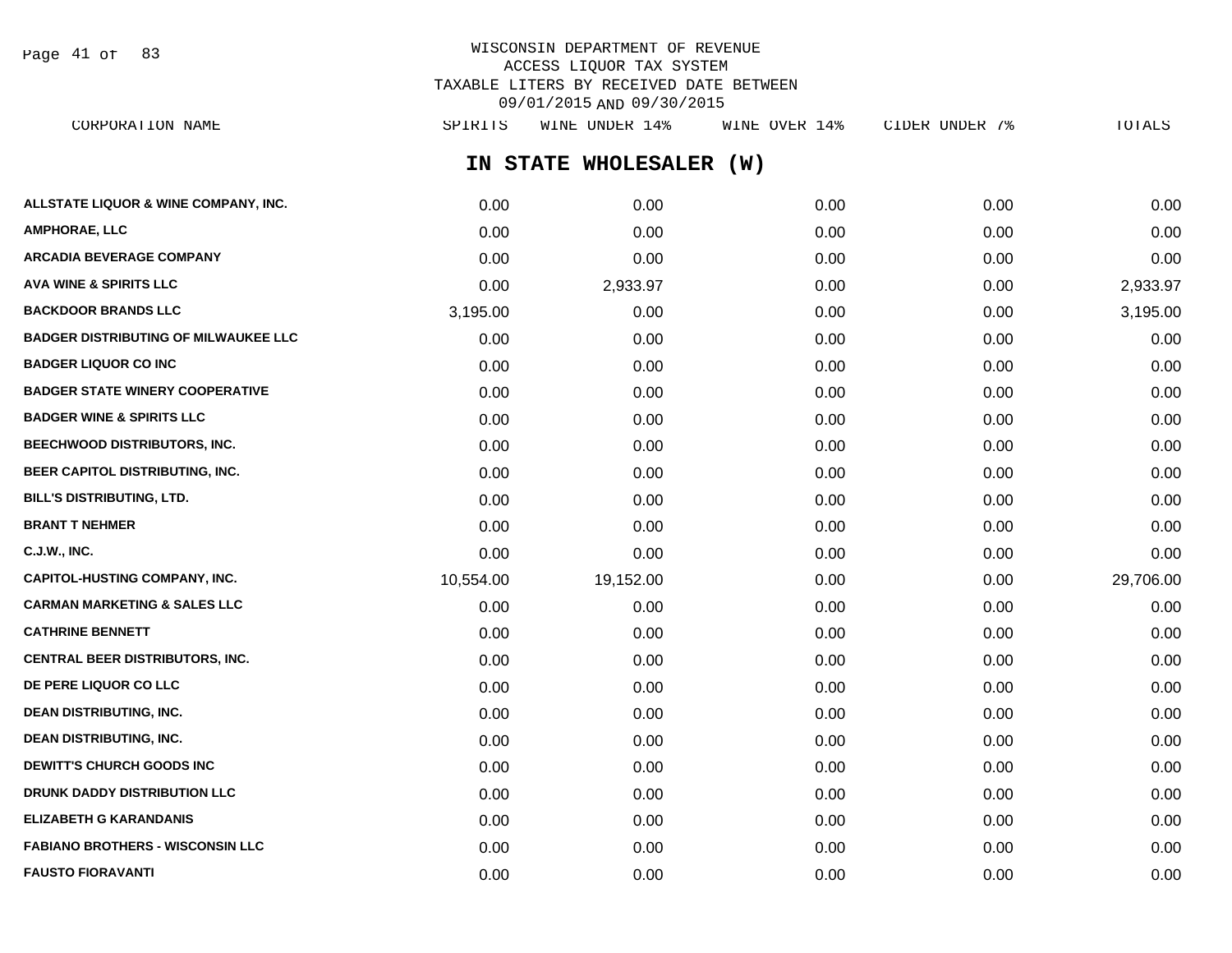Page 42 of 83

|           | WINE UNDER 14% |           |               | TOTALS         |
|-----------|----------------|-----------|---------------|----------------|
| 0.00      | 0.00           | 0.00      | 0.00          | 0.00           |
| 0.00      | 0.00           | 0.00      | 0.00          | 0.00           |
| 0.00      | 0.00           | 0.00      | 0.00          | 0.00           |
| 43,091.97 | 10,520.31      | 0.00      | 0.00          | 53,612.28      |
| 0.00      | 0.00           | 0.00      | 0.00          | 0.00           |
| 0.00      | 0.00           | 0.00      | 0.00          | 0.00           |
| 0.00      | 0.00           | 0.00      | 0.00          | 0.00           |
| 0.00      | 0.00           | 0.00      | 0.00          | 0.00           |
| 0.00      | 0.00           | 0.00      | 0.00          | 0.00           |
| 0.00      | 0.00           | 0.00      | 0.00          | 0.00           |
| 0.00      | 0.00           | 0.00      | 0.00          | 0.00           |
| 0.00      | 0.00           | 0.00      | 0.00          | 0.00           |
| 0.00      | 31,743.00      | 0.00      | 0.00          | 31,743.00      |
| 0.00      | 95,106.34      | 252.00    | 0.00          | 95,358.34      |
| 0.00      | 0.00           | 0.00      | 0.00          | 0.00           |
| 450.00    | 0.00           | 0.00      | 0.00          | 450.00         |
| 0.00      | 0.00           | 0.00      | 0.00          | 0.00           |
| 0.00      | 1,836.00       | 0.00      | 0.00          | 1,836.00       |
| 0.00      | 0.00           | 0.00      | 0.00          | 0.00           |
| 0.00      | 0.00           | 0.00      | 0.00          | 0.00           |
| 0.00      | $-384.00$      | $-9.00$   | 0.00          | $-393.00$      |
| 0.00      | 1,602.00       | 1,962.00  | 0.00          | 3,564.00       |
| 0.00      | $-72.00$       | 0.00      | 0.00          | $-72.00$       |
| 0.00      | $-1,413.00$    | $-72.00$  | 0.00          | $-1,485.00$    |
| 8,507.10  | 37,349.97      | $-234.00$ | 0.00          | 45,623.07      |
| 0.00      | 0.00           | 0.00      | 0.00          | 0.00           |
| 0.00      | 0.00           | 0.00      | 0.00          | 0.00           |
| 0.00      | 0.00           | 0.00      | 0.00          | 0.00           |
|           | SPIRITS        |           | WINE OVER 14% | CIDER UNDER 7% |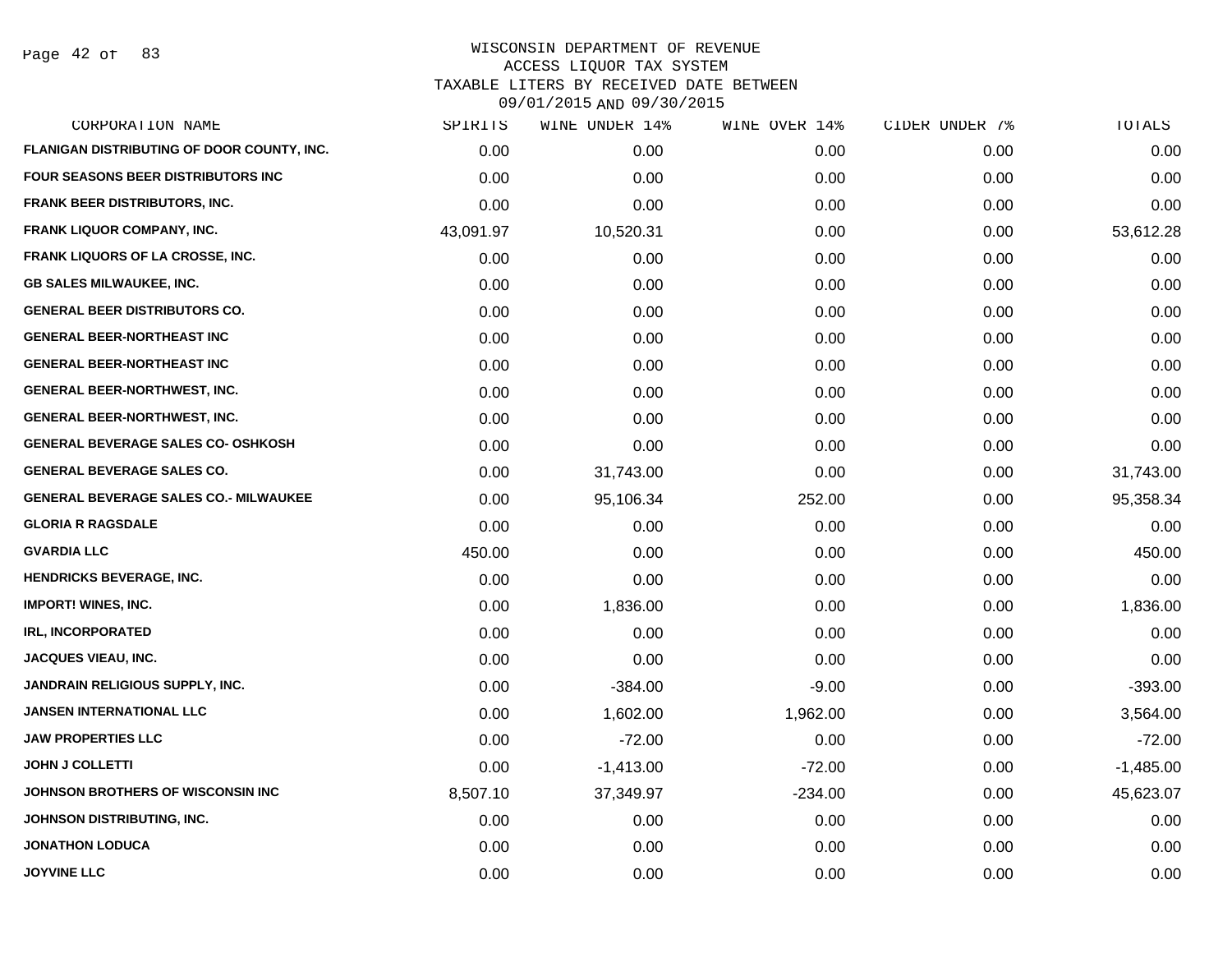Page 43 of 83

#### WISCONSIN DEPARTMENT OF REVENUE ACCESS LIQUOR TAX SYSTEM TAXABLE LITERS BY RECEIVED DATE BETWEEN

09/01/2015 AND 09/30/2015

| CORPORATION NAME                         | SPIRITS   | WINE UNDER 14% | WINE OVER 14% | CIDER UNDER 7% | TOTALS      |
|------------------------------------------|-----------|----------------|---------------|----------------|-------------|
| <b>KAY BEER DISTRIBUTING, INC.</b>       | 0.00      | 0.00           | 0.00          | 0.00           | 0.00        |
| <b>L'EFT BANK WINE COMPANY LIMITED</b>   | 2,745.00  | 12,295.50      | 378.00        | 0.00           | 15,418.50   |
| LA CROSSE BEVERAGE LLC                   | 0.00      | 0.00           | 0.00          | 0.00           | 0.00        |
| LA RIOJA RESTAURANT LLC                  | 0.00      | 0.00           | 0.00          | 0.00           | 0.00        |
| <b>LARRY'S DISTRIBUTING CO., INC.</b>    | 0.00      | 0.00           | 0.00          | 0.00           | 0.00        |
| <b>LEAMON MERCANTILE CO. CORP</b>        | 0.00      | 0.00           | 0.00          | 0.00           | 0.00        |
| LEE BEVERAGE OF WISCONSIN LLC            | 0.00      | 0.00           | 0.00          | 0.00           | 0.00        |
| <b>LEE BEVERAGE OF WISCONSIN LLC</b>     | 0.00      | 0.00           | 0.00          | 0.00           | 0.00        |
| <b>LESLIE HUISMAN</b>                    | 0.00      | 0.00           | 0.00          | 0.00           | 0.00        |
| LETRAH INTERNATIONAL CORPORATION         | 0.00      | 0.00           | 0.00          | 0.00           | 0.00        |
| LO DUCA BROS., INC.                      | 0.00      | $-2,043.00$    | $-90.00$      | 0.00           | $-2,133.00$ |
| <b>LORI SCOTT</b>                        | 0.00      | 0.00           | 0.00          | 0.00           | 0.00        |
| LOS ALTOS AGAVE DISTRIBUTOR INC          | 12,540.00 | 0.00           | 0.00          | 0.00           | 12,540.00   |
| <b>M SHIRAZ LLC</b>                      | 0.00      | 0.00           | 0.00          | 0.00           | 0.00        |
| <b>MARCO BRUZZI</b>                      | 0.00      | 0.00           | 0.00          | 0.00           | 0.00        |
| <b>MIDWEST SALES &amp; SERVICE, INC.</b> | 0.00      | 0.00           | 0.00          | 0.00           | 0.00        |
| MILLER BEER OF THE NORTHWOODS, INC.      | 0.00      | 0.00           | 0.00          | 0.00           | 0.00        |
| <b>NOELKE DISTRIBUTORS, INC.</b>         | 0.00      | 0.00           | 0.00          | 0.00           | 0.00        |
| <b>NORTHWEST BEVERAGES, INC.</b>         | 0.00      | 0.00           | 0.00          | 0.00           | 0.00        |
| <b>NOUVEAU VENTURES LLC</b>              | $-166.63$ | $-153.00$      | 0.00          | 0.00           | $-319.63$   |
| OTT SCHWEITZER DISTRIBUTORSHIP, INC.     | 0.00      | 0.00           | 0.00          | 0.00           | 0.00        |
| <b>PARK RIDGE DISTRIBUTING, INC.</b>     | 0.00      | 0.00           | 0.00          | 0.00           | 0.00        |
| PEHLER DISTRIBUTING, INC.                | 0.00      | 0.00           | 0.00          | 0.00           | 0.00        |
| PHILLIPS DISTRIBUTING CORPORATION        | 0.00      | 0.00           | 0.00          | 0.00           | 0.00        |
| PHILLIPS WINE COMPANY                    | 0.00      | 0.00           | 0.00          | 0.00           | 0.00        |
| PHILLY'S PREMIUM BEVERAGES LLC           | 0.00      | 0.00           | 0.00          | 0.00           | 0.00        |
| PURE WINE WISCONSIN INC                  | 0.00      | 0.00           | 0.00          | 0.00           | 0.00        |
| PURPLE FEET WINES, LLC                   | 0.00      | 7,398.00       | 0.00          | 0.00           | 7,398.00    |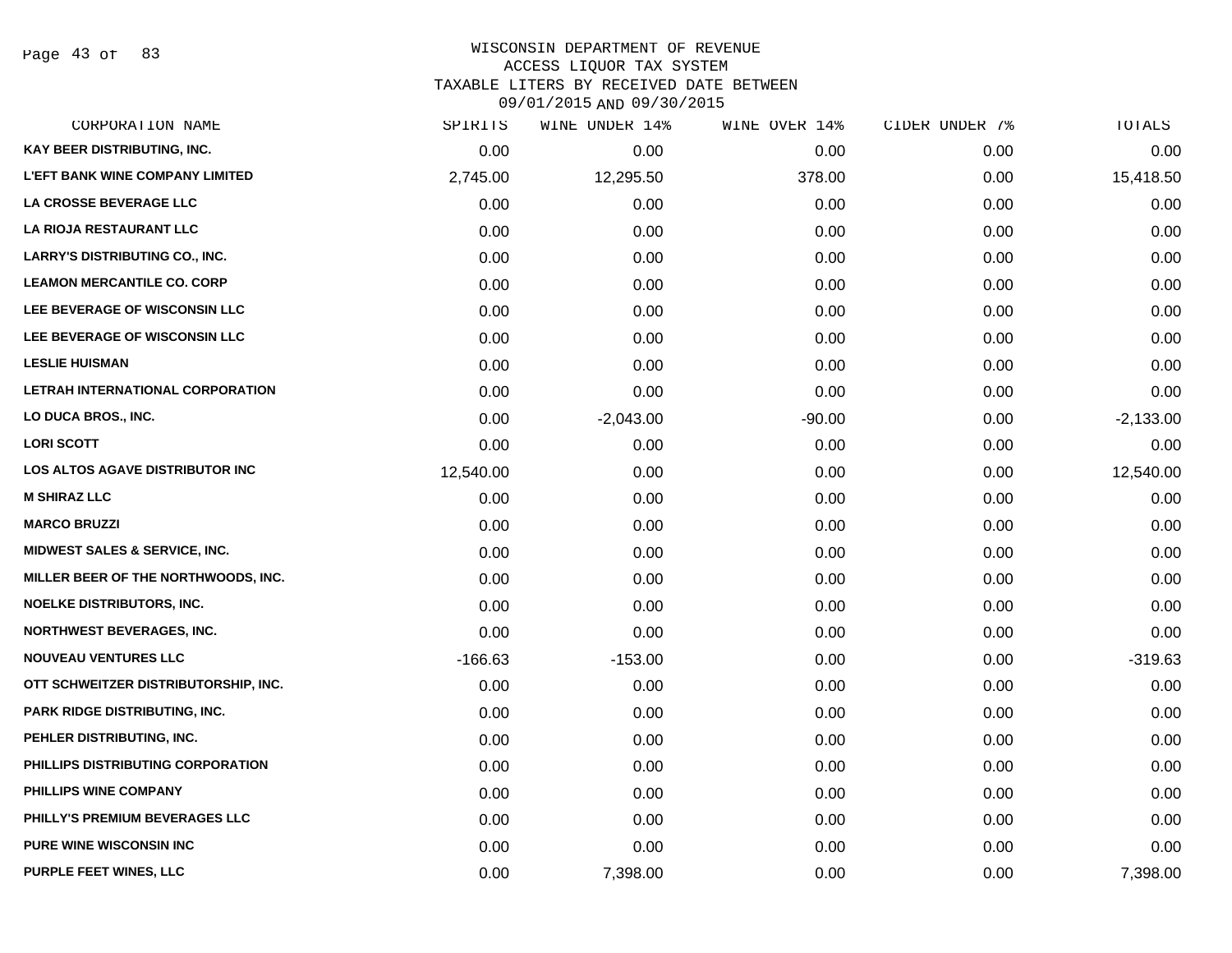Page 44 of 83

| CORPORATION NAME                                              | SPIRITS    | WINE UNDER 14% | WINE OVER 14% | CIDER UNDER 7% | TOTALS     |
|---------------------------------------------------------------|------------|----------------|---------------|----------------|------------|
| <b>RANGE BEVERAGE, INCORPORATED</b>                           | 0.00       | 0.00           | 0.00          | 0.00           | 0.00       |
| <b>RATAS WHOLESALE LIQUOR COMPANY</b>                         | 0.00       | 0.00           | 0.00          | 0.00           | 0.00       |
| RIVER CITY DISTRIBUTING CO., INC.                             | 0.00       | 0.00           | 0.00          | 0.00           | 0.00       |
| S. & S. DISTRIBUTING, INC.                                    | 0.00       | 0.00           | 0.00          | 0.00           | 0.00       |
| S. & S. DISTRIBUTING, INC.                                    | 0.00       | 0.00           | 0.00          | 0.00           | 0.00       |
| <b>SALIM M SHAMMO</b>                                         | 0.00       | 0.00           | 0.00          | 0.00           | 0.00       |
| SARATOGA LIQUOR CO., INC.                                     | 0.00       | 20,250.00      | 0.00          | 0.00           | 20,250.00  |
| <b>SCHNEIDER DISTRIBUTING CO., INC.</b>                       | 0.00       | 0.00           | 0.00          | 0.00           | 0.00       |
| <b>SQUARE ROOT LLC</b>                                        | 0.00       | 0.00           | 0.00          | 0.00           | 0.00       |
| <b>STATE WINE &amp; SPIRITS COMPANY LLC</b>                   | 0.00       | 0.00           | 0.00          | 0.00           | 0.00       |
| <b>SUPERIOR BEVERAGES LLC</b>                                 | 0.00       | $-89.76$       | 0.00          | 0.00           | $-89.76$   |
| TJ INTERNATIONAL LTD                                          | 0.00       | $-5.54$        | 0.00          | 0.00           | $-5.54$    |
| <b>TRI-MART COMPANY LLC</b>                                   | 0.00       | 0.00           | 0.00          | 0.00           | 0.00       |
| TRIANGLE DISTRIBUTING COMPANY, INC.                           | 0.00       | 0.00           | 0.00          | 0.00           | 0.00       |
| <b>VINCITA TRADING LLC</b>                                    | 0.00       | 0.00           | 0.00          | 0.00           | 0.00       |
| <b>VINO VERITAS, LTD.</b>                                     | 0.00       | 1,872.00       | 90.00         | 0.00           | 1,962.00   |
| <b>WDI LLC</b>                                                | 0.00       | 0.00           | 0.00          | 0.00           | 0.00       |
| <b>WDI LLC</b>                                                | 0.00       | 0.00           | 0.00          | 0.00           | 0.00       |
| <b>WIRTZ BEVERAGE WISCONSIN METRO-MILWAUKEE</b><br><b>INC</b> | 43,617.16  | 40,517.26      | 156.00        | 0.00           | 84,290.42  |
| <b>WIRTZ BEVERAGE WISCONSIN NORTH INC</b>                     | 0.00       | 0.00           | 0.00          | 0.00           | 0.00       |
| <b>WIRTZ BEVERAGE WISCONSIN ON-PREMISE INC</b>                | 0.00       | 0.00           | 0.00          | 0.00           | 0.00       |
| <b>WISCONSIN DISTRIBUTORS EAST LLC</b>                        | 0.00       | 0.00           | 0.00          | 0.00           | 0.00       |
| <b>WISCONSIN DISTRIBUTORS NORTH LLC</b>                       | 0.00       | 0.00           | 0.00          | 0.00           | 0.00       |
| <b>WISCONSIN WINERY CO-OP</b>                                 | 0.00       | 0.00           | 0.00          | 0.00           | 0.00       |
| <b>WOODFIELD DISTRIBUTION LLC</b>                             | 0.00       | 0.00           | 0.00          | 0.00           | 0.00       |
| ZASTROW THE BEER MAN, INC.                                    | 0.00       | 0.00           | 0.00          | 0.00           | 0.00       |
| TOTAL LITERS FOR 9/30/2015                                    | 124,533.60 | 278,416.05     | 2,433.00      | 0.00           | 405,382.65 |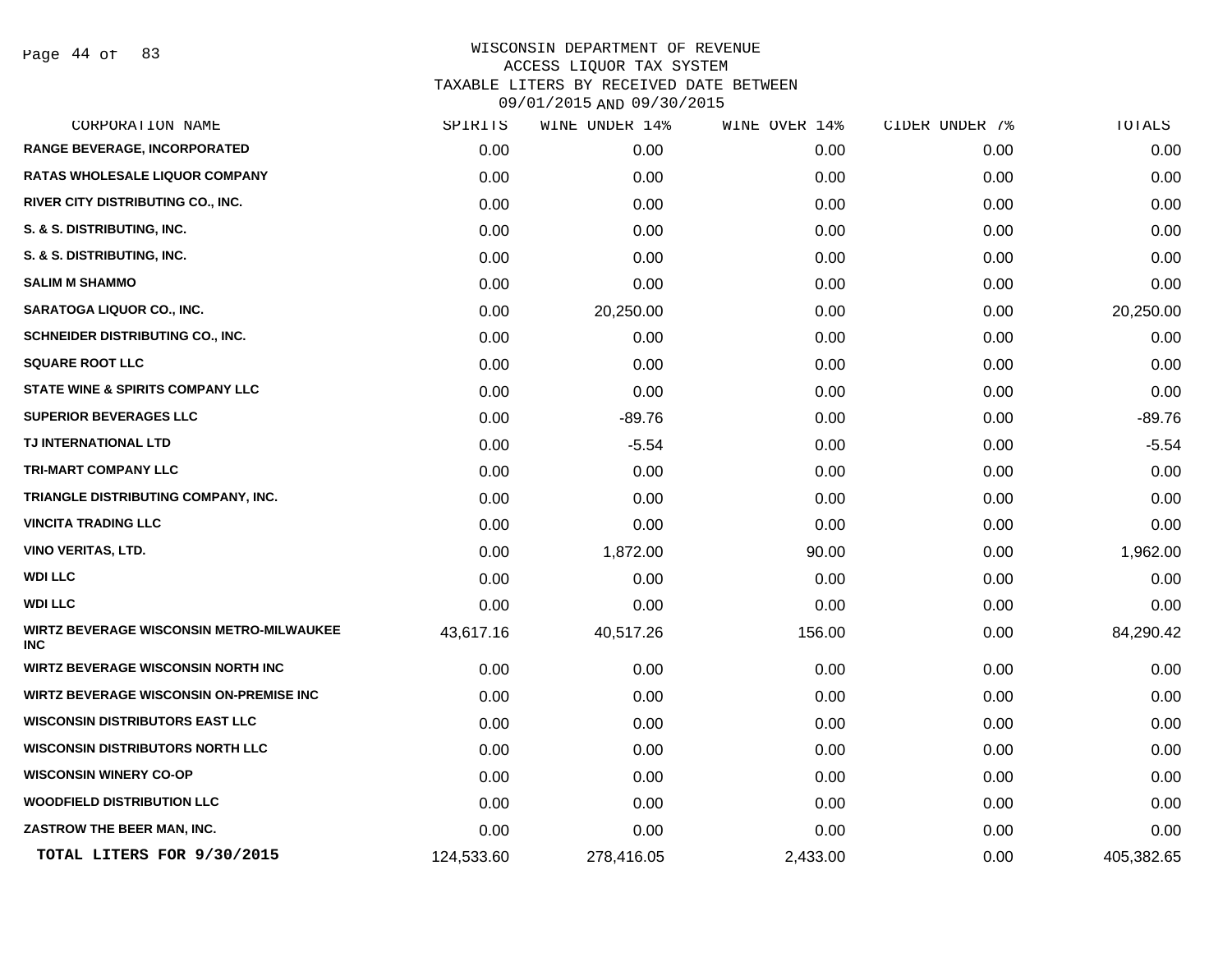WISCONSIN DEPARTMENT OF REVENUE ACCESS LIQUOR TAX SYSTEM TAXABLE LITERS BY RECEIVED DATE BETWEEN Page 45 of 83

09/01/2015 AND 09/30/2015

CORPORATION NAME SPIRITS WINE UNDER 14% WINE OVER 14% CIDER UNDER 7% TOTALS

**IN STATE MANUFACTURER (WM)**

| 45TH PARALLEL SPIRITS, LLC              | 0.00      | 0.00     | 0.00  | 0.00       | 0.00       |
|-----------------------------------------|-----------|----------|-------|------------|------------|
| <b>ACE ETHANOL LLC</b>                  | 0.00      | 0.00     | 0.00  | 0.00       | 0.00       |
| <b>AEPPELTREOW INC</b>                  | 121.51    | 0.00     | 0.00  | 0.00       | 121.51     |
| <b>B &amp; E DISTILLERY INC.</b>        | 67.99     | 0.00     | 0.00  | 0.00       | 67.99      |
| <b>BRIAN SAMMONS</b>                    | 253.67    | 0.00     | 0.00  | 0.00       | 253.67     |
| <b>C &amp; N CORPORATION</b>            | 3,949.35  | 0.00     | 0.00  | 0.00       | 3,949.35   |
| <b>CENTRAL STANDARD LLC</b>             | 296.25    | 0.00     | 0.00  | 0.00       | 296.25     |
| <b>CLOVER MEADOW LLC</b>                | 0.00      | 0.00     | 0.00  | 0.00       | 0.00       |
| DEATH'S DOOR DISTILLERY LLC             | 4,003.50  | 0.00     | 0.00  | 0.00       | 4,003.50   |
| <b>DISTILLERY PARTNERS, LLC</b>         | 0.00      | 0.00     | 0.00  | 0.00       | 0.00       |
| DRIFTLESS GLEN DISTILLERY LLC           | 363.36    | 0.00     | 0.00  | 0.00       | 363.36     |
| <b>EMCO CHEMICAL DISTRIBUTORS, INC.</b> | 0.00      | 0.00     | 0.00  | 0.00       | 0.00       |
| <b>GLOBAL DISTILLERS SRL LLC</b>        | 10,024.19 | 0.00     | 0.00  | 0.00       | 10,024.19  |
| <b>GRANT J VAN DRIEST</b>               | 0.00      | 0.00     | 0.00  | 0.00       | 0.00       |
| <b>GREAT LAKES DISTILLERY LLC</b>       | 3,863.25  | 0.00     | 0.00  | 0.00       | 3,863.25   |
| HENDRICKS FAMILY DISTILLERY LLC         | 406.51    | 0.00     | 0.00  | 0.00       | 406.51     |
| <b>MATTHEW RICK</b>                     | 31.19     | 1,541.26 | 35.24 | 0.00       | 1,607.69   |
| <b>MILLERCOORS LLC</b>                  | 0.00      | 2,221.23 | 0.00  | 169,588.76 | 171,809.99 |
| <b>NATHAN G GREENAWALT</b>              | 465.37    | 0.00     | 0.00  | 0.00       | 465.37     |
| <b>NORTHERN WATERS DISTILLERY LLC</b>   | 744.78    | 0.00     | 0.00  | 0.00       | 744.78     |
| <b>PERLICK FARMS LLC</b>                | 199.19    | 0.00     | 0.00  | 0.00       | 199.19     |
| PO CHOUA LO                             | 0.00      | 0.00     | 0.00  | 0.00       | 0.00       |
| <b>SENSIENT FLAVORS LLC</b>             | 0.00      | 0.00     | 0.00  | 0.00       | 0.00       |
| <b>ST CROIX SPIRITS LLC</b>             | 0.00      | 0.00     | 0.00  | 0.00       | 0.00       |
| THE NORTH WOODS DISTILLERY LLC          | 378.00    | 0.00     | 0.00  | 0.00       | 378.00     |
| WHITE WINTER WINERY INC                 | 0.00      | 0.00     | 0.00  | 0.00       | 0.00       |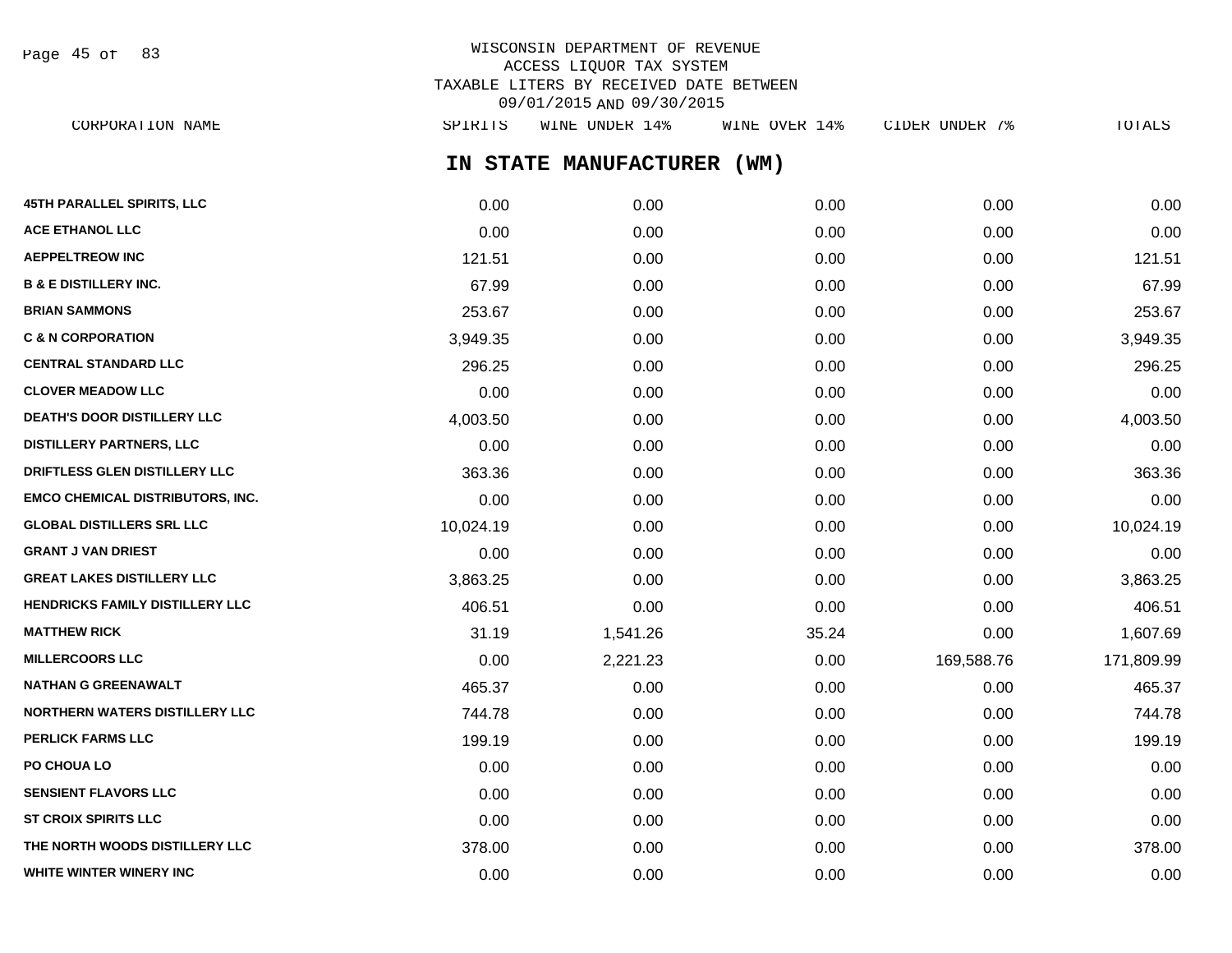| Page 46 of |  |  | 83 |
|------------|--|--|----|
|------------|--|--|----|

| CORPORATION NAME                | SPIRITS   | WINE UNDER 14% | WINE OVER 14% | CIDER UNDER 7% | TOTALS     |
|---------------------------------|-----------|----------------|---------------|----------------|------------|
| <b>WOLLERSHEIM WINERY, INC.</b> | 0.00      | 0.00           | 0.00          | 0.00           | 0.00       |
| YAHARA BAY DISTILLERS, INC.     | -820.52   | 0.00           | 0.00          | 0.00           | $-820.52$  |
| TOTAL LITERS FOR 9/30/2015      | 24.347.59 | 3.762.49       | 35.24         | 169.588.76     | 197.734.08 |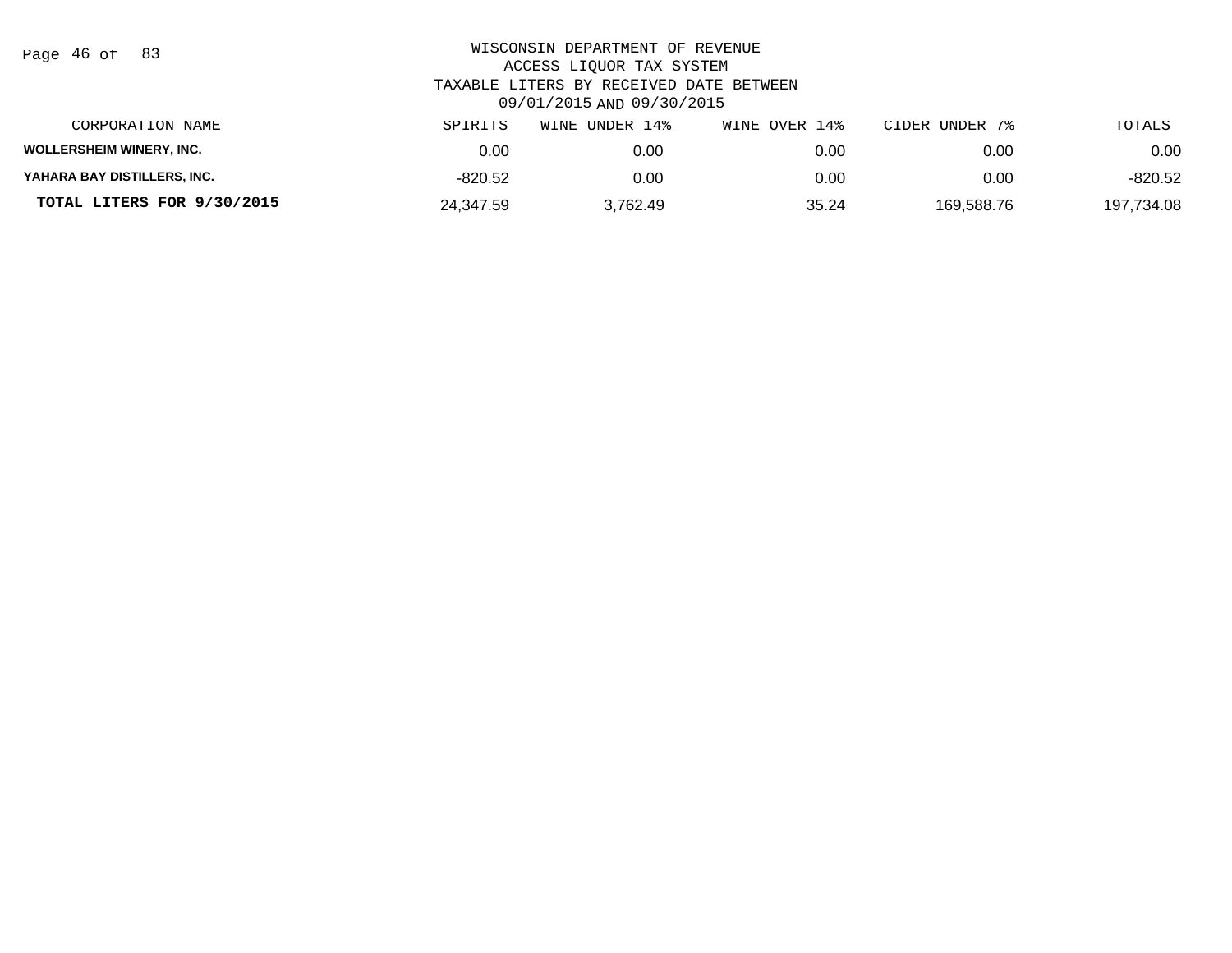| Page 47 of |  |  | 83 |
|------------|--|--|----|
|------------|--|--|----|

# WISCONSIN DEPARTMENT OF REVENUE ACCESS LIQUOR TAX SYSTEM TAXABLE LITERS BY RECEIVED DATE BETWEEN 09/01/2015 AND 09/30/2015

CORPORATION NAME SPIRITS WINE UNDER 14% WINE OVER 14% CIDER UNDER 7% TOTALS

# **IN STATE RECTIFIER (WR)**

| <b>45TH PARALLEL SPIRITS, LLC</b>      | 3,039.73     | 0.00     | 0.00 | 0.00 | 3,039.73     |
|----------------------------------------|--------------|----------|------|------|--------------|
| <b>ARTYS</b>                           | 7,054.29     | 0.00     | 0.00 | 0.00 | 7,054.29     |
| <b>CITY BREWING COMPANY, LLC</b>       | $-11,179.15$ | 0.00     | 0.00 | 0.00 | $-11,179.15$ |
| <b>DISTILLERY PARTNERS, LLC</b>        | 0.00         | 0.00     | 0.00 | 0.00 | 0.00         |
| <b>GALLOWAY COMPANY</b>                | 0.00         | 0.00     | 0.00 | 0.00 | 0.00         |
| <b>GREAT LAKES DISTILLERY LLC</b>      | 2,639.63     | 0.00     | 0.00 | 0.00 | 2,639.63     |
| <b>HENRY FARMS PRAIRIE SPIRITS LLC</b> | 0.00         | 0.00     | 0.00 | 0.00 | 0.00         |
| <b>MIDWEST CUSTOM BOTTLING LLC</b>     | 0.00         | 6,002.93 | 0.00 | 0.00 | 6,002.93     |
| <b>NATHAN G GREENAWALT</b>             | 0.00         | 0.00     | 0.00 | 0.00 | 0.00         |
| PO CHOUA LO                            | 0.00         | 0.00     | 0.00 | 0.00 | 0.00         |
| YAHARA BAY DISTILLERS, INC.            | 0.00         | 0.00     | 0.00 | 0.00 | 0.00         |
| TOTAL LITERS FOR 9/30/2015             | 1,554.50     | 6,002.93 | 0.00 | 0.00 | 7,557.43     |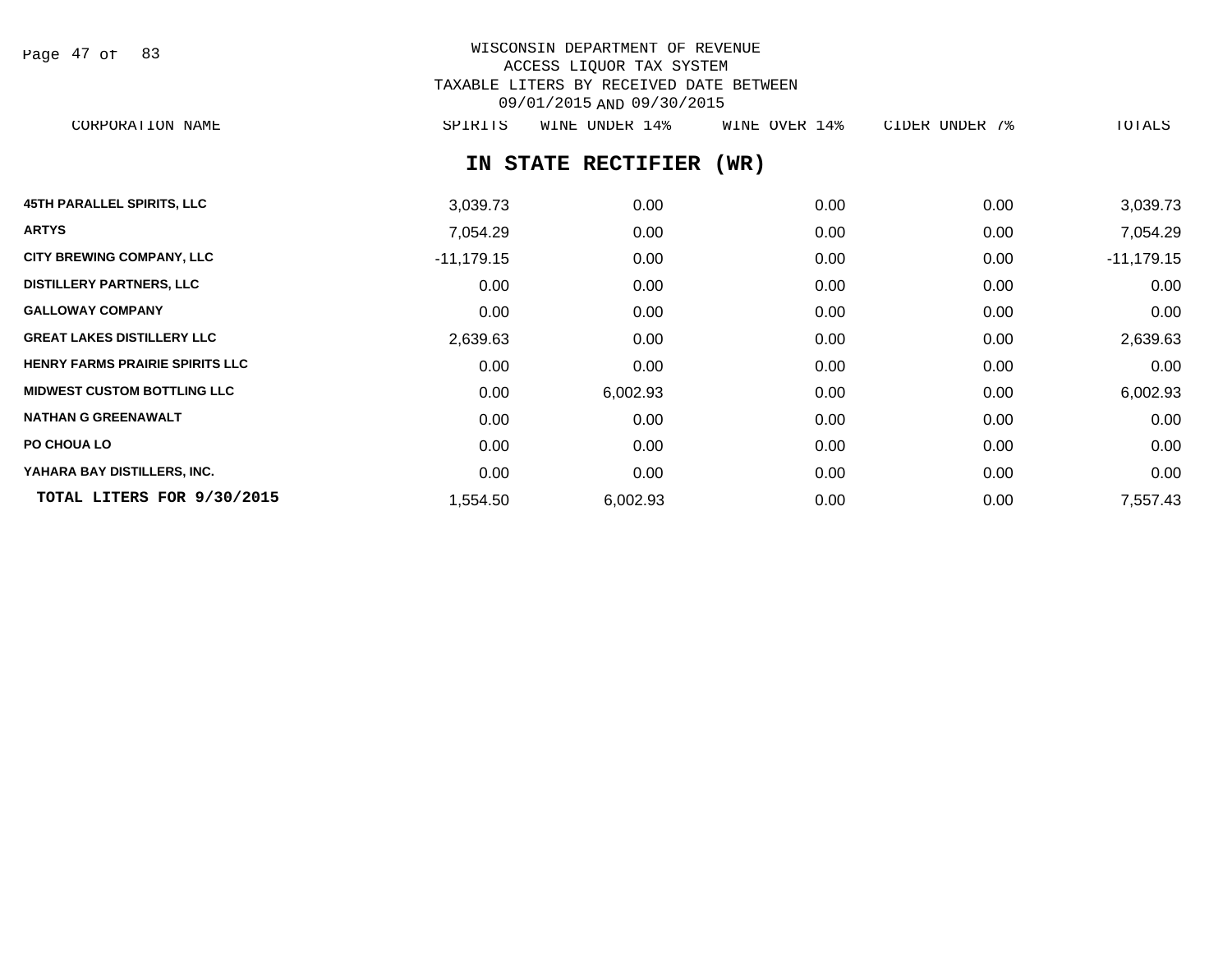Page 48 of 83

## WISCONSIN DEPARTMENT OF REVENUE ACCESS LIQUOR TAX SYSTEM TAXABLE LITERS BY RECEIVED DATE BETWEEN 09/01/2015 AND 09/30/2015

| CORPORATION NAME                                  | SPIRITS | WINE UNDER 14%  | WINE OVER 14% | CIDER UNDER 7% | TOTALS    |
|---------------------------------------------------|---------|-----------------|---------------|----------------|-----------|
|                                                   |         | IN STATE WINERY | (WWI)         |                |           |
| <b>AEPPELTREOW INC</b>                            | 0.00    | 417.91          | 27.25         | 805.84         | 1,251.00  |
| <b>ALL SISTERS WINERY INC</b>                     | 0.00    | 175.49          | 0.00          | 0.00           | 175.49    |
| <b>BARABOO BLUFF WINERY, LLC</b>                  | 0.00    | 2,167.14        | 0.00          | 0.00           | 2,167.14  |
| <b>BAUER-KEARNS WINERY LLC</b>                    | 0.00    | 0.00            | 0.00          | 0.00           | 0.00      |
| BAYFIELD WINERY, LTD.                             | 0.00    | 2,750.24        | 0.00          | 0.00           | 2,750.24  |
| <b>BELLEVINEZ LLC</b>                             | 0.00    | 1,517.19        | 0.00          | 0.00           | 1,517.19  |
| BLIND HORSE WINERY LLC                            | 0.00    | 0.00            | 0.00          | 0.00           | 0.00      |
| <b>BOTHAM VINEYARDS, INC.</b>                     | 0.00    | 6,825.08        | 0.00          | 0.00           | 6,825.08  |
| <b>BRANCHES WINERY LLC</b>                        | 0.00    | 6,435.18        | 0.00          | 0.00           | 6,435.18  |
| BRIGADOON FARM & WINERY LLC                       | 0.00    | 473.25          | 220.50        | 0.00           | 693.75    |
| <b>BUZZ &amp; BREW SHOP LLC</b>                   | 0.00    | 0.00            | 0.00          | 0.00           | 0.00      |
| <b>C &amp; N CORPORATION</b>                      | 0.00    | 0.00            | 0.00          | 0.00           | 0.00      |
| <b>C &amp; N CORPORATION</b>                      | 0.00    | 63,174.43       | 548.96        | 0.00           | 63,723.39 |
| <b>CHATEAU ST CROIX WINERY &amp; VINEYARD LLC</b> | 0.00    | 4,009.50        | 559.13        | 0.00           | 4,568.63  |
| <b>CIDER HOUSE OF WISCONSIN LLC</b>               | 0.00    | 0.00            | 0.00          | 0.00           | 0.00      |
| CLAY JAR HOLDINGS LLC                             | 0.00    | 347.46          | 86.69         | 0.00           | 434.15    |
| <b>CLINTON CLINGERMAN</b>                         | 0.00    | 99.10           | 0.00          | 0.00           | 99.10     |
| <b>CLOVER MEADOW LLC</b>                          | 0.00    | 0.00            | 0.00          | 0.00           | 0.00      |
| <b>COLDSPRING OF WISCONSIN LLC</b>                | 0.00    | 0.00            | 0.00          | 0.00           | 0.00      |
| <b>COLLEEN M BOS</b>                              | 0.00    | 503.35          | 0.00          | 0.00           | 503.35    |
| <b>CRAIG FLETCHER</b>                             | 0.00    | 0.00            | 0.00          | 0.00           | 0.00      |
| <b>DANIEL J KOEPKE</b>                            | 0.00    | 0.00            | 0.00          | 0.00           | 0.00      |
| <b>DANZINGER VINEYARDS LLC</b>                    | 0.00    | 0.00            | 0.00          | 0.00           | 0.00      |
| <b>DIANA HOBSON</b>                               | 0.00    | 0.00            | 0.00          | 0.00           | 0.00      |
| EDWARD J RINK                                     | 0.00    | 81.01           | 0.00          | 0.00           | 81.01     |

**ELISABETH W KLEIN** 0.00 643.52 0.00 0.00 643.52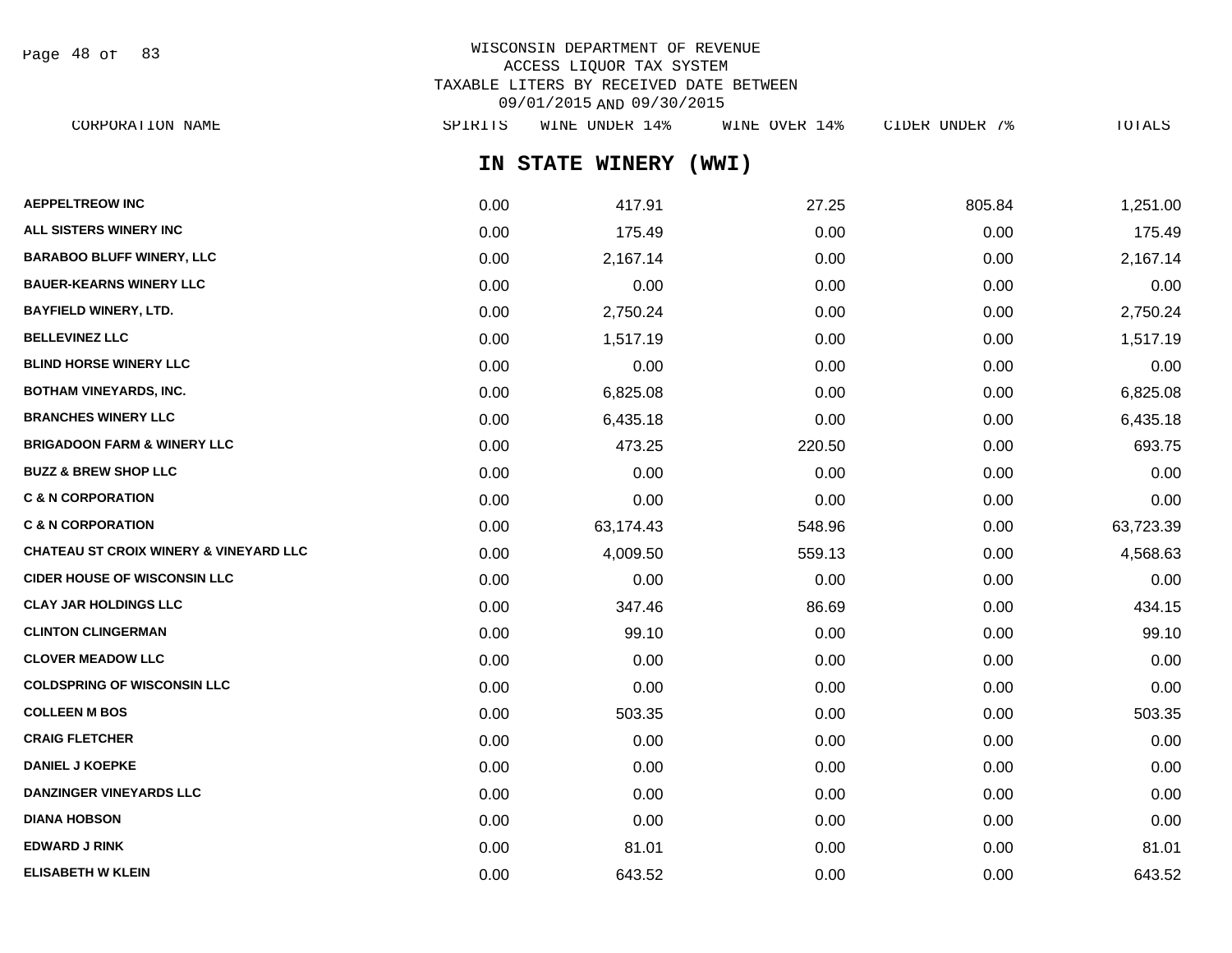#### WISCONSIN DEPARTMENT OF REVENUE ACCESS LIQUOR TAX SYSTEM

TAXABLE LITERS BY RECEIVED DATE BETWEEN

09/01/2015 AND 09/30/2015

| CORPORATION NAME                        | SPIRITS | WINE UNDER 14% | WINE OVER 14% | CIDER UNDER 7% | TOTALS    |
|-----------------------------------------|---------|----------------|---------------|----------------|-----------|
| <b>FAWN CREEK WINERY LLC</b>            | 0.00    | 9,002.97       | 0.00          | 0.00           | 9,002.97  |
| <b>FERMENTING CELLARS LLC</b>           | 0.00    | 162.70         | 0.00          | 0.00           | 162.70    |
| FISHER KING WINERY, LLC                 | 0.00    | 2,278.81       | 0.00          | 0.00           | 2,278.81  |
| <b>FRESAR INC</b>                       | 0.00    | 162.77         | 0.00          | 0.00           | 162.77    |
| FRUIT OF THE WOODS WINE CELLAR, INC.    | 0.00    | 15,225.73      | 0.00          | 0.00           | 15,225.73 |
| <b>HALF KRAKT LLC</b>                   | 0.00    | 246.73         | 0.00          | 0.00           | 246.73    |
| HARBOR RIDGE WINERY INC.                | 0.00    | 4,626.86       | 0.00          | 0.00           | 4,626.86  |
| <b>HERDIE BAISDEN</b>                   | 0.00    | 0.00           | 0.00          | 681.37         | 681.37    |
| <b>HOOKSTONE INC.</b>                   | 0.00    | 1,463.00       | 50.99         | 0.00           | 1,513.99  |
| <b>ISLAND ORCHARD CIDER LLC</b>         | 0.00    | 0.00           | 0.00          | 0.00           | 0.00      |
| <b>JACKSON WINE LLC</b>                 | 0.00    | 962.25         | 30.02         | 0.00           | 992.27    |
| <b>JAMES PLOETZ</b>                     | 0.00    | 374.62         | 0.00          | 0.00           | 374.62    |
| <b>JEFFREY L STOEGER</b>                | 0.00    | 4,551.56       | 0.00          | 0.00           | 4,551.56  |
| <b>JORNY'S END LLC</b>                  | 0.00    | 1,771.57       | 0.00          | 0.00           | 1,771.57  |
| <b>JOSEPH CALLOW</b>                    | 0.00    | 1,898.00       | 0.00          | 0.00           | 1,898.00  |
| <b>JOSEPH CALLOW</b>                    | 0.00    | 0.00           | 0.00          | 0.00           | 0.00      |
| <b>JOSEPH STALLER</b>                   | 0.00    | 0.00           | 0.00          | 0.00           | 0.00      |
| <b>JOSEPH WYNIMKO</b>                   | 0.00    | 511.37         | 0.00          | 0.00           | 511.37    |
| <b>JULIE A ANDRZEJCZAK</b>              | 0.00    | 0.00           | 0.00          | 0.00           | 0.00      |
| <b>KEVIN BEHNKE</b>                     | 0.00    | 0.00           | 0.00          | 0.00           | 0.00      |
| <b>LAKE NOKOMIS CRANBERRIES INC</b>     | 0.00    | 0.00           | 0.00          | 0.00           | 0.00      |
| <b>LANDTA WINES LLC</b>                 | 0.00    | 0.00           | 0.00          | 0.00           | 0.00      |
| <b>LARSON &amp; LARSON</b>              | 0.00    | 802.50         | 0.00          | 0.00           | 802.50    |
| <b>LAUTENBACH'S ORCHARD COUNTRY INC</b> | 0.00    | 13,769.85      | 0.00          | 0.00           | 13,769.85 |
| <b>LEDGE STONE VINEYARDS LLC</b>        | 0.00    | 101.45         | 0.00          | 0.00           | 101.45    |
| <b>LOST ISLAND WINE LLC</b>             | 0.00    | 1,442.97       | 0.00          | 0.00           | 1,442.97  |
| <b>LUNCH CREEK VINEYARDS LLC</b>        | 0.00    | 855.50         | 0.00          | 0.00           | 855.50    |
| <b>MARTIN E SELL</b>                    | 0.00    | 253.62         | 0.00          | 0.00           | 253.62    |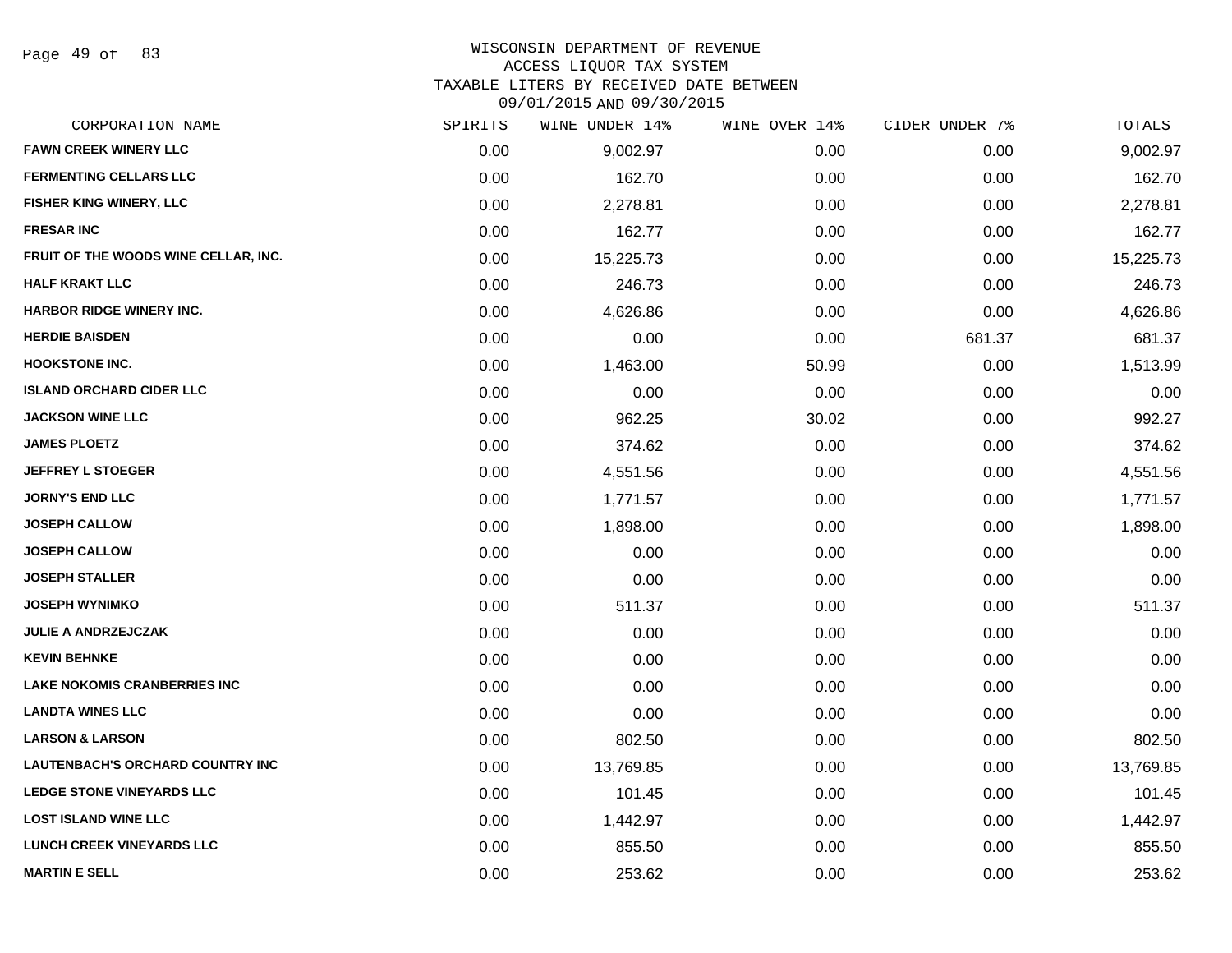Page 50 of 83

| CORPORATION NAME                                 | SPIRITS | WINE UNDER 14% | WINE OVER 14% | CIDER UNDER 7% | TOTALS    |
|--------------------------------------------------|---------|----------------|---------------|----------------|-----------|
| <b>MARY BELLAZZINI</b>                           | 0.00    | 0.00           | 0.00          | 0.00           | 0.00      |
| <b>MATENAER CORPORATION</b>                      | 0.00    | 0.00           | 0.00          | 0.00           | 0.00      |
| <b>MATTHEW RICK</b>                              | 0.00    | 0.00           | 0.00          | 0.00           | 0.00      |
| <b>MCILQUHAM LLC</b>                             | 0.00    | 2,015.99       | 0.00          | 0.00           | 2,015.99  |
| <b>MERSHONIAN CIDERY LLC</b>                     | 0.00    | 176.02         | 0.00          | 311.21         | 487.23    |
| <b>MUNSON BRIDGE WINERY INC</b>                  | 0.00    | 4,107.16       | 0.00          | 0.00           | 4,107.16  |
| <b>MUSETTA WINERY, LLC</b>                       | 0.00    | 3,596.97       | 0.00          | 0.00           | 3,596.97  |
| <b>NORTHLEAF WINERY, LLC</b>                     | 0.00    | 1,856.25       | 13.89         | 0.00           | 1,870.14  |
| PARALLEL 44 VINEYARD & WINERY, INC.              | 0.00    | 7,949.26       | 49.51         | 0.00           | 7,998.77  |
| PARALLEL 44 VINEYARD & WINERY, INC.              | 0.00    | 3,293.98       | 247.49        | 0.00           | 3,541.47  |
| <b>PATRICK ARNDT</b>                             | 0.00    | 56.78          | 0.00          | 0.00           | 56.78     |
| <b>PAUL D ASPER</b>                              | 0.00    | 0.00           | 0.00          | 750.46         | 750.46    |
| <b>PAUL J FRANZEN</b>                            | 0.00    | 0.00           | 282.00        | 0.00           | 282.00    |
| <b>PIEPERTK LLC</b>                              | 0.00    | 1,330.49       | 19.49         | 0.00           | 1,349.98  |
| <b>RED OAK VINEYARD INC</b>                      | 0.00    | 450.46         | 3,285.73      | 0.00           | 3,736.19  |
| RIVER BEND VINEYARD & WINERY LLC                 | 0.00    | 6,611.96       | 0.00          | 0.00           | 6,611.96  |
| <b>ROBERT BORUCKI</b>                            | 0.00    | 0.00           | 0.00          | 0.00           | 0.00      |
| <b>ROBERT BORUCKI</b>                            | 0.00    | 1,902.73       | 0.00          | 0.00           | 1,902.73  |
| <b>ROCK N WOOL WINERY LLC</b>                    | 0.00    | 0.00           | 0.00          | 0.00           | 0.00      |
| <b>RUSHFORD MEADERY AND WINERY LLC</b>           | 0.00    | 0.00           | 0.00          | 0.00           | 0.00      |
| <b>RYAN PRELLWITZ</b>                            | 0.00    | 1,775.35       | 0.00          | 0.00           | 1,775.35  |
| <b>S &amp; J WINERY, LLC</b>                     | 0.00    | 107.88         | 0.00          | 0.00           | 107.88    |
| <b>SANDSTONE RIDGE VINEYARD &amp; WINERY LLC</b> | 0.00    | 1,026.90       | 38.69         | 0.00           | 1,065.59  |
| <b>SANTA FE FUTURES, INC.</b>                    | 0.00    | 8,513.89       | 5,114.91      | 0.00           | 13,628.80 |
| <b>SEVEN HAWKS VINEYARDS LLC</b>                 | 0.00    | 0.00           | 0.00          | 0.00           | 0.00      |
| <b>SEVEN HAWKS VINEYARDS LLC</b>                 | 0.00    | 0.00           | 0.00          | 0.00           | 0.00      |
| <b>SHARON L PINGEL</b>                           | 0.00    | 0.00           | 0.00          | 0.00           | 0.00      |
| <b>SHERRY HARDIE</b>                             | 0.00    | 300.75         | 0.00          | 0.00           | 300.75    |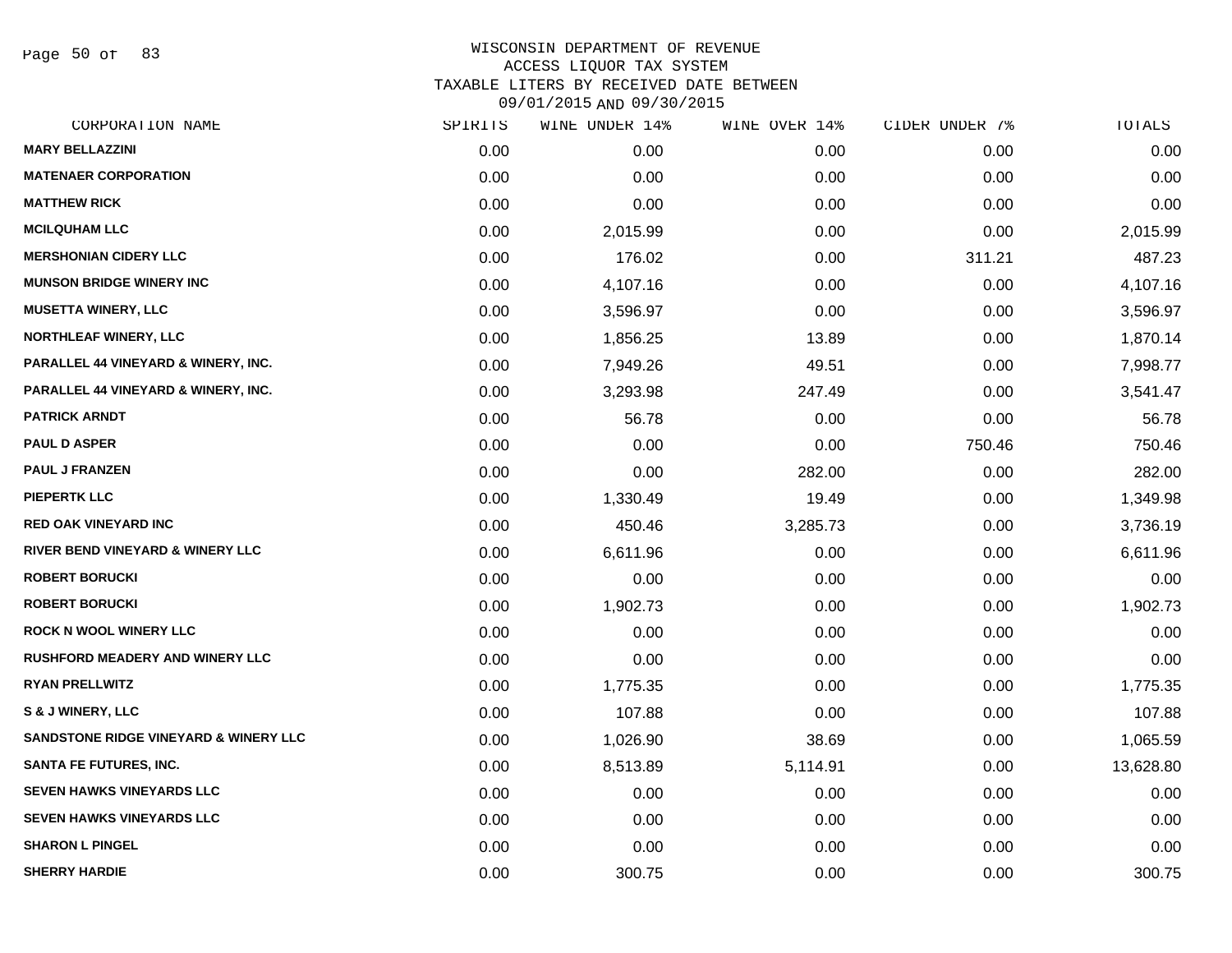#### WISCONSIN DEPARTMENT OF REVENUE ACCESS LIQUOR TAX SYSTEM

TAXABLE LITERS BY RECEIVED DATE BETWEEN

09/01/2015 AND 09/30/2015

| CORPORATION NAME                                   | SPIRITS | WINE UNDER 14% | WINE OVER 14% | CIDER UNDER 7% | TOTALS    |
|----------------------------------------------------|---------|----------------|---------------|----------------|-----------|
| <b>SIMON CREEK VINEYARD LLC</b>                    | 0.00    | 5,171.31       | 520.34        | 0.00           | 5,691.65  |
| SINNIPEE VALLEY VINEYARD LLC                       | 0.00    | 630.00         | 0.00          | 0.00           | 630.00    |
| <b>SPB LLC</b>                                     | 0.00    | 0.00           | 0.00          | 39,863.66      | 39,863.66 |
| SPRECHER BREWING COMPANY, INC.                     | 0.00    | 0.00           | 0.00          | 0.00           | 0.00      |
| <b>SPURGEON VINEYARDS &amp; WINERY LLC</b>         | 0.00    | 3,698.88       | 152.93        | 0.00           | 3,851.81  |
| <b>STEPHEN M KENNEDY</b>                           | 0.00    | 1,199.21       | 0.00          | 0.00           | 1,199.21  |
| <b>STEVEN J DEBAKER</b>                            | 0.00    | 0.00           | 0.00          | 0.00           | 0.00      |
| STEVEN M & JUDITH A JACOBSON LLC                   | 0.00    | 266.49         | 0.00          | 0.00           | 266.49    |
| <b>SUNSET POINT WINERY LLC</b>                     | 0.00    | 0.00           | 0.00          | 0.00           | 0.00      |
| <b>TENBA RIDGE WINERY LLC</b>                      | 0.00    | 816.00         | 45.50         | 0.00           | 861.50    |
| THE CHISELLED GRAPE WINERY LLC                     | 0.00    | 0.00           | 0.00          | 0.00           | 0.00      |
| THE RUM TREE, INC.                                 | 0.00    | 18.02          | 6.36          | 0.00           | 24.38     |
| THE WINE VINEYARD LLC                              | 0.00    | 0.00           | 0.00          | 0.00           | 0.00      |
| THE WOODLAND TRAIL BEVERAGE COMPANY, INC.          | 0.00    | 789.63         | 0.00          | 0.00           | 789.63    |
| <b>TROY LANDWEHR</b>                               | 0.00    | 933.00         | 95.25         | 0.00           | 1,028.25  |
| <b>TWO BROTHERS WINES LLC</b>                      | 0.00    | 397.50         | 0.00          | 0.00           | 397.50    |
| VAN WYCHEN WINES INC.                              | 0.00    | 0.00           | 0.00          | 0.00           | 0.00      |
| <b>VERNON VINEYARDS LTD</b>                        | 0.00    | 824.83         | 0.00          | 0.00           | 824.83    |
| <b>VETRO WINERY LLC</b>                            | 0.00    | 333.75         | 0.00          | 0.00           | 333.75    |
| <b>VINES TO CELLAR, INC.</b>                       | 0.00    | 824.23         | 0.00          | 0.00           | 824.23    |
| <b>VON STIEHL WINERY LTD.</b>                      | 0.00    | 0.00           | 0.00          | 0.00           | 0.00      |
| VON STIEHL WINERY LTD.                             | 0.00    | 0.00           | 0.00          | 0.00           | 0.00      |
| VON STIEHL WINERY LTD.                             | 0.00    | 15,920.26      | 0.00          | 0.00           | 15,920.26 |
| <b>WEGLARZ &amp; BOCK</b>                          | 0.00    | 0.00           | 0.00          | 0.00           | 0.00      |
| <b>WEST PRAIRIE WINERY LLC</b>                     | 0.00    | 2,040.33       | 0.00          | 0.00           | 2,040.33  |
| <b>WHISPERING BLUFFS VINEYARD &amp; WINERY LTD</b> | 0.00    | 0.00           | 0.00          | 0.00           | 0.00      |
| <b>WHISPERING WINDS WINERY LLC</b>                 | 0.00    | 953.92         | 0.00          | 0.00           | 953.92    |
| <b>WHITE BEAR SPIRITS LLC</b>                      | 0.00    | 0.00           | 0.00          | 0.00           | 0.00      |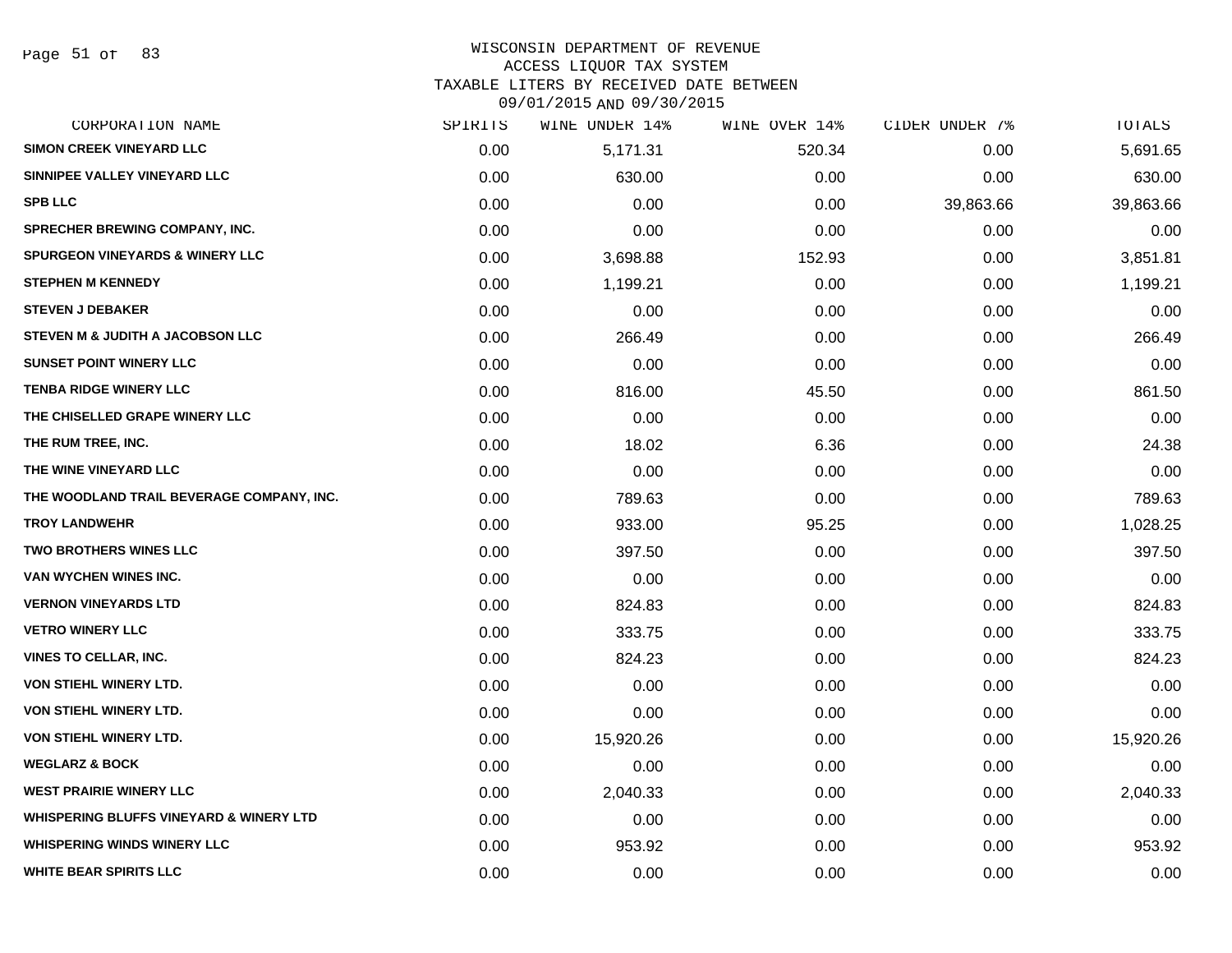Page 52 of 83

| CORPORATION NAME                | SPIRITS | UNDER 14%<br>WINE | OVER 14%<br>WINE | CIDER UNDER 7% | TOTALS     |
|---------------------------------|---------|-------------------|------------------|----------------|------------|
| WHITE WINTER WINERY INC         | 0.00    | 3,002.58          | 0.00             | 877.08         | 3,879.66   |
| <b>WILLIAM F BLUHM</b>          | 0.00    | 3.918.71          | 0.00             | 0.00           | 3,918.71   |
| <b>WINE STATION HUDSON LLC</b>  | 0.00    | 0.00              | 0.00             | 0.00           | 0.00       |
| <b>WINEMAKER'S DAUGHTER LLC</b> | 0.00    | 0.00              | 0.00             | 0.00           | 0.00       |
| <b>WOLLERSHEIM WINERY, INC.</b> | 0.00    | 85.455.18         | 432.49. ا        | 0.00           | 86,887.67  |
| <b>WOLLERSHEIM WINERY, INC.</b> | 0.00    | 7.424.92          | 311.23           | 0.00           | 7,736.15   |
| TOTAL LITERS FOR 9/30/2015      | 0.00    | 329,776.25        | 13,139.35        | 43,289.62      | 386,205.22 |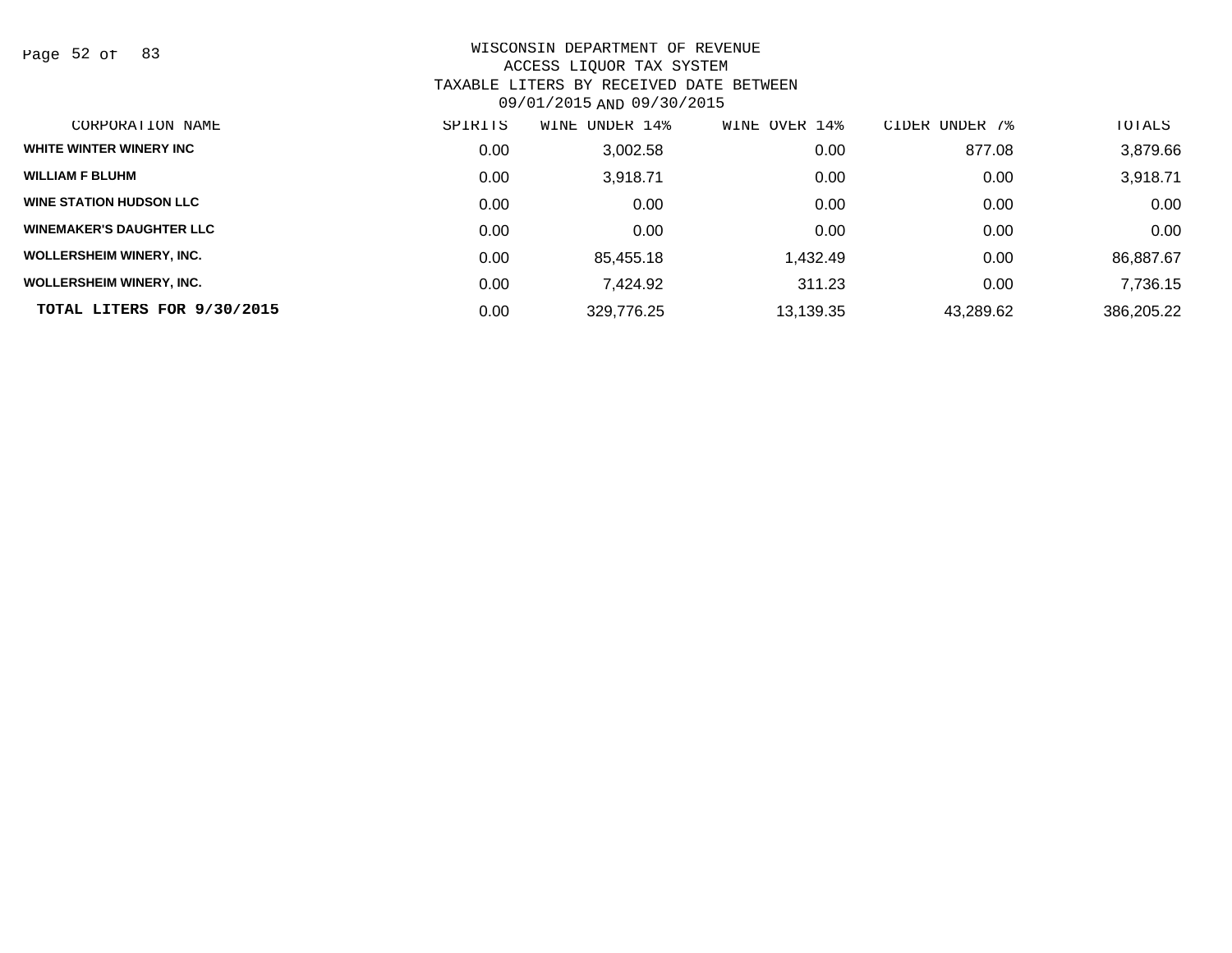Page 53 of 83

## WISCONSIN DEPARTMENT OF REVENUE ACCESS LIQUOR TAX SYSTEM TAXABLE LITERS BY RECEIVED DATE BETWEEN 09/01/2015 AND 09/30/2015

**WINE DIRECT SHIPPER (WDS) 1-800 WINESHOP.COM INC** 0.00 0.00 0.00 0.00 0.00 **7 & 8 LLC** 0.00 0.00 0.00 0.00 0.00 **A TO Z WINEWORKS LLC** 0.00 0.00 0.00 0.00 0.00 **AARON POTT AND CLAIRE POTT**  $0.00$   $0.00$   $0.00$   $0.00$   $0.00$   $0.00$   $0.00$   $0.00$   $0.00$   $0.00$   $0.00$   $0.00$   $0.00$ **ABACELA VINEYARDS & WINERY INC** 0.00 0.00 0.00 0.00 0.00 **ABEJA LLC** 0.00 0.00 0.00 0.00 0.00 **ABERNATHY HOFFMAN, LLC** 0.00 0.00 0.00 0.00 0.00 **ABREU VINEYARDS INC** 0.00 0.00 0.00 0.00 0.00 **AC VIN CO LLC** 0.00 0.00 0.00 0.00 0.00 **ACCOLADE WINES NORTH AMERICA INC** 0.00 6.00 22.50 0.00 28.50 **ADAMS WINERY LLC** 0.00 0.00 0.00 0.00 0.00 **ADELAIDA CELLARS INC** 0.00 0.00 0.00 0.00 0.00 **ADELSHEIM VINEYARD LLC** 0.00 0.00 0.00 0.00 0.00 **AGATE RIDGE VINEYARD LLC** 0.00 0.00 0.00 0.00 0.00 **ALEXANDER P OXMAN** 0.00 0.00 0.00 0.00 0.00 **ALEXANDRIA NICOLE CELLARS LLC** 0.00 0.00 0.00 0.00 0.00 **ALL SISTERS WINERY INC** 0.00 0.00 0.00 0.00 0.00 **ALPHA & OMEGA WINERY LLC** 0.00 0.00 0.00 0.00 0.00 **ALTAMURA WINERY INC** 0.00 0.00 0.00 0.00 0.00 **ALVAREZ VINEYARDS LLC** 0.00 0.00 0.00 0.00 0.00 **AMAPOLA CREEK VINEYARDS & WINERY** 0.00 0.00 0.00 0.00 0.00 **AMAVI CELLARS LLC** 0.00 0.00 0.00 0.00 0.00 **AMPELOS CELLARS INC** 0.00 0.00 0.00 0.00 0.00 **AMUSE BOUCHE LLC** 0.00 0.00 0.00 0.00 0.00 **ANCIENT PEAK INC** 0.00 0.00 0.00 0.00 0.00 **ANDERSONS CONN VALLEY WINERY INC** 0.00 0.00 0.00 0.00 0.00 CORPORATION NAME SPIRITS WINE UNDER 14% WINE OVER 14% CIDER UNDER 7% TOTALS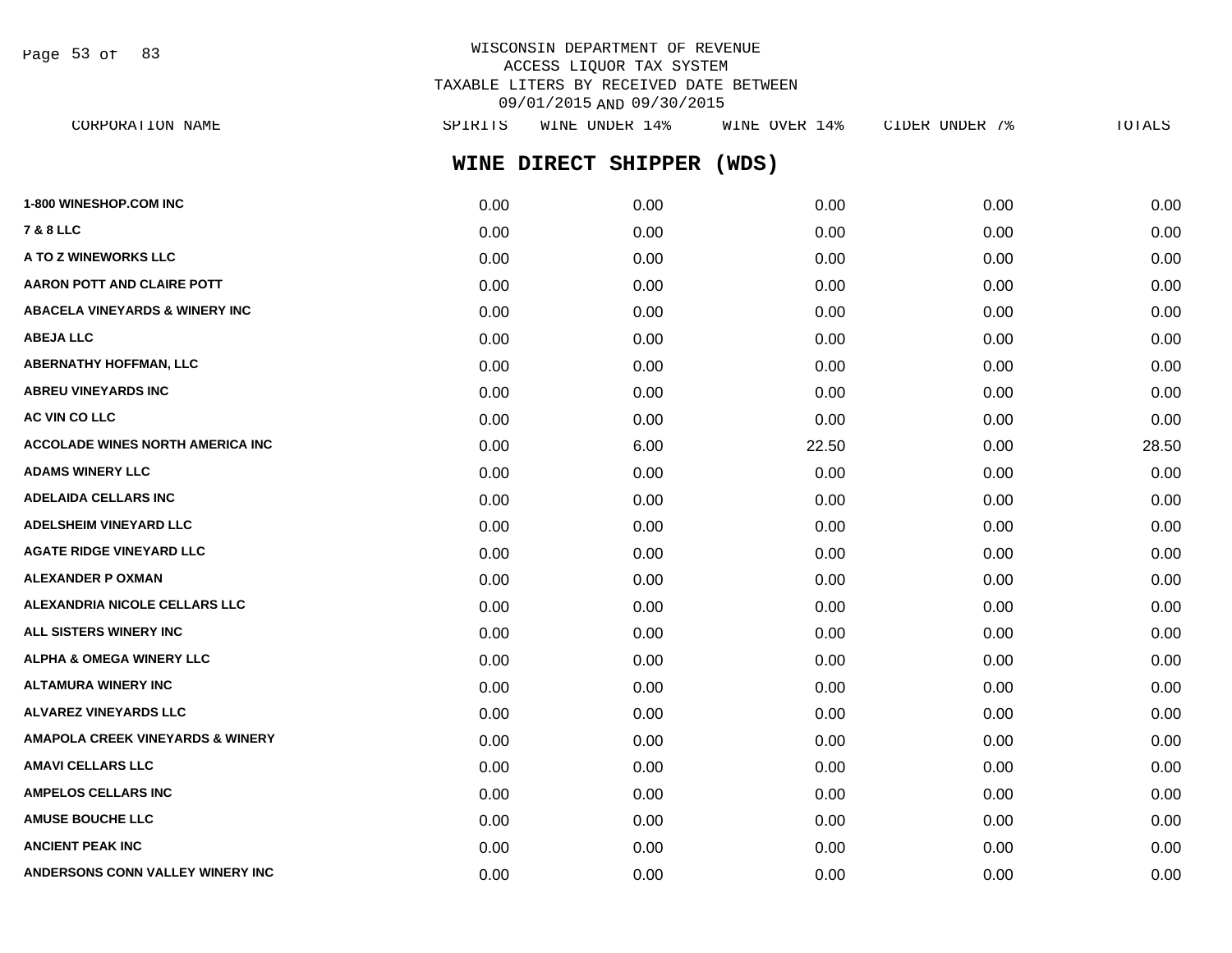Page 54 of 83

| CORPORATION NAME                        | SPIRITS | WINE UNDER 14% | WINE OVER 14% | CIDER UNDER 7% | TOTALS |
|-----------------------------------------|---------|----------------|---------------|----------------|--------|
| <b>ANIMOLP</b>                          | 0.00    | 0.00           | 0.00          | 0.00           | 0.00   |
| <b>ANOMALY VINEYARDS LLC</b>            | 0.00    | 0.00           | 0.00          | 0.00           | 0.00   |
| <b>ANTHILL FARMS LLC</b>                | 0.00    | 0.00           | 0.00          | 0.00           | 0.00   |
| <b>ANTHONY M TRUCHARD</b>               | 0.00    | 0.00           | 0.00          | 0.00           | 0.00   |
| <b>AQUA PUMPKIN INC</b>                 | 0.00    | 0.00           | 0.00          | 0.00           | 0.00   |
| <b>ARCHANGEL INVESTMENTS LLC</b>        | 0.00    | 0.00           | 0.00          | 0.00           | 0.00   |
| <b>ARETE WINES LLC</b>                  | 0.00    | 0.00           | 0.00          | 0.00           | 0.00   |
| <b>ARIETTA INC</b>                      | 0.00    | 0.00           | 0.00          | 0.00           | 0.00   |
| <b>ARISTA WINES LLC</b>                 | 0.00    | 0.00           | 0.00          | 0.00           | 0.00   |
| <b>ARIZONA STRONGHOLD VINEYARDS LLC</b> | 0.00    | 0.00           | 0.00          | 0.00           | 0.00   |
| <b>ARKENSTONE VINEYARDS LLC</b>         | 0.00    | 0.00           | 0.00          | 0.00           | 0.00   |
| <b>ARMIDA WINERY INC</b>                | 0.00    | 0.00           | 0.00          | 0.00           | 0.00   |
| <b>ARMSTRONG FAMILY WINERY LLC</b>      | 0.00    | 0.00           | 0.00          | 0.00           | 0.00   |
| <b>ARMSTRONG VINEYARDS INC</b>          | 0.00    | 0.00           | 0.00          | 0.00           | 0.00   |
| <b>ARRINGTON VINEYARDS LLC</b>          | 0.00    | 0.00           | 0.00          | 0.00           | 0.00   |
| <b>ARTISTE MANAGEMENT CO LLC</b>        | 0.00    | 0.00           | 0.00          | 0.00           | 0.00   |
| <b>AU BON CLIMAT LLC</b>                | 0.00    | 0.00           | 0.00          | 0.00           | 0.00   |
| <b>AUBERT WINEGROWING INC</b>           | 0.00    | 0.00           | 0.00          | 0.00           | 0.00   |
| <b>AUGUST BRIGGS JR INC</b>             | 0.00    | 0.00           | 0.00          | 0.00           | 0.00   |
| <b>AVV WINERY CO LLC</b>                | 0.00    | 0.00           | 0.00          | 0.00           | 0.00   |
| AW DIRECT INC                           | 0.00    | 0.00           | 0.00          | 0.00           | 0.00   |
| <b>B R COHN WINERY INC</b>              | 0.00    | 0.00           | 0.00          | 0.00           | 0.00   |
| <b>BALTIMORE BEND VINEYARD LLC</b>      | 0.00    | 0.00           | 0.00          | 0.00           | 0.00   |
| <b>BANSHEE WINES LLC</b>                | 0.00    | 0.00           | 0.00          | 0.00           | 0.00   |
| <b>BARABOO BLUFF WINERY, LLC</b>        | 0.00    | 0.00           | 0.00          | 0.00           | 0.00   |
| <b>BARGETTOS SANTA CRUZ WINERY INC</b>  | 0.00    | 0.00           | 0.00          | 0.00           | 0.00   |
| <b>BARNARD GRIFFIN INC</b>              | 0.00    | 0.00           | 0.00          | 0.00           | 0.00   |
| <b>BARNETT VINEYARDS LP</b>             | 0.00    | 0.00           | 0.00          | 0.00           | 0.00   |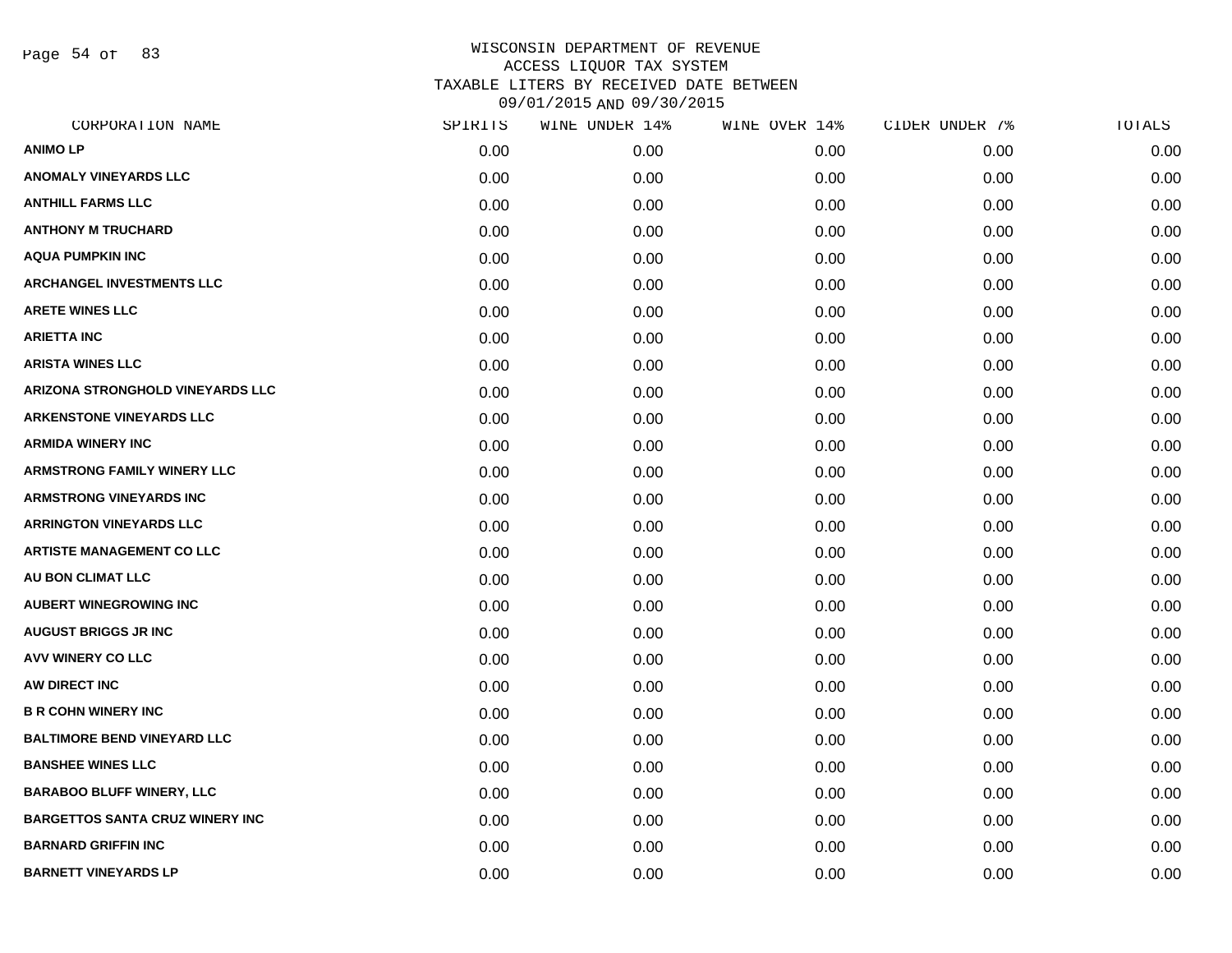Page 55 of 83

| CORPORATION NAME                       | SPIRITS | WINE UNDER 14% | WINE OVER 14% | CIDER UNDER 7% | TOTALS |
|----------------------------------------|---------|----------------|---------------|----------------|--------|
| <b>BAUER-KEARNS WINERY LLC</b>         | 0.00    | 0.00           | 0.00          | 0.00           | 0.00   |
| <b>BAYFIELD WINERY, LTD.</b>           | 0.00    | 0.00           | 0.00          | 0.00           | 0.00   |
| <b>BEHRENS AND DRINKWARD</b>           | 0.00    | 0.00           | 0.00          | 0.00           | 0.00   |
| <b>BEL VINO LLC</b>                    | 0.00    | 0.00           | 0.00          | 0.00           | 0.00   |
| <b>BELLEVINEZ LLC</b>                  | 0.00    | 0.00           | 0.00          | 0.00           | 0.00   |
| <b>BENESSERE VINEYARDS LTD</b>         | 0.00    | 0.00           | 0.00          | 0.00           | 0.00   |
| <b>BENNETT LANE WINERY LLC</b>         | 0.00    | 0.00           | 0.00          | 0.00           | 0.00   |
| <b>BENOVIA WINERY LLC</b>              | 0.00    | 0.00           | 0.00          | 0.00           | 0.00   |
| <b>BENT CREEK WINERY LLC</b>           | 0.00    | 0.00           | 0.00          | 0.00           | 0.00   |
| <b>BENTON-LANE LLC</b>                 | 0.00    | 0.00           | 0.00          | 0.00           | 0.00   |
| <b>BENZIGER FAMILY WINERY LLC</b>      | 0.00    | 0.00           | 0.00          | 0.00           | 0.00   |
| <b>BERGSTROM WINES LLC</b>             | 0.00    | 0.00           | 0.00          | 0.00           | 0.00   |
| <b>BERNARDUS LLC</b>                   | 0.00    | 0.00           | 0.00          | 0.00           | 0.00   |
| BETHEL HEIGHTS VINEYARD INC            | 0.00    | 0.00           | 0.00          | 0.00           | 0.00   |
| BETTER BRANDS INTERNATIONAL            | 0.00    | 0.00           | 0.00          | 0.00           | 0.00   |
| <b>BETZ CELLARS LLC</b>                | 0.00    | 0.00           | 0.00          | 0.00           | 0.00   |
| <b>BIG BASIN VINEYARDS LLC</b>         | 0.00    | 0.00           | 0.00          | 0.00           | 0.00   |
| <b>BILTMORE ESTATE WINE COMPANY</b>    | 0.00    | 0.00           | 0.00          | 0.00           | 0.00   |
| <b>BLACKBIRD VINEYARDS LLC</b>         | 0.00    | 0.00           | 0.00          | 0.00           | 0.00   |
| <b>BLACKBURN ENTERPRISES LLC</b>       | 0.00    | 0.00           | 0.00          | 0.00           | 0.00   |
| <b>BLANKIET ESTATE LLC</b>             | 0.00    | 0.00           | 0.00          | 0.00           | 0.00   |
| <b>BLIND HORSE WINERY LLC</b>          | 0.00    | 0.00           | 0.00          | 0.00           | 0.00   |
| <b>BLUE MOUNTAIN CIDER COMPANY LLC</b> | 0.00    | 0.00           | 0.00          | 0.00           | 0.00   |
| <b>BLUE SKY VINTNERS LLC</b>           | 0.00    | 0.00           | 0.00          | 0.00           | 0.00   |
| <b>BNA WINE GROUP LLC</b>              | 0.00    | 0.00           | 0.00          | 0.00           | 0.00   |
| <b>BOEGER WINERY INC</b>               | 0.00    | 0.00           | 0.00          | 0.00           | 0.00   |
| <b>BOGLE VINEYARDS INC</b>             | 0.00    | 0.00           | 0.00          | 0.00           | 0.00   |
| <b>BON AFFAIR INC</b>                  | 0.00    | 0.00           | 0.00          | 0.00           | 0.00   |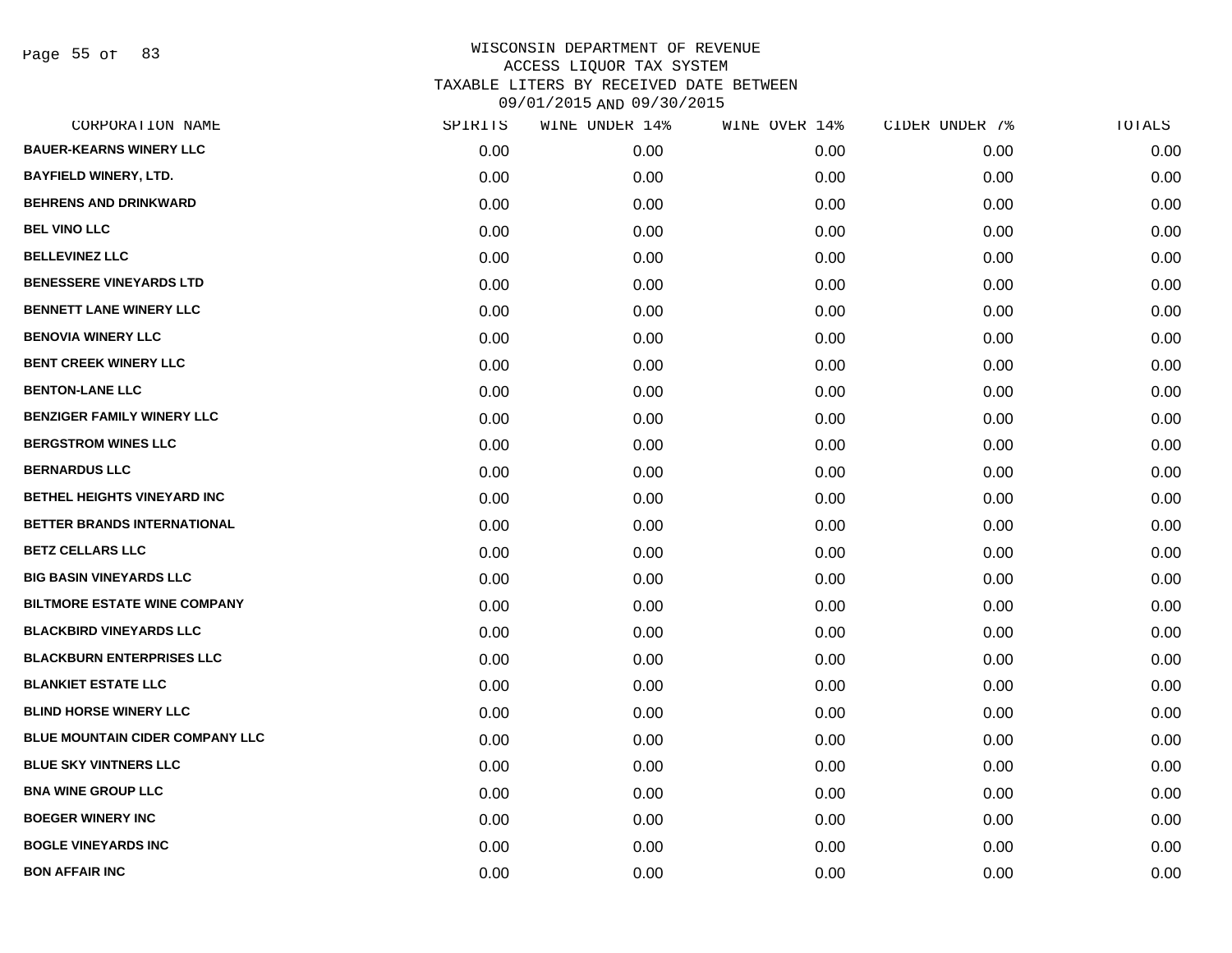Page 56 of 83

| CORPORATION NAME                             | SPIRITS | WINE UNDER 14% | WINE OVER 14% | CIDER UNDER 7% | TOTALS |
|----------------------------------------------|---------|----------------|---------------|----------------|--------|
| <b>BONNY DOON WINERY INC</b>                 | 0.00    | 0.00           | 0.00          | 0.00           | 0.00   |
| <b>BOOKWALTER WINERY LLC</b>                 | 0.00    | 0.00           | 0.00          | 0.00           | 0.00   |
| <b>BOTHAM VINEYARDS, INC.</b>                | 0.00    | 0.00           | 0.00          | 0.00           | 0.00   |
| <b>BOUCHAINE VINEYARDS INC</b>               | 0.00    | 0.00           | 0.00          | 0.00           | 0.00   |
| <b>BRANCHES WINERY LLC</b>                   | 0.00    | 0.00           | 0.00          | 0.00           | 0.00   |
| <b>BRASSFIELD ESTATE WINERY LLC</b>          | 0.00    | 0.00           | 0.00          | 0.00           | 0.00   |
| <b>BRESSLER VINEYARDS LLC</b>                | 0.00    | 0.00           | 0.00          | 0.00           | 0.00   |
| <b>BRET LOPEZ</b>                            | 0.00    | 0.00           | 0.00          | 0.00           | 0.00   |
| <b>BREWER-CLIFTON LLC</b>                    | 0.00    | 0.00           | 0.00          | 0.00           | 0.00   |
| <b>BRIAN CARTER CELLARS LLC</b>              | 0.00    | 0.00           | 0.00          | 0.00           | 0.00   |
| <b>BRIGADOON FARM &amp; WINERY LLC</b>       | 0.00    | 0.00           | 0.00          | 0.00           | 0.00   |
| <b>BROWN ESTATE VINEYARDS LLC</b>            | 0.00    | 0.00           | 0.00          | 0.00           | 0.00   |
| <b>BRUTOCAO CELLARS LP</b>                   | 0.00    | 0.00           | 0.00          | 0.00           | 0.00   |
| <b>BRYANT VINEYARDS INC</b>                  | 0.00    | 0.00           | 0.00          | 0.00           | 0.00   |
| <b>BUCKLER FAMILY VINEYARDS LLC</b>          | 0.00    | 0.00           | 0.00          | 0.00           | 0.00   |
| <b>BULLY HILL VINEYARDS INC</b>              | 0.00    | 0.00           | 0.00          | 0.00           | 0.00   |
| <b>BURGESS CELLARS INC</b>                   | 0.00    | 0.00           | 0.00          | 0.00           | 0.00   |
| <b>BURRELL SCHOOL VINEYARDS INC</b>          | 0.00    | 0.00           | 0.00          | 0.00           | 0.00   |
| <b>BUTTONWOOD FARM WINERY INC</b>            | 0.00    | 0.00           | 0.00          | 0.00           | 0.00   |
| <b>C &amp; C WINE SERVICES INC</b>           | 0.00    | 0.00           | 0.00          | 0.00           | 0.00   |
| <b>C &amp; N CORPORATION</b>                 | 0.00    | 0.00           | 0.00          | 0.00           | 0.00   |
| <b>C G DI ARIE VINEYARD &amp; WINERY LLC</b> | 0.00    | 0.00           | 0.00          | 0.00           | 0.00   |
| <b>C MONDAVI &amp; SONS</b>                  | 0.00    | 0.00           | 0.00          | 0.00           | 0.00   |
| <b>CAIN CELLARS INC</b>                      | 0.00    | 0.00           | 0.00          | 0.00           | 0.00   |
| <b>CAIRDEAN VINEYARDS LLC</b>                | 0.00    | 0.00           | 0.00          | 0.00           | 0.00   |
| <b>CAKEBREAD CELLARS</b>                     | 0.00    | 0.00           | 0.00          | 0.00           | 0.00   |
| <b>CALCAREOUS VINEYARD LLC</b>               | 0.00    | 0.00           | 0.00          | 0.00           | 0.00   |
| <b>CALDWELL WINERY LLC</b>                   | 0.00    | 0.00           | 0.00          | 0.00           | 0.00   |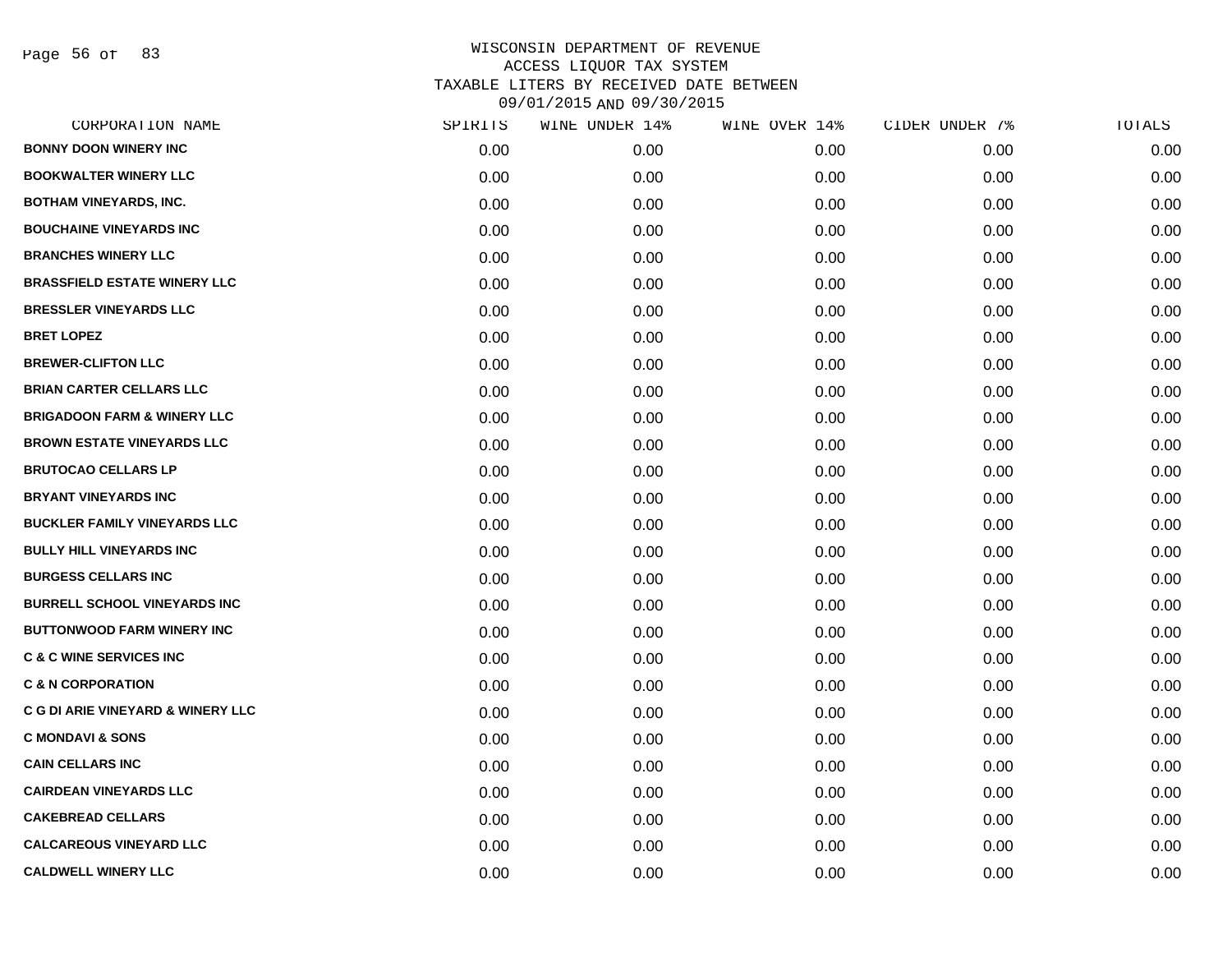| CORPORATION NAME                                  | SPIRITS | WINE UNDER 14% | WINE OVER 14% | CIDER UNDER 7% | TOTALS |
|---------------------------------------------------|---------|----------------|---------------|----------------|--------|
| <b>CALERA WINE COMPANY LP</b>                     | 0.00    | 0.00           | 0.00          | 0.00           | 0.00   |
| <b>CARACCIOLI CELLARS INC</b>                     | 0.00    | 0.00           | 0.00          | 0.00           | 0.00   |
| <b>CARL THOMA</b>                                 | 0.00    | 0.00           | 0.00          | 0.00           | 0.00   |
| <b>CARLISLE WINERY &amp; VINEYARDS LLC</b>        | 0.00    | 0.00           | 0.00          | 0.00           | 0.00   |
| <b>CASTORO CELLARS</b>                            | 0.00    | 0.00           | 0.00          | 0.00           | 0.00   |
| <b>CAYMUS VINEYARDS INC</b>                       | 0.00    | 0.00           | 0.00          | 0.00           | 0.00   |
| <b>CECIL A ZERBA</b>                              | 0.00    | 0.00           | 0.00          | 0.00           | 0.00   |
| <b>CEDAR KNOLL VINEYARDS INC</b>                  | 0.00    | 0.00           | 0.00          | 0.00           | 0.00   |
| <b>CEJA VINEYARDS INC</b>                         | 0.00    | 0.00           | 0.00          | 0.00           | 0.00   |
| <b>CELLAR RAT CELLARS LLC</b>                     | 0.00    | 0.00           | 0.00          | 0.00           | 0.00   |
| <b>CHACEWATER LLC</b>                             | 0.00    | 0.00           | 0.00          | 0.00           | 0.00   |
| <b>CHAPPELLET WINERY INC</b>                      | 0.00    | 0.00           | 0.00          | 0.00           | 0.00   |
| <b>CHARLES &amp; MARTHA BARRA</b>                 | 0.00    | 0.00           | 0.00          | 0.00           | 0.00   |
| <b>CHARLES REININGER LLC</b>                      | 0.00    | 0.00           | 0.00          | 0.00           | 0.00   |
| <b>CHATEAU BIANCA INC</b>                         | 0.00    | 0.00           | 0.00          | 0.00           | 0.00   |
| <b>CHATEAU DIANA LLC</b>                          | 0.00    | 0.00           | 0.00          | 0.00           | 0.00   |
| <b>CHATEAU GRAND TRAVERSE LTD</b>                 | 0.00    | 0.00           | 0.00          | 0.00           | 0.00   |
| <b>CHATEAU JULIEN INC</b>                         | 0.00    | 0.00           | 0.00          | 0.00           | 0.00   |
| <b>CHATEAU MONTELENA LP</b>                       | 0.00    | 0.00           | 0.00          | 0.00           | 0.00   |
| <b>CHATEAU MORRISETTE INC</b>                     | 0.00    | 0.00           | 0.00          | 0.00           | 0.00   |
| <b>CHATEAU OPERATIONS, LTD.</b>                   | 0.00    | 0.00           | 0.00          | 0.00           | 0.00   |
| <b>CHATEAU ST CROIX WINERY &amp; VINEYARD LLC</b> | 0.00    | 0.00           | 0.00          | 0.00           | 0.00   |
| <b>CHATOM CELLARS INC</b>                         | 0.00    | 0.00           | 0.00          | 0.00           | 0.00   |
| <b>CHERRY HILL LLC</b>                            | 0.00    | 0.00           | 0.00          | 0.00           | 0.00   |
| <b>CHIARELLO FAMILY VINEYARDS LLC</b>             | 0.00    | 0.00           | 0.00          | 0.00           | 0.00   |
| <b>CHIMNEY ROCK WINERY LLC</b>                    | 0.00    | 0.00           | 0.00          | 0.00           | 0.00   |
| <b>CHRISTOPHE BARON</b>                           | 0.00    | 0.00           | 0.00          | 0.00           | 0.00   |
| <b>CHRISTOPHER FIGGINS</b>                        | 0.00    | 0.00           | 0.00          | 0.00           | 0.00   |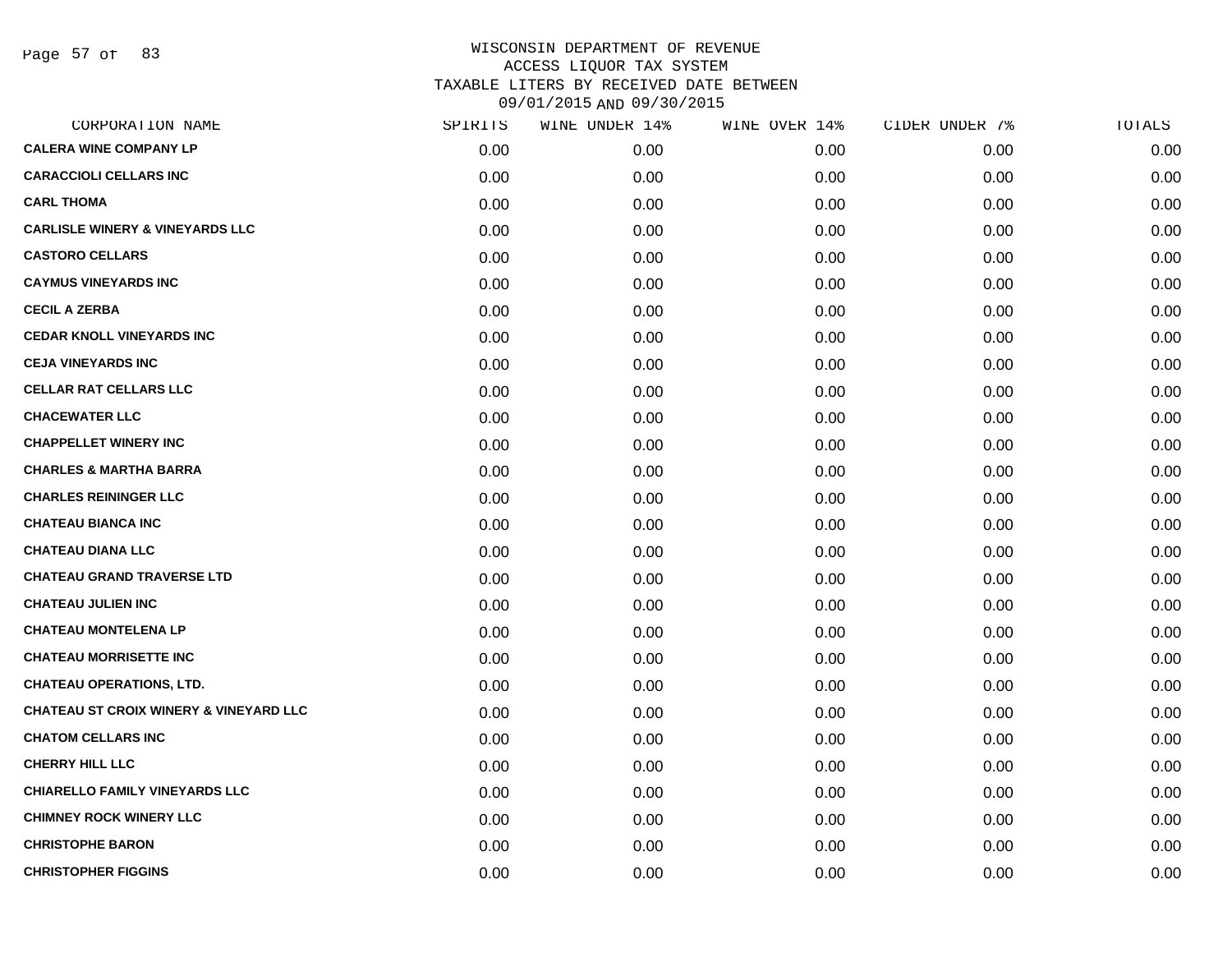| CORPORATION NAME                                 | SPIRITS | WINE UNDER 14% | WINE OVER 14% | CIDER UNDER 7% | TOTALS |
|--------------------------------------------------|---------|----------------|---------------|----------------|--------|
| <b>CIDER HOUSE OF WISCONSIN LLC</b>              | 0.00    | 0.00           | 0.00          | 0.00           | 0.00   |
| <b>CINNABAR WINERY LLC</b>                       | 0.00    | 0.00           | 0.00          | 0.00           | 0.00   |
| CITY VINTNERS SAN FRANCISCO WINERY LLC           | 0.00    | 0.00           | 0.00          | 0.00           | 0.00   |
| <b>CLARA STREET COMPANY</b>                      | 0.00    | 0.00           | 0.00          | 0.00           | 0.00   |
| <b>CLAY JAR HOLDINGS LLC</b>                     | 0.00    | 0.00           | 0.00          | 0.00           | 0.00   |
| <b>CLIF BAR FAMILY WINERY &amp; FARM LLC</b>     | 0.00    | 0.00           | 0.00          | 0.00           | 0.00   |
| <b>CLINE CELLARS INC</b>                         | 0.00    | 0.00           | 0.00          | 0.00           | 0.00   |
| <b>CLOS DU VAL WINE CO LTD</b>                   | 0.00    | 0.00           | 0.00          | 0.00           | 0.00   |
| <b>CLOS LACHANCE WINES LLC</b>                   | 0.00    | 0.00           | 0.00          | 0.00           | 0.00   |
| <b>CODORNIU NAPA INC</b>                         | 0.00    | 0.00           | 0.00          | 0.00           | 0.00   |
| <b>COL SOLARE, LLP</b>                           | 0.00    | 0.00           | 0.00          | 0.00           | 0.00   |
| <b>COLGIN PARTNERS LLC</b>                       | 0.00    | 0.00           | 0.00          | 0.00           | 0.00   |
| <b>COLUMBIA RIVER WINERY INC</b>                 | 0.00    | 0.00           | 0.00          | 0.00           | 0.00   |
| <b>CONSTELLATION BRANDS U.S. OPERATIONS INC.</b> | 0.00    | 0.00           | 0.00          | 0.00           | 0.00   |
| <b>CONUNDRUM WINERY LLC</b>                      | 0.00    | 0.00           | 0.00          | 0.00           | 0.00   |
| <b>CONWAY VINEYARDS INC</b>                      | 0.00    | 0.00           | 0.00          | 0.00           | 0.00   |
| <b>COOL HAND VINEYARDS LLC</b>                   | 0.00    | 0.00           | 0.00          | 0.00           | 0.00   |
| <b>COPAIN WINE CELLARS LLC</b>                   | 0.00    | 0.00           | 0.00          | 0.00           | 0.00   |
| <b>COPPER CANE LLC</b>                           | 0.00    | 0.00           | 0.00          | 0.00           | 0.00   |
| <b>CORNERSTONE CELLARS INC</b>                   | 0.00    | 0.00           | 0.00          | 0.00           | 0.00   |
| <b>COURAGEOUS INC</b>                            | 0.00    | 0.00           | 0.00          | 0.00           | 0.00   |
| <b>CRAIG FLETCHER</b>                            | 0.00    | 0.00           | 0.00          | 0.00           | 0.00   |
| <b>CREATIVE WINE CONCEPTS INC</b>                | 0.00    | 0.00           | 0.00          | 0.00           | 0.00   |
| <b>CREW WINE COMPANY LLC</b>                     | 0.00    | 0.00           | 0.00          | 0.00           | 0.00   |
| <b>CRIMSON WINE GROUP LTD</b>                    | 0.00    | 0.00           | 0.00          | 0.00           | 0.00   |
| <b>CRISTOM VINEYARDS INC</b>                     | 0.00    | 0.00           | 0.00          | 0.00           | 0.00   |
| <b>CULTIVATE WINES LLC</b>                       | 0.00    | 0.00           | 0.00          | 0.00           | 0.00   |
| <b>CUNAT PREMIUM VINEYARDS LLC</b>               | 0.00    | 0.00           | 0.00          | 0.00           | 0.00   |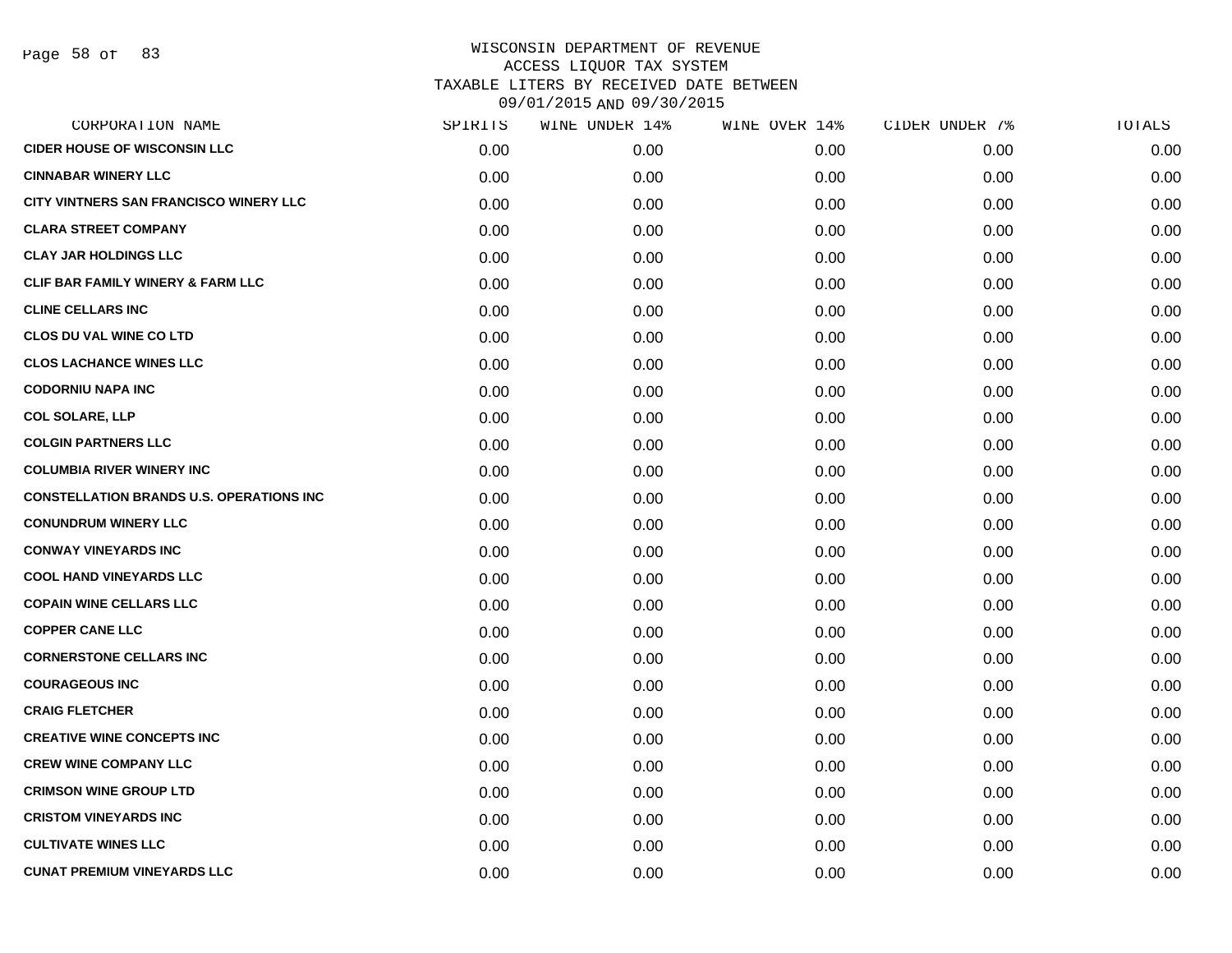Page 59 of 83

| CORPORATION NAME                                 | SPIRITS | WINE UNDER 14% | WINE OVER 14% | CIDER UNDER 7% | TOTALS   |
|--------------------------------------------------|---------|----------------|---------------|----------------|----------|
| <b>CUSHMAN WINERY CORPORATION</b>                | 0.00    | 0.00           | 0.00          | 0.00           | 0.00     |
| <b>CUVAISON INC</b>                              | 0.00    | 0.00           | 0.00          | 0.00           | 0.00     |
| <b>D &amp; J F CELLARS INC</b>                   | 0.00    | 0.00           | 0.00          | 0.00           | 0.00     |
| <b>D MYERS LLC</b>                               | 0.00    | 0.00           | 0.00          | 0.00           | 0.00     |
| <b>DANA ESTATES INC</b>                          | 0.00    | 0.00           | 0.00          | 0.00           | 0.00     |
| <b>DANCING HARES VINEYARD LLC</b>                | 0.00    | $-9.00$        | $-31.50$      | 0.00           | $-40.50$ |
| DANZA DEL SOL WINERY INC                         | 0.00    | 0.00           | 0.00          | 0.00           | 0.00     |
| DANZINGER VINEYARDS LLC                          | 0.00    | 0.00           | 0.00          | 0.00           | 0.00     |
| <b>DAOU VINEYARDS LLC</b>                        | 0.00    | 0.00           | 0.00          | 0.00           | 0.00     |
| <b>DARIOUSH KHALEDI WINERY LLC</b>               | 0.00    | 0.00           | 0.00          | 0.00           | 0.00     |
| <b>DAVID BRUCE WINERY INC</b>                    | 0.00    | 0.00           | 0.00          | 0.00           | 0.00     |
| <b>DAVID COFFARO</b>                             | 0.00    | 0.00           | 0.00          | 0.00           | 0.00     |
| <b>DAVID J MATTHEWS</b>                          | 0.00    | 0.00           | 0.00          | 0.00           | 0.00     |
| DAVIDS PINOT VINEYARDS INC                       | 0.00    | 0.00           | 0.00          | 0.00           | 0.00     |
| DE LA MONTANYA WINERY INC                        | 0.00    | 0.00           | 0.00          | 0.00           | 0.00     |
| DEERFIELD RANCH WINERY LLC                       | 0.00    | 0.00           | 0.00          | 0.00           | 0.00     |
| <b>DEL DOTTO VINEYARDS INC</b>                   | 0.00    | 0.00           | 0.00          | 0.00           | 0.00     |
| <b>DELICATO VINEYARDS INC</b>                    | 0.00    | 0.00           | 0.00          | 0.00           | 0.00     |
| <b>DELILLE CELLARS LLC</b>                       | 0.00    | 0.00           | 0.00          | 0.00           | 0.00     |
| <b>DENNER WINERY INC</b>                         | 0.00    | 0.00           | 0.00          | 0.00           | 0.00     |
| <b>DENNIS R ONEIL</b>                            | 0.00    | 0.00           | 0.00          | 0.00           | 0.00     |
| <b>DEREK ROHLFFS</b>                             | 0.00    | 0.00           | 0.00          | 0.00           | 0.00     |
| <b>DIAGEO CHATEAU &amp; ESTATE WINES COMPANY</b> | 0.00    | 0.00           | 0.00          | 0.00           | 0.00     |
| <b>DIAMOND MOUNTAIN VINEYARD</b>                 | 0.00    | 0.00           | 0.00          | 0.00           | 0.00     |
| <b>DIANA HOBSON</b>                              | 0.00    | 0.00           | 0.00          | 0.00           | 0.00     |
| <b>DOMAINE CARNEROS LTD</b>                      | 0.00    | 0.00           | 0.00          | 0.00           | 0.00     |
| <b>DOMAINE CHANDON INC</b>                       | 0.00    | 0.00           | 0.00          | 0.00           | 0.00     |
| <b>DOMAINE DE MARIA SOTER LLC</b>                | 0.00    | 0.00           | 0.00          | 0.00           | 0.00     |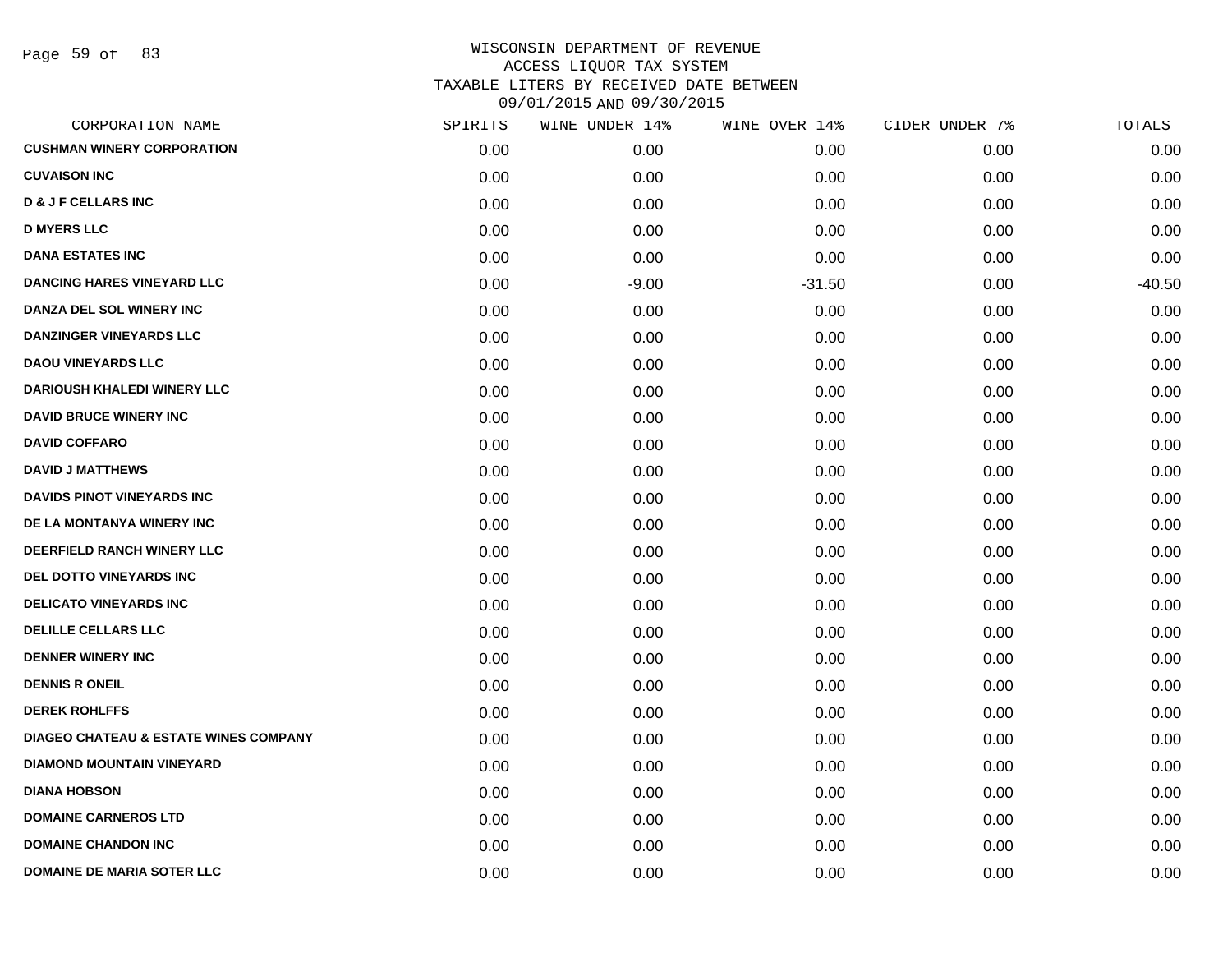| CORPORATION NAME                                              | SPIRITS | WINE UNDER 14% | WINE OVER 14% | CIDER UNDER 7% | TOTALS |
|---------------------------------------------------------------|---------|----------------|---------------|----------------|--------|
| <b>DOMAINE DROUHIN OREGON LLC</b>                             | 0.00    | 0.00           | 0.00          | 0.00           | 0.00   |
| <b>DOMAINE MB LLC</b>                                         | 0.00    | 0.00           | 0.00          | 0.00           | 0.00   |
| <b>DOMAINE SERENE VINEYARDS &amp; WINERY INC</b>              | 0.00    | 0.00           | 0.00          | 0.00           | 0.00   |
| <b>DOMINICK CHIRICHILLO</b>                                   | 0.00    | 0.00           | 0.00          | 0.00           | 0.00   |
| DON SEBASTIANI & SONS INTERNATIONAL WINE<br><b>NEGOCIANTS</b> | 0.00    | 0.00           | 0.00          | 0.00           | 0.00   |
| <b>DONATI FAMILY VINEYARD INC</b>                             | 0.00    | 0.00           | 0.00          | 0.00           | 0.00   |
| DONELAN FAMILY WINE CELLARS LLC                               | 0.00    | 0.00           | 0.00          | 0.00           | 0.00   |
| <b>DOUBLE CANYON VINEYARDS LLC</b>                            | 0.00    | 0.00           | 0.00          | 0.00           | 0.00   |
| <b>DRINKS LICENSING LLC</b>                                   | 0.00    | 0.00           | 0.00          | 0.00           | 0.00   |
| DRY CREEK VINEYARD INC                                        | 0.00    | 0.00           | 0.00          | 0.00           | 0.00   |
| <b>DUCKHORN WINE COMPANY</b>                                  | 0.00    | 0.00           | 0.00          | 0.00           | 0.00   |
| <b>DUNHAM CELLARS LLC</b>                                     | 0.00    | 0.00           | 0.00          | 0.00           | 0.00   |
| <b>DUNN VINEYARDS LLC</b>                                     | 0.00    | 0.00           | 0.00          | 0.00           | 0.00   |
| <b>DUPLIN WINE CELLARS INC</b>                                | 0.00    | 0.00           | 0.00          | 0.00           | 0.00   |
| DUTTON GOLDFIELD WINERY LLC                                   | 0.00    | 0.00           | 0.00          | 0.00           | 0.00   |
| <b>E &amp; J GALLO WINERY</b>                                 | 0.00    | 0.00           | 0.00          | 0.00           | 0.00   |
| <b>EAGLES LANDING WINERY LLC</b>                              | 0.00    | 0.00           | 0.00          | 0.00           | 0.00   |
| <b>EARL E BROWN &amp; SONS INC</b>                            | 0.00    | 0.00           | 0.00          | 0.00           | 0.00   |
| <b>EBERLE WINERY LP</b>                                       | 0.00    | 0.00           | 0.00          | 0.00           | 0.00   |
| <b>EDWARD J RINK</b>                                          | 0.00    | 0.00           | 0.00          | 0.00           | 0.00   |
| EHREN JORDAN WINE CELLARS LLC                                 | 0.00    | 0.00           | 0.00          | 0.00           | 0.00   |
| <b>ELISABETH W KLEIN</b>                                      | 0.00    | 0.00           | 0.00          | 0.00           | 0.00   |
| ELK COVE VINEYARDS INC                                        | 0.00    | 0.00           | 0.00          | 0.00           | 0.00   |
| <b>ELV HOLDINGS INC</b>                                       | 0.00    | 0.00           | 0.00          | 0.00           | 0.00   |
| <b>ELYSE WINERY LLC</b>                                       | 0.00    | 0.00           | 0.00          | 0.00           | 0.00   |
| <b>EMILIO GUGLIELMO WINERY INC</b>                            | 0.00    | 0.00           | 0.00          | 0.00           | 0.00   |
| <b>ENTOURAGE WINE GROUP INC</b>                               | 0.00    | 0.00           | 0.00          | 0.00           | 0.00   |
|                                                               |         |                |               |                |        |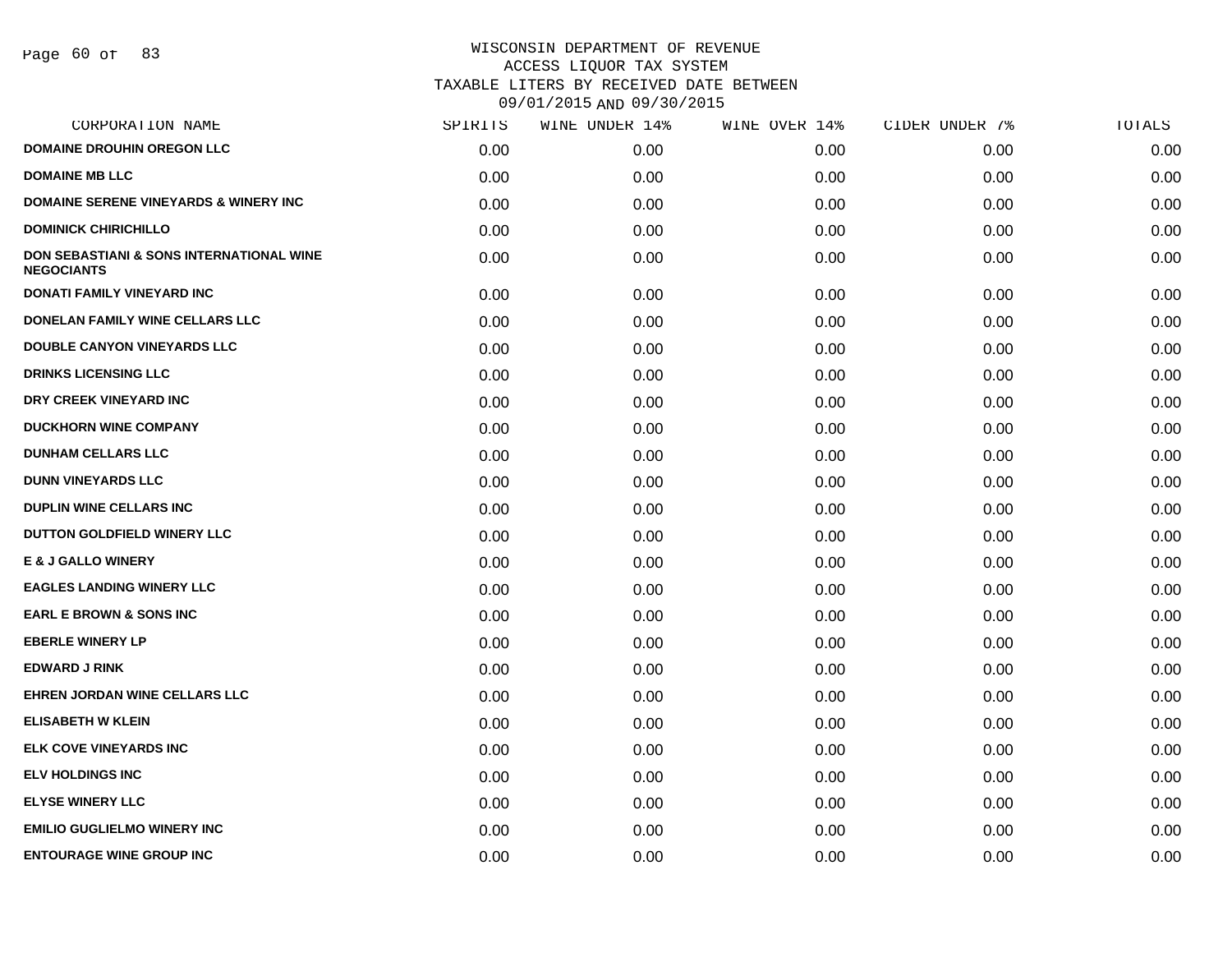Page 61 of 83

| CORPORATION NAME                                 | SPIRITS | WINE UNDER 14% | WINE OVER 14% | CIDER UNDER 7% | TOTALS |
|--------------------------------------------------|---------|----------------|---------------|----------------|--------|
| <b>ERIC J KEATING</b>                            | 0.00    | 0.00           | 0.00          | 0.00           | 0.00   |
| <b>ERNEST VINEYARDS LLC</b>                      | 0.00    | 0.00           | 0.00          | 0.00           | 0.00   |
| <b>ESCALERA-BOULET LLC</b>                       | 0.00    | 0.00           | 0.00          | 0.00           | 0.00   |
| <b>ESTERLINA VINEYARDS &amp; WINERY LLC</b>      | 0.00    | 0.00           | 0.00          | 0.00           | 0.00   |
| <b>F KORBEL &amp; BROS INC</b>                   | 0.00    | 0.00           | 0.00          | 0.00           | 0.00   |
| <b>FANTESCA LLC</b>                              | 0.00    | 0.00           | 0.00          | 0.00           | 0.00   |
| <b>FAT BOYS INC</b>                              | 0.00    | 0.00           | 0.00          | 0.00           | 0.00   |
| <b>FAWN CREEK WINERY LLC</b>                     | 0.00    | 0.00           | 0.00          | 0.00           | 0.00   |
| <b>FENESTRA WINERY INC</b>                       | 0.00    | 0.00           | 0.00          | 0.00           | 0.00   |
| <b>FERMENTING CELLARS LLC</b>                    | 0.00    | 0.00           | 0.00          | 0.00           | 0.00   |
| <b>FERRARI CARANO VINEYARDS &amp; WINERY LLC</b> | 0.00    | 0.00           | 0.00          | 0.00           | 0.00   |
| <b>FETZER VINEYARDS</b>                          | 0.00    | 0.00           | 0.00          | 0.00           | 0.00   |
| <b>FIDDLEHEAD CELLARS LP</b>                     | 0.00    | 0.00           | 0.00          | 0.00           | 0.00   |
| <b>FIDELITAS WINES LLC</b>                       | 0.00    | 0.00           | 0.00          | 0.00           | 0.00   |
| <b>FIELD STONE WINERY &amp; VINEYARD INC</b>     | 0.00    | 0.00           | 0.00          | 0.00           | 0.00   |
| FIESTA VINEYARD & WINERY LLC                     | 0.00    | 0.00           | 0.00          | 0.00           | 0.00   |
| FIJI WATER COMPANY HOLDINGS LLC                  | 0.00    | 0.00           | 0.00          | 0.00           | 0.00   |
| <b>FINKELSTEIN VINEYARDS INC</b>                 | 0.00    | 0.00           | 0.00          | 0.00           | 0.00   |
| <b>FIRESTEED CORPORATION</b>                     | 0.00    | 0.00           | 0.00          | 0.00           | 0.00   |
| FISHER KING WINERY, LLC                          | 0.00    | 0.00           | 0.00          | 0.00           | 0.00   |
| <b>FISHER VINEYARDS</b>                          | 0.00    | 0.00           | 0.00          | 0.00           | 0.00   |
| <b>FIVE VINES LLC</b>                            | 0.00    | 0.00           | 0.00          | 0.00           | 0.00   |
| <b>FLORA SPRINGS WINE COMPANY</b>                | 0.00    | 0.00           | 0.00          | 0.00           | 0.00   |
| <b>FLOWERS VINEYARD AND WINERY, LLC</b>          | 0.00    | 0.00           | 0.00          | 0.00           | 0.00   |
| <b>FLYING B VINEYARD LP</b>                      | 0.00    | 0.00           | 0.00          | 0.00           | 0.00   |
| <b>FN CELLARS LLC</b>                            | 0.00    | 0.00           | 0.00          | 0.00           | 0.00   |
| <b>FOLEY ESTATES VINEYARD &amp; WINERY LLC</b>   | 0.00    | 0.00           | 0.00          | 0.00           | 0.00   |
| <b>FOLEY FAMILY WINES INC</b>                    | 0.00    | 0.00           | 0.00          | 0.00           | 0.00   |
|                                                  |         |                |               |                |        |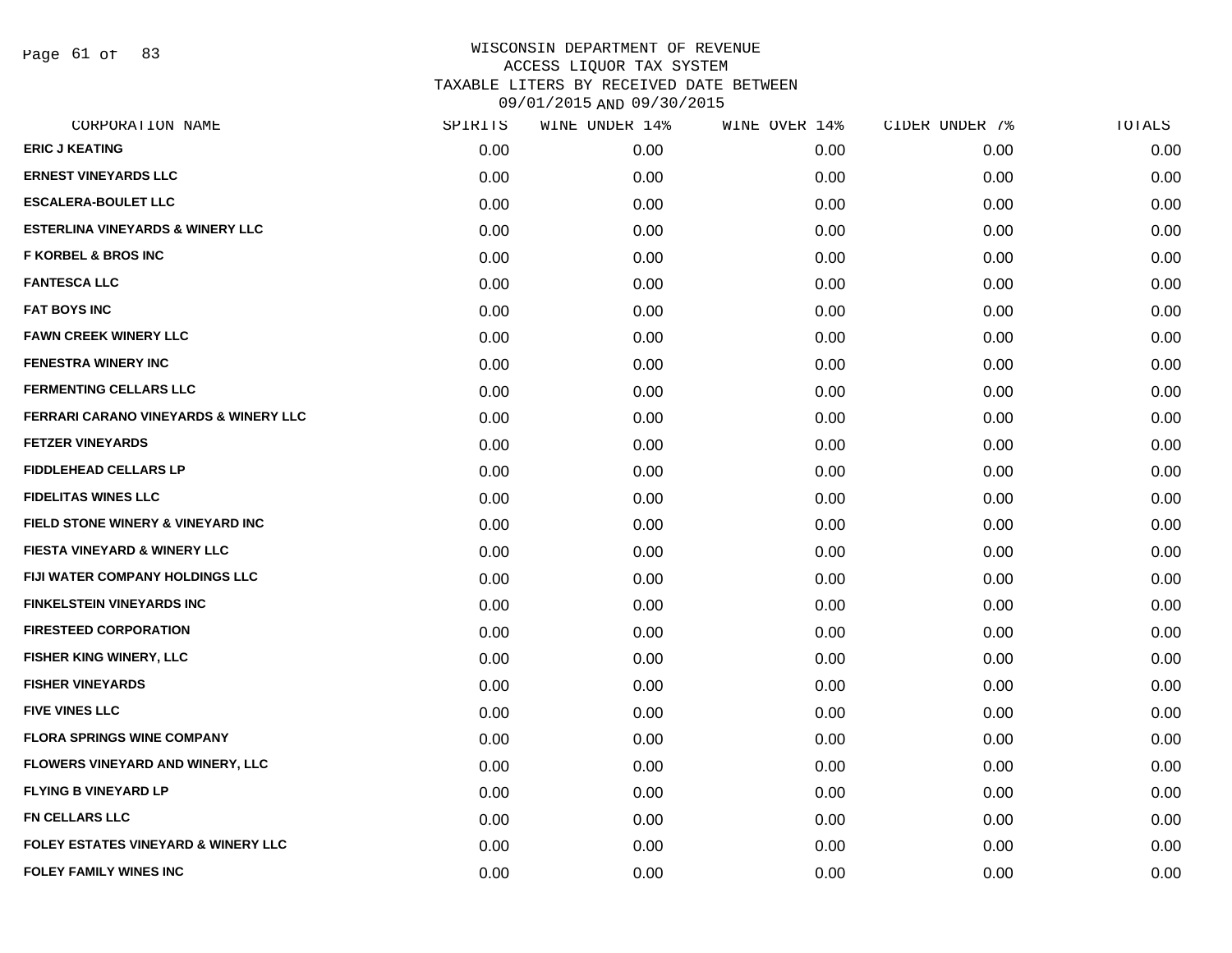Page 62 of 83

|      | WINE UNDER 14% |      | CIDER UNDER 7% | TOTALS  |
|------|----------------|------|----------------|---------|
| 0.00 | 0.00           | 0.00 | 0.00           | 0.00    |
| 0.00 | 0.00           | 0.00 | 0.00           | 0.00    |
| 0.00 | 0.00           | 0.00 | 0.00           | 0.00    |
| 0.00 | 0.00           | 0.00 | 0.00           | 0.00    |
| 0.00 | 0.00           | 0.00 | 0.00           | 0.00    |
| 0.00 | 0.00           | 0.00 | 0.00           | 0.00    |
| 0.00 | 0.00           | 0.00 | 0.00           | 0.00    |
| 0.00 | 0.00           | 0.00 | 0.00           | 0.00    |
| 0.00 | 0.00           | 0.00 | 0.00           | 0.00    |
| 0.00 | 0.00           | 0.00 | 0.00           | 0.00    |
| 0.00 | 0.00           | 0.00 | 0.00           | 0.00    |
| 0.00 | 0.00           | 0.00 | 0.00           | 0.00    |
| 0.00 | 0.00           | 0.00 | 0.00           | 0.00    |
| 0.00 | 0.00           | 0.00 | 0.00           | 0.00    |
| 0.00 | 0.00           | 0.00 | 0.00           | 0.00    |
| 0.00 | 0.00           | 0.00 | 0.00           | 0.00    |
| 0.00 | $-6.75$        | 0.00 | 0.00           | $-6.75$ |
| 0.00 | 0.00           | 0.00 | 0.00           | 0.00    |
| 0.00 | 0.00           | 0.00 | 0.00           | 0.00    |
| 0.00 | 0.00           | 0.00 | 0.00           | 0.00    |
| 0.00 | 0.00           | 0.00 | 0.00           | 0.00    |
| 0.00 | 0.00           | 0.00 | 0.00           | 0.00    |
| 0.00 | 0.00           | 0.00 | 0.00           | 0.00    |
| 0.00 | 0.00           | 0.00 | 0.00           | 0.00    |
| 0.00 | 0.00           | 0.00 | 0.00           | 0.00    |
| 0.00 | 0.00           | 0.00 | 0.00           | 0.00    |
| 0.00 | 0.00           | 0.00 | 0.00           | 0.00    |
| 0.00 | 0.00           | 0.00 | 0.00           | 0.00    |
|      | SPIRITS        |      | WINE OVER 14%  |         |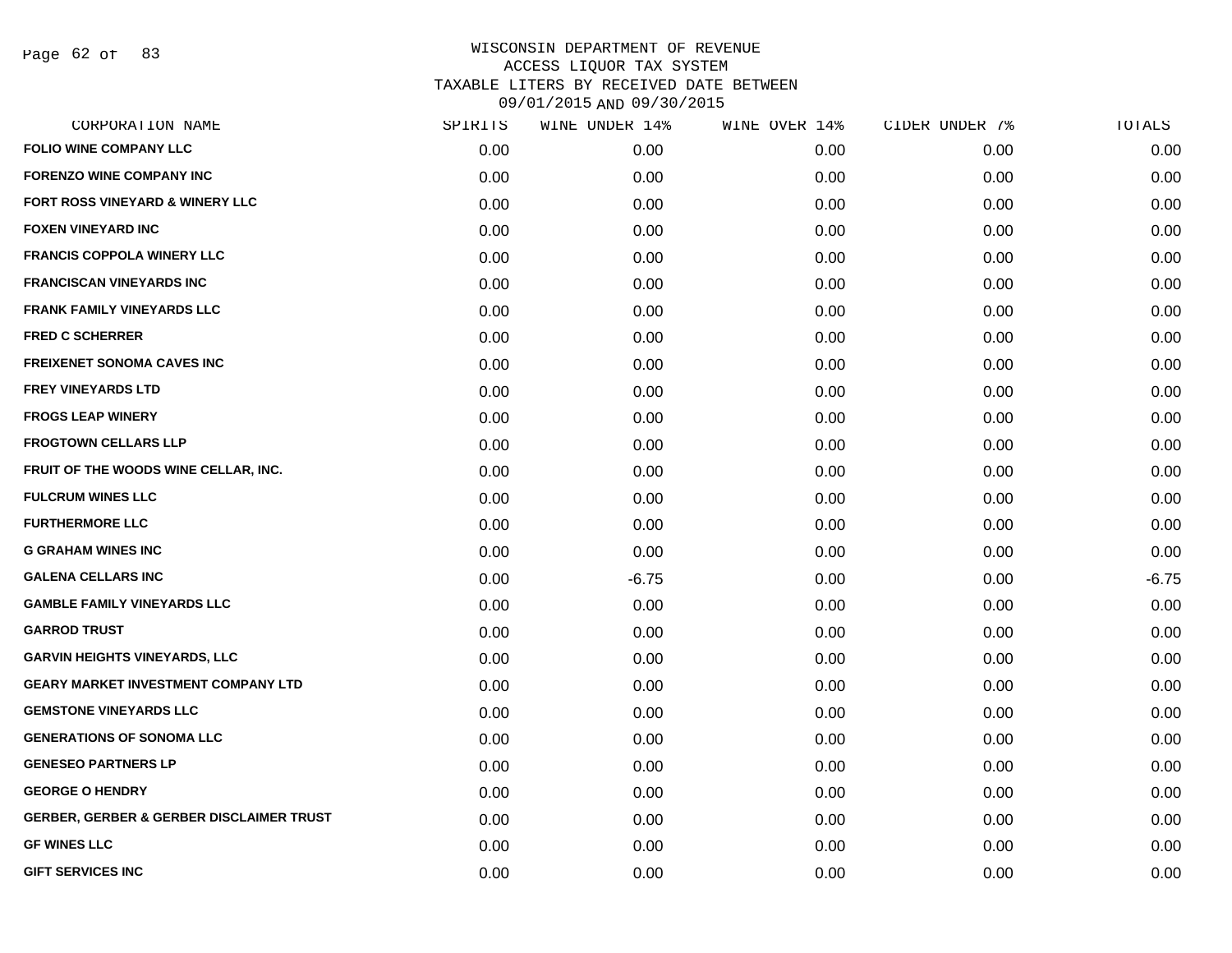Page 63 of 83

| CORPORATION NAME                        | SPIRITS | WINE UNDER 14% | WINE OVER 14% | CIDER UNDER 7% | TOTALS |
|-----------------------------------------|---------|----------------|---------------|----------------|--------|
| <b>GLENCORRIE LLC</b>                   | 0.00    | 0.00           | 0.00          | 0.00           | 0.00   |
| <b>GOLDIN INVESTMENT II INC</b>         | 0.00    | 0.00           | 0.00          | 0.00           | 0.00   |
| <b>GOLDRIDGEPINOT.COM LLC</b>           | 0.00    | 0.00           | 0.00          | 0.00           | 0.00   |
| <b>GOOD FOUNDATIONS INC</b>             | 0.00    | 0.00           | 0.00          | 0.00           | 0.00   |
| <b>GOOSE RIDGE LLC</b>                  | 0.00    | 0.00           | 0.00          | 0.00           | 0.00   |
| <b>GRAPE VISIONS LLC</b>                | 0.00    | 0.00           | 0.00          | 0.00           | 0.00   |
| <b>GRAPESEED WINE FUND LLC</b>          | 0.00    | 0.00           | 0.00          | 0.00           | 0.00   |
| <b>GRASSINI FAMILY VINEYARDS LLC</b>    | 0.00    | 0.00           | 0.00          | 0.00           | 0.00   |
| <b>GREEN FAMILY WINERY LLC</b>          | 0.00    | 0.00           | 0.00          | 0.00           | 0.00   |
| <b>GRGICH HILLS CELLAR</b>              | 0.00    | 0.00           | 0.00          | 0.00           | 0.00   |
| <b>GRIEB OPTIMAL WINECRAFTING LLC</b>   | 0.00    | 3.00           | 0.00          | 0.00           | 3.00   |
| <b>GROTH VINEYARDS &amp; WINERY LLC</b> | 0.00    | 0.00           | 0.00          | 0.00           | 0.00   |
| <b>GULLETT &amp; GULLETT</b>            | 0.00    | 0.00           | 0.00          | 0.00           | 0.00   |
| H DE V LLC                              | 0.00    | 0.00           | 0.00          | 0.00           | 0.00   |
| <b>HAFNER VINEYARD</b>                  | 0.00    | 0.00           | 0.00          | 0.00           | 0.00   |
| <b>HAGAFEN CELLARS INC</b>              | 0.00    | 0.00           | 0.00          | 0.00           | 0.00   |
| <b>HALF KRAKT LLC</b>                   | 0.00    | 0.00           | 0.00          | 0.00           | 0.00   |
| <b>HALL WINES LLC</b>                   | 0.00    | 0.00           | 0.00          | 0.00           | 0.00   |
| <b>HALTER WINERY LLC</b>                | 0.00    | 0.00           | 0.00          | 0.00           | 0.00   |
| <b>HAMEL FAMILY WINES LLC</b>           | 0.00    | 0.00           | 0.00          | 0.00           | 0.00   |
| <b>HANNA WINERY INC</b>                 | 0.00    | 0.00           | 0.00          | 0.00           | 0.00   |
| <b>HARBOR HILL FRUIT FARMS INC</b>      | 0.00    | 0.00           | 0.00          | 0.00           | 0.00   |
| HARBOR RIDGE WINERY INC.                | 0.00    | 0.00           | 0.00          | 0.00           | 0.00   |
| <b>HARLAN ESTATE WINERY INC</b>         | 0.00    | 0.00           | 0.00          | 0.00           | 0.00   |
| <b>HARRIS &amp; HARRIS</b>              | 0.00    | 0.00           | 0.00          | 0.00           | 0.00   |
| <b>HARRY &amp; DAVID HOLDINGS INC</b>   | 0.00    | 0.00           | 0.00          | 0.00           | 0.00   |
| <b>HARTWELL VINEYARDS LLC</b>           | 0.00    | 0.00           | 0.00          | 0.00           | 0.00   |
| <b>HAWKES LLC</b>                       | 0.00    | 0.00           | 0.00          | 0.00           | 0.00   |
|                                         |         |                |               |                |        |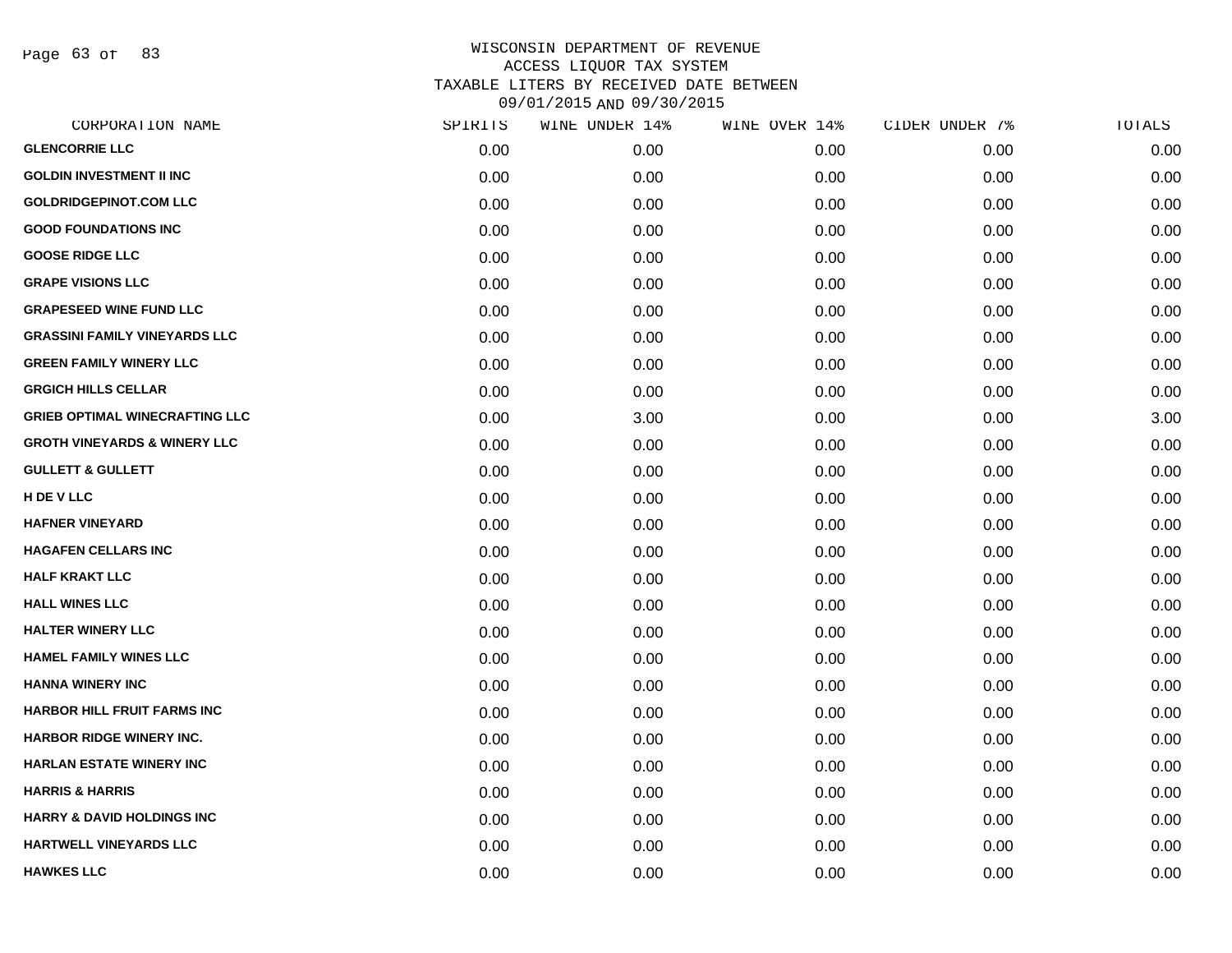Page 64 of 83

| CORPORATION NAME                   | SPIRITS | WINE UNDER 14% | WINE OVER 14% | CIDER UNDER 7% | TOTALS |
|------------------------------------|---------|----------------|---------------|----------------|--------|
| <b>HAYWOOD WINE COMPANY</b>        | 0.00    | 0.00           | 0.00          | 0.00           | 0.00   |
| HDD LLC                            | 0.00    | 0.00           | 0.00          | 0.00           | 0.00   |
| <b>HEITZ WINE CELLARS</b>          | 0.00    | 0.00           | 0.00          | 0.00           | 0.00   |
| <b>HEMISPHERE WINE COMPANY INC</b> | 0.00    | 0.00           | 0.00          | 0.00           | 0.00   |
| HERB LAMB VINEYARDS, LLC           | 0.00    | 0.00           | 0.00          | 0.00           | 0.00   |
| <b>HERDIE BAISDEN</b>              | 0.00    | 0.00           | 0.00          | 0.00           | 0.00   |
| <b>HERRERA &amp; HERRERA</b>       | 0.00    | 0.00           | 0.00          | 0.00           | 0.00   |
| <b>HESTAN VINEYARDS LLC</b>        | 0.00    | 0.00           | 0.00          | 0.00           | 0.00   |
| <b>HILL ESTATES INC</b>            | 0.00    | 0.00           | 0.00          | 0.00           | 0.00   |
| <b>HIRSCH WINERY LLC</b>           | 0.00    | 0.00           | 0.00          | 0.00           | 0.00   |
| <b>HOFFMAN AND HOFFMAN</b>         | 0.00    | 0.00           | 0.00          | 0.00           | 0.00   |
| HOLLYS HILL VINEYARDS LLC          | 0.00    | 0.00           | 0.00          | 0.00           | 0.00   |
| HONIG VINEYARD AND WINERY LLC      | 0.00    | 0.00           | 0.00          | 0.00           | 0.00   |
| <b>HOOKSTONE INC.</b>              | 0.00    | 0.00           | 0.00          | 0.00           | 0.00   |
| <b>HOPE WINE LLC</b>               | 0.00    | 0.00           | 0.00          | 0.00           | 0.00   |
| <b>HOUDINI INC</b>                 | 0.00    | 0.00           | 0.00          | 0.00           | 0.00   |
| HOURGLASS WINE COMPANY INC         | 0.00    | 0.00           | 0.00          | 0.00           | 0.00   |
| <b>HUNEEUS VINTNERS LLC</b>        | 0.00    | 0.00           | 0.00          | 0.00           | 0.00   |
| HUNT COUNTRY VINEYARDS LLC         | 0.00    | 0.00           | 0.00          | 0.00           | 0.00   |
| <b>HUSCH VINEYARDS INC</b>         | 0.00    | 0.00           | 0.00          | 0.00           | 0.00   |
| <b>INMAN FAMILY WINES LLC</b>      | 0.00    | 0.00           | 0.00          | 0.00           | 0.00   |
| <b>INVESTOR'S OF AMERICA LP</b>    | 0.00    | 0.00           | 0.00          | 0.00           | 0.00   |
| <b>IRON HORSE VINEYARDS LP</b>     | 0.00    | 0.00           | 0.00          | 0.00           | 0.00   |
| <b>ISENHOWER CELLARS LLC</b>       | 0.00    | 0.00           | 0.00          | 0.00           | 0.00   |
| <b>ISLAND ORCHARD CIDER LLC</b>    | 0.00    | 0.00           | 0.00          | 0.00           | 0.00   |
| <b>ISR VINEYARDS ASSOCIATION</b>   | 0.00    | 0.00           | 0.00          | 0.00           | 0.00   |
| <b>J LOHR WINERY CORP</b>          | 0.00    | 0.00           | 0.00          | 0.00           | 0.00   |
| <b>J PEDRONCELLI WINERY</b>        | 0.00    | 0.00           | 0.00          | 0.00           | 0.00   |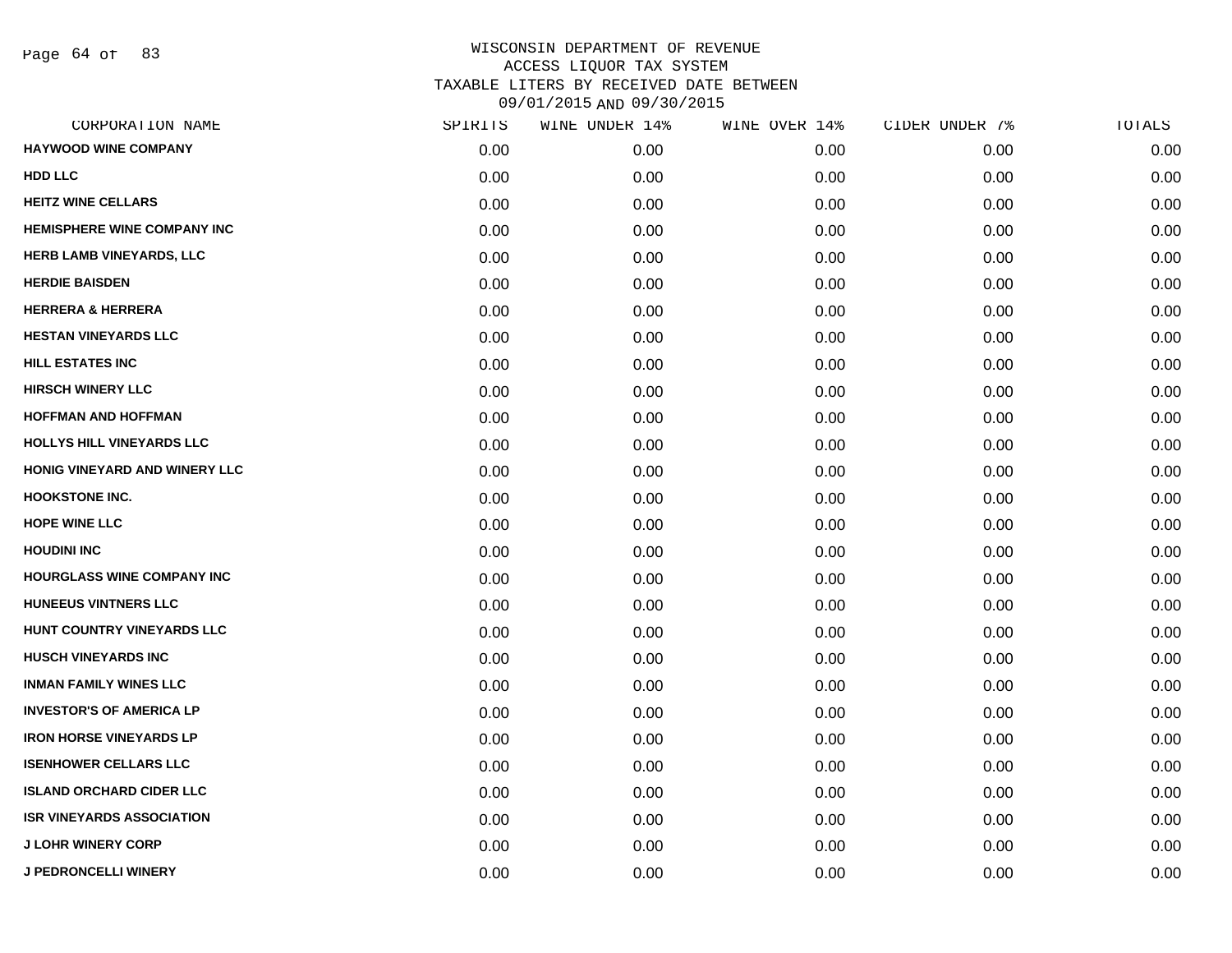Page 65 of 83

|      | WINE UNDER 14% |      |               | TOTALS         |
|------|----------------|------|---------------|----------------|
| 0.00 | 0.00           | 0.00 | 0.00          | 0.00           |
| 0.00 | 0.00           | 0.00 | 0.00          | 0.00           |
| 0.00 | 0.00           | 0.00 | 0.00          | 0.00           |
| 0.00 | 0.00           | 0.00 | 0.00          | 0.00           |
| 0.00 | 0.00           | 0.00 | 0.00          | 0.00           |
| 0.00 | 0.00           | 0.00 | 0.00          | 0.00           |
| 0.00 | 0.00           | 0.00 | 0.00          | 0.00           |
| 0.00 | 0.00           | 0.00 | 0.00          | 0.00           |
| 0.00 | 0.00           | 0.00 | 0.00          | 0.00           |
| 0.00 | 0.00           | 0.00 | 0.00          | 0.00           |
| 0.00 | 0.00           | 0.00 | 0.00          | 0.00           |
| 0.00 | 0.00           | 0.00 | 0.00          | 0.00           |
| 0.00 | 0.00           | 0.00 | 0.00          | 0.00           |
| 0.00 | 0.00           | 0.00 | 0.00          | 0.00           |
| 0.00 | 0.00           | 0.00 | 0.00          | 0.00           |
| 0.00 | 0.00           | 0.00 | 0.00          | 0.00           |
| 0.00 | 0.00           | 0.00 | 0.00          | 0.00           |
| 0.00 | 0.00           | 0.00 | 0.00          | 0.00           |
| 0.00 | 0.00           | 0.00 | 0.00          | 0.00           |
| 0.00 | 0.00           | 0.00 | 0.00          | 0.00           |
| 0.00 | 0.00           | 0.00 | 0.00          | 0.00           |
| 0.00 | 0.00           | 0.00 | 0.00          | 0.00           |
| 0.00 | 0.00           | 0.00 | 0.00          | 0.00           |
| 0.00 | 0.00           | 0.00 | 0.00          | 0.00           |
| 0.00 | 0.00           | 0.00 | 0.00          | 0.00           |
| 0.00 | 0.00           | 0.00 | 0.00          | 0.00           |
| 0.00 | 0.00           | 0.00 | 0.00          | 0.00           |
| 0.00 | 0.00           | 0.00 | 0.00          | 0.00           |
|      | SPIRITS        |      | WINE OVER 14% | CIDER UNDER 7% |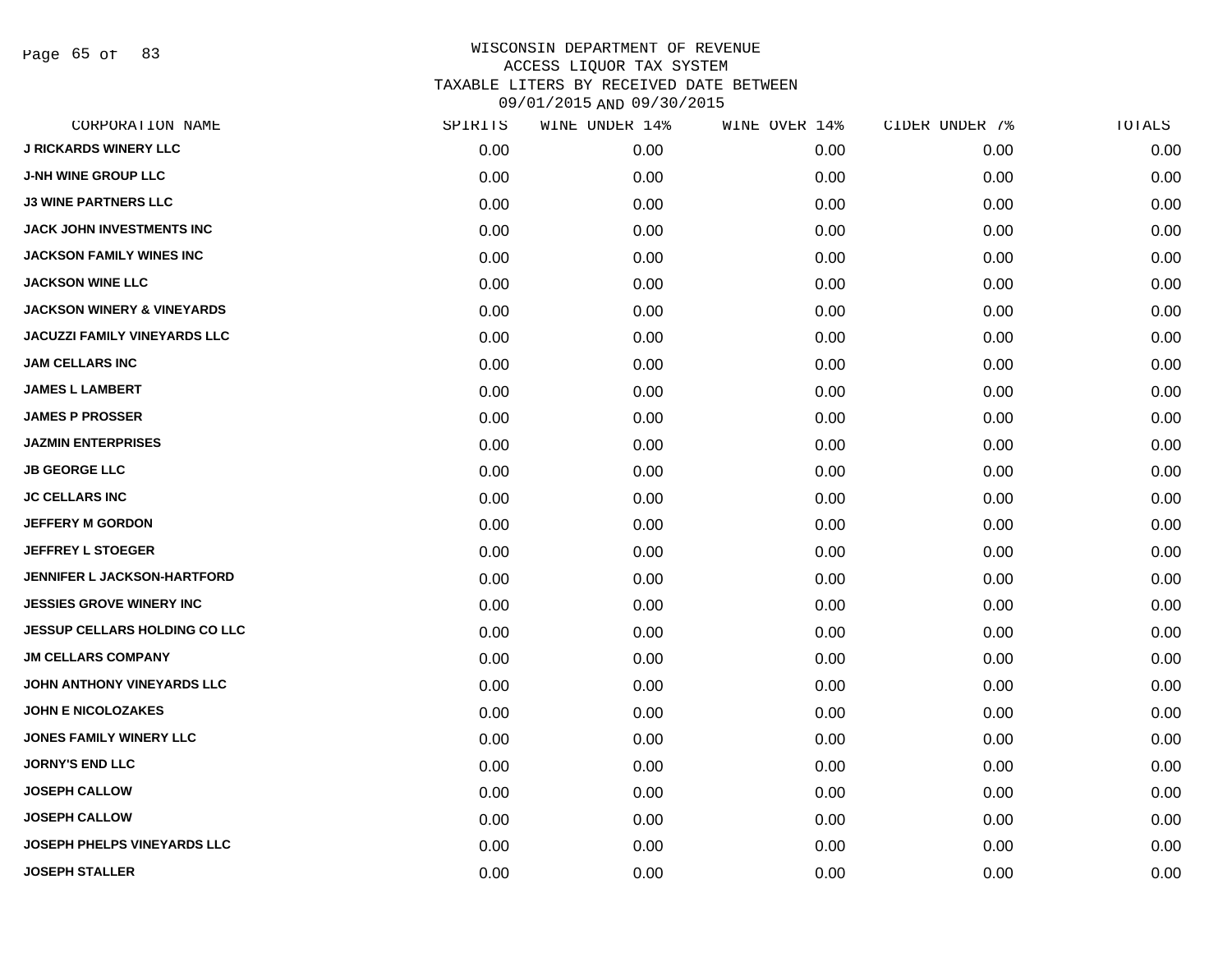Page 66 of 83

| CORPORATION NAME                         | SPIRITS | WINE UNDER 14% | WINE OVER 14% | CIDER UNDER 7% | TOTALS |
|------------------------------------------|---------|----------------|---------------|----------------|--------|
| <b>JOSEPH WYNIMKO</b>                    | 0.00    | 0.00           | 0.00          | 0.00           | 0.00   |
| <b>JOULLIAN VINEYARDS LTD</b>            | 0.00    | 0.00           | 0.00          | 0.00           | 0.00   |
| JUDD FAMILY VINEYARDS LP                 | 0.00    | 0.00           | 0.00          | 0.00           | 0.00   |
| <b>JULIE A ANDRZEJCZAK</b>               | 0.00    | 0.00           | 0.00          | 0.00           | 0.00   |
| <b>JUSTIN VINEYARDS &amp; WINERY LLC</b> | 0.00    | 0.00           | 0.00          | 0.00           | 0.00   |
| <b>JVW CORPORATION</b>                   | 0.00    | 0.00           | 0.00          | 0.00           | 0.00   |
| <b>K VINTNERS LLC</b>                    | 0.00    | 0.00           | 0.00          | 0.00           | 0.00   |
| <b>KACHINA CELLARS LLC</b>               | 0.00    | 0.00           | 0.00          | 0.00           | 0.00   |
| <b>KAMEN WINES LLC</b>                   | 0.00    | 0.00           | 0.00          | 0.00           | 0.00   |
| <b>KANGARU ENTERPRISES LLC</b>           | 0.00    | 0.00           | 0.00          | 0.00           | 0.00   |
| <b>KAREN LA BONTE</b>                    | 0.00    | 0.00           | 0.00          | 0.00           | 0.00   |
| <b>KB WINES LLC</b>                      | 0.00    | 0.00           | 0.00          | 0.00           | 0.00   |
| <b>KEN BROWN WINES LLC</b>               | 0.00    | 0.00           | 0.00          | 0.00           | 0.00   |
| <b>KENEFICK RANCHES WINERY LLC</b>       | 0.00    | 0.00           | 0.00          | 0.00           | 0.00   |
| <b>KENT HUMPHREY</b>                     | 0.00    | 0.00           | 0.00          | 0.00           | 0.00   |
| KENWARD FAMILY VINEYARDS, LLC            | 0.00    | 0.00           | 0.00          | 0.00           | 0.00   |
| <b>KERWIN ESTATE LLC</b>                 | 0.00    | 0.00           | 0.00          | 0.00           | 0.00   |
| <b>KESTREL PROPERTIES LLC</b>            | 0.00    | 0.00           | 0.00          | 0.00           | 0.00   |
| <b>KING ESTATE WINERY LP</b>             | 0.00    | 0.00           | 0.00          | 0.00           | 0.00   |
| <b>KISTLER VINEYARDS, LLC</b>            | 0.00    | 0.00           | 0.00          | 0.00           | 0.00   |
| <b>KLEIN FOODS INC</b>                   | 0.00    | 0.00           | 0.00          | 0.00           | 0.00   |
| <b>KNIGHTS BRIDGE WINERY LLC</b>         | 0.00    | 0.00           | 0.00          | 0.00           | 0.00   |
| <b>KOEHLER WINERY LLC</b>                | 0.00    | 0.00           | 0.00          | 0.00           | 0.00   |
| <b>KONSTANTIN D FRANK &amp; SONS</b>     | 0.00    | 0.00           | 0.00          | 0.00           | 0.00   |
| <b>KOPRI INC</b>                         | 0.00    | 0.00           | 0.00          | 0.00           | 0.00   |
| <b>KRUPP BROTHERS LLC</b>                | 0.00    | 0.00           | 0.00          | 0.00           | 0.00   |
| <b>KSSM LLC</b>                          | 0.00    | 0.00           | 0.00          | 0.00           | 0.00   |
| <b>KT WINECO LLC</b>                     | 0.00    | 0.00           | 0.00          | 0.00           | 0.00   |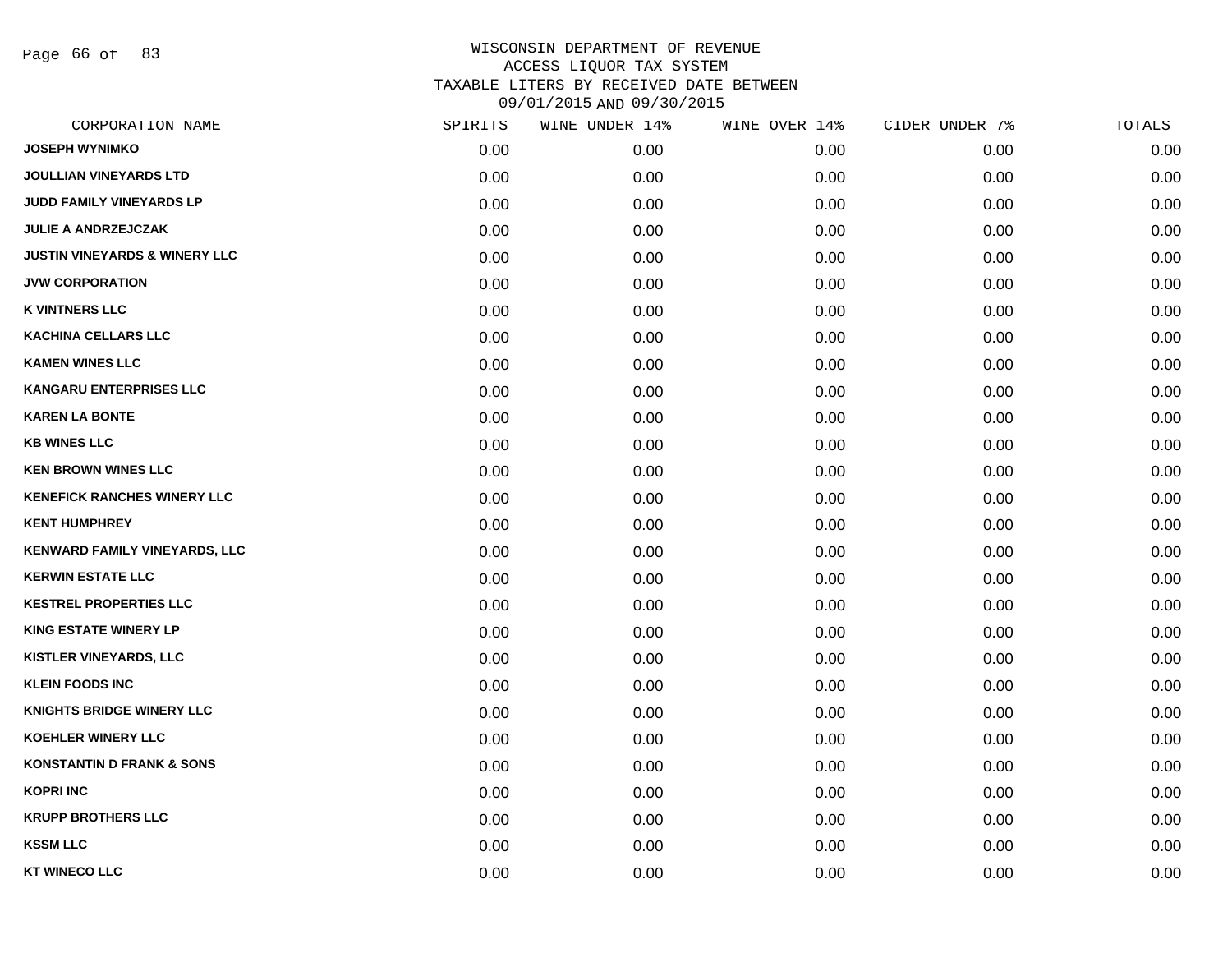Page 67 of 83

| CORPORATION NAME                                  | SPIRITS | WINE UNDER 14% | WINE OVER 14% | CIDER UNDER 7% | TOTALS   |
|---------------------------------------------------|---------|----------------|---------------|----------------|----------|
| <b>KULETO VILLA LLC</b>                           | 0.00    | 0.00           | 0.00          | 0.00           | 0.00     |
| <b>KUNDE ENTERPRISES INC</b>                      | 0.00    | 0.00           | 0.00          | 0.00           | 0.00     |
| <b>L C WINE</b>                                   | 0.00    | 0.00           | 0.00          | 0.00           | 0.00     |
| L FOPPIANO WINE CO INC                            | 0.00    | 0.00           | 0.00          | 0.00           | 0.00     |
| <b>LADERA WINERY LLC</b>                          | 0.00    | 0.00           | 0.00          | 0.00           | 0.00     |
| <b>LAETITIA VINEYARD &amp; WINERY INC</b>         | 0.00    | 0.00           | 0.00          | 0.00           | 0.00     |
| <b>LAGUNA OAKS VINEYARD &amp; WINERY INC</b>      | 0.00    | 0.00           | 0.00          | 0.00           | 0.00     |
| <b>LAIL VINEYARDS LLC</b>                         | 0.00    | 0.00           | 0.00          | 0.00           | 0.00     |
| <b>LAIRD FAMILY ESTATE LLC</b>                    | 0.00    | 0.00           | 0.00          | 0.00           | 0.00     |
| <b>LAKE NOKOMIS CRANBERRIES INC</b>               | 0.00    | 0.00           | 0.00          | 0.00           | 0.00     |
| <b>LAMBERT BRIDGE WINERY INC</b>                  | 0.00    | 0.00           | 0.00          | 0.00           | 0.00     |
| <b>LANCASTER ESTATE VINEYARD &amp; WINERY LLC</b> | 0.00    | 0.00           | 0.00          | 0.00           | 0.00     |
| <b>LANCASTER VINEYARDS INC</b>                    | 0.00    | 0.00           | 0.00          | 0.00           | 0.00     |
| <b>LANGE WINERY LLC</b>                           | 0.00    | 0.00           | 0.00          | 0.00           | 0.00     |
| <b>LANGETWINS WINE CO INC</b>                     | 0.00    | 0.00           | 0.00          | 0.00           | 0.00     |
| <b>LARKMEAD VINEYARDS INC</b>                     | 0.00    | 0.00           | 0.00          | 0.00           | 0.00     |
| <b>LARSON &amp; LARSON</b>                        | 0.00    | 0.00           | 0.00          | 0.00           | 0.00     |
| <b>LARSON FAMILY WINERY INC</b>                   | 0.00    | 0.00           | 0.00          | 0.00           | 0.00     |
| <b>LATITUDE BEVERAGE COMPANY</b>                  | 0.00    | 0.00           | 0.00          | 0.00           | 0.00     |
| <b>LAUTENBACH'S ORCHARD COUNTRY INC</b>           | 0.00    | 0.00           | 0.00          | 0.00           | 0.00     |
| <b>LAVA SPRINGS INC</b>                           | 0.00    | 0.00           | 1,217.60      | 0.00           | 1,217.60 |
| <b>LAWER FAMILY WINERY INC</b>                    | 0.00    | 0.00           | 0.00          | 0.00           | 0.00     |
| LE CEP II INC                                     | 0.00    | 0.00           | 0.00          | 0.00           | 0.00     |
| <b>LEDGE STONE VINEYARDS LLC</b>                  | 0.00    | 0.00           | 0.00          | 0.00           | 0.00     |
| LEFT COAST CELLARS LLC                            | 0.00    | 0.00           | 0.00          | 0.00           | 0.00     |
| <b>LEMELSON WINERY LLC</b>                        | 0.00    | 0.00           | 0.00          | 0.00           | 0.00     |
| <b>LEONARDINI FAMILY WINERY LLC</b>               | 0.00    | 0.00           | 0.00          | 0.00           | 0.00     |
| <b>LEONESSE CELLARS LLC</b>                       | 0.00    | 0.00           | 0.00          | 0.00           | 0.00     |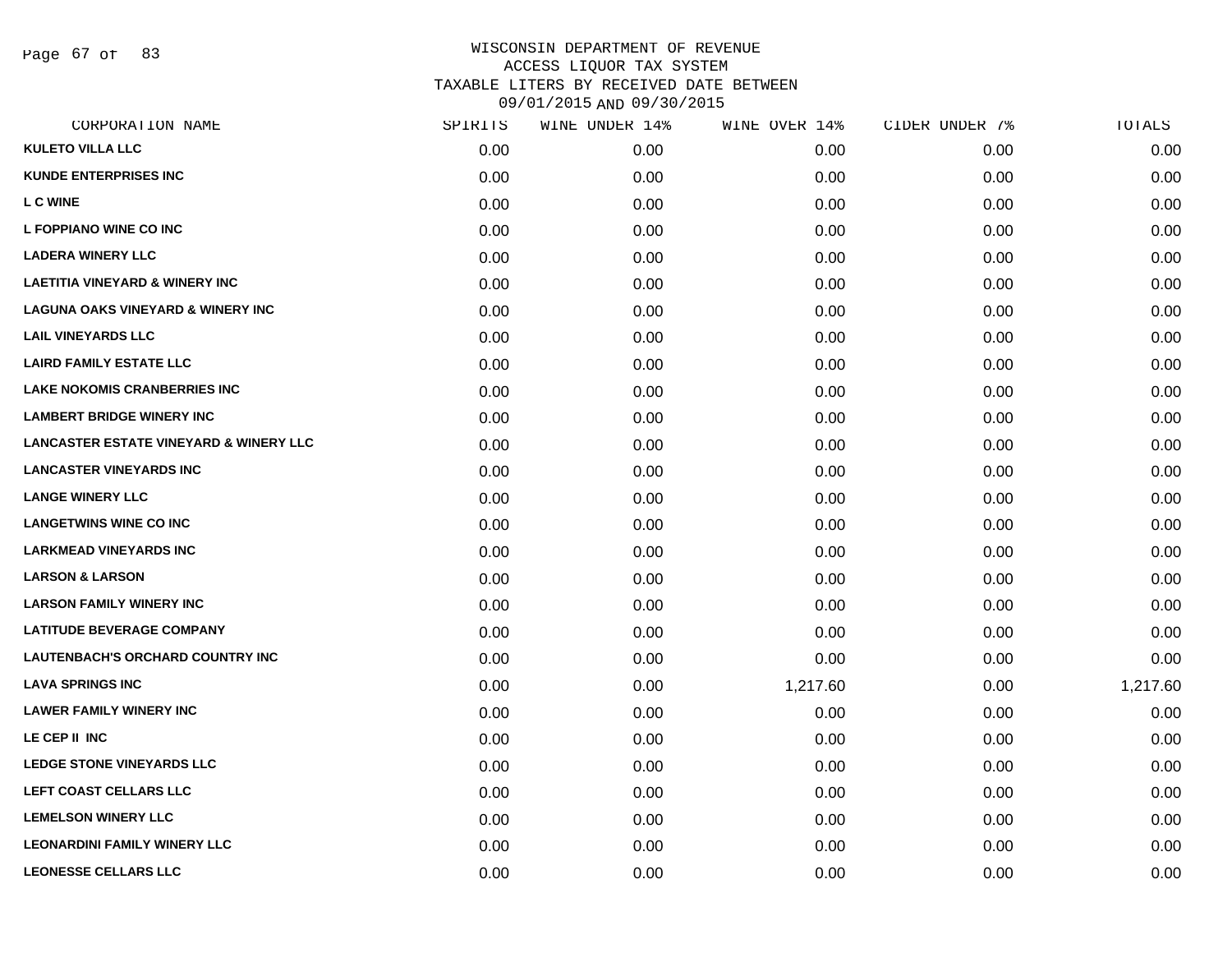| SPIRITS | WINE UNDER 14% | WINE OVER 14% | CIDER UNDER 7% | TOTALS |
|---------|----------------|---------------|----------------|--------|
| 0.00    | 0.00           | 0.00          | 0.00           | 0.00   |
| 0.00    | 0.00           | 0.00          | 0.00           | 0.00   |
| 0.00    | 0.00           | 0.00          | 0.00           | 0.00   |
| 0.00    | 0.00           | 0.00          | 0.00           | 0.00   |
| 0.00    | 0.00           | 0.00          | 0.00           | 0.00   |
| 0.00    | 0.00           | 0.00          | 0.00           | 0.00   |
| 0.00    | 0.00           | 0.00          | 0.00           | 0.00   |
| 0.00    | 0.00           | 0.00          | 0.00           | 0.00   |
| 0.00    | 0.00           | 0.00          | 0.00           | 0.00   |
| 0.00    | 0.00           | 0.00          | 0.00           | 0.00   |
| 0.00    | 0.00           | 0.00          | 0.00           | 0.00   |
| 0.00    | 0.00           | 0.00          | 0.00           | 0.00   |
| 0.00    | 0.00           | 0.00          | 0.00           | 0.00   |
| 0.00    | 0.00           | 0.00          | 0.00           | 0.00   |
| 0.00    | 0.00           | 0.00          | 0.00           | 0.00   |
| 0.00    | 0.00           | 0.00          | 0.00           | 0.00   |
| 0.00    | 0.00           | 0.00          | 0.00           | 0.00   |
| 0.00    | 0.00           | 0.00          | 0.00           | 0.00   |
| 0.00    | 0.00           | 0.00          | 0.00           | 0.00   |
| 0.00    | 0.00           | 0.00          | 0.00           | 0.00   |
| 0.00    | 0.00           | 0.00          | 0.00           | 0.00   |
| 0.00    | 0.00           | 0.00          | 0.00           | 0.00   |
| 0.00    | 0.00           | 0.00          | 0.00           | 0.00   |
| 0.00    | 0.00           | 0.00          | 0.00           | 0.00   |
| 0.00    | 0.00           | 0.00          | 0.00           | 0.00   |
| 0.00    | 0.00           | 0.00          | 0.00           | 0.00   |
| 0.00    | 0.00           | 0.00          | 0.00           | 0.00   |
| 0.00    | 0.00           | 0.00          | 0.00           | 0.00   |
|         |                |               |                |        |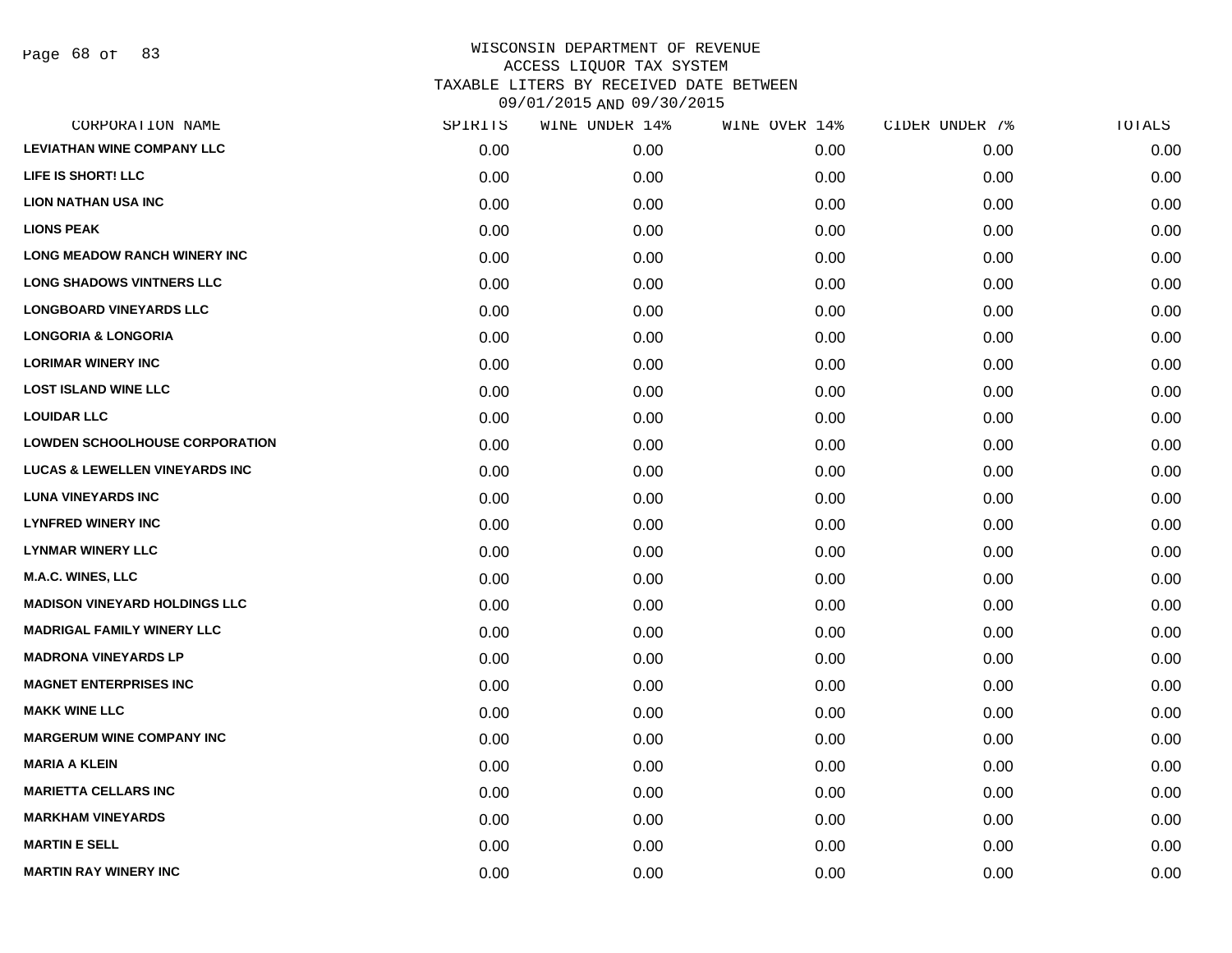Page 69 of 83

| CORPORATION NAME                                  | SPIRITS | WINE UNDER 14% | WINE OVER 14% | CIDER UNDER 7% | TOTALS |
|---------------------------------------------------|---------|----------------|---------------|----------------|--------|
| <b>MARTINELLI WINERY INC</b>                      | 0.00    | 0.00           | 0.00          | 0.00           | 0.00   |
| <b>MATHY WINERY LLC</b>                           | 0.00    | 0.00           | 0.00          | 0.00           | 0.00   |
| <b>MATTHEW RICK</b>                               | 0.00    | 0.00           | 0.00          | 0.00           | 0.00   |
| <b>MATTHIAS A PIPPIG &amp; JAMIE M KINSER</b>     | 0.00    | 0.00           | 0.00          | 0.00           | 0.00   |
| <b>MAURITSON FAMILY WINERY</b>                    | 0.00    | 0.00           | 0.00          | 0.00           | 0.00   |
| <b>MAYACAMAS VINEYARDS</b>                        | 0.00    | 0.00           | 0.00          | 0.00           | 0.00   |
| <b>MAYNARD J KEENAN</b>                           | 0.00    | 0.00           | 0.00          | 0.00           | 0.00   |
| <b>MCILQUHAM LLC</b>                              | 0.00    | 0.00           | 0.00          | 0.00           | 0.00   |
| <b>MCNAB RIDGE WINERY LLC</b>                     | 0.00    | 0.00           | 0.00          | 0.00           | 0.00   |
| <b>MELROSE CELLARS LLC</b>                        | 0.00    | 0.00           | 0.00          | 0.00           | 0.00   |
| <b>MELVILLE VINEYARDS SOUTH LLC</b>               | 0.00    | 0.00           | 0.00          | 0.00           | 0.00   |
| <b>MENDOCINO WINE GROUP LLC</b>                   | 0.00    | 0.00           | 0.00          | 0.00           | 0.00   |
| <b>MER ET SOLEIL LLC</b>                          | 0.00    | 0.00           | 0.00          | 0.00           | 0.00   |
| <b>MERCER WINE ESTATES LLC / MERCER HOGUE LLC</b> | 0.00    | 0.00           | 0.00          | 0.00           | 0.00   |
| <b>MEREDITH VINEYARD ESTATE INC</b>               | 0.00    | 0.00           | 0.00          | 0.00           | 0.00   |
| <b>MERRYVALE VINEYARDS LLC</b>                    | 0.00    | 0.00           | 0.00          | 0.00           | 0.00   |
| <b>MERSHONIAN CIDERY LLC</b>                      | 0.00    | 0.00           | 0.00          | 0.00           | 0.00   |
| <b>METROPOLITAN WINES LLC</b>                     | 0.00    | 0.00           | 0.00          | 0.00           | 0.00   |
| <b>MEV CORPORATION</b>                            | 0.00    | 0.00           | 0.00          | 0.00           | 0.00   |
| <b>MEYER CELLARS LLC</b>                          | 0.00    | 0.00           | 0.00          | 0.00           | 0.00   |
| <b>MICHEAL DASHE</b>                              | 0.00    | 0.00           | 0.00          | 0.00           | 0.00   |
| <b>MIDDLETON FAMILY WINES LLC</b>                 | 0.00    | 0.00           | 0.00          | 0.00           | 0.00   |
| <b>MIDNIGHT CELLARS INC</b>                       | 0.00    | 0.00           | 0.00          | 0.00           | 0.00   |
| <b>MILDARA BLASS INC</b>                          | 0.00    | 0.00           | 0.00          | 0.00           | 0.00   |
| <b>MILLBROOK WINERY INC</b>                       | 0.00    | 0.00           | 0.00          | 0.00           | 0.00   |
| <b>MINER FAMILY WINERY LLC</b>                    | 0.00    | 0.00           | 0.00          | 0.00           | 0.00   |
| MINNESOTAS FINEST FERMENTED PRODUCTS              | 0.00    | 0.00           | 0.00          | 0.00           | 0.00   |
| <b>MIRA WINERY LLC</b>                            | 0.00    | 0.00           | 0.00          | 0.00           | 0.00   |
|                                                   |         |                |               |                |        |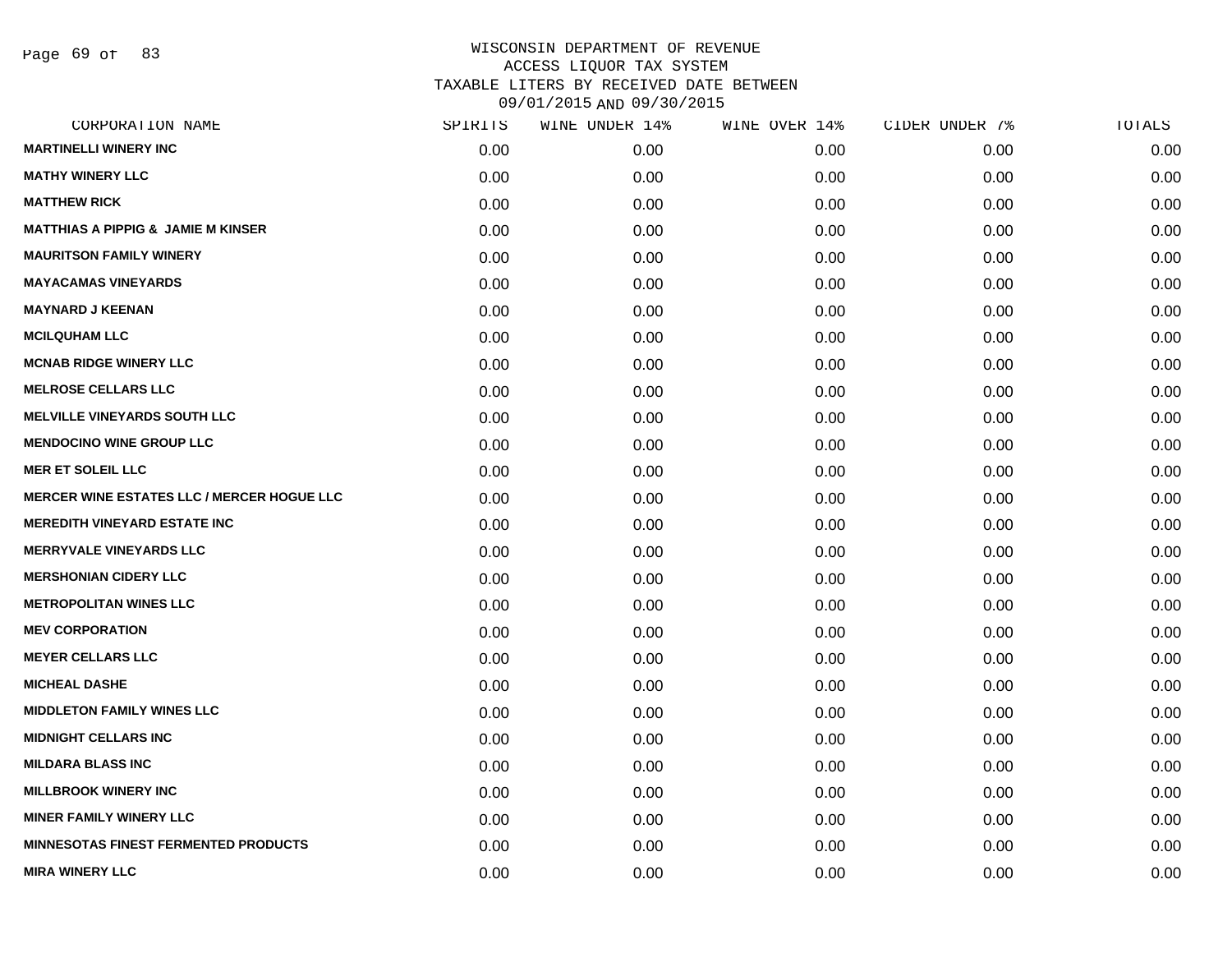Page 70 of 83

| CORPORATION NAME                     | SPIRITS | WINE UNDER 14% | WINE OVER 14% | CIDER UNDER 7% | TOTALS |
|--------------------------------------|---------|----------------|---------------|----------------|--------|
| <b>MIRASOL WINE LLC</b>              | 0.00    | 0.00           | 0.00          | 0.00           | 0.00   |
| <b>MIXOLOSEUM LLC</b>                | 0.00    | 0.00           | 0.00          | 0.00           | 0.00   |
| <b>MODERN DEVELOPMENT COMPANY</b>    | 0.00    | 0.00           | 0.00          | 0.00           | 0.00   |
| <b>MOLLYDOOKER INTERNATIONAL LLC</b> | 0.00    | 0.00           | 0.00          | 0.00           | 0.00   |
| <b>MONTICELLO CELLARS INC</b>        | 0.00    | 0.00           | 0.00          | 0.00           | 0.00   |
| <b>MORCHELLA WINE CELLARS LLC</b>    | 0.00    | 0.00           | 0.00          | 0.00           | 0.00   |
| <b>MORGAN CLENDENEN</b>              | 0.00    | 0.00           | 0.00          | 0.00           | 0.00   |
| <b>MOSHIN VINEYARDS INC</b>          | 0.00    | 0.00           | 0.00          | 0.00           | 0.00   |
| <b>MULLIGAN &amp; MULLIGAN</b>       | 0.00    | 0.00           | 0.00          | 0.00           | 0.00   |
| <b>MUNCH &amp; FOX</b>               | 0.00    | 0.00           | 0.00          | 0.00           | 0.00   |
| <b>MUNSON BRIDGE WINERY INC</b>      | 0.00    | 0.00           | 0.00          | 0.00           | 0.00   |
| <b>MUSETTA WINERY, LLC</b>           | 0.00    | 0.00           | 0.00          | 0.00           | 0.00   |
| <b>NCWGINC</b>                       | 0.00    | 0.00           | 0.00          | 0.00           | 0.00   |
| <b>NAKED WINES LLC</b>               | 0.00    | 0.00           | 0.00          | 0.00           | 0.00   |
| <b>NAKEDWINES.COM INC</b>            | 0.00    | 0.00           | 0.00          | 0.00           | 0.00   |
| <b>NAVARRE CELLARS LTD</b>           | 0.00    | 0.00           | 0.00          | 0.00           | 0.00   |
| <b>NAVARRO VINEYARDS, LLC</b>        | 0.00    | 0.00           | 0.00          | 0.00           | 0.00   |
| <b>NEVADA WINE CELLARS INC</b>       | 0.00    | 0.00           | 0.00          | 0.00           | 0.00   |
| <b>NEW VAVIN INC</b>                 | 0.00    | 0.00           | 0.00          | 0.00           | 0.00   |
| <b>NEWTON VINEYARD LLC</b>           | 0.00    | 0.00           | 0.00          | 0.00           | 0.00   |
| <b>NICALI, LLC</b>                   | 0.00    | 0.00           | 0.00          | 0.00           | 0.00   |
| <b>NICHOLSON RANCH LLC</b>           | 0.00    | 0.00           | 0.00          | 0.00           | 0.00   |
| NIEBAUM-COPPOLA ESTATE WINERY LP     | 0.00    | 0.00           | 0.00          | 0.00           | 0.00   |
| <b>NORTH WINERY LLC</b>              | 0.00    | 0.00           | 0.00          | 0.00           | 0.00   |
| <b>NORTHLEAF WINERY, LLC</b>         | 0.00    | 0.00           | 0.00          | 0.00           | 0.00   |
| <b>NOVA WINES, INC.</b>              | 0.00    | 0.00           | 0.00          | 0.00           | 0.00   |
| <b>NUAGE LLC</b>                     | 0.00    | 0.00           | 0.00          | 0.00           | 0.00   |
| <b>NV AWG LTD</b>                    | 0.00    | 0.00           | 58.13         | 0.00           | 58.13  |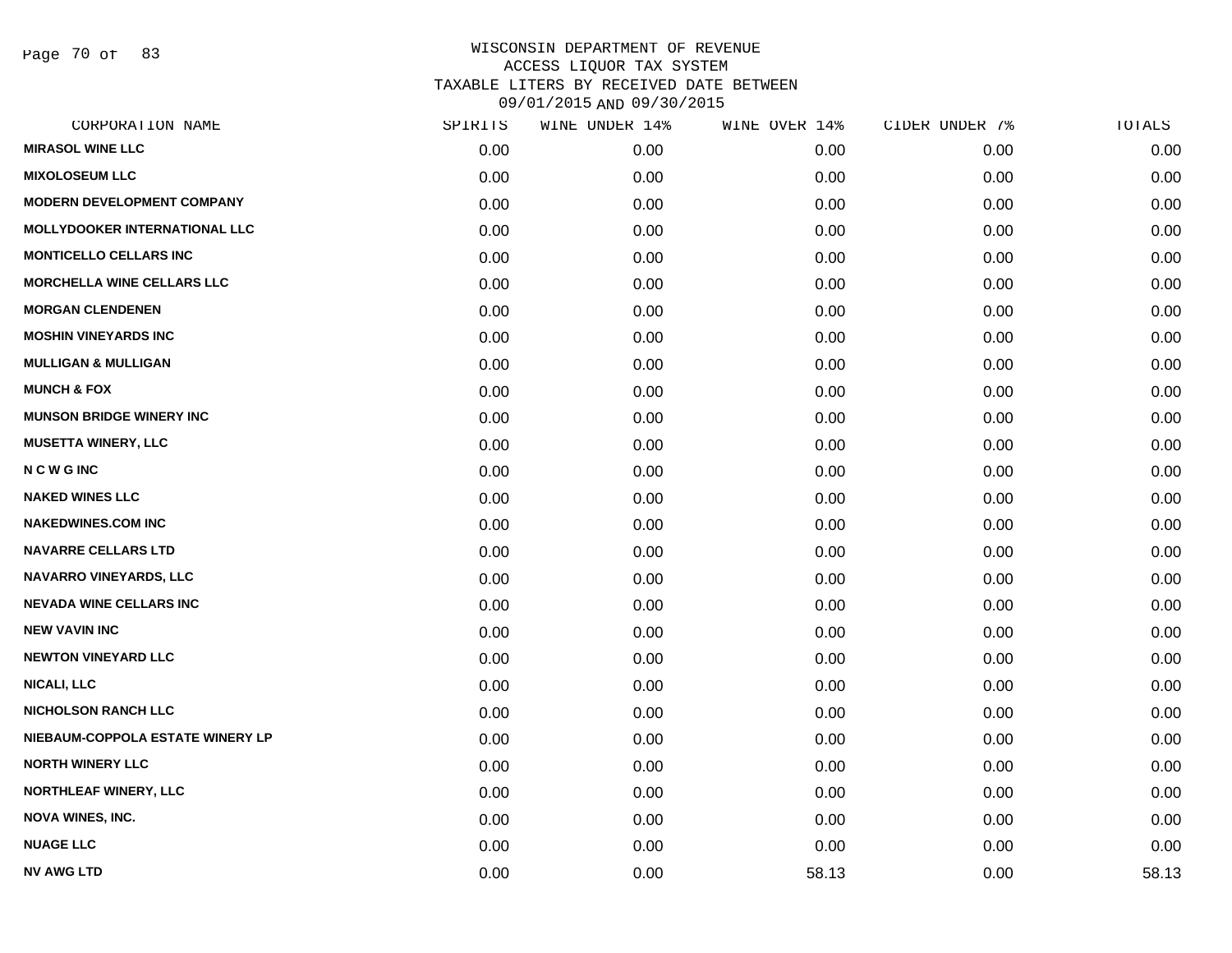Page 71 of 83

|      | WINE UNDER 14% |      | CIDER UNDER 7% | TOTALS |
|------|----------------|------|----------------|--------|
| 0.00 | 0.00           | 0.00 | 0.00           | 0.00   |
| 0.00 | 0.00           | 0.00 | 0.00           | 0.00   |
| 0.00 | 0.00           | 0.00 | 0.00           | 0.00   |
| 0.00 | 0.00           | 0.00 | 0.00           | 0.00   |
| 0.00 | 0.00           | 0.00 | 0.00           | 0.00   |
| 0.00 | 0.00           | 0.00 | 0.00           | 0.00   |
| 0.00 | 0.00           | 0.00 | 0.00           | 0.00   |
| 0.00 | 0.00           | 0.00 | 0.00           | 0.00   |
| 0.00 | 0.00           | 0.00 | 0.00           | 0.00   |
| 0.00 | 0.00           | 0.00 | 0.00           | 0.00   |
| 0.00 | 0.00           | 0.00 | 0.00           | 0.00   |
| 0.00 | 0.00           | 0.00 | 0.00           | 0.00   |
| 0.00 | 0.00           | 0.00 | 0.00           | 0.00   |
| 0.00 | 0.00           | 0.00 | 0.00           | 0.00   |
| 0.00 | 0.00           | 0.00 | 0.00           | 0.00   |
| 0.00 | 0.00           | 0.00 | 0.00           | 0.00   |
| 0.00 | 0.00           | 0.00 | 0.00           | 0.00   |
| 0.00 | 0.00           | 0.00 | 0.00           | 0.00   |
| 0.00 | 0.00           | 0.00 | 0.00           | 0.00   |
| 0.00 | 0.00           | 0.00 | 0.00           | 0.00   |
| 0.00 | 0.00           | 0.00 | 0.00           | 0.00   |
| 0.00 | 0.00           | 0.00 | 0.00           | 0.00   |
| 0.00 | 0.00           | 0.00 | 0.00           | 0.00   |
| 0.00 | 0.00           | 0.00 | 0.00           | 0.00   |
| 0.00 | 0.00           | 0.00 | 0.00           | 0.00   |
| 0.00 | 0.00           | 0.00 | 0.00           | 0.00   |
| 0.00 | 0.00           | 0.00 | 0.00           | 0.00   |
| 0.00 | 0.00           | 0.00 | 0.00           | 0.00   |
|      | SPIRITS        |      | WINE OVER 14%  |        |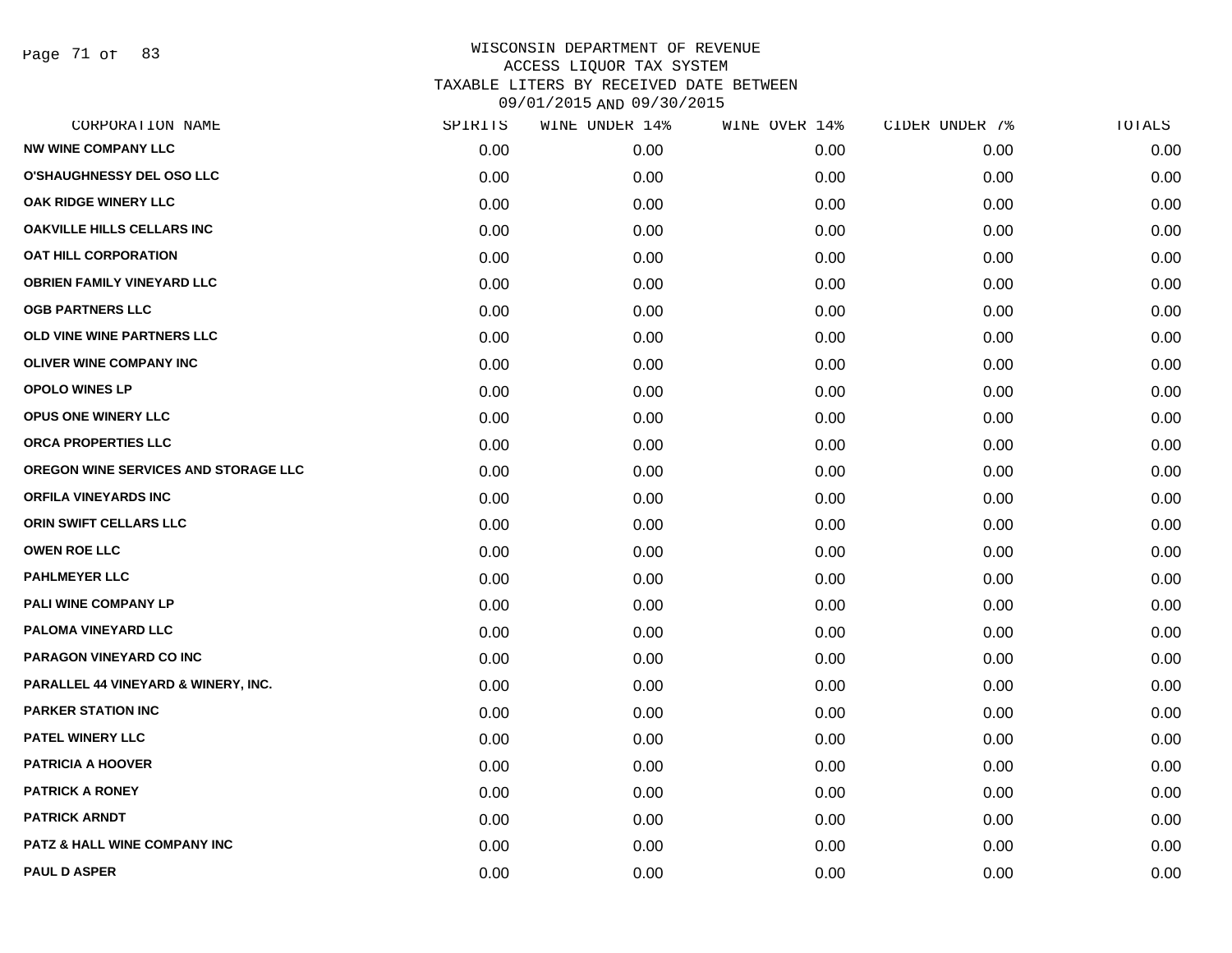Page 72 of 83

| CORPORATION NAME                            | SPIRITS | WINE UNDER 14% | WINE OVER 14% | CIDER UNDER 7% | TOTALS |
|---------------------------------------------|---------|----------------|---------------|----------------|--------|
| <b>PAUL HOBBS WINERY LP</b>                 | 0.00    | 0.00           | 0.00          | 0.00           | 0.00   |
| <b>PAUL J FRANZEN</b>                       | 0.00    | 0.00           | 0.00          | 0.00           | 0.00   |
| <b>PAVI WINES LLC</b>                       | 0.00    | 0.00           | 0.00          | 0.00           | 0.00   |
| PCJ, INC.                                   | 0.00    | 0.00           | 0.00          | 0.00           | 0.00   |
| PEACHY CANYON WINERY                        | 0.00    | 0.00           | 0.00          | 0.00           | 0.00   |
| PEAR VALLEY VINEYARD, INC.                  | 0.00    | 0.00           | 0.00          | 0.00           | 0.00   |
| PEAY VINEYARDS LLC                          | 0.00    | 0.00           | 0.00          | 0.00           | 0.00   |
| PEJU FAMILY OPERATING PARTNERSHIP LP        | 0.00    | 0.00           | 0.00          | 0.00           | 0.00   |
| <b>PENROSE LANE LIMITED</b>                 | 0.00    | 0.00           | 0.00          | 0.00           | 0.00   |
| PEPPER BRIDGE WINERY LLC                    | 0.00    | 0.00           | 0.00          | 0.00           | 0.00   |
| PERNOD RICARD KENWOOD HOLDING LLC           | 0.00    | 0.00           | 0.00          | 0.00           | 0.00   |
| PERNOD RICARD USA LLC                       | 0.00    | 0.00           | 0.00          | 0.00           | 0.00   |
| PETER FRANUS WINE COMPANY INC               | 0.00    | 0.00           | 0.00          | 0.00           | 0.00   |
| PETER HOEHN                                 | 0.00    | 0.00           | 0.00          | 0.00           | 0.00   |
| PETER MICHAEL WINERY                        | 0.00    | 0.00           | 0.00          | 0.00           | 0.00   |
| PETRONI VINEYARDS LLC                       | 0.00    | 0.00           | 0.00          | 0.00           | 0.00   |
| PHILIP TOGNI VINEYARD LP                    | 0.00    | 0.00           | 0.00          | 0.00           | 0.00   |
| PHILLIPS FARMS LLC                          | 0.00    | 0.00           | 0.00          | 0.00           | 0.00   |
| <b>PINA CELLARS LP</b>                      | 0.00    | 0.00           | 0.00          | 0.00           | 0.00   |
| PINE RIDGE WINERY LLC                       | 0.00    | 0.00           | 0.00          | 0.00           | 0.00   |
| <b>PJK WINERY LLC</b>                       | 0.00    | 0.00           | 0.00          | 0.00           | 0.00   |
| POPE VALLEY WINERY LLC                      | 0.00    | 0.00           | 0.00          | 0.00           | 0.00   |
| <b>PRAGER WINERY &amp; PORT WORKS, INC.</b> | 0.00    | 0.00           | 0.00          | 0.00           | 0.00   |
| <b>PRAIRIE BERRY LLC</b>                    | 0.00    | 0.00           | 0.00          | 0.00           | 0.00   |
| <b>PRECEPT BRANDS LLC</b>                   | 0.00    | 0.00           | 0.00          | 0.00           | 0.00   |
| <b>PREMIUM VINTNERS LLC</b>                 | 0.00    | 0.00           | 0.00          | 0.00           | 0.00   |
| PRIDE MOUNTAIN VINEYARDS LLC                | 0.00    | 0.00           | 0.00          | 0.00           | 0.00   |
| PRINCE MICHEL LLC                           | 0.00    | 0.00           | 0.00          | 0.00           | 0.00   |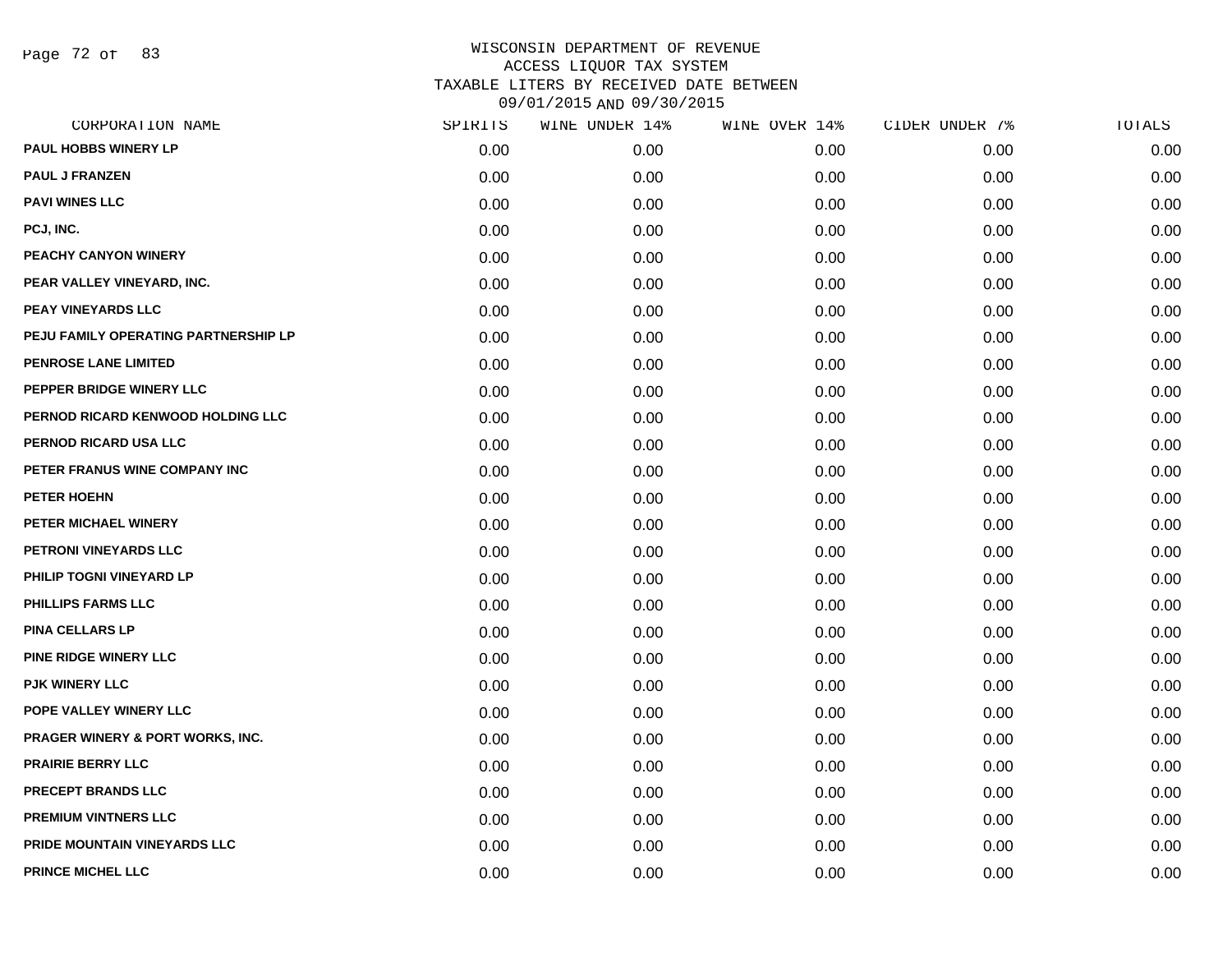| CORPORATION NAME                            | SPIRITS | WINE UNDER 14% | WINE OVER 14% | CIDER UNDER 7% | TOTALS |
|---------------------------------------------|---------|----------------|---------------|----------------|--------|
| <b>PURPLE WINE COMPANY LLC</b>              | 0.00    | 0.00           | 0.00          | 0.00           | 0.00   |
| <b>PWG LLC</b>                              | 0.00    | 0.00           | 0.00          | 0.00           | 0.00   |
| <b>QUADY SOUTH WINERY LLC</b>               | 0.00    | 0.00           | 0.00          | 0.00           | 0.00   |
| QUILCEDA CREEK VINTNERS INC                 | 0.00    | 0.00           | 0.00          | 0.00           | 0.00   |
| <b>QUPE WINE CELLARS LLC</b>                | 0.00    | 0.00           | 0.00          | 0.00           | 0.00   |
| <b>R LAWSON ENTERPRISES LLC</b>             | 0.00    | 0.00           | 0.00          | 0.00           | 0.00   |
| <b>RADIO-COTEAU WINE CELLARS LLC</b>        | 0.00    | 0.00           | 0.00          | 0.00           | 0.00   |
| <b>RAINIER WINE LLC</b>                     | 0.00    | 0.00           | 0.00          | 0.00           | 0.00   |
| <b>RAMAZZOTTI WINES LLC</b>                 | 0.00    | 0.00           | 0.00          | 0.00           | 0.00   |
| <b>RAMEY WINE CELLARS INC</b>               | 0.00    | 0.00           | 0.00          | 0.00           | 0.00   |
| <b>RAPTOR RIDGE WINERY LLC</b>              | 0.00    | 0.00           | 0.00          | 0.00           | 0.00   |
| <b>RASA VINEYARDS, LLC</b>                  | 0.00    | 0.00           | 0.00          | 0.00           | 0.00   |
| <b>RAYMOND SIGNORELLO</b>                   | 0.00    | 0.00           | 0.00          | 0.00           | 0.00   |
| <b>RAYMOND VINEYARD &amp; CELLAR INC</b>    | 0.00    | 0.00           | 0.00          | 0.00           | 0.00   |
| <b>RB WINE ASSOCIATES LLC</b>               | 0.00    | 0.00           | 0.00          | 0.00           | 0.00   |
| <b>RBZ VINEYARDS LLC</b>                    | 0.00    | 0.00           | 0.00          | 0.00           | 0.00   |
| <b>RED CAR WINE COMPANY LLC</b>             | 0.00    | 0.00           | 0.00          | 0.00           | 0.00   |
| <b>RED MARE WINES LLC</b>                   | 0.00    | 0.00           | 0.00          | 0.00           | 0.00   |
| <b>RED OAK VINEYARD INC</b>                 | 0.00    | 0.00           | 0.00          | 0.00           | 0.00   |
| <b>REGUSCI WINERY INC</b>                   | 0.00    | 0.00           | 0.00          | 0.00           | 0.00   |
| <b>REN ACQUISITION INC</b>                  | 0.00    | 0.00           | 0.00          | 0.00           | 0.00   |
| <b>REVANA FAMILY PARTNERS</b>               | 0.00    | 0.00           | 0.00          | 0.00           | 0.00   |
| <b>RHYS VINEYARDS LLC</b>                   | 0.00    | 0.00           | 0.00          | 0.00           | 0.00   |
| <b>RICHARD E LIBBY</b>                      | 0.00    | 0.00           | 0.00          | 0.00           | 0.00   |
| <b>RICHARD FORTUNE</b>                      | 0.00    | 0.00           | 0.00          | 0.00           | 0.00   |
| <b>RIDGE VINEYARDS INC</b>                  | 0.00    | 0.00           | 0.00          | 0.00           | 0.00   |
| <b>RIGHT SIDE LLC</b>                       | 0.00    | 0.00           | 0.00          | 0.00           | 0.00   |
| <b>RIVER BEND VINEYARD &amp; WINERY LLC</b> | 0.00    | 0.00           | 0.00          | 0.00           | 0.00   |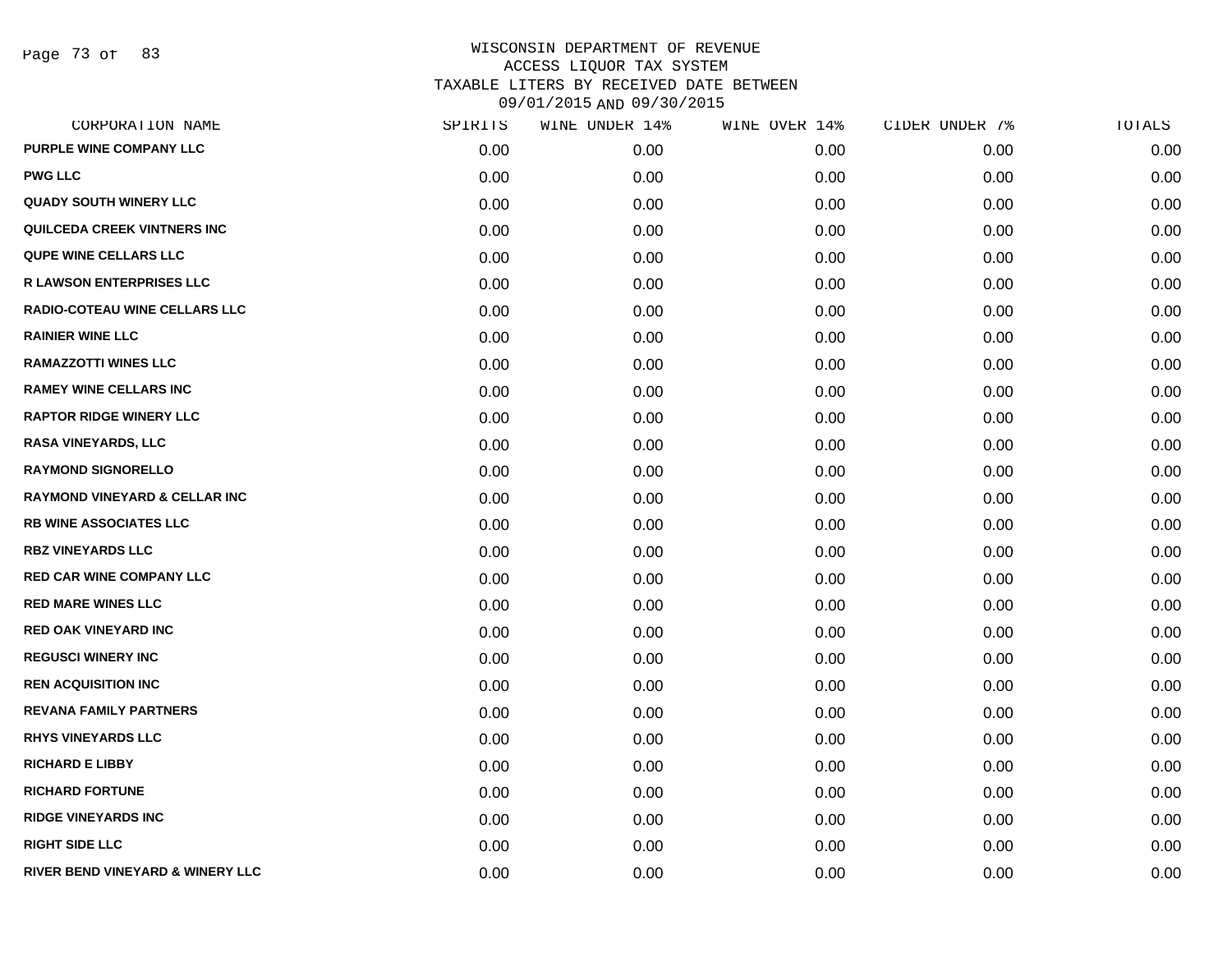Page 74 of 83

| CORPORATION NAME                                 | SPIRITS | WINE UNDER 14% | WINE OVER 14% | CIDER UNDER 7% | TOTALS |
|--------------------------------------------------|---------|----------------|---------------|----------------|--------|
| RIVER VALLEY VINEYARD INC                        | 0.00    | 0.00           | 0.00          | 0.00           | 0.00   |
| <b>RIVERBENCH LLC</b>                            | 0.00    | 0.00           | 0.00          | 0.00           | 0.00   |
| <b>ROBERT BORUCKI</b>                            | 0.00    | 0.00           | 0.00          | 0.00           | 0.00   |
| <b>ROBERT CRAIG WINERY LP</b>                    | 0.00    | 0.00           | 0.00          | 0.00           | 0.00   |
| <b>ROBERT F NADEAU</b>                           | 0.00    | 0.00           | 0.00          | 0.00           | 0.00   |
| <b>ROBERT FOLEY LLC</b>                          | 0.00    | 0.00           | 0.00          | 0.00           | 0.00   |
| <b>ROBERT HALL WINERY LLC</b>                    | 0.00    | 0.00           | 0.00          | 0.00           | 0.00   |
| <b>ROBERT MUELLER CELLARS</b>                    | 0.00    | 0.00           | 0.00          | 0.00           | 0.00   |
| <b>ROBERT YOUNG ESTATE WINERY LLC</b>            | 0.00    | 0.00           | 0.00          | 0.00           | 0.00   |
| <b>ROCCA FAMILY VINEYARDS INC</b>                | 0.00    | 0.00           | 0.00          | 0.00           | 0.00   |
| <b>ROCK N WOOL WINERY LLC</b>                    | 0.00    | 0.00           | 0.00          | 0.00           | 0.00   |
| <b>ROCK WALL WINE COMPANY INC</b>                | 0.00    | 0.00           | 0.00          | 0.00           | 0.00   |
| <b>ROEDERER ESTATE INC</b>                       | 0.00    | 0.00           | 0.00          | 0.00           | 0.00   |
| <b>ROMBAUER VINEYARDS INC</b>                    | 0.00    | 0.00           | 0.00          | 0.00           | 0.00   |
| <b>RONALD T RUBIN</b>                            | 0.00    | 0.00           | 0.00          | 0.00           | 0.00   |
| <b>ROUND POND ESTATE LLC</b>                     | 0.00    | 0.00           | 0.00          | 0.00           | 0.00   |
| <b>ROWLEY ESTATES LLC</b>                        | 0.00    | 0.00           | 0.00          | 0.00           | 0.00   |
| <b>RRJ REAL PROPERTIES LLC</b>                   | 0.00    | 0.00           | 0.00          | 0.00           | 0.00   |
| <b>RSB VINEYARDS LLC</b>                         | 0.00    | 0.00           | 0.00          | 0.00           | 0.00   |
| <b>RUDD WINES INC</b>                            | 0.00    | 0.00           | 0.00          | 0.00           | 0.00   |
| <b>RUED WINERY INC</b>                           | 0.00    | 0.00           | 0.00          | 0.00           | 0.00   |
| RUTHERFORD HILL WINERY LLC                       | 0.00    | 0.00           | 0.00          | 0.00           | 0.00   |
| <b>RYAN PRELLWITZ</b>                            | 0.00    | 0.00           | 0.00          | 0.00           | 0.00   |
| <b>SAINTSBURY LLC</b>                            | 0.00    | 0.00           | 0.00          | 0.00           | 0.00   |
| <b>SANDHI WINES LLC</b>                          | 0.00    | 0.00           | 0.00          | 0.00           | 0.00   |
| <b>SANDSTONE RIDGE VINEYARD &amp; WINERY LLC</b> | 0.00    | 0.00           | 0.00          | 0.00           | 0.00   |
| <b>SANFORD WINERY COMPANY LP</b>                 | 0.00    | 0.00           | 0.00          | 0.00           | 0.00   |
| <b>SARACINA VINEYARDS LLC</b>                    | 0.00    | 0.00           | 0.00          | 0.00           | 0.00   |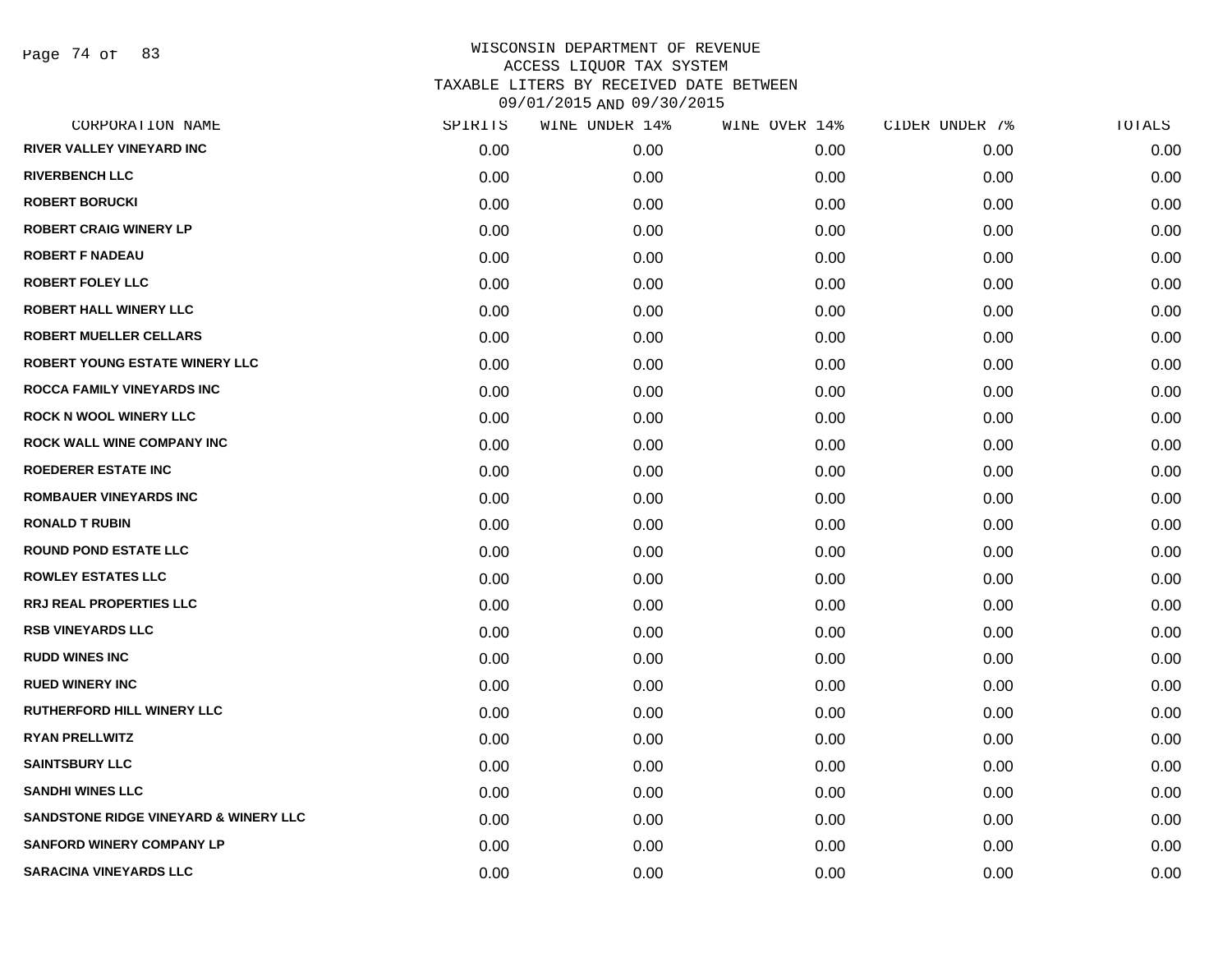Page 75 of 83

| CORPORATION NAME                       | SPIRITS | WINE UNDER 14% | WINE OVER 14% | CIDER UNDER 7% | TOTALS |
|----------------------------------------|---------|----------------|---------------|----------------|--------|
| SAVANNAH CHANELLE VINEYARDS INC        | 0.00    | 0.00           | 0.00          | 0.00           | 0.00   |
| <b>SAVIAH ROSE WINERY LLC</b>          | 0.00    | 0.00           | 0.00          | 0.00           | 0.00   |
| <b>SAXUM VINEYARDS INC</b>             | 0.00    | 0.00           | 0.00          | 0.00           | 0.00   |
| <b>SBRAGIA FAMILY VINEYARDS LLC</b>    | 0.00    | 0.00           | 0.00          | 0.00           | 0.00   |
| <b>SCHEID VINEYARDS CALIFORNIA INC</b> | 0.00    | 0.00           | 0.00          | 0.00           | 0.00   |
| <b>SCHRADER CELLARS LLC</b>            | 0.00    | 0.00           | 0.00          | 0.00           | 0.00   |
| <b>SCHRAMSBERG VINEYARDS CO INC</b>    | 0.00    | 0.00           | 0.00          | 0.00           | 0.00   |
| <b>SCHUG WINERY LLC</b>                | 0.00    | 0.00           | 0.00          | 0.00           | 0.00   |
| <b>SCREAMING EAGLE PARTNERS LLC</b>    | 0.00    | 0.00           | 0.00          | 0.00           | 0.00   |
| <b>SEAVER VINEYARDS LLC</b>            | 0.00    | 0.00           | 0.00          | 0.00           | 0.00   |
| <b>SEAVEY VINEYARD LP</b>              | 0.00    | 0.00           | 0.00          | 0.00           | 0.00   |
| <b>SEQUOIA GROVE VINEYARDS LP</b>      | 0.00    | 0.00           | 0.00          | 0.00           | 0.00   |
| <b>SEVEN HILLS WINERY LLC</b>          | 0.00    | 0.00           | 0.00          | 0.00           | 0.00   |
| <b>SEVEN STONES WINERY LLC</b>         | 0.00    | 0.00           | 0.00          | 0.00           | 0.00   |
| <b>SHADY LADIES LLC</b>                | 0.00    | 0.00           | 0.00          | 0.00           | 0.00   |
| <b>SHAFER VINEYARDS INC</b>            | 0.00    | 0.00           | 0.00          | 0.00           | 0.00   |
| <b>SHANNON RIDGE INC</b>               | 0.00    | 0.00           | 0.00          | 0.00           | 0.00   |
| SHELTON-MACKENZIE WINE COMPANY         | 0.00    | 0.00           | 0.00          | 0.00           | 0.00   |
| <b>SIERRA SUNRISE VINEYARDS</b>        | 0.00    | 0.00           | 0.00          | 0.00           | 0.00   |
| SILVER OAK WINE CELLARS LP             | 0.00    | 0.00           | 0.00          | 0.00           | 0.00   |
| <b>SINE QUA NON INC</b>                | 0.00    | 0.00           | 0.00          | 0.00           | 0.00   |
| SINNIPEE VALLEY VINEYARD LLC           | 0.00    | 0.00           | 0.00          | 0.00           | 0.00   |
| <b>SINSKEY VINEYARDS INC</b>           | 0.00    | 0.00           | 0.00          | 0.00           | 0.00   |
| <b>SISYPHUS LLC</b>                    | 0.00    | 0.00           | 0.00          | 0.00           | 0.00   |
| <b>SIX SIGMA WINERY LLC</b>            | 0.00    | 0.00           | 0.00          | 0.00           | 0.00   |
| <b>SKALLI CORPORATION</b>              | 0.00    | 0.00           | 0.00          | 0.00           | 0.00   |
| <b>SMALL VINES WINES INC</b>           | 0.00    | 0.00           | 0.00          | 0.00           | 0.00   |
| <b>SMITH &amp; HOOK WINERY</b>         | 0.00    | 0.00           | 0.00          | 0.00           | 0.00   |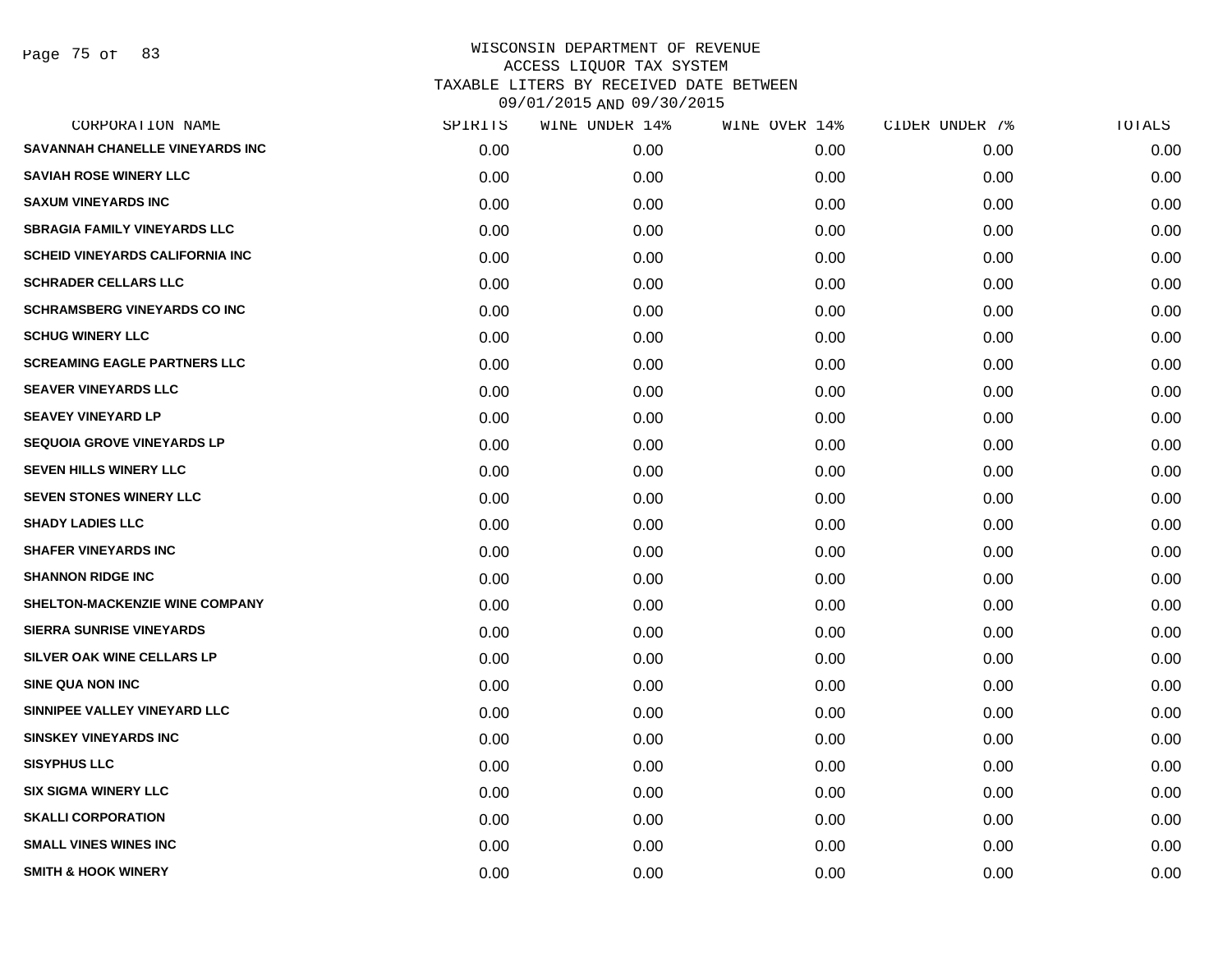Page 76 of 83

| CORPORATION NAME                           | SPIRITS | WINE UNDER 14% | WINE OVER 14% | CIDER UNDER 7% | TOTALS |
|--------------------------------------------|---------|----------------|---------------|----------------|--------|
| <b>SMITH &amp; SMITH</b>                   | 0.00    | 0.00           | 0.00          | 0.00           | 0.00   |
| SMITH ANDERSON ENTERPRISES INC             | 0.00    | 0.00           | 0.00          | 0.00           | 0.00   |
| <b>SODA CANYON LLC</b>                     | 0.00    | 0.00           | 0.00          | 0.00           | 0.00   |
| <b>SOKOL BLOSSER LTD</b>                   | 0.00    | 0.00           | 0.00          | 0.00           | 0.00   |
| <b>SOMERSTON WINE COMPANY, LLC</b>         | 0.00    | 0.00           | 0.00          | 0.00           | 0.00   |
| SONOMA-CUTRER VINEYARDS INC                | 0.00    | 0.00           | 0.00          | 0.00           | 0.00   |
| <b>SOUTH COAST WINERY INC</b>              | 0.00    | 0.00           | 0.00          | 0.00           | 0.00   |
| <b>SP GROSSNICKLE LLC</b>                  | 0.00    | 0.00           | 0.00          | 0.00           | 0.00   |
| <b>SPANOS BERBERIAN WINERY LLC</b>         | 0.00    | 0.00           | 0.00          | 0.00           | 0.00   |
| <b>SPARKLING OREGON LLC</b>                | 0.00    | 0.00           | 0.00          | 0.00           | 0.00   |
| <b>SPOTTSWOODE WINERY INC</b>              | 0.00    | 0.00           | 0.00          | 0.00           | 0.00   |
| SPRECHER BREWING COMPANY, INC.             | 0.00    | 0.00           | 0.00          | 0.00           | 0.00   |
| <b>SPRING MOUNTAIN VINEYARD INC</b>        | 0.00    | 0.00           | 0.00          | 0.00           | 0.00   |
| <b>SPURGEON VINEYARDS &amp; WINERY LLC</b> | 0.00    | 0.00           | 0.00          | 0.00           | 0.00   |
| ST HELENA ESTATE LLC                       | 0.00    | 0.00           | 0.00          | 0.00           | 0.00   |
| <b>ST JAMES WINERY INC</b>                 | 0.00    | 0.00           | 0.00          | 0.00           | 0.00   |
| ST JULIAN WINE COMPANY INC                 | 0.00    | 0.00           | 0.00          | 0.00           | 0.00   |
| ST. FRANCIS WINERY & VINEYARD L.P.         | 0.00    | 0.00           | 0.00          | 0.00           | 0.00   |
| <b>STAG'S LEAP WINE CELLARS LLC</b>        | 0.00    | 0.00           | 0.00          | 0.00           | 0.00   |
| <b>STAGLIN FAMILY VINEYARD LLC</b>         | 0.00    | 0.00           | 0.00          | 0.00           | 0.00   |
| <b>STANDING JOURNEY LLC</b>                | 0.00    | 0.00           | 0.00          | 0.00           | 0.00   |
| <b>STE MICHELLE WINE ESTATES LTD</b>       | 0.00    | 0.00           | 0.00          | 0.00           | 0.00   |
| <b>STEPHAN VINEYARD INC</b>                | 0.00    | 0.00           | 0.00          | 0.00           | 0.00   |
| <b>STEPHEN M KENNEDY</b>                   | 0.00    | 0.00           | 0.00          | 0.00           | 0.00   |
| STEPHEN W. PARRY AND SUSAN F. PARRY        | 0.00    | 0.00           | 0.00          | 0.00           | 0.00   |
| <b>STEVEN J DEBAKER</b>                    | 0.00    | 0.00           | 0.00          | 0.00           | 0.00   |
| <b>STEVEN KENT LLC</b>                     | 0.00    | 0.00           | 0.00          | 0.00           | 0.00   |
| STEVEN M & JUDITH A JACOBSON LLC           | 0.00    | 0.00           | 0.00          | 0.00           | 0.00   |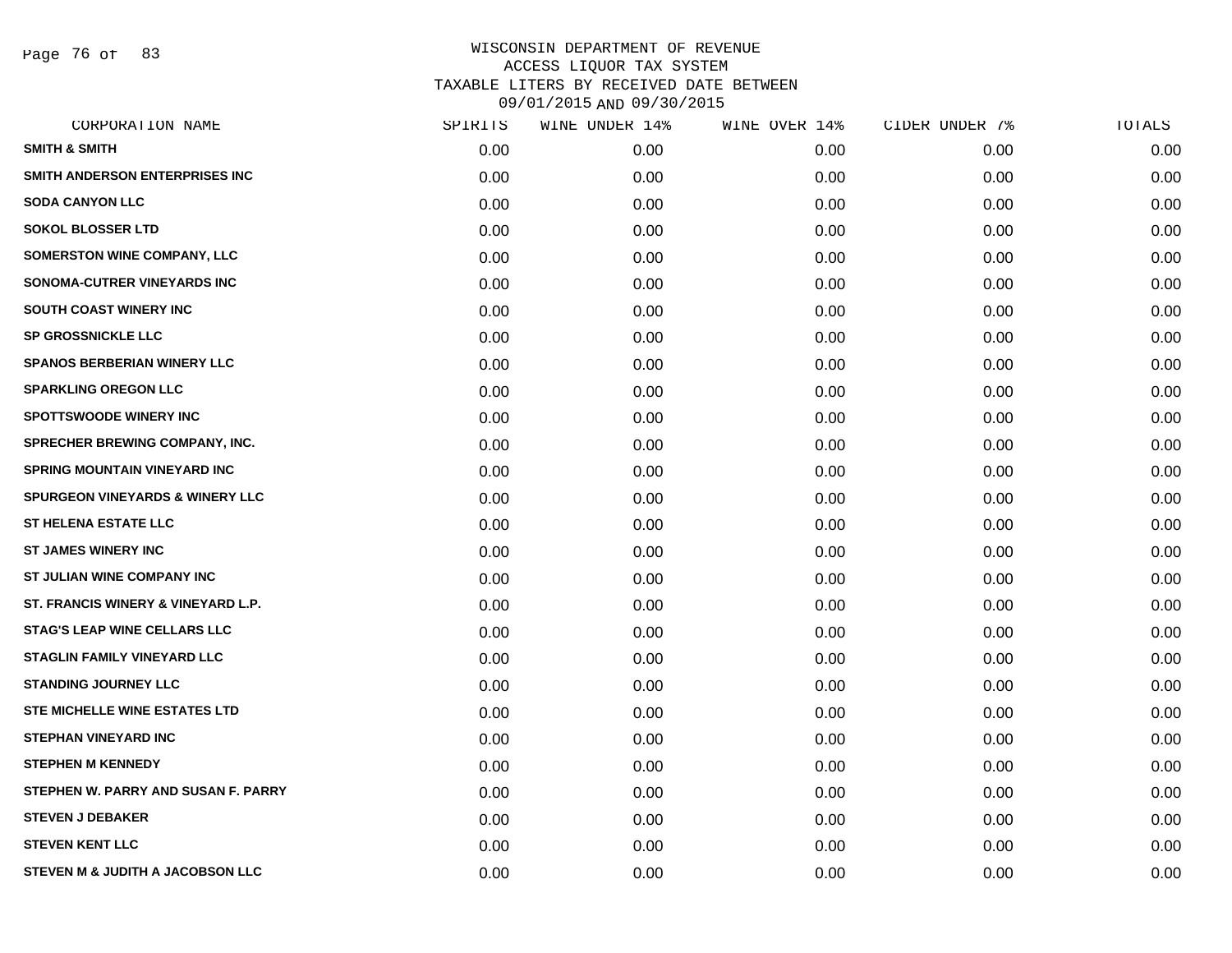Page 77 of 83

|      | WINE UNDER 14% |      | CIDER UNDER 7% | TOTALS |
|------|----------------|------|----------------|--------|
| 0.00 | 0.00           | 0.00 | 0.00           | 0.00   |
| 0.00 | 0.00           | 0.00 | 0.00           | 0.00   |
| 0.00 | 0.00           | 0.00 | 0.00           | 0.00   |
| 0.00 | 0.00           | 0.00 | 0.00           | 0.00   |
| 0.00 | 0.00           | 0.00 | 0.00           | 0.00   |
| 0.00 | 0.00           | 0.00 | 0.00           | 0.00   |
| 0.00 | 0.00           | 0.00 | 0.00           | 0.00   |
| 0.00 | 0.00           | 0.00 | 0.00           | 0.00   |
| 0.00 | 0.00           | 0.00 | 0.00           | 0.00   |
| 0.00 | 0.00           | 0.00 | 0.00           | 0.00   |
| 0.00 | 0.00           | 0.00 | 0.00           | 0.00   |
| 0.00 | 0.00           | 0.00 | 0.00           | 0.00   |
| 0.00 | 0.00           | 0.00 | 0.00           | 0.00   |
| 0.00 | 0.00           | 0.00 | 0.00           | 0.00   |
| 0.00 | 0.00           | 0.00 | 0.00           | 0.00   |
| 0.00 | 0.00           | 0.00 | 0.00           | 0.00   |
| 0.00 | 0.00           | 0.00 | 0.00           | 0.00   |
| 0.00 | 0.00           | 0.00 | 0.00           | 0.00   |
| 0.00 | 0.00           | 0.00 | 0.00           | 0.00   |
| 0.00 | 0.00           | 0.00 | 0.00           | 0.00   |
| 0.00 | 0.00           | 0.00 | 0.00           | 0.00   |
| 0.00 | 0.00           | 0.00 | 0.00           | 0.00   |
| 0.00 | 0.00           | 0.00 | 0.00           | 0.00   |
| 0.00 | 0.00           | 0.00 | 0.00           | 0.00   |
| 0.00 | 0.00           | 0.00 | 0.00           | 0.00   |
| 0.00 | 0.00           | 0.00 | 0.00           | 0.00   |
| 0.00 | 0.00           | 0.00 | 0.00           | 0.00   |
| 0.00 | 0.00           | 0.00 | 0.00           | 0.00   |
|      | SPIRITS        |      | WINE OVER 14%  |        |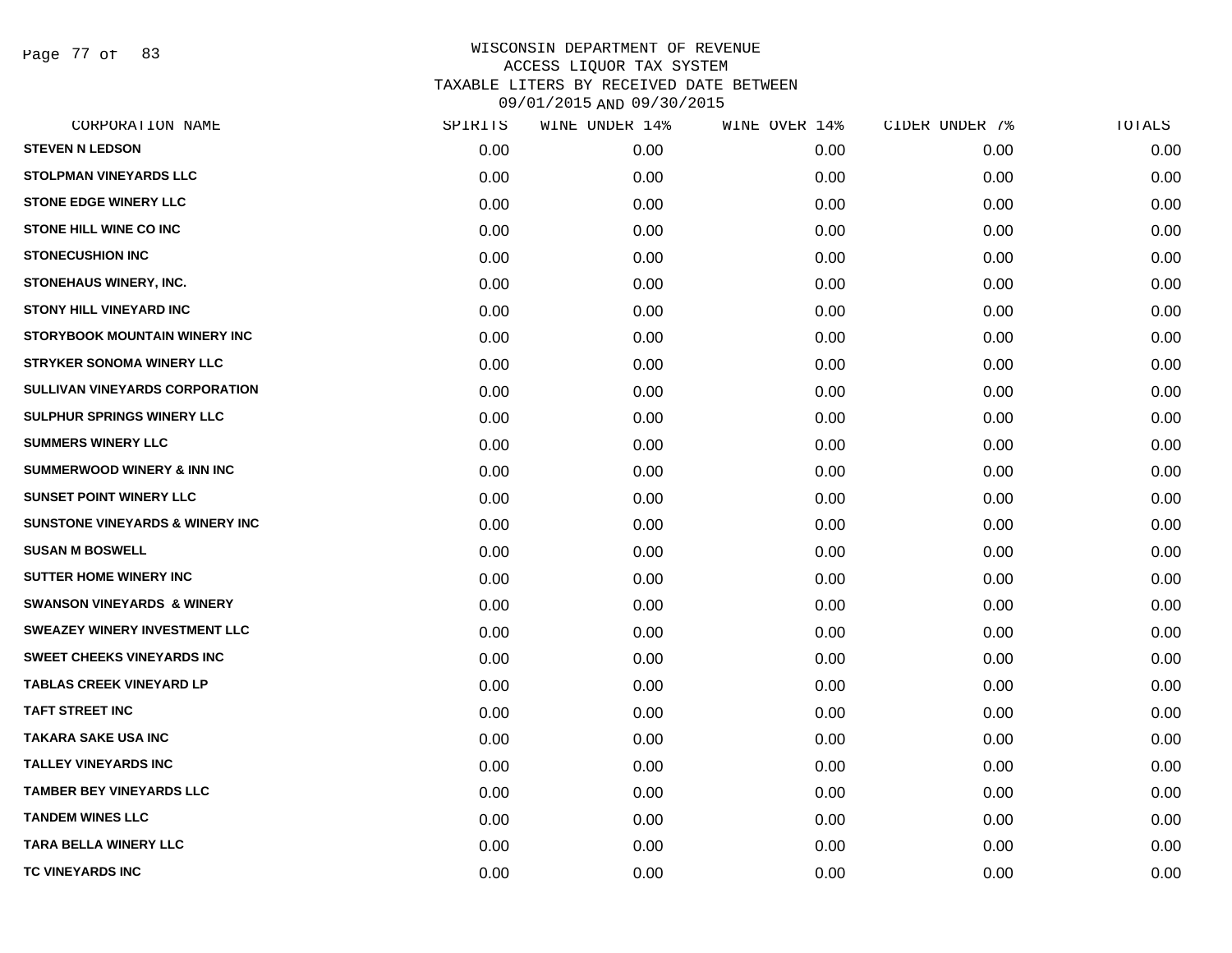Page 78 of 83

| CORPORATION NAME                          | SPIRITS | WINE UNDER 14% | WINE OVER 14% | CIDER UNDER 7% | TOTALS |
|-------------------------------------------|---------|----------------|---------------|----------------|--------|
| <b>TEALE CREEK ASSOCIATES</b>             | 0.00    | 0.00           | 0.00          | 0.00           | 0.00   |
| <b>TEDESCHI VINEYARDS LTD</b>             | 0.00    | 0.00           | 0.00          | 0.00           | 0.00   |
| <b>TENBA RIDGE WINERY LLC</b>             | 0.00    | 0.00           | 0.00          | 0.00           | 0.00   |
| <b>TERRA SPRINGS LLC</b>                  | 0.00    | 0.00           | 0.00          | 0.00           | 0.00   |
| <b>TERRA VINUM LLC</b>                    | 0.00    | 0.00           | 0.00          | 0.00           | 0.00   |
| <b>TERRAVANT WINE COMPANY LLC</b>         | 0.00    | 0.00           | 0.00          | 0.00           | 0.00   |
| <b>TESTAROSSA VINEYARDS LLC</b>           | 0.00    | 0.00           | 0.00          | 0.00           | 0.00   |
| THE BIALE ESTATE                          | 0.00    | 0.00           | 0.00          | 0.00           | 0.00   |
| THE BRANDER VINEYARD                      | 0.00    | 0.00           | 0.00          | 0.00           | 0.00   |
| THE CHISELLED GRAPE WINERY LLC            | 0.00    | 0.00           | 0.00          | 0.00           | 0.00   |
| THE HESS COLLECTION WINERY                | 0.00    | 0.00           | 0.00          | 0.00           | 0.00   |
| THE HOGUE CELLARS LTD                     | 0.00    | 0.00           | 0.00          | 0.00           | 0.00   |
| THE INFINITE MONKEY THEOREM INC           | 0.00    | 0.00           | 0.00          | 0.00           | 0.00   |
| THE LITTORAI WINES                        | 0.00    | 0.00           | 0.00          | 0.00           | 0.00   |
| THE MEEKER VINEYARD                       | 0.00    | 0.00           | 0.00          | 0.00           | 0.00   |
| THE MORLET SELECTION INC                  | 0.00    | 0.00           | 0.00          | 0.00           | 0.00   |
| THE RUM TREE, INC.                        | 0.00    | 0.00           | 0.00          | 0.00           | 0.00   |
| THE SILVERADO VINEYARDS                   | 0.00    | 0.00           | 0.00          | 0.00           | 0.00   |
| THE WILLIAMSBURG WINERY LTD               | 0.00    | 0.00           | 0.00          | 0.00           | 0.00   |
| THE WINE GROUP INC                        | 0.00    | 0.00           | 0.00          | 0.00           | 0.00   |
| THE WINE VINEYARD LLC                     | 0.00    | 0.00           | 0.00          | 0.00           | 0.00   |
| THE WOODLAND TRAIL BEVERAGE COMPANY, INC. | 0.00    | 0.00           | 0.00          | 0.00           | 0.00   |
| THIS REALM LLC                            | 0.00    | 0.00           | 0.00          | 0.00           | 0.00   |
| <b>THOMAS C HOFFMAN</b>                   | 0.00    | 0.00           | 0.00          | 0.00           | 0.00   |
| THOMAS FOGARTY WINERY LLC                 | 0.00    | 0.00           | 0.00          | 0.00           | 0.00   |
| <b>THURMAN J RODGERS</b>                  | 0.00    | 0.00           | 0.00          | 0.00           | 0.00   |
| <b>TI BEVERAGE GROUP LTD</b>              | 0.00    | 0.00           | 0.00          | 0.00           | 0.00   |
| TMR WINE COMPANY LLC                      | 0.00    | 0.00           | 0.00          | 0.00           | 0.00   |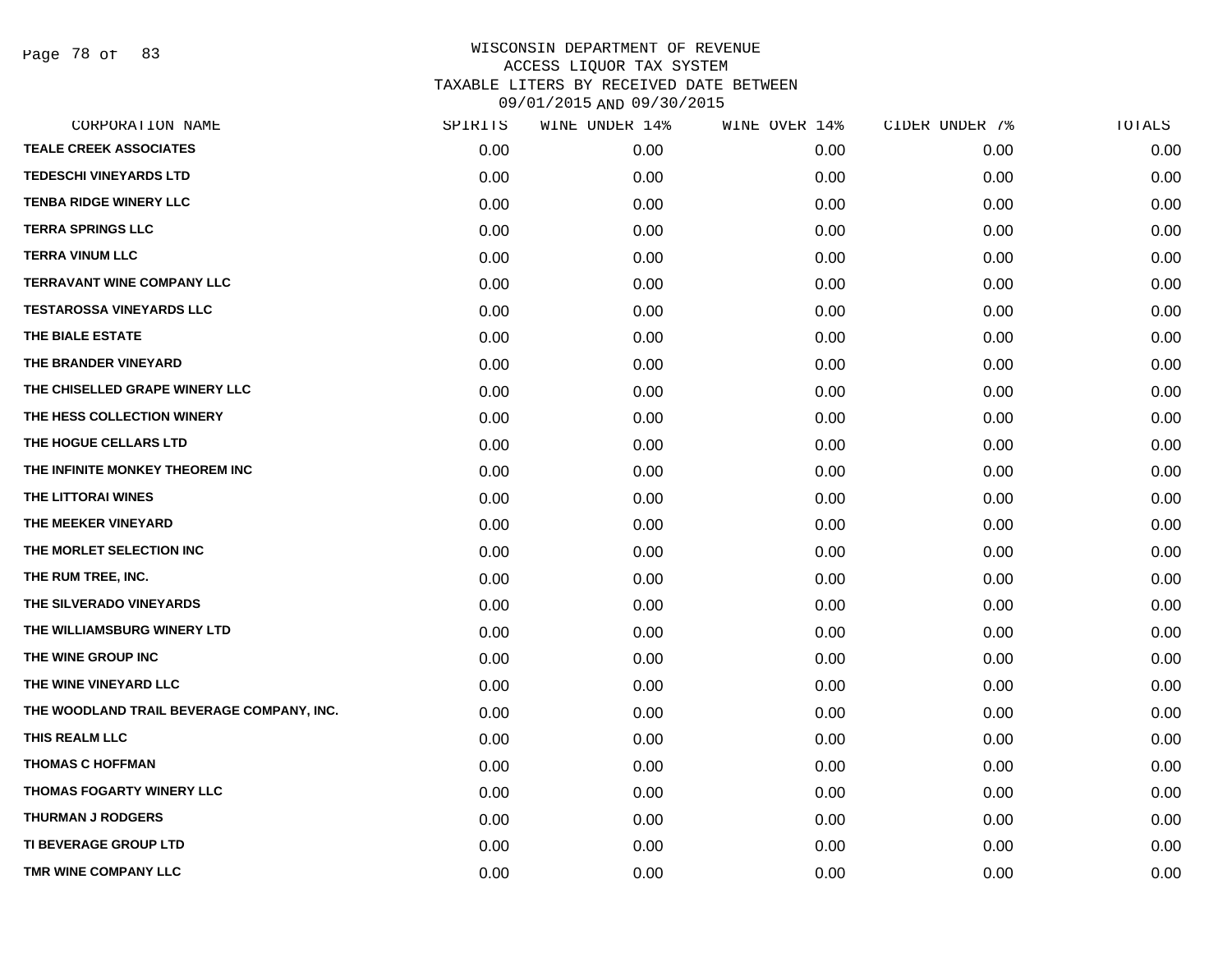| CORPORATION NAME                       | SPIRITS | WINE UNDER 14% | WINE OVER 14% | CIDER UNDER 7% | TOTALS |
|----------------------------------------|---------|----------------|---------------|----------------|--------|
| <b>TOAD HOLLOW VINEYARDS INC</b>       | 0.00    | 0.00           | 0.00          | 0.00           | 0.00   |
| <b>TOBIN JAMES CELLARS</b>             | 0.00    | 0.00           | 0.00          | 0.00           | 0.00   |
| <b>TODD ANDERSON</b>                   | 0.00    | 0.00           | 0.00          | 0.00           | 0.00   |
| <b>TOLLIVER RANCH BRANDS LLC</b>       | 0.00    | 0.00           | 0.00          | 0.00           | 0.00   |
| <b>TOM MEADOWCROFT</b>                 | 0.00    | 0.00           | 0.00          | 0.00           | 0.00   |
| <b>TORII MOR WINERY LLC</b>            | 0.00    | 0.00           | 0.00          | 0.00           | 0.00   |
| <b>TREANA WINERY LLC</b>               | 0.00    | 0.00           | 0.00          | 0.00           | 0.00   |
| TREASURY WINE ESTATES AMERICAS COMPANY | 0.00    | 0.00           | 0.00          | 0.00           | 0.00   |
| <b>TREFETHEN VINEYARDS WINERY INC</b>  | 0.00    | 0.00           | 0.00          | 0.00           | 0.00   |
| <b>TRENTADUE WINERY LLC</b>            | 0.00    | 0.00           | 0.00          | 0.00           | 0.00   |
| <b>TRINITAS CELLARS LLC</b>            | 0.00    | 0.00           | 0.00          | 0.00           | 0.00   |
| <b>TRIONE VINEYARDS LLC</b>            | 0.00    | 0.00           | 0.00          | 0.00           | 0.00   |
| <b>TROY LANDWEHR</b>                   | 0.00    | 0.00           | 0.00          | 0.00           | 0.00   |
| <b>TSG LLC</b>                         | 0.00    | 0.00           | 0.00          | 0.00           | 0.00   |
| <b>TURLEY WINE CELLARS INC</b>         | 0.00    | 0.00           | 0.00          | 0.00           | 0.00   |
| <b>TURNBULL WINE CELLARS</b>           | 0.00    | 0.00           | 0.00          | 0.00           | 0.00   |
| TWIN PEAKS WINERY INC                  | 0.00    | 0.00           | 0.00          | 0.00           | 0.00   |
| <b>TWIN RIDGE ESTATES LLC</b>          | 0.00    | 0.00           | 0.00          | 0.00           | 0.00   |
| <b>TWISTED OAK WINERY LLC</b>          | 0.00    | 0.00           | 0.00          | 0.00           | 0.00   |
| <b>TWOMEY CELLARS LLC</b>              | 0.00    | 0.00           | 0.00          | 0.00           | 0.00   |
| UNTI WINE CO LLC                       | 0.00    | 0.00           | 0.00          | 0.00           | 0.00   |
| V&CLLC                                 | 0.00    | 0.00           | 0.00          | 0.00           | 0.00   |
| VAN RUITEN FAMILY WINERY LLC           | 0.00    | 0.00           | 0.00          | 0.00           | 0.00   |
| VAN WYCHEN WINES INC.                  | 0.00    | 0.00           | 0.00          | 0.00           | 0.00   |
| <b>VENTANA VINTNERS LLC</b>            | 0.00    | 0.00           | 0.00          | 0.00           | 0.00   |
| <b>VERMEIL WINE GROUP LLC</b>          | 0.00    | 0.00           | 0.00          | 0.00           | 0.00   |
| <b>VERMONT HARD CIDER COMPANY LLC</b>  | 0.00    | 0.00           | 0.00          | 0.00           | 0.00   |
| <b>VERNON VINEYARDS LTD</b>            | 0.00    | 0.00           | 0.00          | 0.00           | 0.00   |
|                                        |         |                |               |                |        |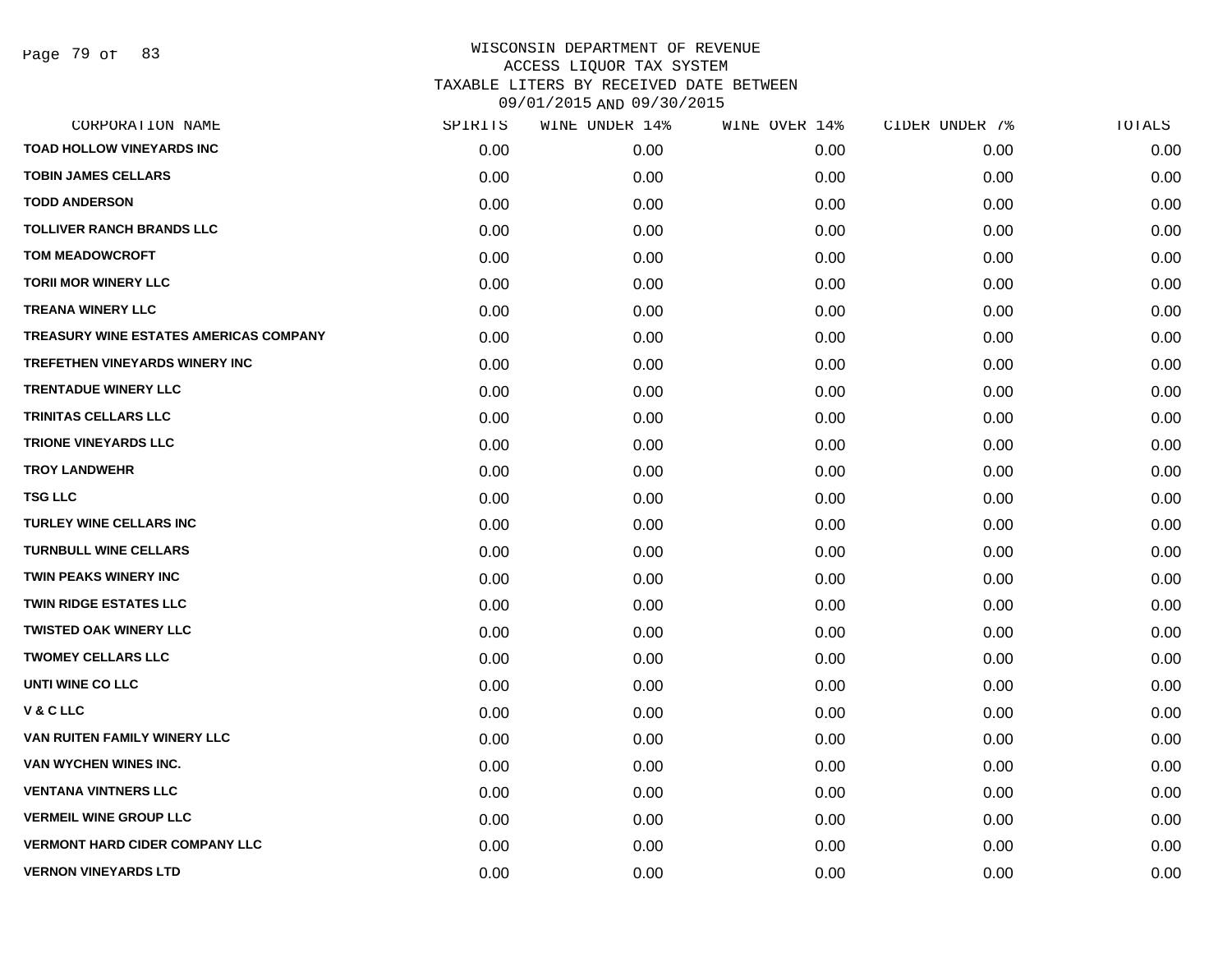Page 80 of 83

| CORPORATION NAME                                     | SPIRITS | WINE UNDER 14% | WINE OVER 14% | CIDER UNDER 7% | TOTALS |
|------------------------------------------------------|---------|----------------|---------------|----------------|--------|
| <b>VERO WINE GROUP LLC &amp; WESTSIDE GRAPES LLC</b> | 0.00    | 0.00           | 0.00          | 0.00           | 0.00   |
| <b>VETRO WINERY LLC</b>                              | 0.00    | 0.00           | 0.00          | 0.00           | 0.00   |
| <b>VICINI ENTERPRISES LLC</b>                        | 0.00    | 0.00           | 0.00          | 0.00           | 0.00   |
| <b>VIGNETTE WINERY LLC</b>                           | 0.00    | 0.00           | 0.00          | 0.00           | 0.00   |
| <b>VILLA AMOROSA INC</b>                             | 0.00    | 0.00           | 0.00          | 0.00           | 0.00   |
| <b>VILLA ENCINAL PARTNERS LP</b>                     | 0.00    | 0.00           | 0.00          | 0.00           | 0.00   |
| <b>VILLA SAN JULIETTE INC</b>                        | 0.00    | 0.00           | 0.00          | 0.00           | 0.00   |
| <b>VILLA TOSCANO INC</b>                             | 0.00    | 0.00           | 0.00          | 0.00           | 0.00   |
| <b>VIN DE ZO LLC</b>                                 | 0.00    | 0.00           | 0.00          | 0.00           | 0.00   |
| <b>VINA ROBLES INC</b>                               | 0.00    | 0.00           | 0.00          | 0.00           | 0.00   |
| <b>VINCENT ARROYO WINERY INC</b>                     | 0.00    | 0.00           | 0.00          | 0.00           | 0.00   |
| <b>VINE &amp; SUN LLC</b>                            | 0.00    | 0.00           | 0.00          | 0.00           | 0.00   |
| <b>VINE CLIFF WINERY INC</b>                         | 0.00    | 0.00           | 0.00          | 0.00           | 0.00   |
| <b>VINEBURG LLC</b>                                  | 0.00    | 0.00           | 0.00          | 0.00           | 0.00   |
| <b>VINEOAKS LLC</b>                                  | 0.00    | 0.00           | 0.00          | 0.00           | 0.00   |
| <b>VINES TO CELLAR, INC.</b>                         | 0.00    | 0.00           | 0.00          | 0.00           | 0.00   |
| <b>VINEYARD 29 LLC</b>                               | 0.00    | 0.00           | 0.00          | 0.00           | 0.00   |
| <b>VINTAGE WINE ESTATES, INC.</b>                    | 0.00    | 0.00           | 0.00          | 0.00           | 0.00   |
| <b>VINTAGE WINE ESTATES, INC.</b>                    | 0.00    | 0.00           | 0.00          | 0.00           | 0.00   |
| <b>VINUM CELLARS INC</b>                             | 0.00    | 0.00           | 0.00          | 0.00           | 0.00   |
| VON STIEHL WINERY LTD.                               | 0.00    | 0.00           | 0.00          | 0.00           | 0.00   |
| <b>W G BEST WEINKELLEREI INC</b>                     | 0.00    | 0.00           | 0.00          | 0.00           | 0.00   |
| <b>W J DEUTSCH &amp; SONS LTD</b>                    | 0.00    | 0.00           | 0.00          | 0.00           | 0.00   |
| <b>WAITS-MAST FAMILY CELLARS LLC</b>                 | 0.00    | 0.00           | 0.00          | 0.00           | 0.00   |
| <b>WASHINGTON VINTNERS LLC</b>                       | 0.00    | 0.00           | 0.00          | 0.00           | 0.00   |
| <b>WATTLE CREEK WINERY</b>                           | 0.00    | 0.00           | 0.00          | 0.00           | 0.00   |
| <b>WEGLARZ &amp; BOCK</b>                            | 0.00    | 0.00           | 0.00          | 0.00           | 0.00   |
| <b>WEIBEL INCORPORATED</b>                           | 0.00    | 0.00           | 0.00          | 0.00           | 0.00   |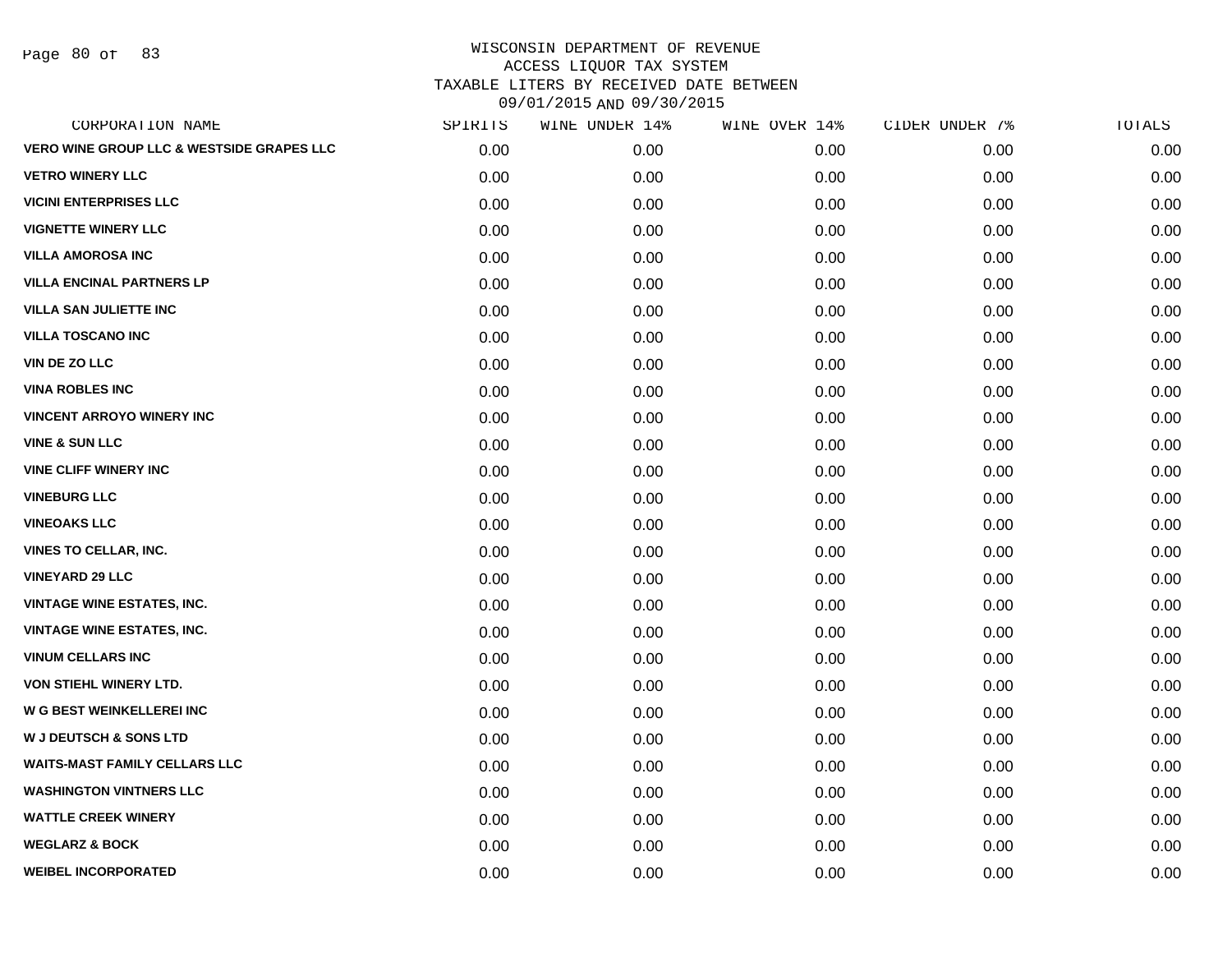| SPIRITS | WINE UNDER 14% | WINE OVER 14% | CIDER UNDER 7% | TOTALS |
|---------|----------------|---------------|----------------|--------|
| 0.00    | 0.00           | 0.00          | 0.00           | 0.00   |
| 0.00    | 0.00           | 0.00          | 0.00           | 0.00   |
| 0.00    | 0.00           | 0.00          | 0.00           | 0.00   |
| 0.00    | 0.00           | 0.00          | 0.00           | 0.00   |
| 0.00    | 0.00           | 0.00          | 0.00           | 0.00   |
| 0.00    | 0.00           | 0.00          | 0.00           | 0.00   |
| 0.00    | 0.00           | 0.00          | 0.00           | 0.00   |
| 0.00    | 0.00           | 0.00          | 0.00           | 0.00   |
| 0.00    | 0.00           | 0.00          | 0.00           | 0.00   |
| 0.00    | 0.00           | 0.00          | 0.00           | 0.00   |
| 0.00    | 0.00           | 0.00          | 0.00           | 0.00   |
| 0.00    | 0.00           | 0.00          | 0.00           | 0.00   |
| 0.00    | 0.00           | 0.00          | 0.00           | 0.00   |
| 0.00    | 0.00           | 0.00          | 0.00           | 0.00   |
| 0.00    | 0.00           | 0.00          | 0.00           | 0.00   |
| 0.00    | 0.00           | 0.00          | 0.00           | 0.00   |
| 0.00    | 0.00           | 0.00          | 0.00           | 0.00   |
| 0.00    | 0.00           | 0.00          | 0.00           | 0.00   |
| 0.00    | 0.00           | 0.00          | 0.00           | 0.00   |
| 0.00    | 0.00           | 0.00          | 0.00           | 0.00   |
| 0.00    | 0.00           | 0.00          | 0.00           | 0.00   |
| 0.00    | 0.00           | 0.00          | 0.00           | 0.00   |
| 0.00    | 0.00           | 0.00          | 0.00           | 0.00   |
| 0.00    | 0.00           | 0.00          | 0.00           | 0.00   |
| 0.00    | 0.00           | 0.00          | 0.00           | 0.00   |
| 0.00    | 0.00           | 0.00          | 0.00           | 0.00   |
| 0.00    | 0.00           | 0.00          | 0.00           | 0.00   |
| 0.00    | 0.00           | 0.00          | 0.00           | 0.00   |
|         |                |               |                |        |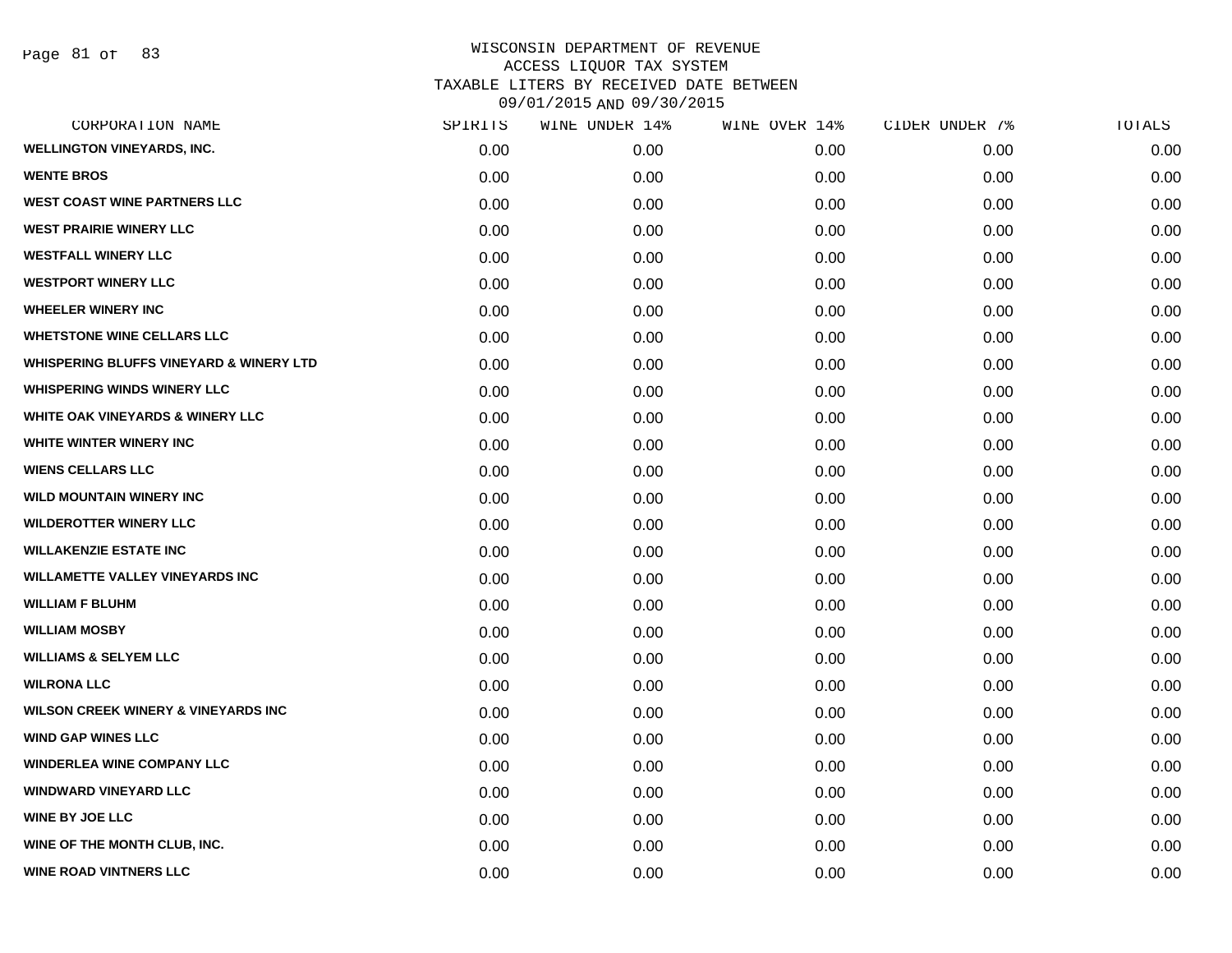Page 82 of 83

| CORPORATION NAME                       | SPIRITS | UNDER 14%<br>WINE | WINE OVER 14% | CIDER UNDER 7% | TOTALS   |
|----------------------------------------|---------|-------------------|---------------|----------------|----------|
| <b>WINEGREETING.COM INC</b>            | 0.00    | 0.00              | 0.00          | 0.00           | 0.00     |
| <b>WINERY AT BLACK STAR FARMS LLC</b>  | 0.00    | 0.00              | 0.00          | 0.00           | 0.00     |
| <b>WINERY EXCHANGE, INC.</b>           | 0.00    | 0.00              | 0.00          | 0.00           | 0.00     |
| <b>WINERY FULFILLMENT SERVICES LLC</b> | 0.00    | 0.00              | 0.00          | 0.00           | 0.00     |
| <b>WINNESHIEK WILDBERRY WINERY LLC</b> | 0.00    | 0.00              | 0.00          | 0.00           | 0.00     |
| <b>WINSIDE USA INC</b>                 | 0.00    | 0.00              | 0.00          | 0.00           | 0.00     |
| <b>WOLFF VINEYARD LLC</b>              | 0.00    | 0.00              | 0.00          | 0.00           | 0.00     |
| <b>WOLLERSHEIM WINERY, INC.</b>        | 0.00    | 0.00              | 0.00          | 0.00           | 0.00     |
| <b>WOLLERSHEIM WINERY, INC.</b>        | 0.00    | 0.00              | 0.00          | 0.00           | 0.00     |
| <b>WOODWARD CANYON WINERY INC</b>      | 0.00    | 0.00              | 0.00          | 0.00           | 0.00     |
| <b>WRH PARTNERS LLC</b>                | 0.00    | 0.00              | 0.00          | 0.00           | 0.00     |
| YORKVILLE CELLARS INC                  | 0.00    | 0.00              | 0.00          | 0.00           | 0.00     |
| <b>ZD WINES LLC</b>                    | 0.00    | 0.00              | 0.00          | 0.00           | 0.00     |
| <b>ZERO LINK MARKETS INC</b>           | 0.00    | 0.00              | 0.00          | 0.00           | 0.00     |
| <b>ZIPZ INC</b>                        | 0.00    | 0.00              | 0.00          | 0.00           | 0.00     |
| TOTAL LITERS FOR 9/30/2015             | 0.00    | $-6.75$           | 1,266.73      | 0.00           | 1,259.98 |